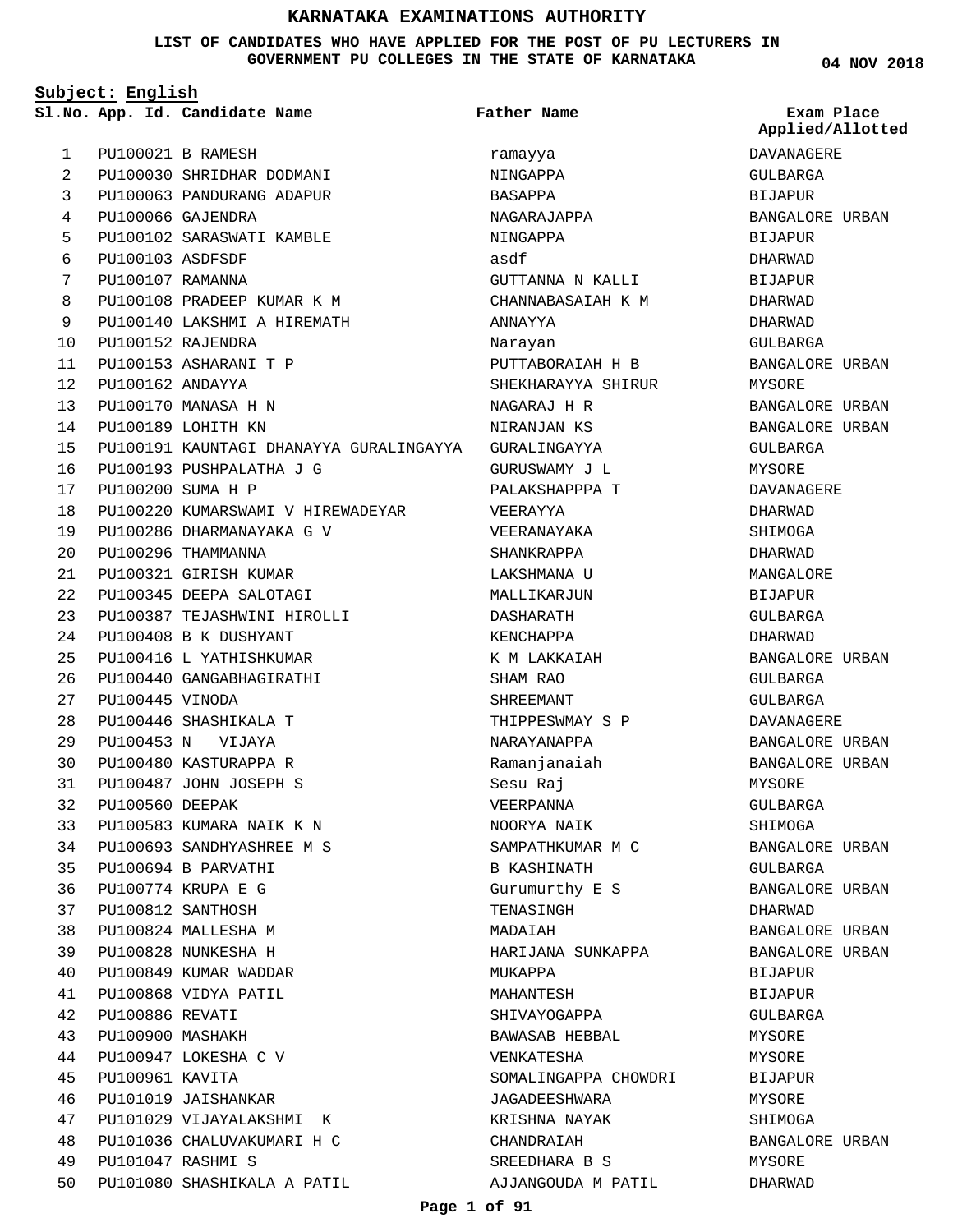## **LIST OF CANDIDATES WHO HAVE APPLIED FOR THE POST OF PU LECTURERS IN GOVERNMENT PU COLLEGES IN THE STATE OF KARNATAKA**

**Subject: English**

**App. Id. Candidate Name Sl.No. Exam Place**

PU101081 RAVI NAIKA G K PU101152 SURAYWANSHI VAISHALI 52 PU101175 CHANDRAKALA 53 PU101196 KHANAPURE SUVARNA GOURISHANKAR GOURISHANKAR PU101207 LINGADEVARU B S PU101301 SHWETA PU101308 MAHESHA H B PU101310 SANTOSHKUMAR M KODABAGI PU101320 ASHA S B PU101354 LAIQUA PARVEEN PU101360 SOURABH RAMESH CHIPLOONKAR PU101389 MAHESH LAXMAN KAMBLE PU101394 DIVYA M PU101399 SHWETHA B C PU101448 MUBEENA KAUSER PU101461 KATTI SUJAYINDRATEERTH PU101464 MANU M M PU101467 SHIVANAND GANIGER PU101485 REHANA TABASSUM DAFEDAR PU101496 IMTIAZ QURRAT FATIMA PU101510 HOLEBASAPPA H N PU101517 YOGISHA T S PU101541 CHANDRA SHEKARA M B PU101554 RADHA S R PU101601 MRUTYUNJAY PU101608 NIVEDITHA C H PU101672 NOORA SAB PU101695 MARUTI PU101706 SHABANA PU101723 SHABEENA PU101729 NAVEENA T D PU101737 JAYALAKSHMI R PU101759 NEELOFAR ILALAVAR PU101761 MAHADEVASWAMY PU101762 SAJIDA BEGUM PU101766 IFTIKHAR AHAMED PU101774 POOJAPPA N PU101840 SARASA C PU101848 VITHTHAL RODAKAR PU101856 BASAVARAJ VIJJARAMATTI PU101903 RAVIKUMAR JP PU101906 GOURI PU101911 SHRIDHAR KOLAKAR PU101914 MANJUNATHA H E PU101933 RAGHAVENDRA P T PU101965 GOUTAM PU101967 NALINI T PU101982 SUSHMA MG PU101987 PUNDALEEKAGOUDA PATIL 100 PU101995 BALACHANDRA C 51 54 55 56 57 58 59 60 61 62 63 64 65 66 67 68 69 70 71 72 73 74 75 76 77 78 79 80 81 82 83 84 85  $86$ 87 88 89 90 91  $92$ 93 94  $95$ 96 97 98 99

KRISHNA NAIKA VAIJANATHRAO BASAVARAJ SOMASHEKARA BASAVARAJ ALLUR BYRAIAH MALLIKARJUN KODABAGI BASAVAYYA S B LAL AHMED M Ramesh Chiploonkar LAXMAN Balakrishna K P CHINNANNAIAH MOHAMED IDRIS M G VITHALRAJ MANJUNATHA M H GURUPADAPPA SAYED ABDUL RAWUF ABDUL RASHEED SAGARI NANJUNDAPPA SIDDAIAH M BASAVEGOWDA M M RANGARAMAIAH S H SOMASHEKHAR JAVALAGI HANUMANTHAPPA C KATAL SAB RAMACHANDRAPPA KAREEM PEERAN SHOKATHALI MULGUND Doddahanumaiah REVANSIDDAPPA BABU SAHEB MADAIAH MOHD IQBAL BASHU SAHIB ANGADI NANJUNDAPPA CHENNARAYAPPA GUNAVANT SUBHASCHANDRA Puttarangaiah RAJSHEKHAR SIGEE gangappa ESHWARAPPA H THIPPESWAMY P L BHOGAPPA BEELAGI THAMMANNA GOWDA Ganapathi MK SHIVASHANKARGOUDA Y PATIL DHARWAD BRAHMACHAR C T **Father Name**

**04 NOV 2018**

SHIMOGA GULBARGA GULBARGA GULBARGA BANGALORE URBAN GULBARGA MYSORE BIJAPUR DHARWAD GULBARGA MANGALORE DHARWAD MANGALORE BANGALORE URBAN MYSORE DHARWAD BANGALORE URBAN **BIJAPUR** DHARWAD GULBARGA SHIMOGA MYSORE MYSORE BANGALORE URBAN BIJAPUR SHIMOGA  $CITIRARCA$ GULBARGA SHIMOGA DHARWAD BANGALORE URBAN BANGALORE URBAN DHARWAD BANGALORE URBAN GULBARGA DAVANAGERE BANGALORE URBAN BANGALORE URBAN DHARWAD BIJAPUR MYSORE GULBARGA DHARWAD SHIMOGA MYSORE GULBARGA SHIMOGA BANGALORE URBAN BANGALORE URBAN **Applied/Allotted**

## **Page 2 of 91**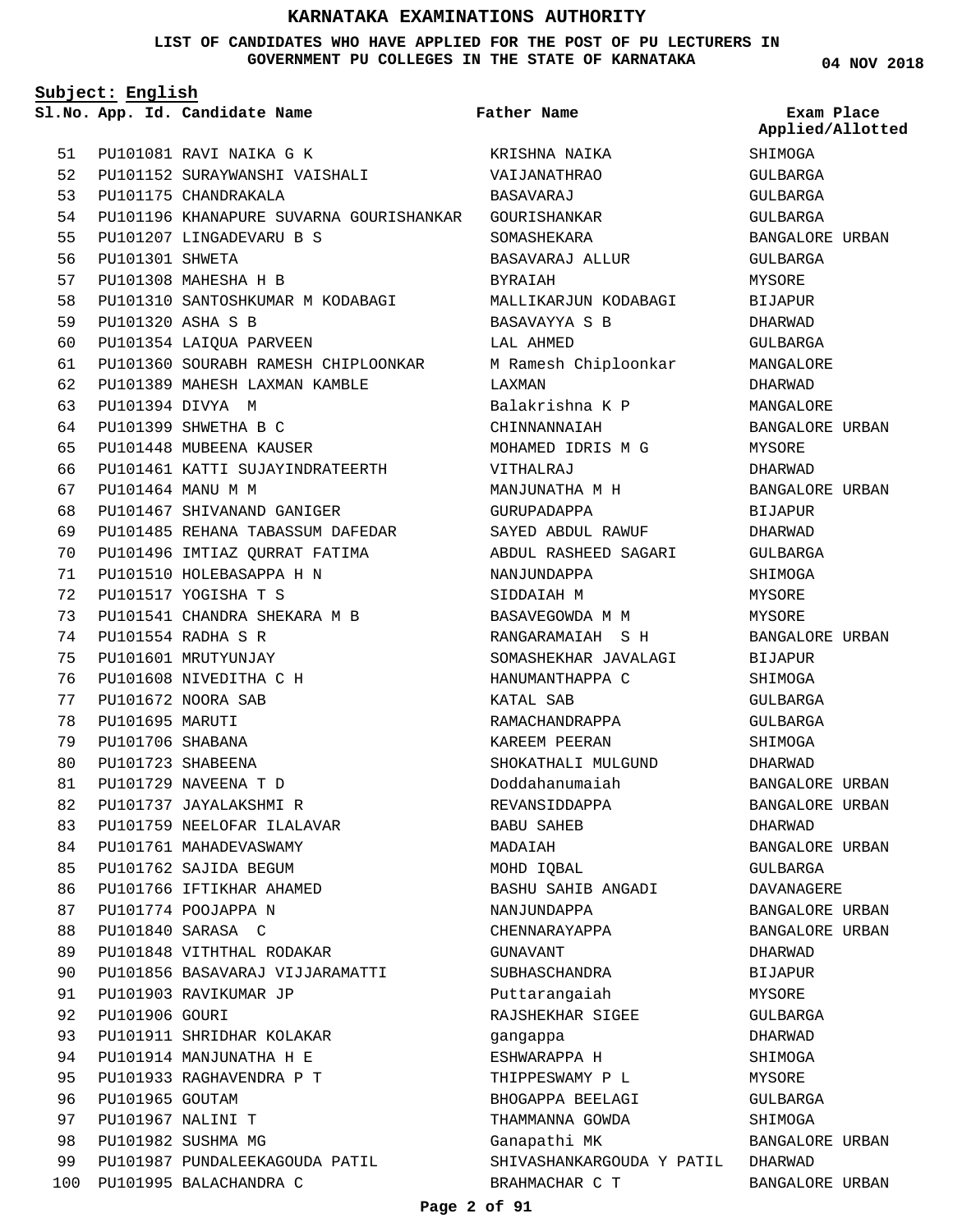## **LIST OF CANDIDATES WHO HAVE APPLIED FOR THE POST OF PU LECTURERS IN GOVERNMENT PU COLLEGES IN THE STATE OF KARNATAKA**

**Subject: English**

102 PU102014 ROOPA

114 PU102273 ASHOK

134 PU102674 KAVYA

144 PU102932 FAROQ

**App. Id. Candidate Name Sl.No. Exam Place**

**Father Name**

101 PU102011 KARIBASAPPA B PU102022 VINOD KONAPPANAVAR 103 104 PU102077 BASAVARAJA M 105 PU102105 PARASHURAM CHAVAN PU102124 SUNITHA N 106 107 PU102134 SUMA D 108 PU102146 BHEEMARADDI POLICEPATIL PU102165 SHIVAPPA HALAKERI 109 PU102166 PRAKASHA 110 111 PU102172 ANNARAO K PU102206 MAHADEVA SWAMY M G 112 113 PU102253 NAGENDRA D PU102276 RIYAJAHMED HALAGERI 115 PU102286 DIVYA R 116 PU102303 BHAGAVATI MAHANTESH BASAPPA 117 PU102324 RAVEENDRA BADAKAMBI 118 PU102327 SOUMYA H R 119 PU102334 ROOPA NAIK 120 PU102344 RANJITHA N M 121 PU102346 LAKSHMINARAYANA T 122 PU102369 HASEENA BEGUM 123 PU102412 NAGARAJ VASTRAD 124 PU102445 NAGESHA B N 125 PU102501 NANDINI H R 126 127 PU102508 JYOTI MASTAMMANAVAR PU102515 RAVISHANKAR M S 128 PU102525 KUBHENDRANAIK G N 129 PU102574 WRUTHWIC D SHEKAR 130 PU102603 VEERABHADRA ADAGALL 131 PU102605 PRAVEEN KORLAHALLI 132 PU102644 NAGARAJ BUTTANAVAR 133 PU102691 MALLIKARJUNA C R 135 PU102735 SAVINAYA H L 136 PU102741 PRASHANT DESHPANDE 137 PU102787 PRATHIBHA S KULKURNI 138 PU102801 NAGESHA L 139 140 PU102856 MOHAMED VASIMULLA PU102857 SOWMYA N R 141 142 PU102879 SANGARSHA V M PU102923 ASMABI KANAWADAKAR 143 145 PU102941 MALLUGOUDA PU102948 SUNENA KALGUDI 146 147 PU102958 KOTEPPA KELAGERI 148 PU102959 MANJUNATH ALAWANDIKAR 149 PU102965 BABUGOUD PATIL PU102966 SANTOSH BADIGER 150 BORAPPA BASAPPA ASHOK MANAPPA

SEETHARAMA BASAPPA MARAIAH SHANKAR NARASIMHAIAH JINNAPPA D SHARANAGOUDA HANAMAPPA CHANNAPPA LAKKAPPA GURUMALLAPPA Jadappa SHIVANNA SULEMANSAB RAMANNA P PARAMANAND RUDRASWAMY H M NARAYAN NAIK MANJAPPA N THIMMAIAH BASHA M CHANDRASHEKHARAYYA NAGASHETTY RAVIPRAKASH H D DODDABASAPPA SATYANARAYANA M S NAGYANAIK G LATE DHARMASHEKAR K S CHANDRASHEKHAR Mahabaleshwar Korlahalli FAKKEERAPPA SHRIKESH KOTIYAN RAMACHANDRA C S LAKKAIAH H P Srinivas Deshpande KULKARNI S S LALANAIK S MOHAMED HUSSAIN RAVIKUMAR N C B MUNIYAPPA ABDUL SAMAD BASHAUSAB SHIKARIPUR DOULATRAO DURAGAPPA BHARAMAJJA SHARANAGOUD

**04 NOV 2018**

DAVANAGERE MANGALORE BIJAPUR BANGALORE URBAN BIJAPUR BANGALORE URBAN MANGALORE DHARWAD DHARWAD GULBARGA GULBARGA MYSORE BANGALORE URBAN GULBARGA DHARWAD BANGALORE URBAN BIJAPUR **BIJAPUR** SHIMOGA DHARWAD MANGALORE MANGALORE GULBARGA BIJAPUR MYSORE MYSORE DHARWAD BANGALORE URBAN DAVANAGERE SHIMOGA BIJAPUR DHARWAD DHARWAD MANGALORE SHIMOGA **SHIMOGA** DHARWAD DHARWAD BANGALORE URBAN BANGALORE URBAN SHIMOGA BANGALORE URBAN DHARWAD DAVANAGERE  $CITIRARCA$ DHARWAD SHIMOGA DHARWAD GULBARGA GULBARGA **Applied/Allotted**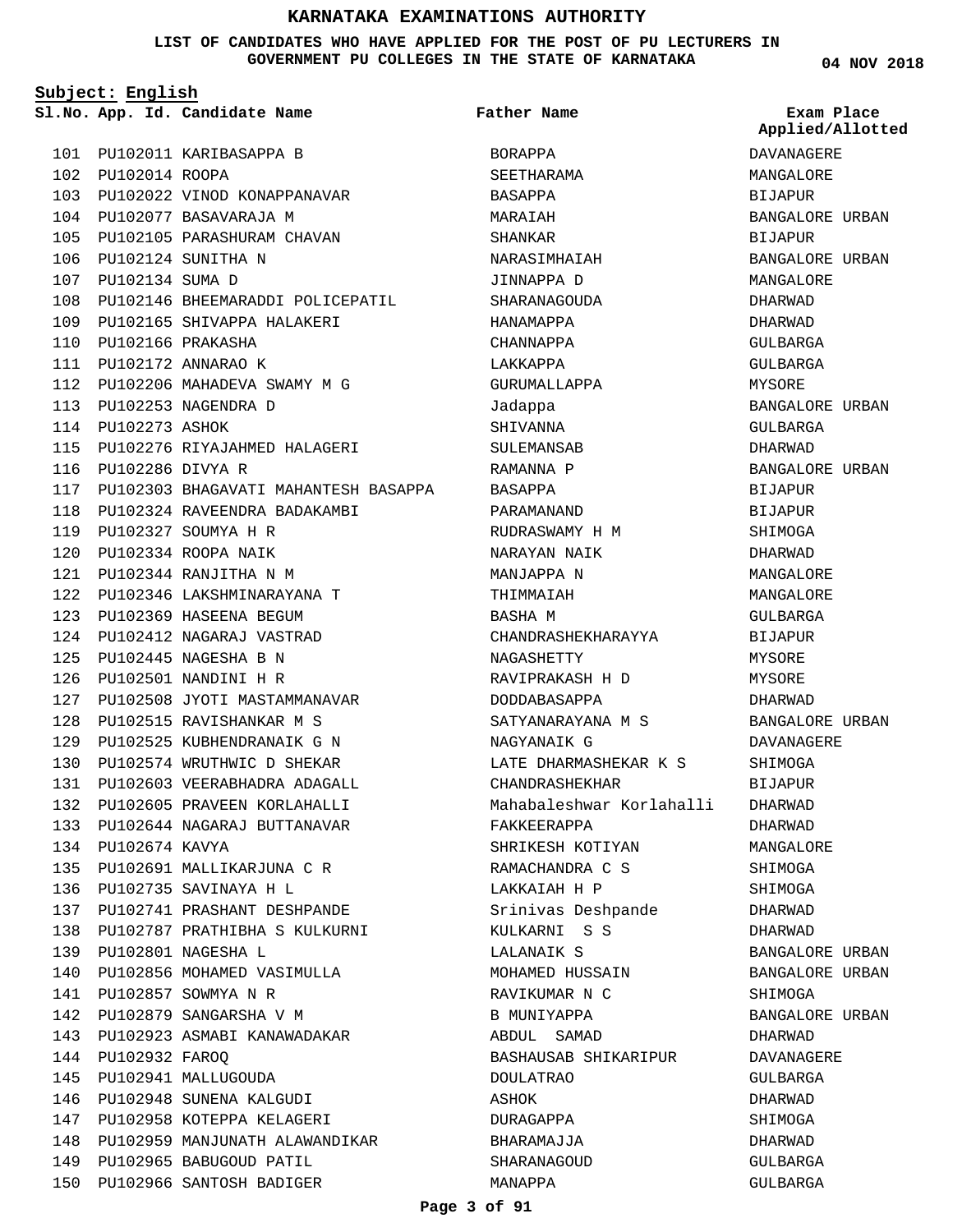**LIST OF CANDIDATES WHO HAVE APPLIED FOR THE POST OF PU LECTURERS IN GOVERNMENT PU COLLEGES IN THE STATE OF KARNATAKA**

**Subject: English**

PU102977 MAHAMMAD SHAFI 151 PU102986 TALWAR RAMKRISHNA 152 PU102996 SUMITHRA S 153 PU103032 TARALA DESHPANDE 154 PU103062 SUNEEL WADDAR 155 156 PU103080 ANITHA 157 PU103087 KAVERI 158 PU103105 MD AZEEMUDDIN

PU103122 USHA SRIYAN 159 PU103140 SHUBHA D J 160 PU103144 PUTTASWAMY N 161 PU103147 JAYARAMAIAH A 162 PU103153 NARASIMHAMURTHY J 163 PU103219 SHILPA T B 164 PU103230 MUIZ FATIMA 165 166 PU103234 JYOTHISHREE S PU103291 SHWETHA M S 167 168 PU103300 CHINTANA KAMALAKAR NAIK PU103306 PRAKASH S O 169 170 PU103336 MOKSHAVATHI G K PU103389 DWARAKESHA K B 171 172 PU103391 SHIVAKUMARA D V PU103425 SHRADDHA SOMRAJ 173 PU103499 CHITRALEKHA S JARALI 174 PU103503 JAYASHREE 175 176 PU103557 SHIVARUDRAPPA D 177 PU103577 JAGADEESHA K N PU103646 BASAVARAJ 178 179 PU103681 NAMADEV NAIK 180 PU103718 NADUVALAMANI FARIDABEGUM PU103802 PRASHANTHA MANDRE 181 182 PU103840 VENKATARAMAPPA G 183 PU103886 CECILIA MARY A 184 PU103893 GOVINDARAJA D N PU103897 SHIVASHANKAR PRASAD 185 186 PU103919 ROSHINI RANI 187 PU103920 GAYATHRI V 188 PU103946 TANAJI PARLEKAR 189 PU103957 PANDURANGA PURAD PU103990 LOKESH R 190 PU103995 SHANKARA REDDY P G 191 192 PU104000 VEENA REVADI PU104065 FARHANA SULTANA 193 194 PU104092 DEEPA MADIWAL 195 PU104098 MOHAMED FASEEULLA KHATEEB 196 PU104132 SANTHOSH KUMAR M 197 PU104134 SATISH KADAM PU104135 RUKHSANA BANU E 198 PU104157 MAHESH ANGADI 199 PU104179 NALINI PURUSHOTHAMA 200

**App. Id. Candidate Name Sl.No. Exam Place** MAHAMMAD ZAFAR HANUMANT SRIRAMAPPA SUDHAKAR GANGARAM KRISHTAPPA SHIVARAJ MD ALEEMUDDIN SHAMA SHRIYAN Jayappa Gowda D S NANJUNDAIAH ARJUNAPPA JANNAPPA BASAVARAJAPPA MOHAMMED YUSUFUDDIN SRINIVASAMURTHY G SHRINIVASA KAMALAKAR HAMMU NAIK ONKARAPPA K S KUBERAPPA G BELURAPPA M VIRUPAKSHAPPA SHANKAR RAO SOMRAJ SHIVAPUTRA SIDRAM REDDY VEERABASAPPA DODDAMANI NARASIDDAIAH PARASAPPA TALAWAR HANUMANT IBRAHIMSAB JANARDHAN MANDRE GUJJARAPPA AROGYAPPA NINGAPPA D PANDAPPA poojary k v VISWANATH MARUTI BASAPPA RANGANATHAPPA gantla reddy SHANTAVEERAPPA MOHAMMED ABDUL RAZAK MUTTANNA MUJEEBULLA MARIRAJ C PARASHARAM MD ELYAS SAB NINGAPPA R PURUSHOTHAMA **Father Name**

**04 NOV 2018**

**Applied/Allotted**

DHARWAD GULBARGA BANGALORE URBAN DHARWAD DHARWAD GULBARGA GULBARGA GULBARGA MANGALORE MYSORE MYSORE BANGALORE URBAN BANGALORE URBAN DHARWAD DHARWAD BANGALORE URBAN BANGALORE URBAN DHARWAD DAVANAGERE DAVANAGERE SHIMOGA DAVANAGERE GULBARGA DHARWAD GULBARGA SHIMOGA BANGALORE URBAN DHARWAD DHARWAD DHARWAD DHARWAD DAVANAGERE BANGALORE URBAN DAVANAGERE BIJAPUR MANGALORE BANGALORE URBAN DHARWAD DHARWAD BANGALORE URBAN BANGALORE URBAN DHARWAD GULBARGA **BIJAPUR** BANGALORE URBAN BANGALORE URBAN DHARWAD DAVANAGERE BIJAPUR BANGALORE URBAN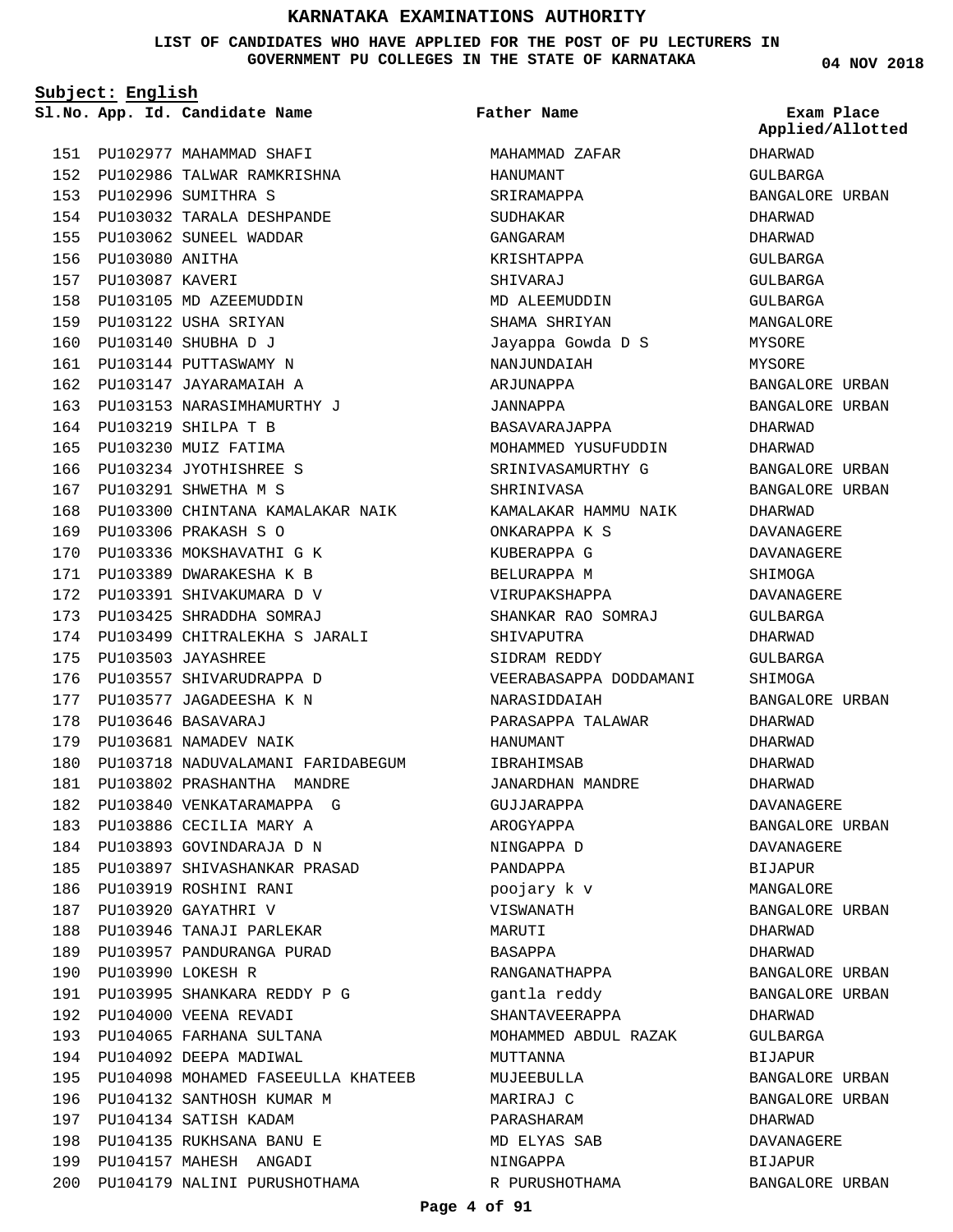## **LIST OF CANDIDATES WHO HAVE APPLIED FOR THE POST OF PU LECTURERS IN GOVERNMENT PU COLLEGES IN THE STATE OF KARNATAKA**

**Subject: English**

**App. Id. Candidate Name Sl.No. Exam Place**

**Father Name**

BEERAPPA

**Applied/Allotted**

DHARWAD DHARWAD SHIMOGA DHARWAD **04 NOV 2018**

|     | 201 PU104207 PAMPANNA |                                        |
|-----|-----------------------|----------------------------------------|
|     |                       | 202 PU104216 ROHIT KAMBALE             |
|     | 203 PU104247 MANJA M  |                                        |
|     |                       | 204 PU104248 RAHAMATUNNISA ANWAR SHAIK |
|     |                       | 205 PU104257 PADMAVATHI                |
|     |                       | 206 PU104297 ASHWINI SALIMATH          |
| 207 |                       | PU104308 ASMA HUBLI                    |
| 208 |                       | PU104320 VIJAYALAXMI CHANNAPPAGOUDAR   |
|     |                       | 209 PU104327 HANUMANTHARAYA B K        |
|     | 210 PU104330 UMADEVI  |                                        |
|     |                       | 211 PU104341 BHIMASHANKAR              |
|     |                       | 212 PU104358 TEENA PRIYANKA P          |
|     |                       | 213 PU104396 ANAND HANDI               |
|     | 214 PU104421 ROOPA M  |                                        |
|     |                       | 215 PU104429 RAJSHEKHAR                |
|     |                       | 216 PU104437 DEEPTHI P S               |
|     |                       | 217 PU104441 WILMA PAIS                |
|     |                       | 218 PU104449 RAMESH S M                |
|     |                       | 219 PU104452 SANTHOSH M                |
|     | 220 PU104462 BABU     |                                        |
|     |                       | 221 PU104467 VENKATESHWAR              |
|     |                       | 222 PU104526 RENUKA R                  |
| 223 |                       | PU104548 SATEESH SARVI                 |
|     |                       | 224 PU104549 PADMAVATHI H M            |
|     |                       | 225 PU104604 KAVITHA C K               |
|     |                       | 226 PU104635 PRAVEENKUMAR S            |
|     |                       | 227 PU104675 VINEETKUMAR P KATTIMANI   |
|     |                       |                                        |
|     |                       | 228 PU104679 MAHESH M CHABBI           |
|     |                       | 229 PU104705 B C RAGHU                 |
| 230 | PU104708              | SHIREENBANU SHIRGUPPI                  |
|     |                       | 231 PU104757 JYOTHI KIRAN B E          |
|     | 232 PU104764 RAJESHA  |                                        |
|     |                       | 233 PU104793 DHARMAPPA K               |
| 234 |                       | PU104844 RASHMI A R                    |
| 235 | PU104852 AMBIKA       | S                                      |
|     |                       | 236 PU104907 NIKHATH MUBEEN            |
|     |                       | 237 PU104914 GOSAVI VISHWANANDINI      |
|     |                       | 238 PU104921 SHARANABASAVA K           |
| 239 |                       | PU104956 SNEHAL REEBA LOBO             |
|     |                       | 240 PU104959 JYOTHI G T                |
|     |                       | 241 PU105003 SHIVANAND                 |
| 242 |                       | PU105021 ARCHANA J NAIK                |
| 243 |                       | PU105033 K G RACHOTAYYA                |
| 244 |                       | PU105054 KANAKADAS P                   |
|     |                       | 245 PU105098 STEPHENA O M              |
|     | 246 PU105118 DIVYA G  |                                        |
|     |                       | 247 PU105146 MAHESHWARI S INGALAGI     |
|     |                       | 248 PU105169 SHRUTHI H S               |
|     |                       | 249 PU105220 BI BI AYESHA              |
|     |                       | 250 PU105240 SHAHEEN BANU              |

| BABASAHEB              |
|------------------------|
| MARIYAIAH              |
| ANWAR SHAIKH           |
| CHANDRAYYA N           |
| CHANAVEERAYYA          |
| <b>BASHIR AHMED</b>    |
| RAMANAGOUDA            |
| KARETHIMMAIAH          |
| LAKSHMAN SUTAR         |
| BASAVARAJ MADAGUNAKI   |
| PAUL VIJAYAKUMAR M     |
| NAGAPPA                |
| MUNISAMY               |
| VEERASHETTY            |
| SHIVAPPA P<br>C        |
| vally pais             |
| AMARAIAH S<br>M        |
| MUNIVENKATAPPA M       |
| SHANKAR                |
| KRISHNAJI              |
| RAJANNA                |
| SHARANAPPA             |
| MANJEGOWDA H<br>M      |
| KOOSAPPA GOWDA<br>C    |
| BASAPPA S              |
| PRABHAKAR              |
| MAHADEVAPPA            |
| CHIKKASIDDAIAH         |
| ABDUL KAREEM SHIRGUPPI |
| <b>FRATAH</b>          |
| Ananda Poojary         |
| NAGENDRAPPA K          |
| RAGHANNA A S           |
| SONNAIAH<br>Κ          |
| SHAIK ABU SAYEED       |
| Gosavi Narasimhamurthy |
| SHIVARAJA K            |
| PIUS JOSEPH LOBO       |
| THIPPANNA G            |
| CHANDRAPPA             |
| JAYADEVA NAIK          |
| K G PAMPAYYA           |
| SHIVAPPA P             |
| MOHAMMADALI O S        |
| GOPAL J K              |
| SOMASHEKHAR            |
| HANUMANTHAIAH K S      |
| ABDUL WAJID P          |
| SHAHEED BASHA          |
|                        |

GULBARGA BIJAPUR DHARWAD DHARWAD BANGALORE URBAN GULBARGA GULBARGA BANGALORE URBAN BIJAPUR BANGALORE URBAN GULBARGA MYSORE MANGALORE DHARWAD BANGALORE URBAN GULBARGA GULBARGA BANGALORE URBAN BANGALORE URBAN MYSORE MANGALORE DAVANAGERE DHARWAD BIJAPUR MYSORE DHARWAD BANGALORE URBAN MANGALORE DAVANAGERE BIJAPUR BANGALORE URBAN GULBARGA DAVANAGERE GULBARGA SHIMOGA SHIMOGA GULBARGA DAVANAGERE SHIMOGA SHIMOGA MYSORE BANGALORE URBAN DHARWAD BANGALORE URBAN SHIMOGA SHIMOGA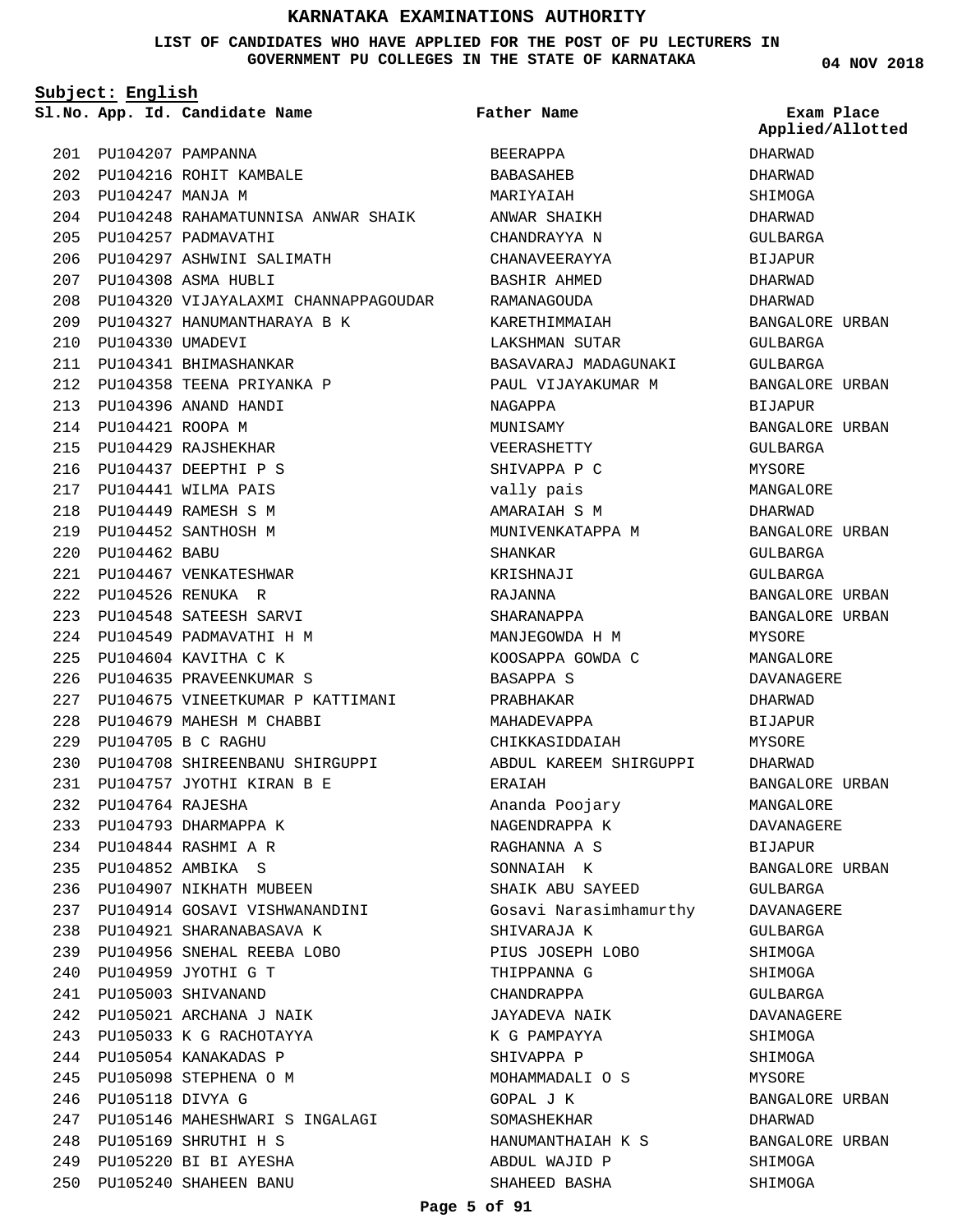**LIST OF CANDIDATES WHO HAVE APPLIED FOR THE POST OF PU LECTURERS IN GOVERNMENT PU COLLEGES IN THE STATE OF KARNATAKA**

**Subject: English**

**App. Id. Candidate Name Sl.No. Exam Place**

**Father Name**

PU105259 SAVITA ANJIKHANE 251 PU105298 MAMATH H T 252 PU105303 RAVIKUMARA S N 253 PU105327 VANAJA DAYANAND 254 PU105345 DIVYA B 255 PU105360 SRINIVASA G 256 PU105392 SHILPA G 257 PU105425 SUMA B T 258 PU105466 UMESHA C S 259 260 PU105469 MUTTAPPA NEGALI 261 PU105492 SHARANAKUMAR PU105502 MEGHARAJ G 262 PU105508 VENKATESHWARA K 263 PU105512 BHANUPRAKASH B R 264 265 PU105539 CHANDRAKALA N 266 PU105559 SOMAPPA RAMAGIRI 267 PU105594 VEENA HOLEYANNAVAR PU105618 ANAND GURAV 268 PU105645 PUNDALIK KENCHARAHUT 269 PU105652 PRAVEEN SHIVALLI 270 271 PU105711 MOHAN PU105714 ANJANEYA M N 272 PU105716 VIDYA K S 273 274 PU105718 USHARANI PU105774 KOTRESHA D 275 PU105782 NAVEEN S 276 PU105786 BASAVARAJ LALASINGI 277 278 PU105788 SIDDAPPA OLEKAR PU105813 PREEYA 279 PU105823 KAVITHA G D 280 PU105832 MADHU H R 281 PU105836 SAYEEDA D BIJAPUR 282 PU105849 MADHALE MAHADEV YALLAPPA 283 284 PU105852 MEDHA PU105860 ANJANADEVI 285 286 PU105863 HANUMANTAPPA SANKANOOR PU105925 IRAYYA HIREMATH 287 288 PU105953 BASAVARAJA K PU105957 YALGI SREENIVASA 289 PU105970 SANDHYA J 290 PU106017 PARVEEN M 291 PU106055 YESUNAND LOBO 292 293 PU106065 SHIVAPUTRAPPA PU106084 BALAPPA GANDHAD 294 PU106092 ANUSHA BURUGAPALLI 295 PU106129 MANJUNATH JANAKI 296 297 PU106157 AYESHA ANJUM PU106160 HAFSA JABEEN 298 PU106164 RENUKA KUMARA S 299 PU106166 GURURAJ GOUDAR 300

**SUBHASH** TIMMAPPA TN NANJAIAH DAYANAND N BASAVARAJA B T GANGAPPA SHARMA G V THIMMAREDDY SIDDAPPA C N BASAPPA BASAVARAJ GOPALARAO P KRISHNA NAIK G RAJANNA J Mallikarjun N VIRUPAXAPPA MALLAPPA MONAPPA GIRAMALLAPPA RANGAPPA BABU Narasimha Murthy M N SEETHARAM K LAXMAN LOKESHAPPA D SOMASHEKARAPPA B BHIMAPPA LALASINGI HAWALAPPA SHANKAR RAO DODDANARASAIAH RUDRAPPA N DONGRI SAHEB BIJAPUR YALLAPPA MAHESHWAR KARPURMATH TIPPANNA BASAPPA SHIVAMOORTAYYA HANUMANTHAPPA YALGI HANUMANNA JAYANNA C MOHIDDIN SAB JHONY SHIVAPPA K TIPPANNA LATE PRASAD VISHWANATH Hashmathulla Shariff ADBUL GAFFAR SHIVANNA BHIMAPPA

**04 NOV 2018**

GULBARGA MANGALORE BANGALORE URBAN BANGALORE URBAN BANGALORE URBAN BANGALORE URBAN DAVANAGERE BANGALORE URBAN BANGALORE URBAN DHARWAD GULBARGA DAVANAGERE SHIMOGA MYSORE GULBARGA DHARWAD DHARWAD DHARWAD DHARWAD DHARWAD GULBARGA SHIMOGA SHIMOGA GULBARGA DAVANAGERE SHIMOGA BIJAPUR BIJAPUR GULBARGA BANGALORE URBAN DAVANAGERE BIJAPUR DHARWAD BIJAPUR GULBARGA DHARWAD BIJAPUR GULBARGA GULBARGA BANGALORE URBAN SHIMOGA DHARWAD DHARWAD DHARWAD DHARWAD BIJAPUR MYSORE GULBARGA BANGALORE URBAN BIJAPUR **Applied/Allotted**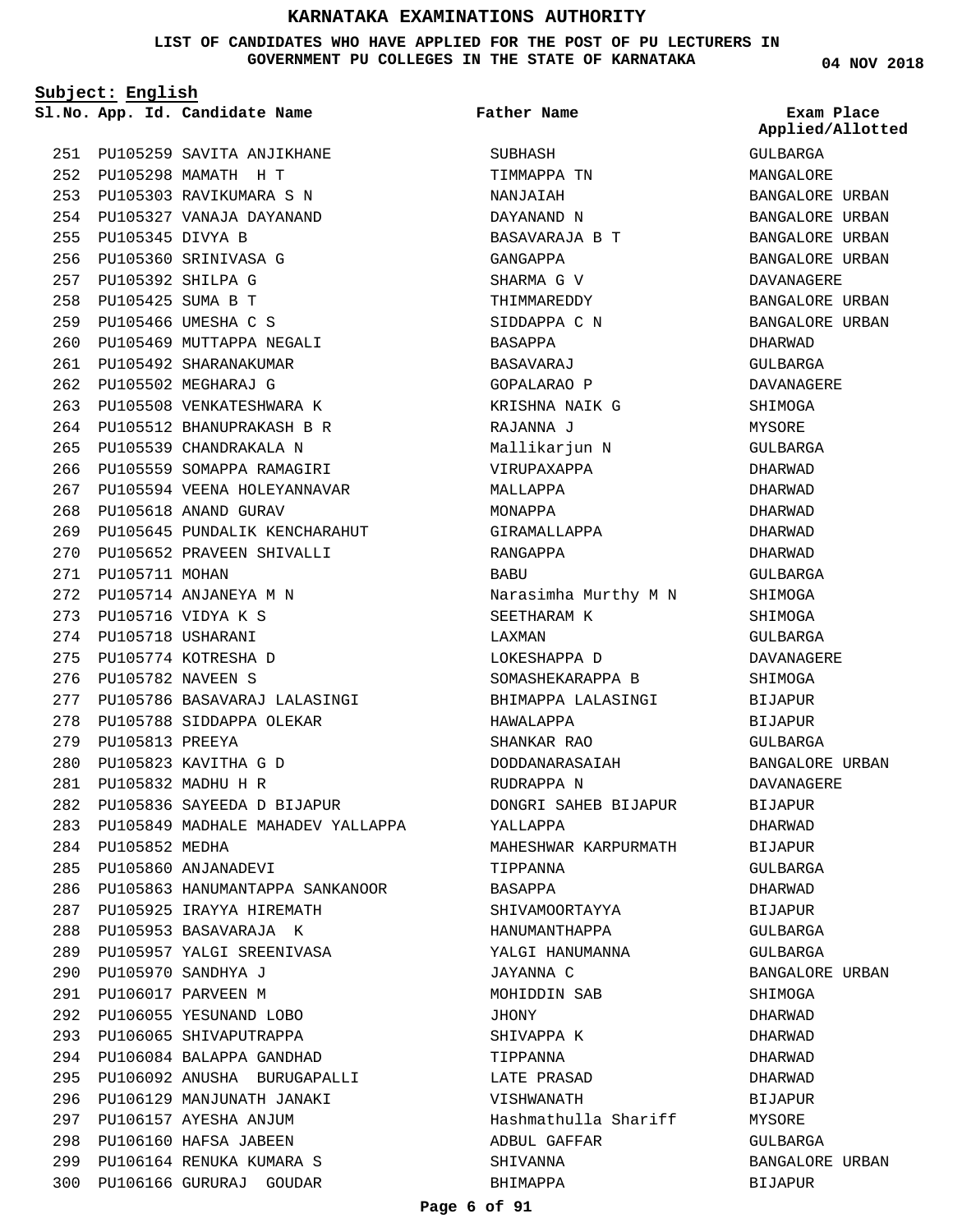**LIST OF CANDIDATES WHO HAVE APPLIED FOR THE POST OF PU LECTURERS IN GOVERNMENT PU COLLEGES IN THE STATE OF KARNATAKA**

**Subject: English**

PU106172 SURESHA H N 301 PU106257 SUSHMA S 302 PU106319 PRASAD B N 303 PU106320 DEEPA K 304 PU106327 MUNIRAJU K 305 PU106368 SHAFI AHMAD DEVAGIRI 306 PU106409 SRIDEVI KT 307 PU106423 ANUSHA H 308 PU106434 AVINASH B R 309 PU106444 DEEPA G R 310 PU106457 LOKESHA B C 311 PU106516 MAMATHA K 312 313 PU106539 JYOTHI PU106548 MARY SUJAYAKUMARI 314 PU106596 GEETHA K 315 316 PU106599 NETRAVATHI K PU106612 RASHMI 317 PU106625 ASHWINI 318 PU106641 KAVITA 319 PU106671 GIRISH MUDAKANNANAVAR 320 PU106685 SRINIVASAN M S 321 PU106736 SANGAPPA JIDDIMANI 322 PU106738 PRIYANKA P R 323 PU106766 PURUSHOTTAM DHALE 324 PU106768 TANZEEMTAZ A G 325 PU106837 BYRARAJU GS 326 327 PU106840 PRIYA PU106852 SARALA M 328 PU106862 SHWETHA B M 329 PU106882 RASHMI HUGAR 330 PU106886 USHA Y B 331 PU106922 SUNANDA BALLUR 332 PU106973 TEJASHWINI MUDDANNANAVAR 333 PU106993 MANGALA TELAGI 334 PU107013 NATRAJ S 335 336 PU107017 VEDAVATHI M R PU107024 THEJASWINI K M 337 PU107044 PAVITHRA BS 338 PU107055 ANAND V 339 PU107057 DILEEP S 340 PU107060 ABHILASH H M 341 342 PU107094 USHA CR PU107117 SOMASHEKHARA S 343 PU107118 SANDHYA 344 PU107119 MANJUNAIK L 345 PU107156 MAHESHA H B 346 PU107158 PADMAVATHI K R 347 PU107168 JAGADEESH KILLI 348 PU107199 SHILPA K A 349 350 PU107253 SHINDE PRIYADARSHINI

**App. Id. Candidate Name Sl.No. Exam Place** NARASIMHAIAH SACHITHANANDA NAGENDRA B A KOMARA SWAMY K KRISHNAPPA V R BABU SAB DEVAGIRI BP THIPPAIAH RAJESHWARI S T REVANASIDDAPPA B E RANGE GOWDA A CHALUVAIAH LATE KEMPE GOWDA SHAMRAO SUNDER KORALIKER Lt Kashinath Hallikhede KALACHARI K LATE H P SRIDHAR MANGALESH P D SIDDANNA SHIVAPPA SRIRAMAN M S PARASAPPA PANDURANGAIAH B P ARUN ABDULKAREEM SIDDABASAVAIAH Rudrappa Kallyani M L MANJUNATHA MALLEGOWDA MAHANTESH BASAVARAJ Y R BASAVAREDDY BAPOOJI GANGADHAR SHIVANNA S K **RAMATAH** MAHENDRAKUMAR K SOMAYYA BA VENKATESH V SIDDARAMAIAH MURUGARAJENDRA H D RANGASWAMY CL SANNATHIMMANNA SHRIPAD HEGDE LIMBYANAIK BYRAIAH RAMAPPA K S KOTEPPA ASHOKA K RAMCHANDERRAO **Father Name**

**04 NOV 2018**

BANGALORE URBAN MYSORE SHIMOGA SHIMOGA BANGALORE URBAN DAVANAGERE BANGALORE URBAN BANGALORE URBAN DAVANAGERE MYSORE **MYSORE** MYSORE GULBARGA GULBARGA BANGALORE URBAN BANGALORE URBAN MANGALORE GULBARGA GULBARGA DHARWAD BANGALORE URBAN BIJAPUR BANGALORE URBAN BIJAPUR DAVANAGERE BANGALORE URBAN BANGALORE URBAN BANGALORE URBAN BANGALORE URBAN DHARWAD BANGALORE URBAN DAVANAGERE DHARWAD BIJAPUR MYSORE GULBARGA BANGALORE URBAN SHIMOGA MYSORE MYSORE MYSORE BANGALORE URBAN DAVANAGERE DHARWAD BIJAPUR **MYSORE** BANGALORE URBAN DAVANAGERE SHIMOGA GULBARGA **Applied/Allotted**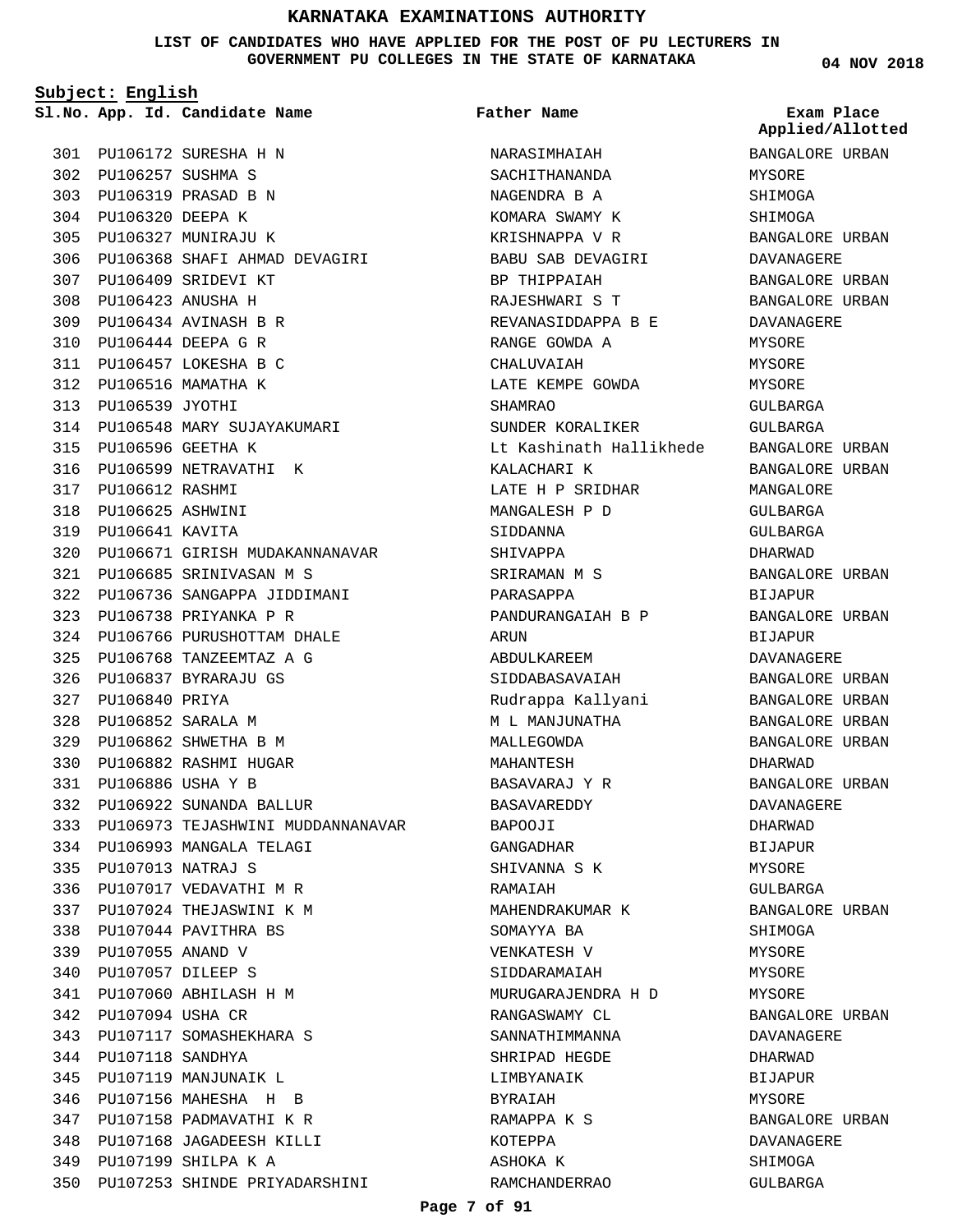**LIST OF CANDIDATES WHO HAVE APPLIED FOR THE POST OF PU LECTURERS IN GOVERNMENT PU COLLEGES IN THE STATE OF KARNATAKA**

**Subject: English**

**App. Id. Candidate Name Sl.No. Exam Place**

|     |                       | 351 PU107255 ESTHER B SARVADE            |
|-----|-----------------------|------------------------------------------|
|     | 352 PU107279 SUMA B S |                                          |
|     |                       | 353 PU107353 VIRUPAXAYYA TAVAGAMATH      |
|     |                       | 354 PU107377 PRAJWALA S SANIL            |
|     | 355 PU107383 SUPARNA  |                                          |
|     | 356 PU107388 SAVITA   |                                          |
|     |                       | 357 PU107400 VINAY M S                   |
|     |                       | 358 PU107418 AFSANA BANU M               |
|     |                       | 359 PU107425 KESHEGAON SURESH SIDRAMAPPA |
|     |                       | 360 PU107427 NANDINI C K                 |
|     |                       | 361 PU107443 SHARANABASAPPA BUDIHAL      |
|     |                       | 362 PU107520 KALYANARAO BIKAMALLE        |
|     |                       | 363 PU107542 GURUDEVI JAKKERAL           |
|     |                       | 364 PU107549 SIRAJUNNISA                 |
|     |                       | 365 PU107554 VIJAYALAXMI PATIL           |
|     |                       | 366 PU107578 SHIVAKUMAR                  |
|     |                       | 367 PU107595 ZAFAR ALI KHAN              |
|     |                       | 368 PU107609 SIDDHALINGAPRASAD G R       |
|     |                       | 369 PU107663 REEMA LOBO                  |
|     |                       | 370 PU107714 SUREKHA ANGADI              |
|     | 371 PU107785 USHADEVI |                                          |
|     |                       | 372 PU107802 SAVITHA BADIGERA            |
|     | 373 PU107867 DEEPA    |                                          |
|     |                       | 374 PU107915 CHAMPAKARANI S K            |
|     |                       | 375 PU107944 VEERESH KAPRAD              |
|     |                       | 376 PU107948 SHEKHAR KERUTAGI            |
|     |                       | 377 PU107954 SHIVAKUMAR CHANNAGOUDRA     |
|     |                       | 378 PU107979 MANJUNATH S                 |
|     |                       | 379 PU108017 MAHENDRA S                  |
|     |                       | 380 PU108046 SHIVARAJU C                 |
|     |                       | 381 PU108066 PRIYANKA K MANOHAR          |
|     |                       | 382 PU108067 PRATAP YALAGANNAVAR         |
|     |                       | 383 PU108127 AYYAPPA HUCHCHESHWARMATH    |
| 384 | PU108147              | MAHESH HIREMATH                          |
| 385 |                       | PU108162 HARISH MAHIMAGOL                |
|     | 386 PU108240 JANAKI N |                                          |
|     |                       | 387 PU108242 DEVI CHANDAPPA CHALAWADI    |
| 388 |                       | PU108252 VENKATA JAI PAVAN DASARI        |
| 389 |                       | PU108265 ANITHA M S                      |
|     |                       | 390 PU108285 SHOBHA THIMOTHY             |
| 391 |                       | PU108365 GHUDUKHAN                       |
| 392 |                       | PU108374 SHRUTHI REKHA K R               |
| 393 |                       | PU108391 ASHOKANA GOWDA G N              |
| 394 |                       | PU108396 RASHMI SEETARAMA HEBBAR         |
| 395 | PU108412              | MAILAREPPA                               |
| 396 |                       | PU108421 MAHANTESHA M                    |
|     |                       | 397 PU108422 RAGHAVENDRA                 |
|     |                       | 398 PU108423 SHIVAKUMAR                  |
|     |                       | 399 PU108425 MALLIKARJUN BIRADAR         |

# **Father Name**

B R SARVADE SULOCHANA MURTY B BASAVANNAYYA SADANANDA S SANIL SANNARAMA BALAPPA M N Shivashankar MOHAMMED GHOUSE SIDRAMAPPA KAPANEGOWDA C M MAHALINGAPPA NAGAPPA BIKAMALLE AMOGEPPA JAKKERAL BABAJAN K **BHEEMANAGOUDA** VEERAPPA WALI AZAM ALI KHAN G N RECHANNA BAPTIST LOBO SHEKHAR SUNKAPPA T ERANNA BADIGERA PRAKASH KRISHNAPPA MAHALINGAYYA YAMANAPPA CHANNAGOUDA SHIVAIAH H SIDDARAJAPPA CHIKKANARASAPPA KANTHRAJ VENKATESH PATRAYYA SIDDAYYA SATISH NARAYAN K CHANDAPPA sudhakarudu d SANNAIAH M C THIMOTHY KHAJAKHAN RUDRESHAPPA K V NINGAPPA G SEETARAMA RAMAKRISHNA HEBBAR IRAPPA MAGALAD MALLAPPA SHARANAPPA MANGALAPPA GONDABAL CHANDRASHEKHAR

**04 NOV 2018**

BANGALORE URBAN BANGALORE URBAN DHARWAD MANGALORE MANGALORE GULBARGA SHIMOGA BANGALORE URBAN GULBARGA BANGALORE URBAN DHARWAD GULBARGA BIJAPUR DAVANAGERE BIJAPUR DHARWAD GULBARGA MYSORE MANGALORE DHARWAD MYSORE DAVANAGERE GULBARGA BANGALORE URBAN BIJAPUR BIJAPUR DHARWAD MYSORE MYSORE BANGALORE URBAN DHARWAD DHARWAD BIJAPUR GULBARGA DHARWAD MYSORE BIJAPUR BANGALORE URBAN MYSORE GULBARGA GULBARGA SHIMOGA DAVANAGERE MANGALORE DHARWAD BANGALORE URBAN BANGALORE URBAN BANGALORE URBAN DHARWAD **Applied/Allotted**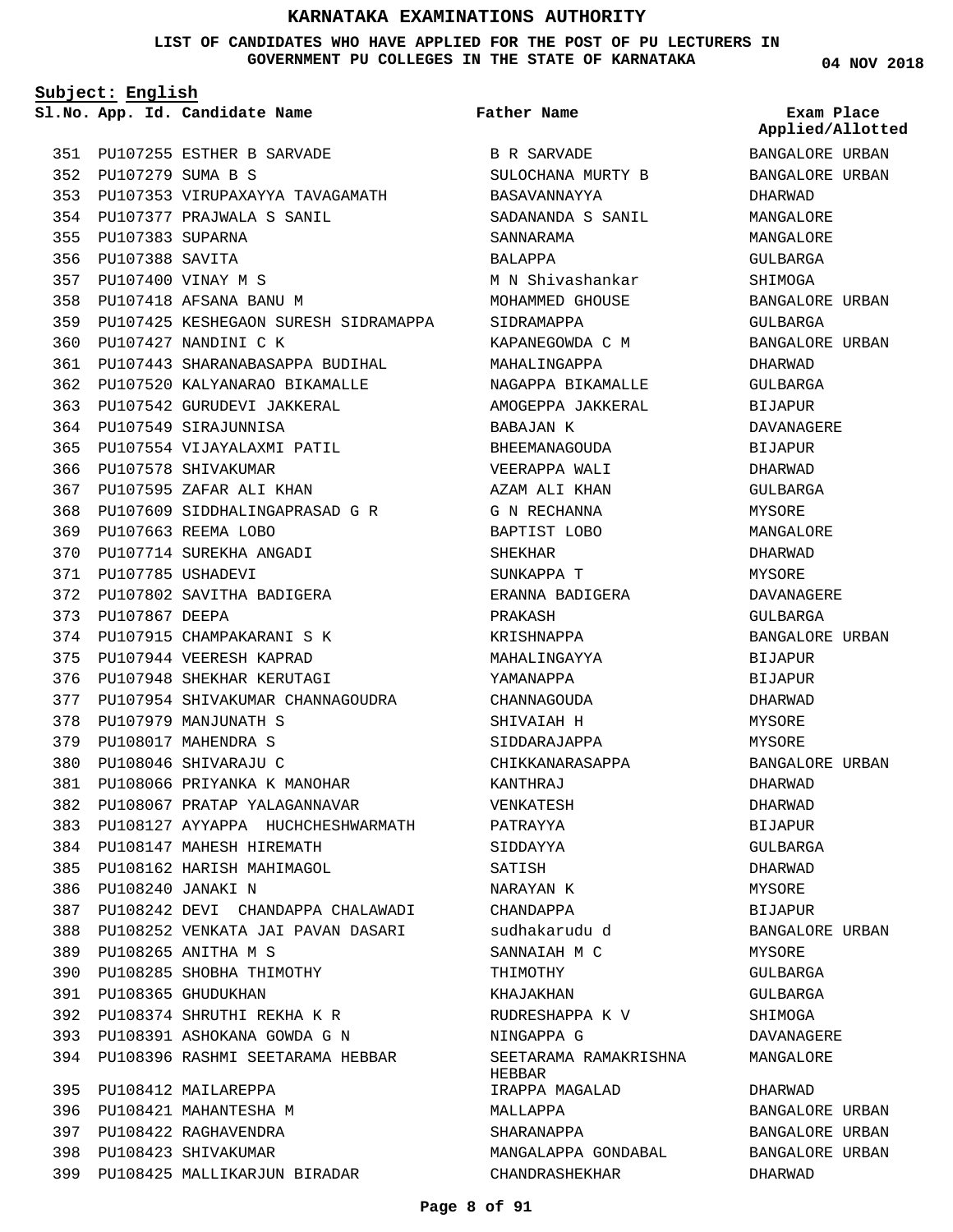**LIST OF CANDIDATES WHO HAVE APPLIED FOR THE POST OF PU LECTURERS IN GOVERNMENT PU COLLEGES IN THE STATE OF KARNATAKA**

**04 NOV 2018**

| Subject: English |                     |                                                                |                                  |                                |
|------------------|---------------------|----------------------------------------------------------------|----------------------------------|--------------------------------|
|                  |                     | Sl.No. App. Id. Candidate Name                                 | Father Name                      | Exam Place<br>Applied/Allotted |
| 400              |                     | PU108442 VARSHA KINI V                                         | Vasanth Kini H                   | MANGALORE                      |
|                  |                     | 401 PU108445 PRATHIBHA M I                                     | ITIGAPPA                         | BANGALORE URBAN                |
|                  |                     | 402 PU108451 AMBARISHA V N                                     | NARAYANASWAMY N                  | BANGALORE URBAN                |
| 403              |                     | PU108454 SAVITHA P                                             | C PARAMESH                       | MYSORE                         |
|                  |                     | 404 PU108477 VIJAYALAKSHMI P S                                 | PANDURANGA                       | BANGALORE URBAN                |
| 405              |                     | PU108490 MAITHRI K B                                           | BASAVARAJU K T                   | MYSORE                         |
| 406              |                     | PU108505 VIJAYALAKSHMI SHIVANAND MULIMANI SHIVANAND N MULIMANI |                                  | DHARWAD                        |
| 407              |                     | PU108570 AMBREENA JABEEN                                       | MOHD ZAINUL ABEDEEN              | GULBARGA                       |
| 408              |                     | PU108591 RAVI G R                                              | RANGADAMAIAH H                   | BANGALORE URBAN                |
| 409              | PU108615 NAGARAJ    |                                                                | VISHWANATH                       | GULBARGA                       |
| 410              | PU108616 SUNITA     |                                                                | YAMANAPPA                        | GULBARGA                       |
| 411              | PU108679 ASHWINI    |                                                                | DINESH SHETTY                    | MANGALORE                      |
|                  |                     | 412 PU108713 PRADEEPA V                                        | VEERABHADRAPPA                   | DAVANAGERE                     |
| 413              |                     | PU108727 SIDDESHWARA  M P M                                    | DAYANANDA SWAMY M P M            | DAVANAGERE                     |
|                  |                     | 414 PU108737 RATNAPRABHA M S                                   | M R SIDDALINGAIAH                | BANGALORE URBAN                |
| 415              |                     | PU108744 VAISHALI GIDAGANTI                                    | BHEEMARAO                        | BIJAPUR                        |
|                  |                     | 416 PU108769 VINAY APPARAY MADARI                              | APPARAY                          | <b>BIJAPUR</b>                 |
|                  |                     | 417 PU108838 PRADEEP KUMAR S T                                 | THIMME GOWDA S D                 | BANGALORE URBAN                |
| 418              | PU108880 NAZIA H    |                                                                | HABEEBULLA BAIG H P              | BANGALORE URBAN                |
| 419              |                     | PU108886 GAYATRI KULKARNI                                      | Ravindraro                       | BIJAPUR                        |
| 420              | PU108896 SHILPA     |                                                                | SRINIVASA BHAT B                 | DHARWAD                        |
| 421              | PU108902 AMBASA     |                                                                | PARASHURAMSA NIRANJAN            | DHARWAD                        |
| 422              |                     | PU108908 VIJAYA  SIMHA K S                                     | SUBBA RAO K H                    | BANGALORE URBAN                |
| 423              |                     | PU108939 SRINIVASA SHETTIGARA M                                | DHARNAPPA SHETTIGARA             | MYSORE                         |
| 424              |                     | PU108941 ANJUMATHEEN                                           | AMEER NAWAB                      | DHARWAD                        |
| 425              | PU108945 SAROJEET   |                                                                | TULSHIRAM                        | GULBARGA                       |
| 426              |                     | PU108955 RESHMA SHEELA RODRIGUES                               | CYRIL MAXIM RODRIGUES            | MANGALORE                      |
| 427              |                     | PU108979 RAJU NAYAK                                            | GURAPPA                          | DHARWAD                        |
| 428              |                     | PU109017 SPOORTHI B N                                          | NAGARAJU T                       | MYSORE                         |
| 429              |                     | PU109095 VEERESH HITTALAMANI                                   | SURESH                           | DAVANAGERE                     |
|                  |                     | 430 PU109127 BHIMAREDDY K                                      | PANDURANGA REDDY K               | GULBARGA                       |
| 431              |                     | PU109167 BASAVARAJ ALAGUR                                      | SHRIMANT                         | DHARWAD                        |
| 432              |                     | PU109172 KONARADDI SHIVARADDI                                  | HEMARADDI KONARADDI              | DHARWAD                        |
| 433              |                     | PU109225 SHRILATA S K                                          | SHRIPAL                          | GULBARGA                       |
|                  | 434 PU109272 PUSHPA |                                                                | Parameshwarappa                  | DHARWAD                        |
| 435              |                     | PU109275 GOWHAR BANU                                           | USMAN P                          | <b>DAVANAGERE</b>              |
| 436              |                     | PU109283 N VEENA NAIK                                          | NAMADEVA                         | GULBARGA                       |
|                  |                     | 437 PU109288 JEEVAN PRAKASH S                                  | SHANTHAPPA R                     | MYSORE                         |
|                  |                     | 438 PU109290 SHIVARAJ P T                                      | THIPPESWAMY P                    | DAVANAGERE                     |
| 439              |                     | PU109293 SHRINIVASA J N                                        | NANJA NAYAKA J R                 | MANGALORE                      |
| 440              |                     | PU109312 PARASHURAMA NAGOJI                                    | KALAPPA N                        | BANGALORE URBAN                |
| 441              |                     | PU109340 CHIKKANNA D                                           | DODDATHIMMAIAH K C               | <b>BIJAPUR</b>                 |
| 442              |                     | PU109377 MANJUNATHA A V                                        | VEERABHADRAPPA                   | DAVANAGERE                     |
| 443              |                     | PU109379 MAHANTHA D U                                          | UMASHANKRAPPA D                  | SHIMOGA                        |
| 444              |                     | PU109453 SHILPA M N                                            | NEELAKANTADEVA M                 | DAVANAGERE                     |
| 445              |                     | PU109481 AMBIKA N R                                            | RAVINDRA N S                     | MANGALORE                      |
| 446              |                     | PU109489 JOYCE JOLITA DSOUZA                                   | JEROME DSOUZA                    | MANGALORE                      |
| 447              |                     | PU109491 GAJKOSH KRANTI KASHINATHRAO                           | GAJKOSH KASHINATHRAO<br>LINGAPPA | GULBARGA                       |
| 448              |                     | PU109582 AJITHA S PISHARADY                                    | K Sethumadhava Pisharady         | BANGALORE URBAN                |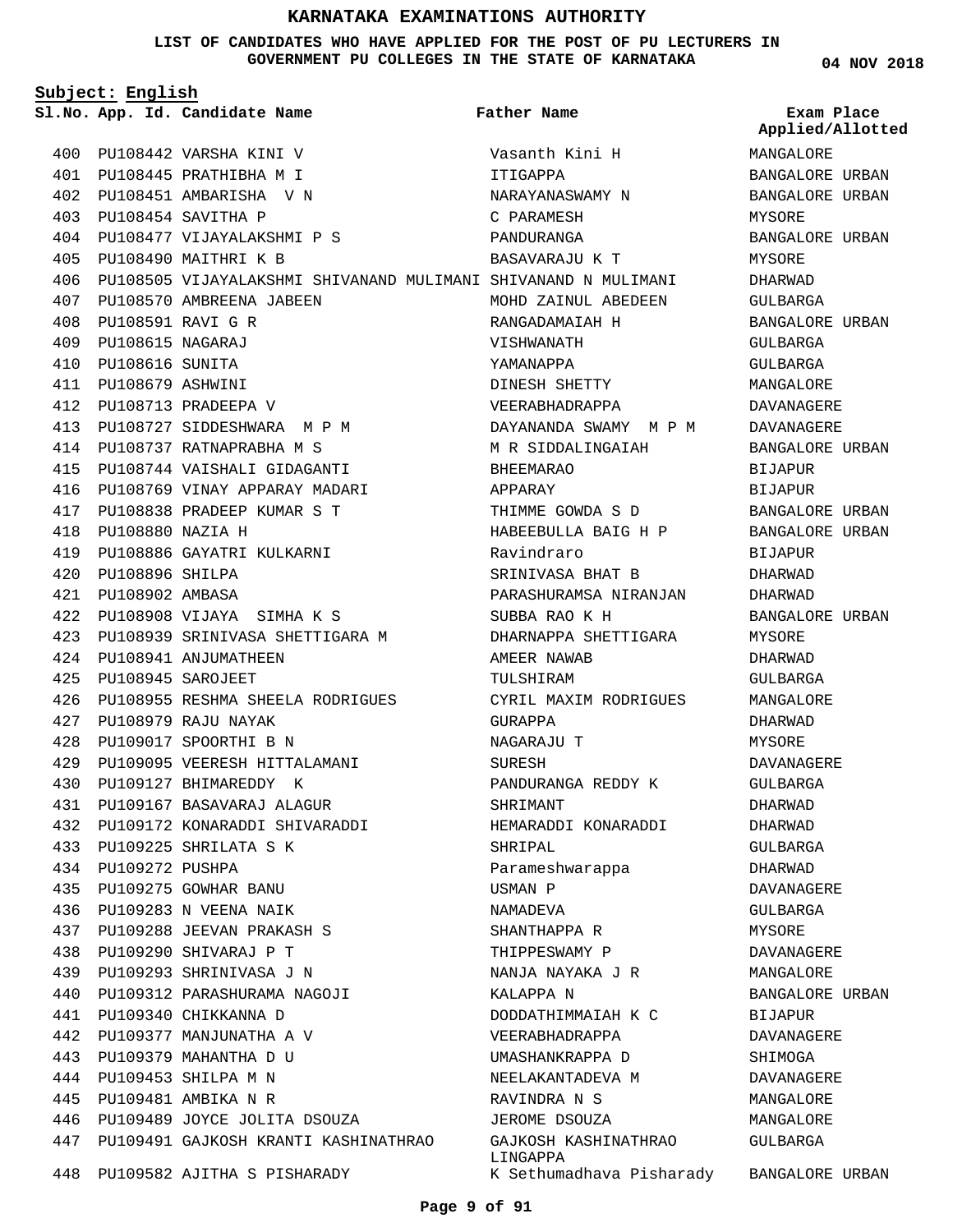## **LIST OF CANDIDATES WHO HAVE APPLIED FOR THE POST OF PU LECTURERS IN GOVERNMENT PU COLLEGES IN THE STATE OF KARNATAKA**

**Subject: English**

PU109584 DANAPPA JADAR 449 PU109598 RAGHAVENDRA 450 PU109618 ALOKESH GAIN 451 PU109648 RAJAPURA VEERESHA 452 PU109663 KRISHNA C 453 PU109692 MULLA MUSHASAB 454 PU109706 RAVICHANDRA M G 455 PU109715 SHANMUKHA S 456 PU109761 SWAMI BASWARAJ RAJLINGAPPA 457 PU109766 PUNEETA DM 458 459 PU109767 ASHA P PU109779 UMA B D 460 PU109838 MOHAN KAMANNAVAR 461 PU109850 M LAKKAMMA 462 PU109883 RAJENDRA 463 PU109891 BHARATI PARASANNAVAR 464 465 PU109987 MARGADAIAHNAVARA PRAKASH 466 PU109989 PARVATHI MANNUR 467 PU110012 ASHOK KUMAR PU110034 SHILPA NAIK 468 PU110073 MD MISBAHUDDIN 469 PU110087 SUPREETHA 470 PU110093 RAGHAVENDRA M 471 472 PU110124 SHIVADEEPA L PU110128 SUNIL KUMARA D T 473 PU110130 SURESHA N 474 PU110139 SHUBHA HIREMATH 475 PU110153 SANTHOSH KUMAR A B 476 477 PU110155 PRABHAWATI PU110191 SHEETAL KUMAR A N 478 PU110208 AJAMEER HANAGI 479 PU110214 SYED AZAM PASHA 480 PU110238 KUBERAGOUD PATIL 481 PU110275 KRISHNAKANTH T 482 PU110315 BANGAREPPA G 483 PU110316 BASAVARAJ 484 PU110329 PAIMOUNABI 485 PU110330 PALLAVI ARUTAGI 486 PU110333 NAGENDRA E 487 PU110364 CHITRA A S 488 PU110415 YOGANANDA K 489 PU110452 SHARANAPPA RONAD 490 PU110495 SUBHAS 491 PU110530 D RENUKA 492 PU110558 HEMA MARAKALTHI 493 PU110589 NAGENDRA NAIK G 494 495 PU110632 ASMA PU110654 JALA R 496 PU110656 GNANESHA R 497 PU110660 RAZAK PASHA 498

**App. Id. Candidate Name Sl.No. Exam Place** GURUBASAPPA Pandit GOKUL GAIN LINGAPPA R LATE CHINNAPPA M RAZAK SAB GANGADHARA DEVADIGA SHIVANNA RAJLINGAPPA MAHADEVAPPA SHASHIDHARA POOJARY DODDAMALLIKAPPA PANCHAPPA VEERAPPA DHARMARAYA NAGURE BASAVATAPPA SANNA MARAPPA DODDA BASAVAN GOUDA M DEVAPPA DHANI Laxman MOHIBUDDIN JAYARAMA SHETTY MAHADEVA SHETTY LANKYAPPA THIMMAPPA D NARAYANAPPA PANCHAKSHARI BASAVANTHAPPA B KARBASAPPA ASHOK NAGARAL NABISAB SYED SHOUKATH PASHA GIRIYAPPAGOUD PATIL THIMMAPPA BASAMMA G MONAPPA HADAPAD MOUNUDDIN VASUDEV ARUTAGI ERAMYLAIAH SHIVAPUTRAPPA DHARMAPPA K SHIVAPPA MALLAPPA DALWAI CHANDRAPPA MAHABALA MARAKALA GOVINDA NAIK JOMAN KHALIFA BAGEWADI RAJAGOPAL D V LATE RAMACHANDRACHAR IBRAHIM SAB **Father Name**

**04 NOV 2018**

BIJAPUR GULBARGA GULBARGA DHARWAD BANGALORE URBAN DAVANAGERE MANGALORE SHIMOGA GULBARGA BANGALORE URBAN MANGALORE DAVANAGERE DHARWAD DAVANAGERE GULBARGA DHARWAD DAVANAGERE BIJAPUR GULBARGA DHARWAD GULBARGA MANGALORE BANGALORE URBAN DAVANAGERE DAVANAGERE MANGALORE DHARWAD DAVANAGERE GULBARGA BANGALORE URBAN BANGALORE URBAN BANGALORE URBAN DHARWAD BANGALORE URBAN GULBARGA BIJAPUR GULBARGA DHARWAD BANGALORE URBAN DHARWAD DHARWAD DHARWAD BIJAPUR **BIJAPUR** MANGALOR**E** DAVANAGERE BIJAPUR BANGALORE URBAN MYSORE GULBARGA **Applied/Allotted**

## **Page 10 of 91**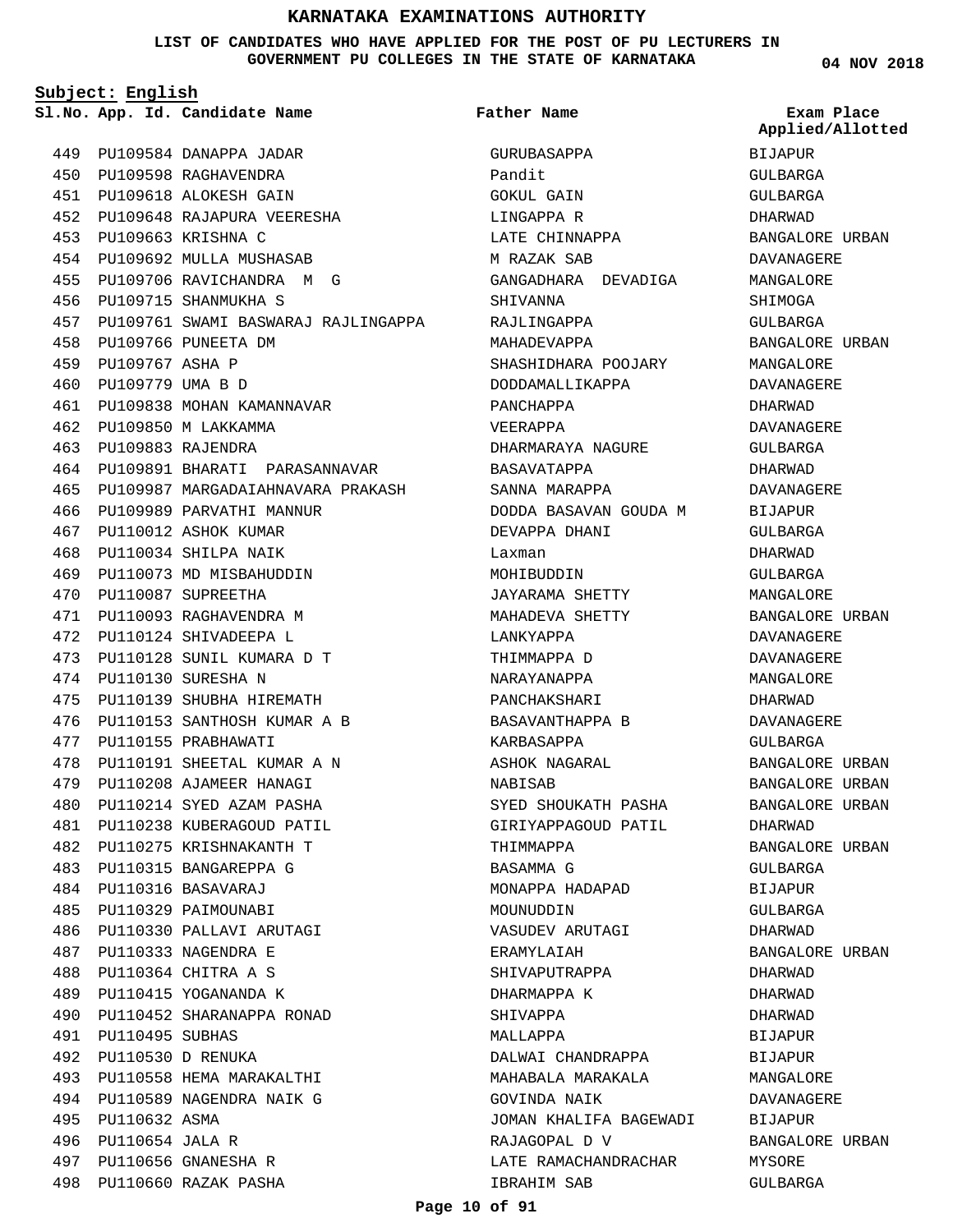#### **LIST OF CANDIDATES WHO HAVE APPLIED FOR THE POST OF PU LECTURERS IN GOVERNMENT PU COLLEGES IN THE STATE OF KARNATAKA**

**Subject: English**

**App. Id. Candidate Name Sl.No. Exam Place**

**Father Name**

ALLISAB

AHAMED

RAMESH Eswarappa

NAGAPPA SHANKAR BASAVANNI

BHARAMAPPA

RAJASAB NADAF RAVINDRA PUNDALEEK

SHAIKH IMAM ANNARAO BIRADAR SHANKARAPPA KAREPPA MAHADEV SHESHAPPA SHAIK IMAM

JOSEPH CHERIAN P

KRISHNAPPA NAGABHUSHANA HAMPAIAH APRAL MAHADEVAPPA THIPPESWAMY H R

VIJAYKUMAR

ABDUL QUADIR

VEERABHADRA KARIYANNA

Subramanya H K B GANESH KOTIAN E CHANDRE GOWDA NARAYANAPPA M NINGAPPA M SIDAGONDAPPA SANGAMESH DNYANOBA VENKOBAPPA G THOPAIAH C R

VENKATARAVANAPPA

MALLESHAPPA LUKK

CHANDRASHEKHARAYYA SHADAKSHARAYYA BHALKE VAIJINATH SYED ABDUL AZEEZ K SYED ABDUL AZEEZ K

NURANDAPPA BHAJANTRI

SHIVANNAGOWDA G S RAJASEKHAR B VAIJINATH

SIDDAPPA G LATE SIDDIQ GULBARGA BIJAPUR SHIMOGA SHIMOGA GULBARGA DAVANAGERE BIJAPUR BANGALORE URBAN MYSORE MANGALORE SHIMOGA SHIMOGA DAVANAGERE BIJAPUR BIJAPUR BIJAPUR BANGALORE URBAN BANGALORE URBAN DHARWAD BANGALORE URBAN BANGALORE URBAN DHARWAD DHARWAD DHARWAD BIJAPUR DHARWAD BIJAPUR DHARWAD GULBARGA DAVANAGERE DAVANAGERE DHARWAD BIJAPUR DHARWAD DHARWAD DAVANAGERE GULBARGA MYSORE DHARWAD BIJAPUR BIJAPUR GULBARGA BANGALORE URBAN BANGALORE URBAN MYSORE GULBARGA **Applied/Allotted**

> MYSORE DAVANAGERE GULBARGA

| 499 |                       | PU110661 RESHMA KUNTOJI                     |
|-----|-----------------------|---------------------------------------------|
|     |                       | 500 PU110686 SUMAIYA FIRDOUS NAVALGUND      |
|     |                       | 501 PU110689 POOJA G S                      |
|     |                       | 502 PU110836 LAVANYA K R                    |
|     |                       | 503 PU110860 SANGAMESH VAIJINATH HALLIKHEDE |
|     |                       | 504 PU110899 SALMA SULTHANA                 |
| 505 |                       | PU110903 VIJAYALAXMI KOUDI                  |
|     |                       | 506 PU110915 RAMAKRISHNA D K                |
|     |                       | 507 PU110923 MADHURANI H S                  |
| 508 |                       | PU110934 ARPITHA K                          |
|     |                       | 509 PU110987 GAYATHRI A C                   |
|     |                       | 510 PU111039 CHETAN KUMAR N                 |
|     |                       | 511 PU111043 SHANMUKAPPA M N                |
|     |                       | 512 PU111080 NANDA PATIL                    |
|     |                       | 513 PU111159 SAVITA MUCHAKHANDIMATH         |
|     |                       | 514 PU111199 KIRAN PAWAR                    |
|     | 515 PU111206 UMESHA G |                                             |
|     | 516 PU111221 RAJU C T |                                             |
|     |                       | 517 PU111222 JAGADISH CHAVAN                |
|     |                       | 518 PU111237 E LAKSHMIPATHI                 |
|     |                       | 519 PU111276 NARAYANASWAMY B V              |
|     |                       | 520 PU111283 PRAKASH HAVERI                 |
|     |                       | 521 PU111287 SUNEETA DESAI                  |
|     |                       | 522 PU111326 VASANT NAIK                    |
| 523 |                       | PU111329 VIJAYALAKSHMI LUKK                 |
| 524 |                       | PU111334 SANTOSHKUMAR TALAWAR               |
|     |                       | 525 PU111355 ASHWINI HIREMATH               |
|     |                       | 526 PU111361 SUDHARANI S CHIKMATH           |
|     |                       | 527 PU111362 SUVARNA B V                    |
|     |                       | 528 PU111422 KHAZISYEDABDUL SAMED           |
|     |                       | 529 PU111460 KHAZI SYED MUSTAFEEZ           |
|     |                       | 530 PU111461 RESHMA N                       |
|     |                       | 531 PU111468 RAJSHRI RAYANNAVAR             |
|     |                       | 532 PU111469 SUNEEL HADAGINAL               |
|     |                       | 533 PU111481 CHINNAPPA NURANDAPPA BHAJANTRI |
|     |                       | 534 PU111486 MOHAMED SALEEM                 |
|     |                       | 535 PU111515 JAGANATH                       |
|     | 536 PU111516 ANIL M S |                                             |
|     |                       | 537 PU111523 MANJAPPA PUJAR                 |
|     |                       | 538 PU111543 ANAND KHEDAGI                  |
|     |                       | 539 PU111565 VIJAYKUMAR MAITRI              |
|     |                       | 540 PU111579 ASMA BEGUM                     |
|     |                       | 541 PU111595 SHANTHI JOSEPH                 |
|     |                       | 542 PU111621 RAJ KUMAR K                    |
|     |                       | 543 PU111624 SHANTHALA DEVI B N             |
|     |                       | 544 PU111644 ANIL APRAL                     |
|     |                       | 545 PU111654 MAHENDRA M                     |
|     |                       | 546 PU111655 RUDRESHA H T                   |

547 PU111769 SUMA

**Page 11 of 91**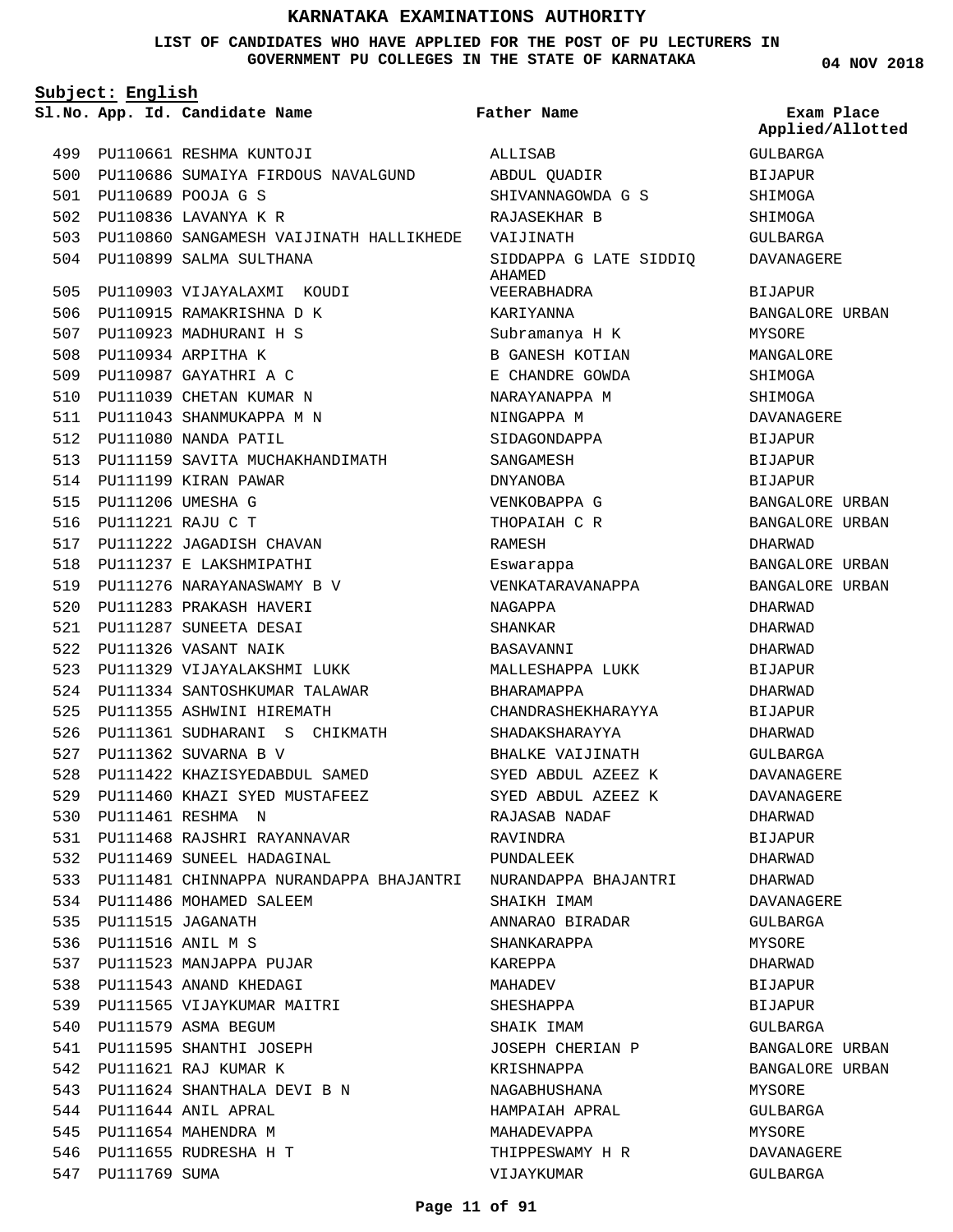**LIST OF CANDIDATES WHO HAVE APPLIED FOR THE POST OF PU LECTURERS IN GOVERNMENT PU COLLEGES IN THE STATE OF KARNATAKA**

**Subject: English**

**App. Id. Candidate Name Sl.No. Exam Place**

**Father Name**

548 PU111860 SUMA K P PU111866 SHEELA S N 549 550 PU111880 VEERANNA SANTANAHALLI PU111909 BASAVVA ANGADI 551 PU111928 MAHESHA S 552 553 PU111948 SHIVAPPA SAJJAN 554 PU111956 NANDA KISHORE PU111980 VISHALAKSHI 555 556 PU112009 SANMATI AKKOLE 557 PU112015 AFREN M 558 PU112022 MANOHAR MADAR 559 PU112090 PRATHIBHA 560 PU112091 RAVI CHANAGI PU112099 ROOPA D 561 562 PU112114 VIDYASAGAR P 563 PU112136 SHWETA MUTTAGI 564 PU112143 NEELAMANI 565 PU112147 RAGHAVENDRA BADIGER 566 PU112160 PANCHALINGEGOWDA PU112161 VIDYA M S 567 568 PU112191 ROHIT KAMBALE 569 PU112193 SANTHOSHA KUMAR R 570 PU112199 KHOT MANJUSHA VASANTRAO PU112220 THIPPA REDDY B T 571 572 PU112231 MANJUNATHA H 573 PU112235 PARUSHURAM 574 PU112236 PARIMALA C S 575 PU112246 BHARATI GANI 576 PU112284 BHARATHESHA K 577 PU112320 VEDAVATHI R 578 PU112330 SUREKHA PATIL 579 PU112375 SHIFANA SAYED 580 PU112412 NIRUPAMA S P PU112417 SHREEKANT KAKAMARI 581 PU112424 LATHA B 582 PU112472 GANESHA T 583 584 PU112477 BASAVARAJA S PU112483 NIRMALA P 585 PU112485 KAVYA D M 586 587 PU112493 SHOBHA G 588 PU112514 JAYASHRI PODDAR 589 PU112569 PRATIBHA NARAYAN BHAT 590 PU112579 LAKSHMI PRASANNA K 591 PU112592 ARATI PATIL 592 PU112593 RAVI K G 593 PU112608 ARCHANA 594 PU112629 VIMALA BAGALI PU112650 ARATI K N 595 596 PU112657 HANAMESHA PU112668 ANJINEYA C S 597

KRISHNAMURTHY N NAGARAJU S B NAGENDRAPPA S ADAVIPPA SIDDAPPA S MALLAPPA Jayarame Gowda P SHIVANANDA HIPPARAGI MALAGOUD KHAJA HUSSAIN M BASAPPA RAJAPPA D SHIVANAND GOVINDARAJULU D PUSHPARAJ G M BASAVARAJ HANUMANTHAPPA VASANTA MARILINGEGOWDA SURESHA T R BABASAHEB RANGAPPA VASANTRAO THIPPESWAMY B HANUMANTHAPPA BAIRAPPA SHIVANANDAPPA C HEMANTH GANI KRISHNA SIDDAPPA R SHIVANAGOUDA ABDUL KARIM PRAMODA KUMAR S DUNDAPPA BASAVAIAH HULLUR THIPPESWAMY SANNA THIMMARAYAPPA PUTTASWAMY K M MOHAN KUMARA MUHAR IT.<br>GOVINDA REDDY G SOLABANNAPPA NARAYAN TIMMANNA BHAT SRINIVA REDDY K ASHOK PATIL GOVINDAIAH Sadashiva DANAPPA BAGALI K S NARAYANASWAMY DYAMAPPA MOOGANOORU CHALAVADI S V

**04 NOV 2018**

MYSORE BANGALORE URBAN DAVANAGERE DAVANAGERE MYSORE BIJAPUR MYSORE GULBARGA DHARWAD DAVANAGERE DHARWAD SHIMOGA DHARWAD DHARWAD MYSORE DHARWAD DHARWAD DHARWAD BANGALORE URBAN MYSORE DHARWAD DAVANAGERE GULBARGA DAVANAGERE SHIMOGA DAVANAGERE **SHIMOGA** GULBARGA **MYSORE** DHARWAD DHARWAD DHARWAD BANGALORE URBAN BIJAPUR MYSORE DAVANAGERE DAVANAGERE MYSORE MYSORE BANGALORE URBAN BIJAPUR DHARWAD DHARWAD **BIJAPUR** BANGALORE URBAN MANGALORE BIJAPUR BANGALORE URBAN DHARWAD DAVANAGERE **Applied/Allotted**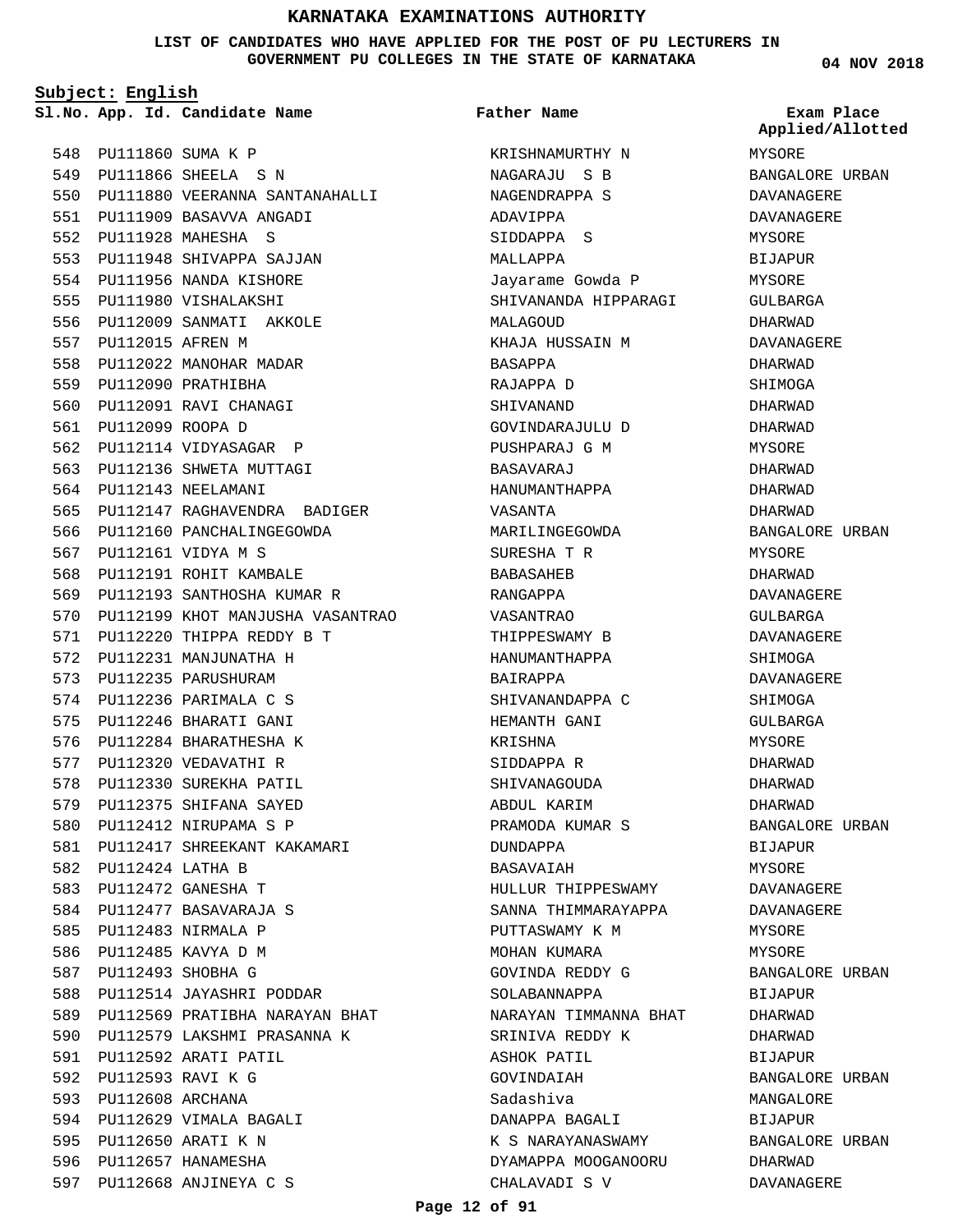## **LIST OF CANDIDATES WHO HAVE APPLIED FOR THE POST OF PU LECTURERS IN GOVERNMENT PU COLLEGES IN THE STATE OF KARNATAKA**

**Subject: English**

**App. Id. Candidate Name Sl.No. Exam Place**

**Father Name**

598 PU112696 GURURAJA HADAPADA 599 PU112717 DEVARAJU 600 PU112728 HAMSA M PU112729 SADIKH M S 601 PU112748 SHRUTHI R 602 PU112750 DEVARAJA NAIK T 603 PU112753 ABDUL RAHMAN SHAIKH 604 PU112845 JYOTHI D R 605 606 PU112871 VIRUPAKSHA ADAHALLI PU112878 BANASHANKARI K S 607 608 PU112882 SHWETA MALLIKARJUN TERDAL PU112883 USHA B S 609 PU112907 KAVYASHREE N K 610 PU112923 BASAVRAJ PUJER 611 PU112924 DIMPLE ROSHINI A 612 613 PU112932 RAVI PU112942 SHRUTHI C E 614 PU113062 SHWETHA M 615 PU113063 B MAHA DEVI 616 PU113095 GADIGEPPA KATNUR 617 PU113116 RAJANIKANTH T S 618 PU113124 SALMA TAJ 619 PU113168 JITHENDRA S 620 PU113202 SHAILA J C 621 PU113244 MANJUNATH NAGARESH 622 PU113287 SANTOSHAKUMAR BARKI 623 PU113322 AMSHUPALI V 624 PU113348 JAKKAPPA K ILAGER 625 PU113360 NISHA C R 626 PU113415 JAYARAM MARADITOT 627 628 PU113467 DEEPA MADIWALAR 629 PU113496 KUMARA 630 PU113514 ASHOK KANNAL PU113547 JAIPAL D S 631 PU113577 SHANKARAPPA N B 632 PU113595 DEVENDRA H 633 PU113622 KAVITHA S 634 PU113637 NAGARAJA KOMARAPPALA 635 PU113643 SHARIFA SHIREEN 636 PU113653 PRATIMA G 637 638 PU113675 PUSHPALATHA D PU113683 SYEDA ASNA QAMAR 639 640 PU113758 KAVITA BADIGER PU113778 SHANTRAJ HALAGI 641 PU113807 VACHANA G G 642 643 PU113832 MALAN MUDENUR 644 PU113843 SAFIA KHATOON 645 PU113864 NARAYANA SWAMY V 646 PU113872 SHRUTHI G R PU113938 CHANDRASHEKAR S 647

GURUPADAPPA DODDAIAH MANJUNATHA M H SHETASANADI Rangaswamaiah G THIRTHA NAIK FATEH AHMED DAMODARA REDDY D N ANNASAB A ADAHALLI SWAMYGOWDA MALLIKARJUN SHIVANANJAPPA B N KUMAR S PUNDLIK VICTOR JOSEPH A TEJAPPA CHAVHAN ERAPPA S MOHANKUMAR B NAGAPPA SHANKARAPPA SHESHACHALA MURTHY T R ATTAR BABU SAB SHILE GANDRA RUDRAPPA CHITTA RANJAN DAS SHIVAJI GUDDAPPA DR VISWANATH KADAPPA RAMAKRISHNA HANUMANTAPPA MARADITOT BASAVARAJA CHIKKAMOGACHARI MALLAPPA SREENIVASA MURTHY D L BEERAPPA VENKATESH H SRINIVASA B S KOMARAPPALA MARULASIDDAPPA DAVANAGERE SAJID ALI RUDRAPPA G DASAPPA SYED MAHMOOD NEELAPPA SIDDAPPA GOUR ISHANKAR SIADBADSHA NISAR AHMED VENKATESHAPPA RUDRAMUNI G B SEENAPPA

**04 NOV 2018**

DHARWAD BANGALORE URBAN SHIMOGA DAVANAGERE BANGALORE URBAN SHIMOGA DHARWAD BANGALORE URBAN DHARWAD MYSORE DHARWAD BANGALORE URBAN SHIMOGA DHARWAD SHIMOGA BIJAPUR BANGALORE URBAN BANGALORE URBAN GULBARGA DHARWAD BANGALORE URBAN DAVANAGERE DAVANAGERE DAVANAGERE DHARWAD DAVANAGERE **SHIMOGA** DHARWAD SHIMOGA BIJAPUR BANGALORE URBAN BANGALORE URBAN DHARWAD BANGALORE URBAN SHIMOGA DHARWAD BANGALORE URBAN GULBARGA DHARWAD BANGALORE URBAN GULBARGA DHARWAD DHARWAD DHARWAD DHARWAD GULBARGA BANGALORE URBAN DAVANAGERE BANGALORE URBAN **Applied/Allotted**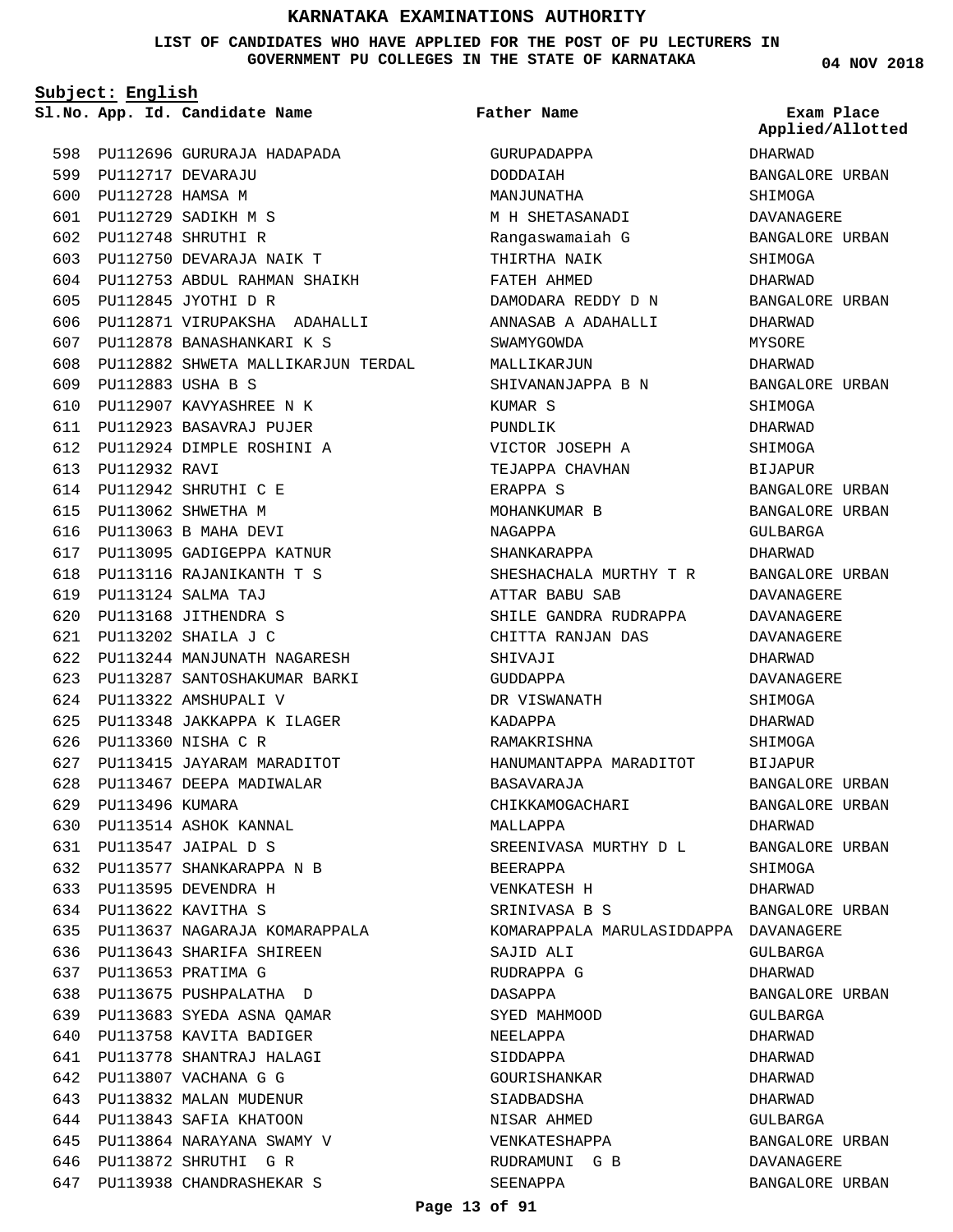**LIST OF CANDIDATES WHO HAVE APPLIED FOR THE POST OF PU LECTURERS IN GOVERNMENT PU COLLEGES IN THE STATE OF KARNATAKA**

**Subject: English**

**App. Id. Candidate Name Sl.No. Exam Place**

PU114006 BASAVARAJESHWARI REVADI 648 PU114008 VIBHA B M 649 650 PU114014 NAMITHA M N PU114026 PRADEEP H V 651 PU114042 ANJANEYA 652 PU114052 KAVYASHREE KALAGI 653 654 PU114056 NACHIKETHA G PU114067 RASHMI SHIRADONI 655 PU114069 ABISHEK R N 656 PU114094 WAJEEHA ANJUM 657 658 PU114122 CHANDRAKALA PU114137 SUMA C R 659 660 PU114140 JYOTHI DEVAPUTHRI PU114142 PAVANA H M 661 662 PU114148 POORNIMA O B 663 PU114160 PUTTEGOWDA M PU114166 MANU T K 664 665 PU114170 NARAYANASWAMY R 666 PU114176 SYED AHAMED M 667 PU114189 ARISHITHA B 668 PU114196 P NARAHARI PU114236 VANISHREE 669 670 PU114250 SUJATA GHATE PU114253 PRIYANKA J 671 PU114274 ASIFALI MULLA 672 673 PU114275 MANJA NAIK P 674 PU114294 PRAKASH MALI 675 PU114323 SURENDRA G PU114337 NAGARAJ 676 677 PU114359 SHIVARAJ A PU114408 NOOR AYESHA S A 678 PU114416 ISHWAR BAVALATTI 679 PU114418 RAJENDRA 680 PU114420 MOHAMMEDWASEEMSAJID 681 682 PU114432 MARUTI BURADI PU114442 SHAMSHAD BEGUM 683 PU114452 RAJSHEKHAR MATH 684 685 PU114457 GEETANJALI SHAHAPURKAR 686 PU114463 SANTOSHKUMAR LAMANI PU114509 ASHWINI VENKATESH 687 PU114561 KISHORE H G 688 PU114575 LATHA K 689 690 PU114580 BAEEHANUMAPPA PU114596 SHRUTHI K C 691 PU114600 GANGADHARA GOWDA T 692 PU114670 NAGARAJ DAMMANAGI 693 PU114682 VARALAXMI S 694 695 PU114743 DHAMMA RATAN 696 PU114746 KRANTI 697 PU114766 SANGEETA

## **Father Name**

GURUSANGAPPA SHIVANANDA MURTHY B M NAGARAJA M D VEERAPPA G KRISHNAPPA NEELAKANTHAPPA OMKARAGOWDA BASAPPA RAMAPPA B KHAJA MOINUDDIN GURULINGAIAH RAGHUNATHA YESUDAS MAHADEVAPPA H B BASAVARAJ MARISWAMY KRISHNAIAH A RANGAIAH G N SYED KHASIM M B PUTTASIDDAIAH P LAXMINARASIMHULU DUMMEGOWDA subhash JACOB MARK MOHAMMED AYUB MULLA LATE POMYA NAIK **BHIMAPPA** GURUSIDDAIAH S GOPALAPPA MALLAPPA SHAKHADRI S A PANCHAPPA BAVALATTI NARSINGRAO DADAGE MOHAMMEDQUDDUS MUDAKAPPA AZAMUDDIN GADAGAYYA NARAYAN Buddappa H L VENKATESH Rathnakara G Mallikarjun K S NAGAPPA Chandsekhar K THIMMEGOWDA G IRAPPA NARAYANA VENKAT KAMBLE ASHOK NAGAYYA

**04 NOV 2018**

BIJAPUR BANGALORE URBAN DAVANAGERE BANGALORE URBAN GULBARGA BIJAPUR DAVANAGERE DHARWAD MANGALORE GULBARGA BANGALORE URBAN BANGALORE URBAN GULBARGA BANGALORE URBAN DAVANAGERE MYSORE BANGALORE URBAN MYSORE DAVANAGERE BANGALORE URBAN BANGALORE URBAN BANGALORE URBAN DHARWAD BANGALORE URBAN DHARWAD DAVANAGERE BIJAPUR MYSORE BANGALORE URBAN GULBARGA BANGALORE URBAN BIJAPUR GULBARGA GULBARGA DHARWAD GULBARGA GULBARGA DHARWAD DHARWAD MYSORE DAVANAGERE DHARWAD DHARWAD DAVANAGERE BANGALORE URBAN DHARWAD BANGALORE URBAN GULBARGA GULBARGA GULBARGA **Applied/Allotted**

## **Page 14 of 91**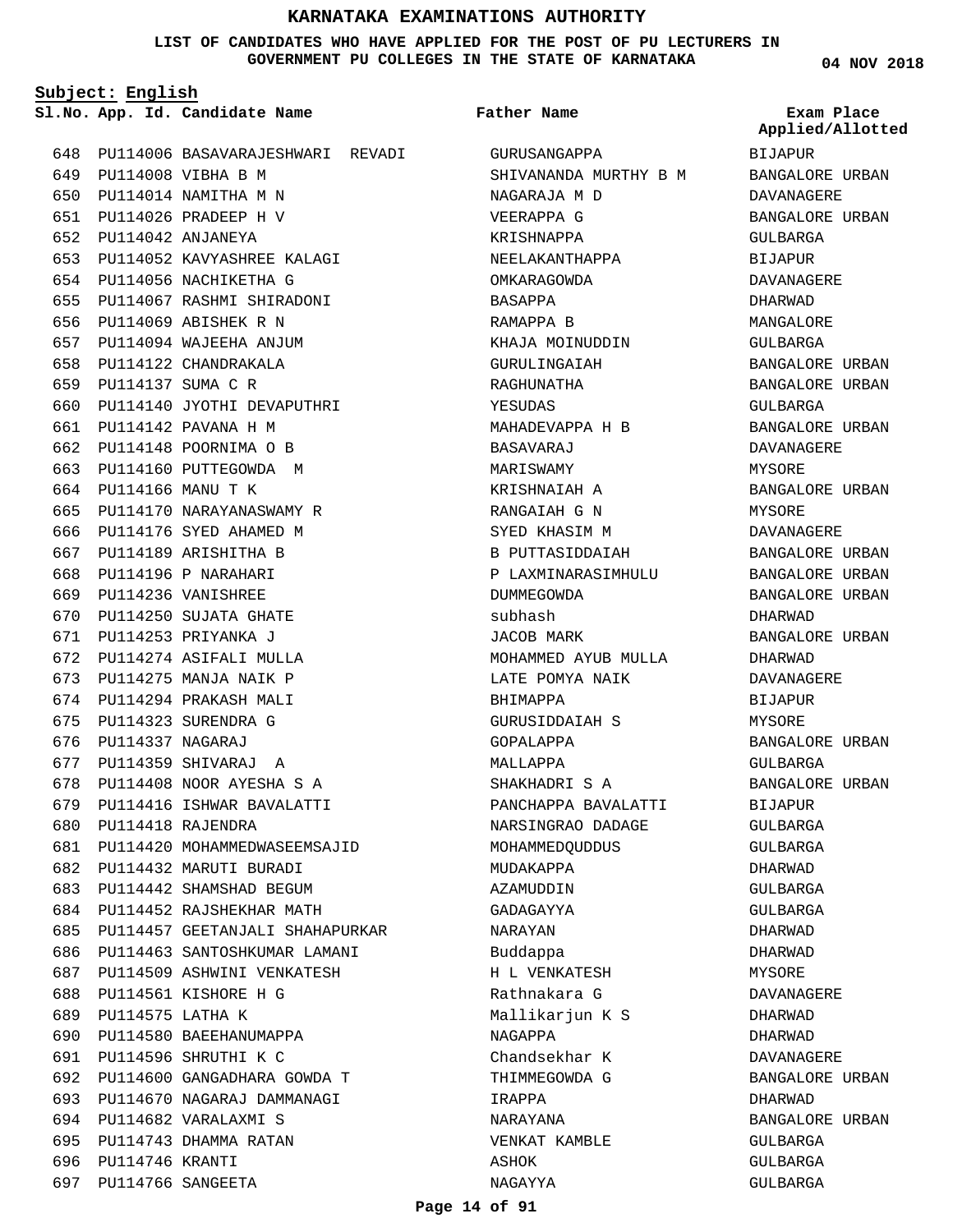## **LIST OF CANDIDATES WHO HAVE APPLIED FOR THE POST OF PU LECTURERS IN GOVERNMENT PU COLLEGES IN THE STATE OF KARNATAKA**

**Subject: English**

698 PU114800 SATISH TALAWAR

PU114816 PARIMALA V KULKARNI 699 PU114819 SUNEEL 700 PU114848 ARCHANA B R 701 PU114879 MAMATHA M B 702 703 PU114883 SANGEETA PATIL 704 PU114902 JUVERIYA HARAKARI PU114920 VISHWANATH HIREMATH 705 706 PU114933 SONIA GRETTA CASTELINO 707 PU114961 SHIVASHANKARAPPA 708 PU114965 TRIKUMAR PU114972 SABIYA BULBULE 709 710 PU114998 TOTANAGOUDA PU115018 KURUBARA BASAVARAJA 711 PU115031 VIJAYASHRI S 712 PU115120 SUMALATA 713 PU115124 DIVYA M L 714 PU115134 CHANDRASHEKARA M 715 716 PU115139 ASHWINI BARAGALI PU115160 HARUNRASHEED METRI 717 PU115242 CHANDRAKALA N M 718 719 PU115261 MEGHASHREE 720 PU115298 TABITHA PURUSHOTHAM PU115318 JAMEELAHMED JAHAGIRDAR 721 PU115321 SHIVAKUMARA T L 722 PU115361 MASHAKHASABA BAGAVAN 723 PU115371 PREMA KHASNEES 724 PU115372 FAIZ AHMAD KHATIB 725 PU115434 PAVITHRA A 726 PU115436 HEMALATA R 727 PU115463 SYED SHAJAN 728 PU115469 VANI M P 729 PU115502 ANJANA 730 PU115521 REUBEN DHANARAJ 731 732 PU115546 MONA JAQUELINE MENDONCA PU115550 SWAPNA SHRI 733 PU115552 JALAJA K N 734 735 PU115557 CHANNABASAPPA D V 736 PU115566 VIDHYASAGAR PU115569 SIDDEGOWDA V P 737 PU115599 HANUMAGOUDA GOUDRA 738 PU115631 MAHBOOB SAHEB HONGAL 739 PU115646 HEMAVATHI D 740 PU115650 JAYASHREE RATHOD 741 742 PU115656 ASHOKA PU115663 CHETANA H K 743 PU115699 CHAITRA H N 744 745 PU115709 SHIVA V PU115714 NALINI S 746 PU115779 GANGADHAR 747

**App. Id. Candidate Name Sl.No. Exam Place** YALLAPPA VENKATRAO KANTAPPA KAMBLE RAMESH KALLURAYA B K BASAVARAJU M SADASHIVA PATIL RAJESAHEB SIDDARAM FRANCIS MICHAEL CASTELINO SHIMOGA RUDRAPPA K THIMMAREDDY MAHAMED HUSAIN SIDDANAGOUDA RUDRAPPA K RAMA BHAT S AMARESH TIMMAPUR LINGAIAH G MUTHYALAPPA BHIMAPPA MAHAMMADIQBAL MAHADEVAIAH MANOHAR MARIAN YESUDAS PURUSHOTHAM DHARWAD MURTUJSAB LAKKAPPA G M LADAJISABA BAGAVAN KRISHNAJI KASANEES YOUNUS AHAMAD ANANDA GOWDA B RAMACHANDRA N LATE SYED CHAND PASHA VIRUPAKSHAPPA M P HANUMESHRAO JOHN S DHANARAJ MARCEL MENDONCA SIDHALINGAYYA NARAYANASWAMY B VEERABHADRAPPA D SAIBANNA PUTTASIDDAIAH NAGENDRAPPA DADAPEER DODDANARASIMHAIAH SHANKAR MAHALINGA POOJARY H KEMPARAJAIAH NARAYANAPPA VENKATAPPA P SHANKAR CHANDRASHEKHAR WARAD **Father Name** BIJAPUR GULBARGA GULBARGA MANGALORE BANGALORE URBAN DHARWAD BIJAPUR GULBARGA DHARWAD GULBARGA DHARWAD GULBARGA DAVANAGERE MANGALORE DHARWAD BANGALORE URBAN BANGALORE URBAN DHARWAD BIJAPUR MYSORE GULBARGA BIJAPUR BANGALORE URBAN BIJAPUR **SHIMOGA** BIJAPUR MANGALORE SHIMOGA BANGALORE URBAN DHARWAD GULBARGA DHARWAD MANGALORE GULBARGA BANGALORE URBAN SHIMOGA GULBARGA MYSORE DAVANAGERE DHARWAD BANGALORE URBAN BIJAPUR MANGALORE BANGALORE URBAN SHIMOGA BANGALORE URBAN MYSORE GULBARGA **Applied/Allotted**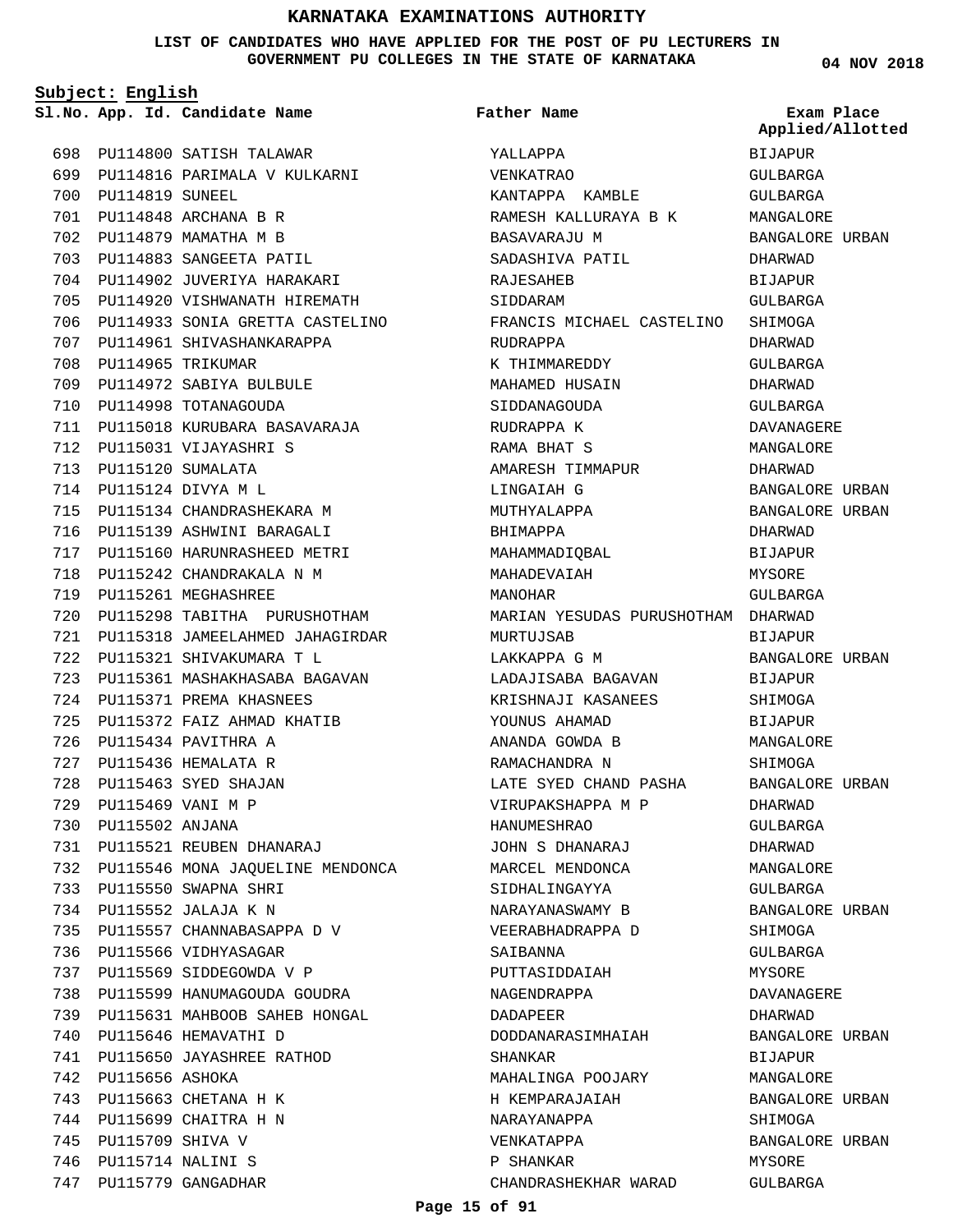**LIST OF CANDIDATES WHO HAVE APPLIED FOR THE POST OF PU LECTURERS IN GOVERNMENT PU COLLEGES IN THE STATE OF KARNATAKA**

**Subject: English**

**App. Id. Candidate Name Sl.No. Exam Place**

PU115790 ANISA BANU 748 PU115826 SHUBHA K C 749 PU115829 ASHWINI H R 750 PU115830 ANITHA H N 751 PU115834 UMESH R 752 PU115840 ASWINI P 753 754 PU115845 SHAGUFTA ANJUM PU115886 SHRIKANT HADAPAD 755 756 PU115887 MALLAPPA BEVINAKOPP PU115898 NAZREENBANU 757 758 PU115913 RANADHEERA KAMBLE 759 PU115924 VARTTIKA RAVINDRA NARASAI 760 PU115926 VIJAYAKUMAR JALIHAL PU115940 SIKANDAR RITTI 761 762 PU116001 ANITHA KUMARI K G PU116041 SOWMYA S 763 PU116047 VIJAYA JYOTHI B S 764 765 PU116061 SHWETA ANGADI 766 PU116072 PRASHANT PUJAR 767 PU116081 UMESH N K 768 PU116114 DHANUPATHI B 769 PU116120 SHIVALINGAPPA PU116122 BASAVARAJ 770 PU116151 JAYASHRI N D 771 PU116158 AMBICA T 772 PU116164 SHWETHA H 773 PU116222 FAIROJ GOLANDAJ 774 PU116245 RADHIKA S 775 776 PU116272 NANDAKUMAR D PU116280 VISHALAKSHI DISALE 777 778 PU116340 SAVITA PATIL 779 PU116406 KIRANKUMAR NITTALI PU116419 NAGESHA K P 780 781 PU116420 CHENNABASAVA PU116458 M S LAKSHMI NARAYANA 782 PU116487 NAVEEN KUMAR GOWDA Y E 783 784 PU116498 SHASHI KIRAN M PU116506 ASHOKA M M 785 786 PU116523 VEEDALAKSHMI V 787 PU116545 ASHOK LAKKAPPANAVAR 788 PU116557 ASRA SHAHEEN 789 PU116560 JAYALAKSHMI H 790 PU116566 VIJAYLAXMI PU116577 RAVINDRA 791 PU116586 NAYANA S M 792 PU116606 SINDHU H M 793 794 PU116616 SAMPADA TORGAL 795 PU116622 VIDYARANI BHAT 796 PU116638 DIVAKAR DANAPPANAVAR PU116783 RAGHAVENDRA H D 797

**Father Name**

ANSAR AHMED B S CHANDRASHEKHARAPPA K R H T RAMAKRISHNAIAH NANJUNDA H E RAMACHANDRAPPA PUTTARAJU R MOHAMED RASHID MAHANTAPPA SADEPPA SHOUKATHALI MULGUND SHIVAPPA RAVINDRA NARASAI BASAVARAJ ALLUDDEEN GOPALA KRISHNA B Shivalingaiah N S SHIVAKUMAR B T KOTRAPPA SHASHIDHAR NANEPPA LAMANI NEELYA NAIK SHANKANNA SIDDAPPA PURANE DASARATHARAMAIAH SETTY D BANGALORE URBAN R T SWAMY HONNURSWAMY K B **SAHIDARANU** SHIVANNA T K DEVARAJU C Ramchandra SHASHIGOUDA TIPPANNA PANDURANGAPPA K BABURAO SOMASHEKARA M N ESHWARAPPA N MAHADEVAPPA M LATE MUNIYAPPA VIJAYA KUMAR M CHANNAPPA SALEEMUDDIN HANUMANTHARAYAPPA SHANTAYYA DHONDIRAM PATIL MAHESWARAPPA S B MAHALINGAPPA P SATYANARAYAN RAGHAVENDRA KALLAPPA

**04 NOV 2018**

**Applied/Allotted**



DEVEGOWDA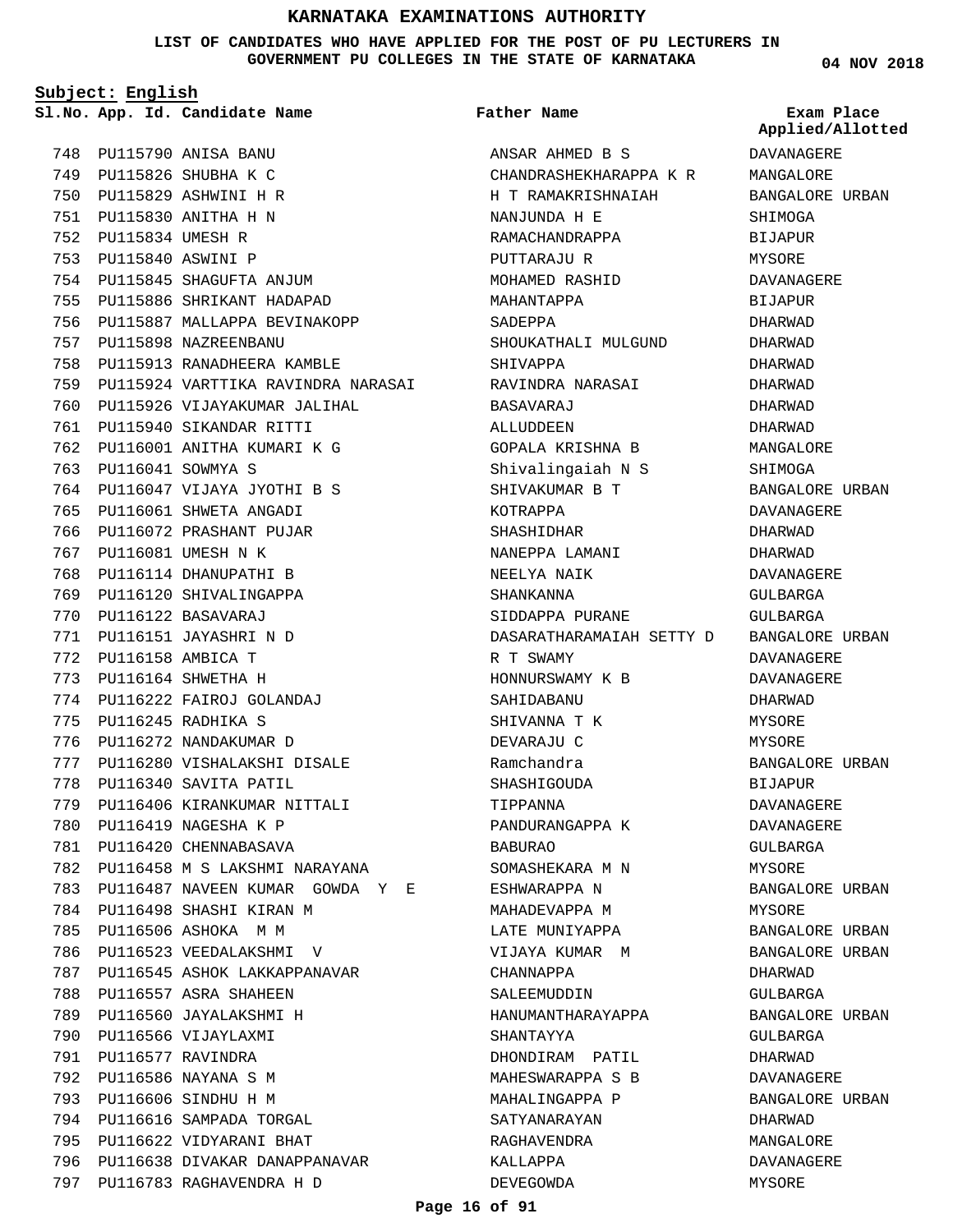### **LIST OF CANDIDATES WHO HAVE APPLIED FOR THE POST OF PU LECTURERS IN GOVERNMENT PU COLLEGES IN THE STATE OF KARNATAKA**

**Subject: English**

**App. Id. Candidate Name Sl.No. Exam Place**

798 PU116814 SHILPA SANNAVEERAPPANAVAR

**Father Name**

SHIVABASAPPA K NAGANAIK

**04 NOV 2018** DHARWAD SHIMOGA DHARWAD SHIMOGA SHIMOGA GULBARGA BIJAPUR GULBARGA **MYSORE** GULBARGA BANGALORE URBAN MYSORE MANGALORE BANGALORE URBAN DAVANAGERE BANGALORE URBAN DHARWAD DHARWAD BIJAPUR BANGALORE URBAN DAVANAGERE GULBARGA GULBARGA MYSORE DHARWAD DHARWAD GULBARGA GULBARGA DAVANAGERE GULBARGA DHARWAD **Applied/Allotted**

GULBARGA MYSORE GULBARGA

GULBARGA DHARWAD

DHARWAD

GULBARGA DHARWAD DAVANAGERE BANGALORE URBAN

GULBARGA

SHIMOGA

BANGALORE URBAN

BANGALORE URBAN

BANGALORE URBAN

BANGALORE URBAN BANGALORE URBAN

BANGALORE URBAN BANGALORE URBAN

PU116855 YUVARAJ N 799 PU116866 YALLAPPA SAKROJI 800 PU116884 SUHASINI MS 801 802 PU116888 REKHA 803 PU116891 SHARANBASAPPA H 804 PU116896 JATTEPPA HOSAMANI 805 PU116905 MAHESHKUMAR 806 PU116915 BHARATHI T R 807 PU116950 VEERESH JAKKALADINNI PU116967 AMBIKIA D M 808 PU116968 BHAGYA SHREE H B 809 810 PU116982 AMBIKA PU117008 SHANTAMMA N 811 812 PU117019 SANJEEVAKUMAR CHAVHAN PU117024 NANDINI K C 813 814 PU117026 SHIVALINGAPPA SHETTENNAVAR PU117027 ABHINANDAN SULAKUDE 815 PU117040 RAVI LAMANI 816 817 PU117041 SUBRAMANYAM S A 818 PU117068 WILLIAM KUMAR K M 819 PU117072 ASHA 820 PU117152 SWETA PU117168 JASMI UTHAPPA K 821 822 PU117174 IRAPPA GONAKOPPA PU117208 RAJESAB HOSAKERI 823 824 PU117228 RAVI PU117232 SHREEDEVI 825 PU117253 REKHA H 826 827 PU117256 MEHBOOBA PU117272 TANDOOR FARHAT BANU SAYED MAQDOOM SAYED MAQDOOM 828 PU117286 BASAVARAJ 829 830 PU117292 LOKESH KUMAR PU117298 KAVITA 831 832 PU117350 SHIVANAND BANDE 833 PU117373 MOHAMMED MUZAMIL PU117451 PRAKASH HIREMATH 834 PU117467 DIVYA K B 835 PU117468 AVINASH HIRIKODI 836 837 PU117487 BADRUNNISA BEGUM MZ PU117512 TABBASSUM FARHEEN S 838 PU117540 BASANAGOUDA T HALEGOUDRA 839 840 PU117577 NAGARAJA E PU117615 SHRUTHI K 841 842 PU117616 SHREEDEVI PATIL 843 PU117628 BHAVYA M K 844 PU117660 AKHILA T MUSALE 845 PU117747 RANGANATHA K 846 PU117764 SHANTHARAJU P S 847 PU117767 NIRANJAN T S RAMAPPA SAKROJI Satyanarayana M LAKSHMANA T HANAMANTRAY CHANDAPPA BEERANNA RAMANUJAM T S MANA MOHAN J RAJU D M BYREGOWDA H B BHAKTHAVATHSALA NARASIMHIAH SHIVAPPA CHIKKAVEEREGOWDA MAHADEVAPPA NEMINATH SAKARAPPA M AVALAPPA KUMAR D SHIVARAO YALLAPPA UTHAPPA K B YALLAPPA HUSENASAB BHAGANNA YANKANCHI GURULINGAYYA SWAMY HANUMANTHAPPA K B SHAHABUDDIN CHANDRASHETTI THIRUMALAGIRAIAH SHARNAPPA MALLAPPA BANDE M A RASHEED MALLIKARJUN BASAVARAJU VASANT HIRIKODI Zaferullah Sharrif SM JAHANGEER S G TIMMANAGOUDA ERANNA SUBRAHMANYA K GANGADHAR PATIL Late KUSHALAPPA M K Thukaram Rao R K KOLLA BHOVI SIDDALINGAPPA SUDHAKARAPPA T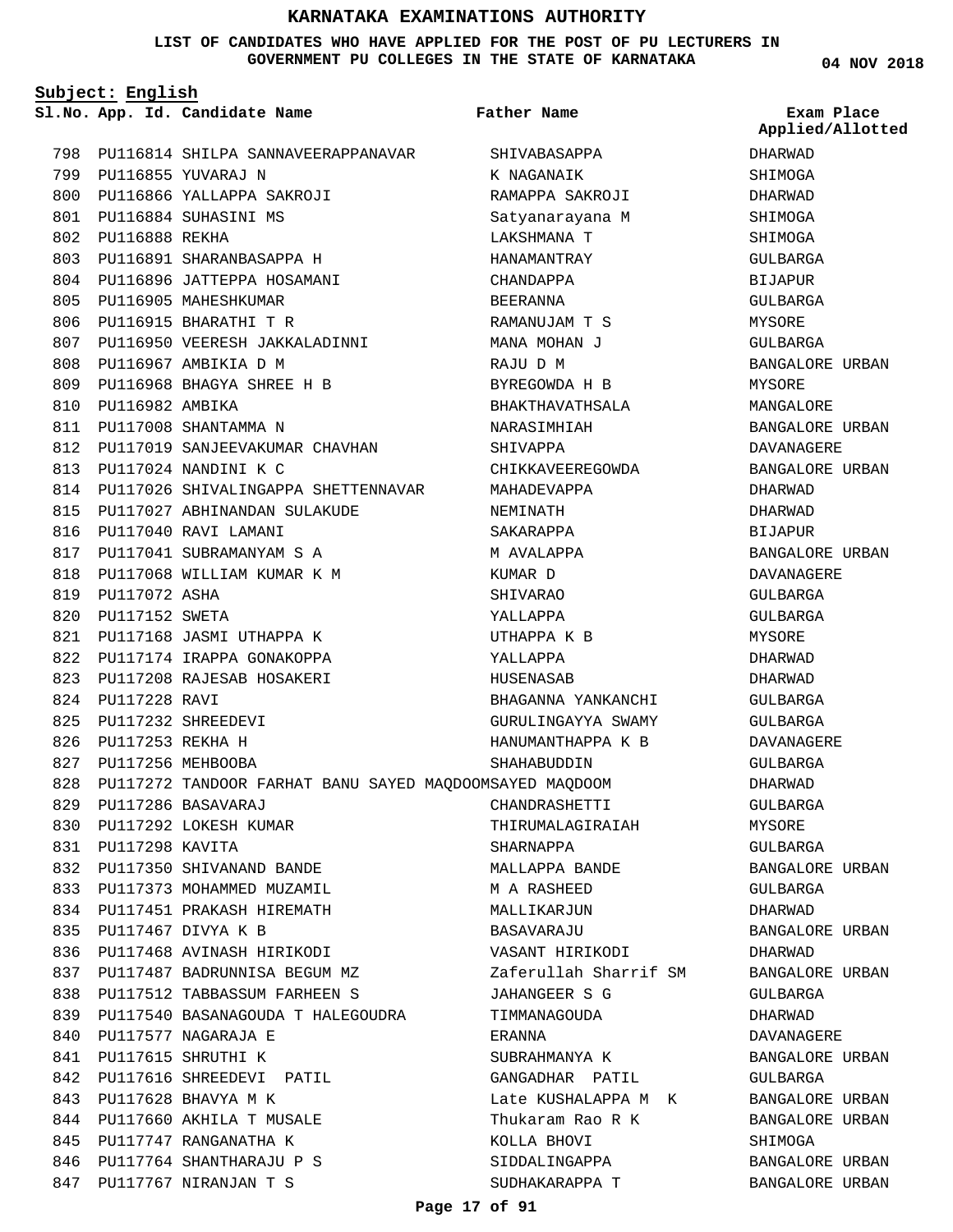## **LIST OF CANDIDATES WHO HAVE APPLIED FOR THE POST OF PU LECTURERS IN GOVERNMENT PU COLLEGES IN THE STATE OF KARNATAKA**

**Subject: English**

**App. Id. Candidate Name Sl.No. Exam Place**

**Father Name**

848 PU117912 DATTATRAYA N TRIMUKE 849 PU117916 AMARESHA KUMBAR 850 PU117960 SUSHEELA BIRADAR 851 PU117995 LAKSHMANA M 852 PU117998 SHANTAPPA DEVARMANI PU118042 SUJATA 853 854 PU118055 PATIL SURESHAGOUDA 855 PU118059 IMRAN KHAN A 856 PU118075 RAGHAVENDRA 857 PU118126 RAGHAVENDRA A 858 PU118134 SHANKARLING KOLEKAR PU118157 SANGEETHA H R 859 860 PU118164 MAHESH SHEELIN PU118216 N SHRIDEVI 861 862 PU118218 CHANNABASAPPA P 863 PU118230 MALLIKARJUNA METI PU118244 VIDYA SHREE Y A 864 865 PU118307 SHIVAKUMAR B N 866 PU118308 KAVYA P 867 PU118369 CHETAN K 868 PU118370 BASAVARAJA GOWDRA 869 PU118412 REVANSIDDHA MAHADEV HALLOLI PU118413 LOKANATHA A S 870 PU118446 PRATHIBHA L B 871 872 PU118448 ANJUMUNNISA 873 PU118451 KAVYASHREE V 874 PU118470 BEERAPPA LAMANI 875 PU118486 GOURAKKA PATIL 876 PU118496 PADMAVATI 877 PU118497 SHAILA KAKHANDAKI 878 PU118530 PADMASHREE G 879 PU118533 CHANDRAKANTH A H PU118568 SHILPA T 880 PU118596 ANAND BEGAR 881 882 PU118626 GEETA HAWALDAR 883 PU118633 PANCHAKSHARAYYA PU118651 ANITHA H 884 PU118681 PALLAVI S 885 PU118698 MOHAN T R 886 887 PU118749 REKHA PATIL PU118828 SATISH SHIRAGAVE 888 889 PU118868 UMESHAPPA K B 890 PU118877 RAGHUPATHI B PU118887 PUSHPA C R 891 PU118909 ROOPA C N 892 PU118926 RAMESH P D 893 894 PU118992 CHAITHRA G C PU119002 BHAVYA H B 895 896 PU119008 SIDDAPPA KUGOOR PU119024 LAKSHMI M 897

NAGENDRA T MUDAKAPPA RACHANAGOUDA KUKKAPPA GOWDA M MALLAPPA SANGAPPA BASANAGOUDA Asim khan CHANABASAPPA ARUSWAMY R NAMADEV RANGAIAH V SHIVANAND NARAYANAPPA PUTTAPPA MUTTANAGOUDA ASHWATHNARAYANA R NINGARAJII PARMESHWARA NAIK G KANTHARAJU T SAVAJJIMUGAPPA G MAHADEV SHIVAKUMAR BASAVARAJAPPA L K ASHFAQ AHMED VENKATARAMANA N SHANKREPPA LAMANI MAHADEVAPPA SHESHRAO BANNEPPA GANESHAPPA G V HONNARAJAPPA A E THIPPESWAMY B P NAGAPA SATYAVAN AYYAPPAYYA HANUMANTHAIAH C Siddegowda RAMASWAMY R KENCHANAGOUDA RAMACHANDRA BASAVARAJU DEVENDRAPPA B RAJASHEKARAIAH C S NAGARAJU C MALLEL DADEPPA CHITHRA SHEKARAPPA BOREGOWDA H M GADIGEPPA KUGOOR YERRANNA M

**04 NOV 2018**

**Applied/Allotted**

GULBARGA BIJAPUR BIJAPUR MANGALORE GULBARGA BIJAPUR DHARWAD MANGALORE DHARWAD BANGALORE URBAN BIJAPUR BANGALORE URBAN MANGALORE DAVANAGERE GULBARGA BIJAPUR SHIMOGA MYSORE BANGALORE URBAN DAVANAGERE DAVANAGERE BANGALORE URBAN MYSORE SHIMOGA SHIMOGA SHIMOGA DAVANAGERE BIJAPUR GULBARGA BIJAPUR SHIMOGA MYSORE DAVANAGERE BIJAPUR DHARWAD GULBARGA BANGALORE URBAN BANGALORE URBAN BANGALORE URBAN DHARWAD DHARWAD BANGALORE URBAN BANGALORE URBAN BANGALORE URBAN BANGALORE URBAN BANGALORE URBAN BANGALORE URBAN MYSORE DAVANAGERE DAVANAGERE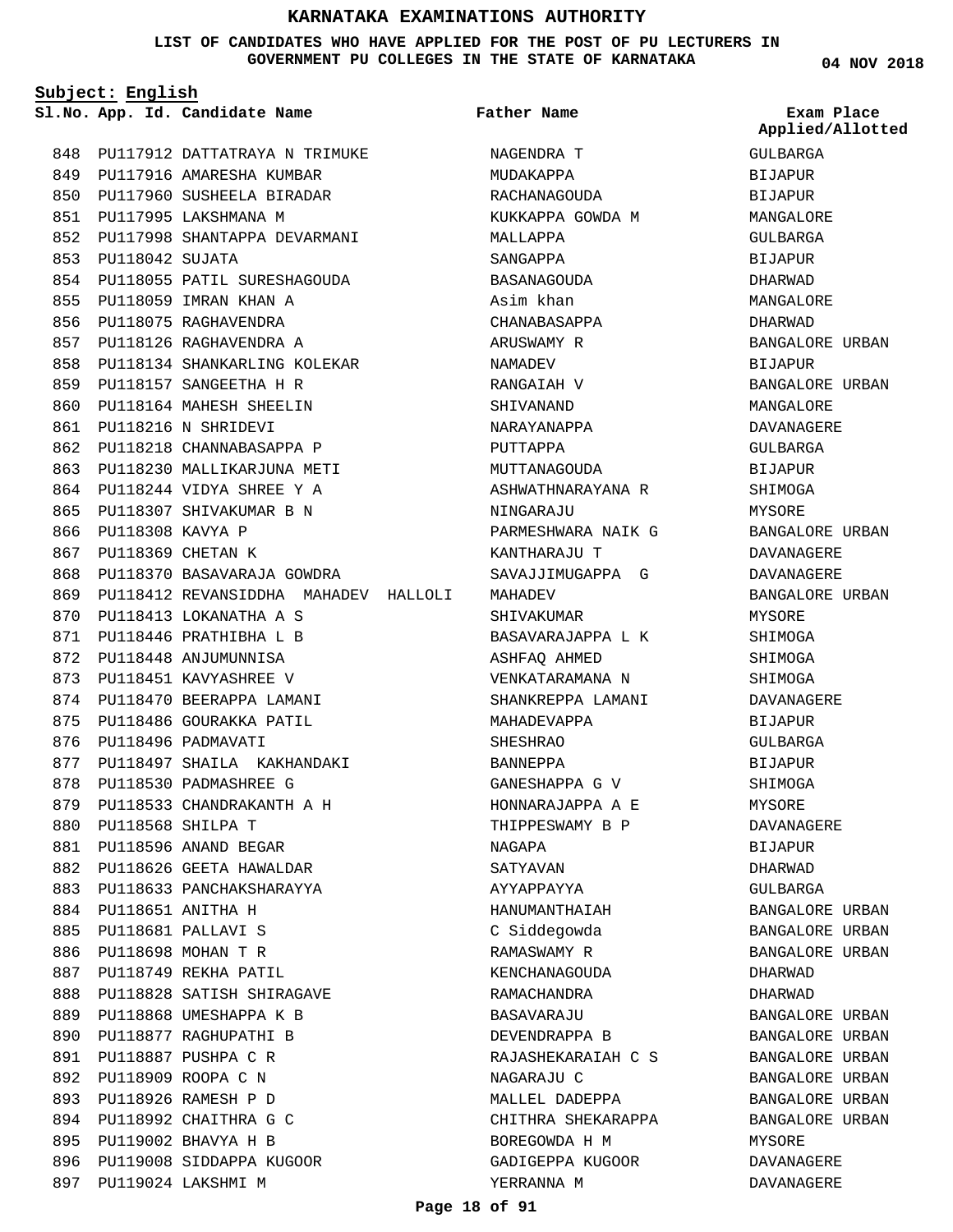**LIST OF CANDIDATES WHO HAVE APPLIED FOR THE POST OF PU LECTURERS IN GOVERNMENT PU COLLEGES IN THE STATE OF KARNATAKA**

**Subject: English**

**App. Id. Candidate Name Sl.No. Exam Place**

| 898 |                  | PU119041 SHASHI REKHA D S  |
|-----|------------------|----------------------------|
| 899 | PU119042         | JAYASHREE SHINGI           |
| 900 | PU119081         | DANAMMA BAAD               |
| 901 | PU119099         | MURLEEDHAR KAMBALE         |
| 902 | PU119111         | LOKESH H                   |
| 903 | PU119130         | CHANDRASHEKAR              |
| 904 | PU119190         | SURESHA M C                |
| 905 | PU119201         | SOMASHEKHAR REVATAGAON     |
| 906 | PU119205         | SWETA SAJJANASHETTAR       |
| 907 | PU119213         | KRISHNAVENI S              |
| 908 | PU119218         | HALEEMA BI                 |
| 909 | PU119220         | SHRUTHI I G                |
| 910 | PU119233         | SHWETHA DIANA RODRIGUES    |
| 911 | PU119237         | BHAGYASHREE AKALAWADI B    |
| 912 | PU119240         | CHANDRASHEKAR              |
| 913 | PU119241         | JAYALAXMI ANAWAL           |
| 914 | PU119254         | PUSHPALATA                 |
| 915 | PU119279         | SHILPA KULKARNI            |
| 916 | PU119282         | MANJUNATH M                |
| 917 | PU119292         | MAHABALESWARAYYA CHITTI    |
| 918 | PU119294         | GURUDATTA LAKSHMESHWARA    |
| 919 | PU119356         | SATYAPPA PUJARI            |
| 920 |                  | PU119374 FEROZKHAN S       |
| 921 |                  | PU119414 RAJASHEKHARA      |
| 922 | PU119425         | DEVARAJA                   |
| 923 | PU119439         | NITIN DESAI                |
| 924 | PU119451         | NARASANNA                  |
| 925 | PU119469         | MANJULA D                  |
| 926 | PU119493         | RANI                       |
| 927 | PU119519         | SWATI                      |
| 928 |                  | PU119525 RAKESH MAGAI      |
| 929 |                  |                            |
| 930 |                  | PU119536 MANJUNATHA K L    |
|     | PU119537         | AMRATA BHAT                |
| 931 |                  | PU119550 NANDADEVI         |
| 932 | PU119562 SHOBHA  |                            |
| 933 | PU119566 PRAVEEN |                            |
| 934 |                  | PU119571 ASIA NIKHATH      |
| 935 | PU119608         | MANJUNATHA K V             |
| 936 | PU119617         | KUMAR KHEERAPPA LAMANI     |
| 937 | PU119657         | MUTHU LAKSHMI S            |
| 938 | PU119669         | SHASHIKALA K S             |
| 939 | PU119671         | REKHA B D                  |
| 940 |                  | PU119698 MANJU H V         |
| 941 |                  | PU119700 PRATHIBHA M C     |
| 942 |                  | PU119703 YARRISWAMY O      |
| 943 | PU119708         | DAVID B DEMILE N S         |
| 944 | PU119737         | PRABHAKAR                  |
| 945 | PU119788         | SANTOSHKUMAR SWAMI         |
| 946 |                  | PU119798 SHIVARAYA         |
|     |                  | 947 PU119809 SUMALATHA P T |

SHIVALINGE GOWDA D MARUTI BABU PANDURANG HANUMANTHAPPA KOTRABASAPPA HAKARI CHIKKATHIMMEGOWDA VISHWANATH BASAVARAJAPPA SARANGAPANI M ISMAIL SAB Gurusiddaiah P S JOHN RODRIGUES BASAVARAJ AKALAWADI KOTRABASAPPA VEERABHADRAPPA SOMASHEKAR **SHYAMSUNDAR** MUNIYAPPA M SHEKHAYYA PANDURANGA YAMANAPPA SHABBER KHAN H REVANASIDDAPPA AYYANAGOWDA GOVIND DESAI SABANNA DURUGAPPA DAVID AMRUTH IRAPPA MAGAI LAKSHMANA K R MANJUNATHA IRANNA PATTAN BHIMASHA ISHAPPA HAKKANDI NOOR MOHAMMED VENKATAMUNIYAPPA K R KHEERAPPA SHIVAKUMA N SHIVAKUMAR K S Dhananjaya B V VENKATESHA CHANDRASHEKARAPPA M OBALAPPA P R NARAHONDEVAPRASAD Y Kalyanrao Babji PANCHAYYA SWAMI MALLAPPA THIMMAIAH P R **Father Name**

**04 NOV 2018**

MYSORE BIJAPUR BIJAPUR DHARWAD BANGALORE URBAN DHARWAD MYSORE BIJAPUR DAVANAGERE BANGALORE URBAN DAVANAGERE BANGALORE URBAN MANGALORE DHARWAD BIJAPUR BIJAPUR GULBARGA BANGALORE URBAN BANGALORE URBAN DHARWAD BANGALORE URBAN MYSORE DAVANAGERE GULBARGA GULBARGA DHARWAD GULBARGA DAVANAGERE GULBARGA GULBARGA BIJAPUR BANGALORE URBAN MANGALORE GULBARGA GULBARGA BIJAPUR GULBARGA BANGALORE URBAN DHARWAD BANGALORE URBAN DAVANAGERE BANGALORE URBAN MYSORE SHIMOGA BANGALORE URBAN MYSORE GULBARGA GULBARGA GULBARGA MYSORE **Applied/Allotted**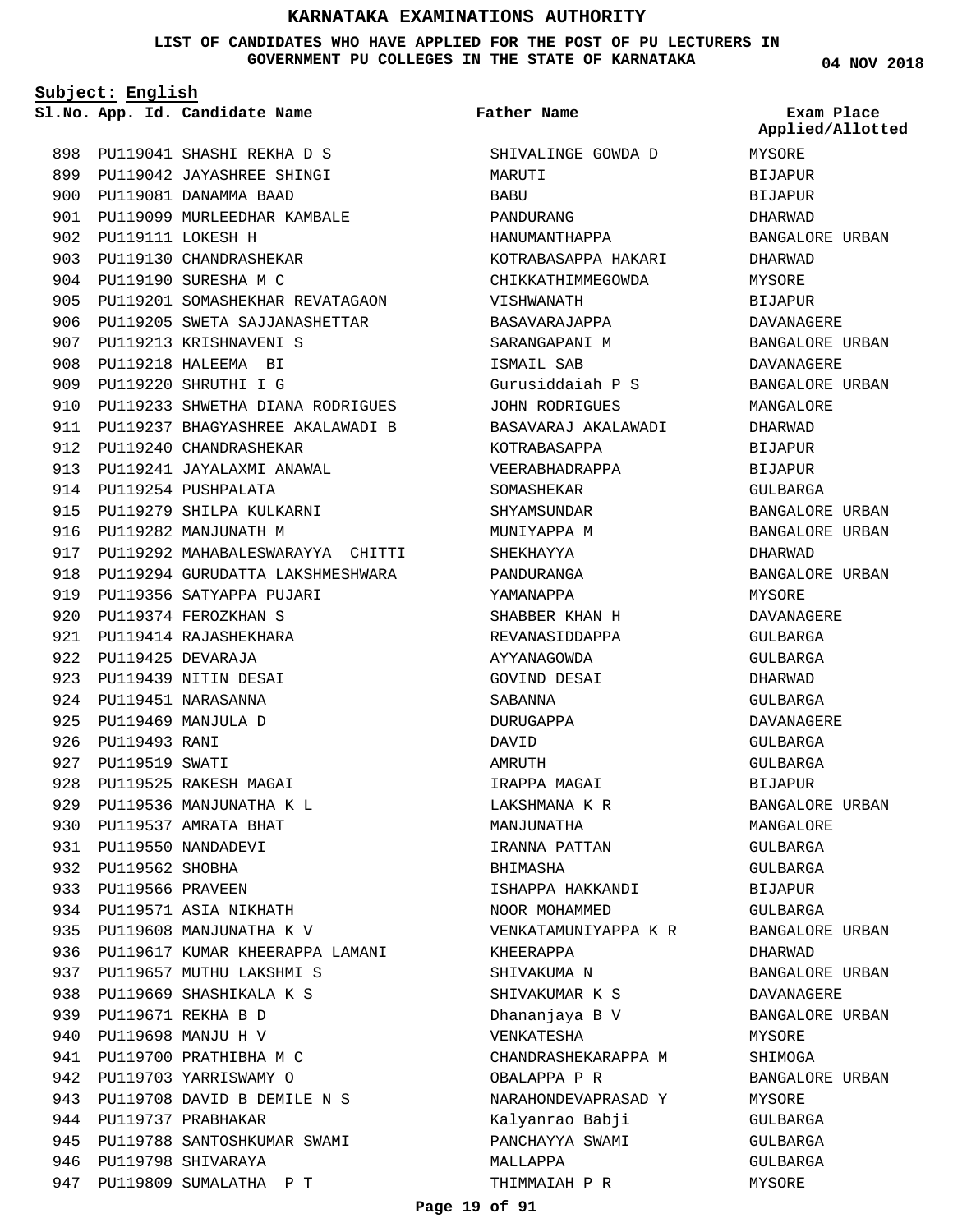## **LIST OF CANDIDATES WHO HAVE APPLIED FOR THE POST OF PU LECTURERS IN GOVERNMENT PU COLLEGES IN THE STATE OF KARNATAKA**

**Subject: English**

**Father Name**

**04 NOV 2018**

|     |                  | Sl.No. App. Id. Candidate Name    | <b>Father Name</b>     | Exam Place<br>Applied/Allotted |
|-----|------------------|-----------------------------------|------------------------|--------------------------------|
|     |                  | 948 PU119816 POORNIMA             | BAKKAPPA               | GULBARGA                       |
| 949 |                  | PU119894 VIJAY NAGUR              | SURESH                 | <b>BIJAPUR</b>                 |
| 950 |                  | PU119896 MAHANTAGOUDA PATIL       | MADIVALAPPAGOUDA       | BIJAPUR                        |
| 951 |                  | PU119924 BALAKRISHNA NAIK         | SATYANARAYAN           | DHARWAD                        |
| 952 |                  | PU119958 PANDURANG SUBHAS NAIK    | SUBHAS                 | DHARWAD                        |
| 953 | PU119990 REHANA  |                                   | HAMZA SAHEB H          | MANGALORE                      |
| 954 |                  | PU120025 SHREESHAILA KALABASHETTI | SHIVAYOGI              | <b>BIJAPUR</b>                 |
| 955 |                  | PU120026 JAGADHISH BAMAREDDY      | VITHAL                 | BIJAPUR                        |
| 956 |                  | PU120046 SURESH PATIL             | BASANAGOUDA            | BIJAPUR                        |
| 957 |                  | PU120087 RAKESH GUDIGENAVAR       | RAMESH                 | BIJAPUR                        |
| 958 | PU120102 REKHA S |                                   | SHANKARAPPA G          | SHIMOGA                        |
| 959 |                  | PU120128 DEEPA BHADRAPUR          | YALLAPPA               | DHARWAD                        |
| 960 |                  | PU120150 REVANASIDDAYYA           | SHARANAYYA             | GULBARGA                       |
| 961 |                  | PU120184 BHARATI NYAMAGOUDA       | SANGAPPA               | <b>BIJAPUR</b>                 |
| 962 |                  | PU120222 GURURAJAGOWDA K S        | KOTRAGOWDA K S         | DAVANAGERE                     |
| 963 |                  | PU120228 MALATESH HIREHAL         | REVANAPPA              | DHARWAD                        |
| 964 |                  | PU120292 ATIYA BADAR              | RASOOL SAB             | GULBARGA                       |
| 965 |                  | PU120298 NARENDRABABU N           | NAGARAJAPPA            | BANGALORE URBAN                |
| 966 |                  | PU120308 NARAHARI M C             | CHIDANANDAPPA N        | SHIMOGA                        |
| 967 |                  | PU120362 NAGASHILPA S             | SOMASHEKAR             | DAVANAGERE                     |
| 968 |                  | PU120380 RESHMA BEGUM FIRAJADE    | NAJEERAHMAD            | <b>BIJAPUR</b>                 |
| 969 |                  | PU120395 SUNIL B S                | SHANKARAPPA B B        | MYSORE                         |
| 970 |                  | PU120417 MAMATHA C                | BALAKRISHNA RAI M      | MANGALORE                      |
| 971 |                  | PU120477 BHARATI KURI             | ANDAPPA                | DHARWAD                        |
| 972 |                  | PU120482 ANIL RATHOD              | SHANKAR                | <b>BIJAPUR</b>                 |
| 973 |                  | PU120520 KALLAPPA KALARAKOPPA     | MAHARUDRAPPA           | DHARWAD                        |
| 974 |                  | PU120536 RAMYA K V                | VALSAN K               | MYSORE                         |
| 975 |                  | PU120550 SHAMBU C B               | BIDDAPPA C S           | MYSORE                         |
| 976 |                  | PU120561 MAHESHA S                | SHIVANANJEGOWDA        | MYSORE                         |
| 977 |                  | PU120568 QURRATUL AIN SAUDA       | TASUEER AHMED H        | GULBARGA                       |
| 978 | PU120575 JAYA    |                                   | ANANTHA POOJARY        | MANGALORE                      |
|     |                  | 979 PU120577 SIDDARAJU R G        | GOVINDA                | MYSORE                         |
| 980 |                  | PU120632 HARSHITHA M              | MALLIKARJUN S          | BANGALORE URBAN                |
| 981 |                  | PU120659 UMESHA S M               | MAHALINGAPPA           | DAVANAGERE                     |
| 982 |                  | PU120661 JAMIL AHAMED             | MOHAMMAD USMAN INAMDAR | BANGALORE URBAN                |
| 983 |                  | PU120671 RANJANA K A              | Annadaniah             | BANGALORE URBAN                |
|     |                  | 984 PU120674 ADITHYA SHARMA       | BALAKRISHNA BHAT       | MANGALORE                      |
| 985 |                  | PU120698 AMEEDSABI K S            | KHAJAPEER              | DAVANAGERE                     |
|     |                  | 986 PU120707 CAVYASHREE K A       | APPANNA K A            | MYSORE                         |
|     |                  | 987 PU120729 ASHWINI B            | MALLIKARJUNACHARI      | BANGALORE URBAN                |
| 988 |                  | PU120736 SHIVALEELA AMBALGI       | BABU                   | BIJAPUR                        |
| 989 |                  | PU120755 BRINDA NARASIMHAN        | Narasimhan MS          | BANGALORE URBAN                |
| 990 |                  | PU120780 CHETHANA PATIL           | MALLIKARJUN            | GULBARGA                       |
| 991 |                  | PU120792 HARSHA HEGDE             | BALACHANDRA            | DHARWAD                        |
| 992 |                  | PU120843 VEERAYYA HIREMATH        | Fakkeerayya            | DHARWAD                        |
| 993 |                  | PU120856 HANUMANTHA               | RANGAMMA               | DHARWAD                        |
|     |                  | 994 PU120859 MALLAMMA             | REVANASIDDAPPA         | GULBARGA                       |
| 995 |                  | PU120863 SHWETA KAMALAKAR TANDEL  | KAMALAKAR BALU TANDEL  | DHARWAD                        |
| 996 |                  | PU120894 PEER PASHA TAZIM TARAQ   | TAZUDDIN               | <b>BIJAPUR</b>                 |
| 997 |                  | PU120962 GANGANNANAVAR AJJAPPA    | VEERAPPA               | DHARWAD                        |
|     |                  |                                   |                        |                                |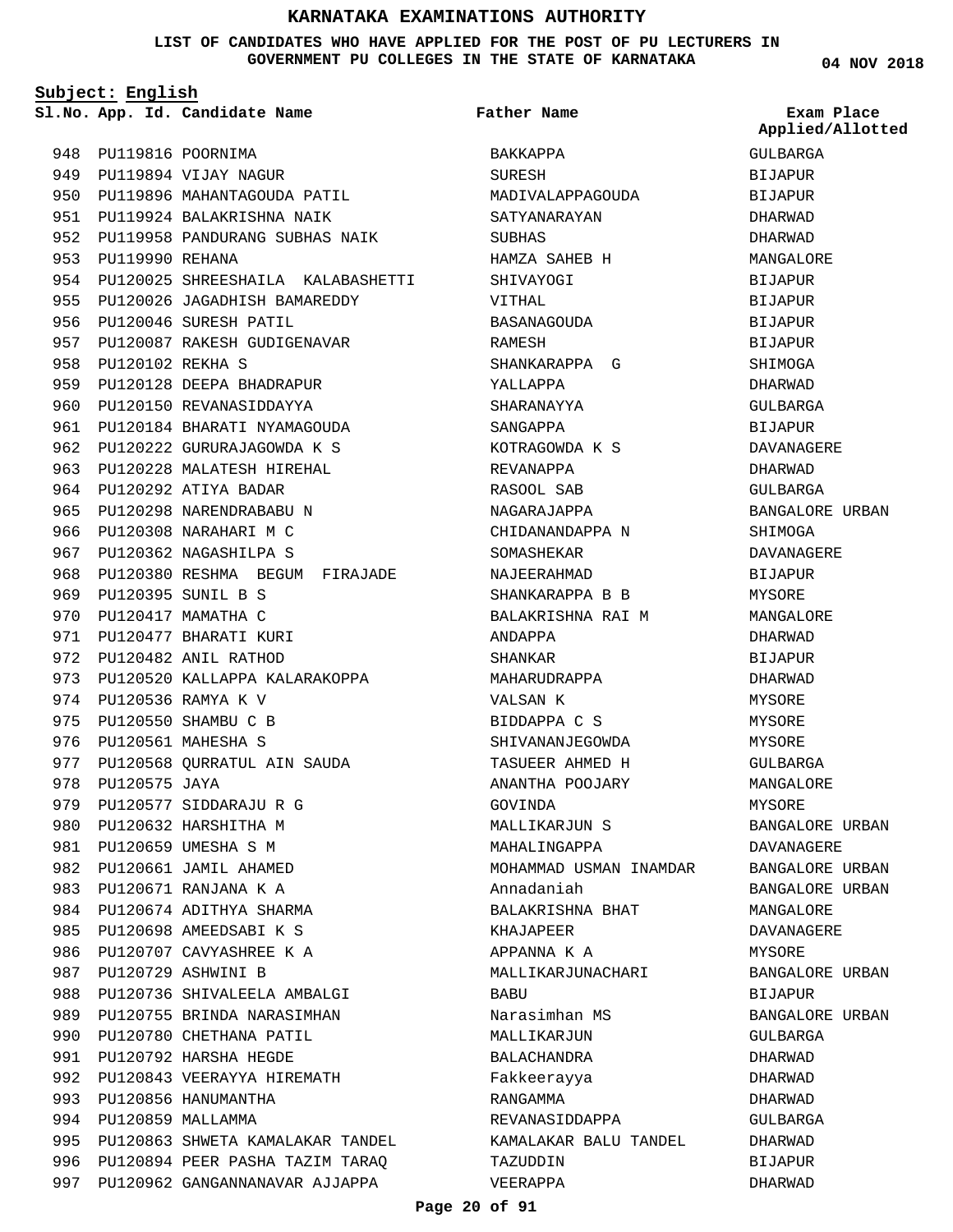## **LIST OF CANDIDATES WHO HAVE APPLIED FOR THE POST OF PU LECTURERS IN GOVERNMENT PU COLLEGES IN THE STATE OF KARNATAKA**

**Subject: English**

**04 NOV 2018**

|                       | Sl. No. App. Id. Candidate Name                          | Father Name           | Exam Place       |
|-----------------------|----------------------------------------------------------|-----------------------|------------------|
|                       |                                                          |                       | Applied/Allotted |
|                       | 998 PU120975 SARASWATI ANGADI                            | MALLIKARJUNA          | <b>BIJAPUR</b>   |
|                       | 999 PU121005 MANJUNATH HUNASIHALLI                       | BHEEMAPPA             | DHARWAD          |
|                       | 1000 PU121009 SUSHMA N M                                 | MAHADEV NAIK          | DHARWAD          |
|                       | 1001 PU121024 UMA ANEHOSUR                               | AMARAPPA              | <b>BIJAPUR</b>   |
|                       | 1002 PU121027 ARUNA BANKANAL                             | ANANTRAO              | DHARWAD          |
|                       | 1003 PU121045 MANJUNATH BASAVANNEPPA KARJOL BASAVANNEPPA |                       | DHARWAD          |
|                       | 1004 PU121077 SHASHIDHARA P S                            | SHIVANANJAPPA P G     | SHIMOGA          |
|                       | 1005 PU121135 NAGABHUSHANA B                             | BASAVARAJU K          | MYSORE           |
|                       | 1006 PU121152 RAGHAVENDRA D K                            | KESHAVE GOWDA         | MYSORE           |
|                       | 1007 PU121195 NARENDRA KUMARA M                          | MRUTHYUNJAYA          | BANGALORE URBAN  |
|                       | 1008 PU121241 SUNIL HAJARE                               | DHONDIRAM             | DHARWAD          |
|                       | 1009 PU121256 BALASO BANAKAR                             | SHIVAPPA              | DHARWAD          |
|                       | 1010 PU121258 SHANKARGOUD CHIKKANAGOUDRA MAHANTESH       |                       | DHARWAD          |
|                       | 1011 PU121263 CHETANA BISWAGAR                           | DEVENDRA              | BIJAPUR          |
|                       | 1012 PU121265 SUJATHA B                                  | BABU P K              | MANGALORE        |
|                       | 1013 PU121288 SHEETAL TIWARI                             | Rajaram Tiwari        | DHARWAD          |
|                       | 1014 PU121305 MAHESH HALOLLI                             | PUNDALEEK HALOLLI     | DHARWAD          |
|                       | 1015 PU121306 YALLAPPA TIPPANNAVAR                       | SIDDAPPA              | DHARWAD          |
|                       | 1016 PU121307 SHAMBHULINGAPPA NEELGUNDAD                 | DEVENDRAPPA           | DHARWAD          |
|                       | 1017 PU121308 VEERAPPA KARAGI                            | MALLIKARJUNAPPA       | DHARWAD          |
|                       | 1018 PU121314 POORNIMA G N                               | NARAYANA G B          | MYSORE           |
|                       | 1019 PU121333 ARCHANA MANI                               | ASHOK                 | BANGALORE URBAN  |
|                       | 1020 PU121363 SHIVAKUMARA R                              | SWARAPPA              | BANGALORE URBAN  |
|                       | 1021 PU121387 SUSHMA HIREMATH                            | KALLAYYA              | DHARWAD          |
|                       | 1022 PU121410 THIMMA REDDY Y                             | HANUMA REDDY Y        | DAVANAGERE       |
|                       | 1023 PU121436 KALYANKUMAR S GULAGANJI                    | SHANKARAPPA           | DHARWAD          |
|                       | 1024 PU121477 BASAVARAJA J M                             | MALLIKARJUNAIAH M     | DAVANAGERE       |
| 1025 PU121488 SAVITA  |                                                          | SHIVANANDA            | GULBARGA         |
|                       | 1026 PU121492 PRAVEEN PATTAR                             | KASHIPATI             | <b>BIJAPUR</b>   |
| 1027 PU121504 MEGHA   |                                                          | PANDURANGA            | GULBARGA         |
|                       | 1028 PU121525 SUJATA NAGARE                              | VASANT ABA NAGARE     | DHARWAD          |
|                       | 1029 PU121528 ROOPA SHIGLI                               | MANJUNATHA            | BANGALORE URBAN  |
|                       | 1030 PU121544 GAIKWAD SUCHITRA VAIJINATH                 | VAIJINATH             | GULBARGA         |
|                       | 1031 PU121550 ANAND LAMANI                               | TOPANNA               | DHARWAD          |
|                       | 1032 PU121562 SUNITHA A V                                | Vijaykumar A          | GULBARGA         |
|                       | 1033 PU121589 BEERANNA                                   | ANNAPPA               | GULBARGA         |
|                       | 1034 PU121628 SREENIVASA MURTHY B                        | BOMMAPPA              | BANGALORE URBAN  |
|                       | 1035 PU121638 VIBHASHRI T M                              | MANJUNATHA T C        | MYSORE           |
|                       | 1036 PU121676 MANJUNATH GADAG                            | MALLAPPA              | DHARWAD          |
|                       | 1037 PU121684 MANJUNATHA S H                             | HANUMANTHAPPA         | SHIMOGA          |
|                       | 1038 PU121693 KHALEEL AHMED                              | ABDUL JABBAR JALAGERI | DHARWAD          |
|                       | 1039 PU121724 HATTE REKHA BASAVANTAPPA                   | BASAVANTAPPA          | GULBARGA         |
|                       | 1040 PU121737 PRAKASHA H C                               | CHIKKAAPPAYA          | BANGALORE URBAN  |
|                       | 1041 PU121805 SYED IMRAN                                 | SYED JEELANI          | BANGALORE URBAN  |
| 1042 PU121808 GOURI D |                                                          | DEVARAJA S            | MANGALORE        |
|                       | 1043 PU121810 DAYANANDA MURTHY B R                       | RAMAIAH B             | BANGALORE URBAN  |
|                       | 1044 PU121869 SHEETAL HIREMATH                           | SIDRAMAYYA            | DHARWAD          |
|                       | 1045 PU121884 FAIZ AHAMED HANGAL                         | ABDUL GAFFAR          | DHARWAD          |
|                       | 1046 PU121930 JAYALAKSHMI IRAPPA BINDALAGI 1RAPPA        |                       | DAVANAGERE       |
|                       | 1047 PU121944 VISWANATHA D R                             | REVANASIDDAPPA D      | DAVANAGERE       |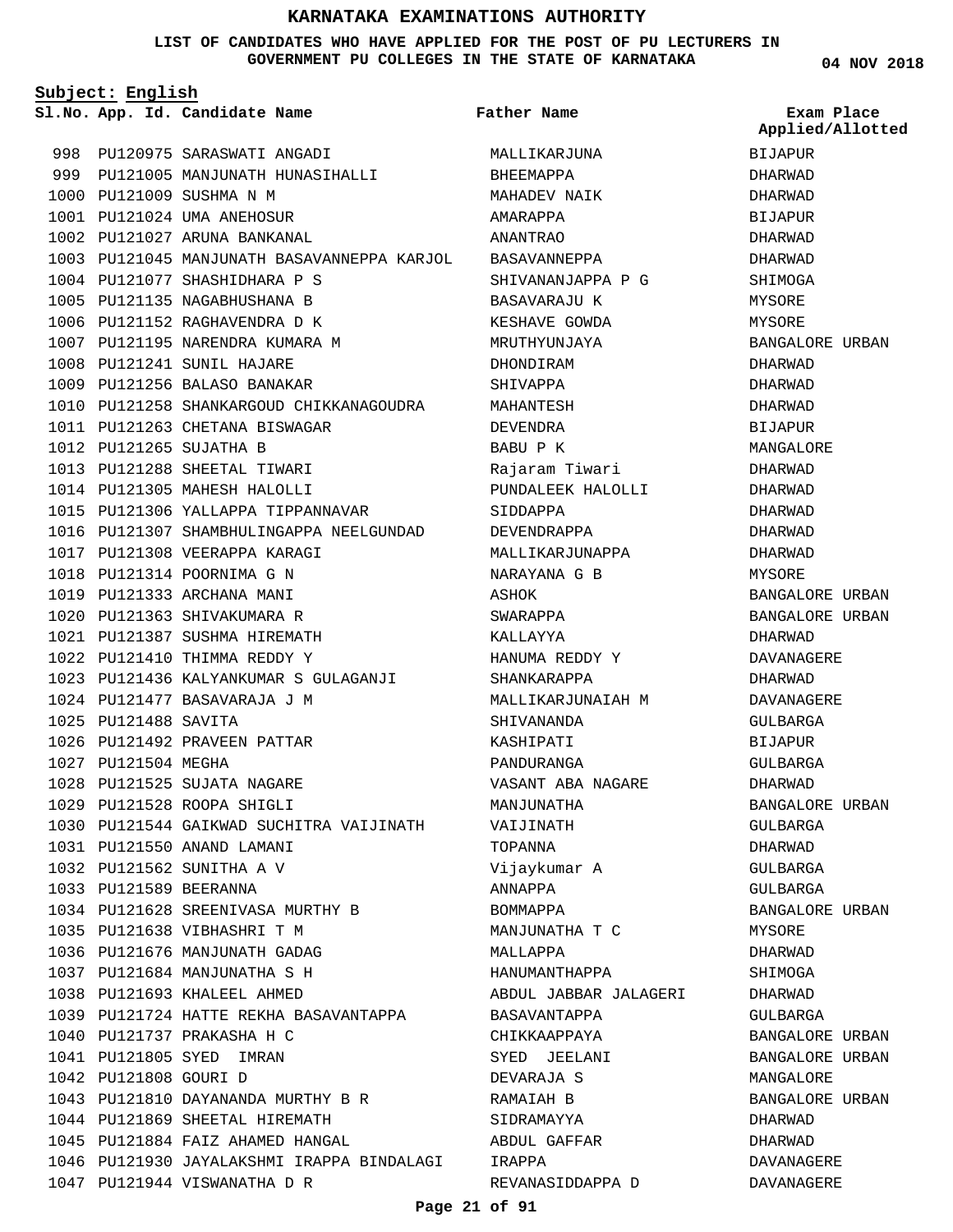**LIST OF CANDIDATES WHO HAVE APPLIED FOR THE POST OF PU LECTURERS IN GOVERNMENT PU COLLEGES IN THE STATE OF KARNATAKA**

**Subject: English**

**App. Id. Candidate Name Sl.No. Exam Place**

**Father Name**

1048 PU121954 RAJANI S M 1049 PU121985 NAGAVENI A L 1050 PU122003 BHARATI NEMANNAVAR PU122017 SUJATHA DODDAGOUDRA S 1051 PU122078 KHAMRUNNISA SAYED 1052 PU122087 RASHMI KIRTHAN BARETTO 1053 1054 PU122095 SUBHAS TIPPANNAVAR PU122104 FAZALEKAREEM ARAB 1055 1056 PU122122 PALLAVI D 1057 PU122149 SAVITHA G 1058 PU122166 MALLINATH PU122171 BASAVARAJ YALLIGUTTI 1059 1060 PU122177 SURESH TAGADINAMANI 1061 PU122196 MOHAMMED ALI BAWAJI 1062 PU122223 VIJAYALAKSHMEE BHAVITAL 1063 PU122312 DILEEPA U 1064 PU122342 ROHINI N 1065 PU122386 NAGESH 1066 PU122401 VIJAYAKUMAR DESAIGOUDRA 1067 PU122409 MALATI BIDARI 1068 PU122411 ZAKIR HUSSAIN A BEPARI PU122415 RASHMI G S 1069 1070 PU122422 VISHWANATH ICHALAKARANJI 1071 PU122423 MANJUNATH REDDY 1072 PU122485 PRATIBHA SHASHIKANT SHAHAPURE 1073 PU122490 SHARANAPPA 1074 PU122502 TAYAMMANAVAR MANJUNATH 1075 PU122568 NIVEDITA S H 1076 PU122594 KISHORE T V PU122640 ARUNA KUMARA N R 1077 1078 PU122816 KANTHARAJU K PU122822 MANJUNATH M R 1079 1080 PU122853 PREMAVVA HAMPIHOLI 1081 PU122860 MAHIBOOB MULLA PU122880 VIDYASHREE T 1082 1083 PU122918 JAGADISH LAMANI 1084 PU122950 ASHOKA T M PU122985 ROOPA T N 1085 1086 PU122991 ASHA S 1087 PU123051 AKSHATA BIREDAR 1088 PU123112 NAGARATHNA B V 1089 PU123113 SRINIVASA G N 1090 PU123137 VIJAYA KUMAR S J PU123153 LATHA G M 1091 1092 PU123158 GAVIRANGAPPA S 1093 PU123174 SUPREETHA K 1094 PU123181 RAVICHANDRA KUMTA 1095 PU123254 PUSHPALATA 1096 PU123261 PRABHAKARA K M PU123288 SANTHOSH KUMAR K S 1097

SUBBANNA RAI K LINGAPPA A CHANNABASAPPA DODDAGOUDRA S N SAYED MEHMOOD JAMES BARETTO MALLAPPA NIMITAZ BEGUM DORESWAMY S BASAVARAJA G NAGENDRAPPA GIRIYAPPA JAMPANNA MOULASAHEB VENKOBA BHAVITAL UMESHA NARAYANASWAMY T N MIKRADDA MALLIKARJUNAGOUDA CHANDRASHEKHAR BIDARI ABDUL SATTAR BEPARI SHIVANANJU J B BHIMARAY VISHWANATH SHASHIKANT Shekarappa BASAVANNEPPA SOMESH VASUDEVA T R RAMAIAH K KRISHNAIAH P RAJA M basappa MASTAN THIPPESWAMY B babu MUTHYAPPA T D NATARAJA SHIVANNA K MALLIKARJUN BIRADAR VEERAPPA B V NAGABHUSHANAPPA JAYADEVAPPA S MANJEGOWDA K SHIVAPPA SUDHAKAR SHETTY K DATTATRAY Hanumantarao MURUGENDRAIAH SOMAPPA

**04 NOV 2018**

**Applied/Allotted**

MANGALORE DAVANAGERE DHARWAD SHIMOGA DHARWAD MANGALORE BIJAPUR BIJAPUR BANGALORE URBAN DAVANAGERE GULBARGA BIJAPUR DHARWAD DAVANAGERE BIJAPUR BANGALORE URBAN BANGALORE URBAN GULBARGA DHARWAD BIJAPUR DHARWAD MYSORE DHARWAD DHARWAD DHARWAD MANGALORE MYSORE DHARWAD MYSORE DAVANAGERE BANGALORE URBAN SHIMOGA DHARWAD BIJAPUR DAVANAGERE DHARWAD MYSORE. MYSORE MYSORE GULBARGA MYSORE DHARWAD BANGALORE URBAN MYSORE DAVANAGERE MANGALORE DHARWAD MANGALORE DAVANAGERE

MYSORE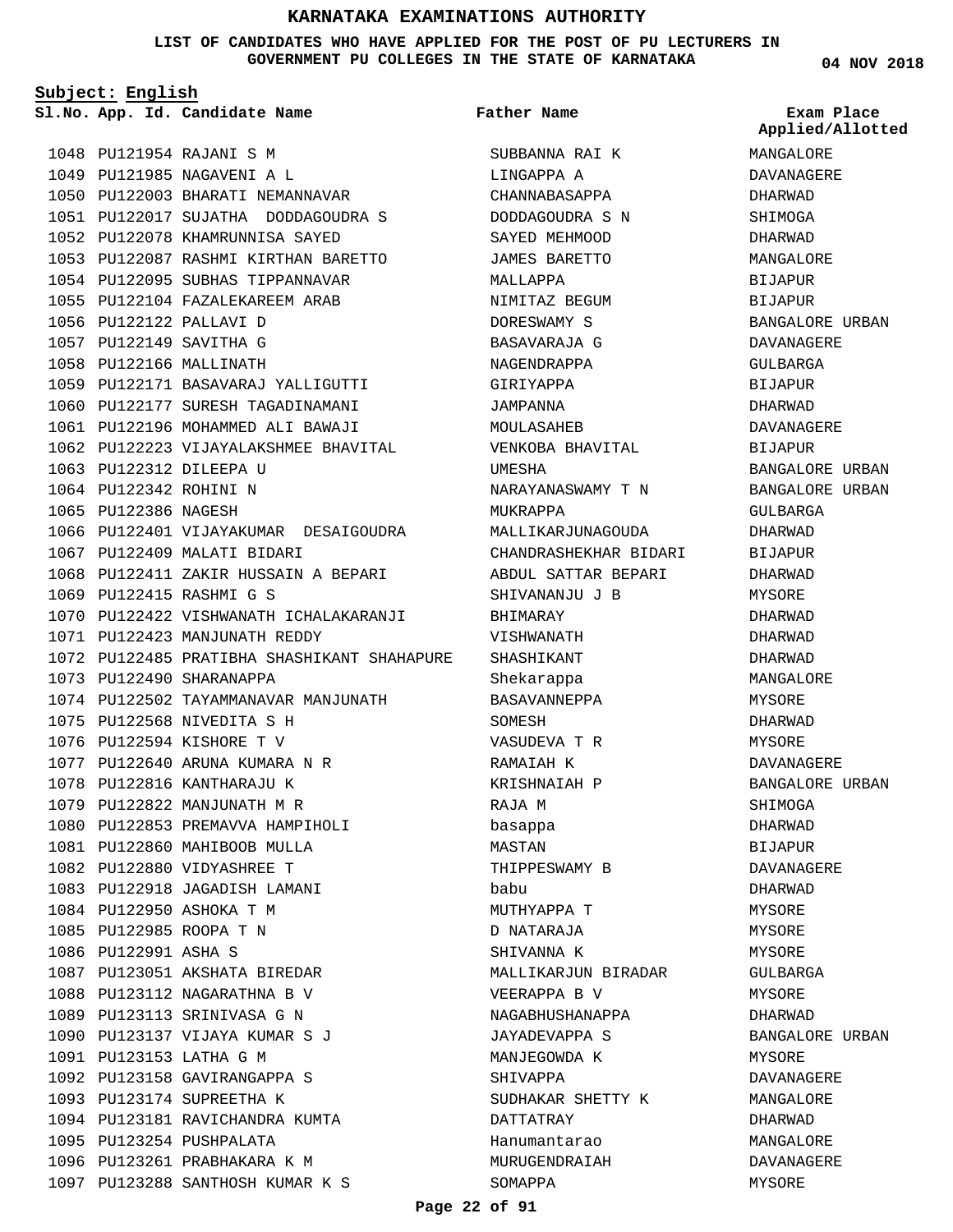**LIST OF CANDIDATES WHO HAVE APPLIED FOR THE POST OF PU LECTURERS IN GOVERNMENT PU COLLEGES IN THE STATE OF KARNATAKA**

**Subject: English**

**App. Id. Candidate Name Sl.No. Exam Place**

1107 PU123404 VINAY KUMAR 1108 PU123405 MALLIKARJUNA K

1113 PU123457 KUMAR MADAR 1114 PU123470 MADHU C R 1115 PU123473 NIMBANNA PU123474 GUNDANNA 1116 PU123480 RAGHAVENDRA 1117 1118 PU123491 AWWAMMA

PU123528 ANAND 1120

1123 PU123580 VANITA 1124 PU123586 SOWMYA M PU123591 SIFULLA R 1125

1132 PU123780 GIRISH PU123817 MAHANTESH 1133

1121 PU123530 VIMALA SHETTAR 1122 PU123547 NANDEESH S P

1126 PU123617 VIKAS HEBBAR P 1127 PU123666 BHANUMATHI 1128 PU123667 ZIANA A P PU123718 PREMALATA 1129 1130 PU123723 SUMAN KOUR 1131 PU123744 SHARANABASAPPA

1134 PU123819 DEVINDRA YALAWAR 1135 PU123822 KOTEPPA MALLAPUR 1136 PU123849 A R MANOJKUMAR

PU123886 ANAND PAGAD 1138 PU123894 SANGAPPA WADI 1139 1140 PU123958 RAM KAMBLE 1141 PU123988 ASHWIN KUMAR 1142 PU124008 PAVITHRA G PU124022 RAVEENDRA 1143 1144 PU124035 CHANDRASHEKAR

1145 PU124051 ASHA C 1146 PU124071 VENKATESH 1147 PU124076 PRAKASHA G P

1137 PU123871 SANGAMESH PASHUPATIMATH

1109 PU123421 MEENAKSHI PU123434 SANGAM F S 1110 1111 PU123455 CHETHAN S J

1105 PU123369 SHARANABASAPPA MADAR 1106 PU123402 BHARATI SORATOOR

PU123456 BASAPPA KALLIGUDDI 1112

1119 PU123506 PRACHANDE SUREKHA BHALCHANDRA

1098 PU123290 MALLAMMA 1099 PU123314 SITADEVI 1100 PU123330 BHARATHI T M 1101 PU123348 MAMATHA T M 1102 PU123350 AVINASH J NAIK 1103 PU123367 CHETHAN RAJ HS 1104 PU123368 SUNITHA M S

**Father Name**

SHARANABASAYYA CHANNABASAPPA MANAMOHAN MAHENDRAPPA T N N JAYADEVA NAIK SHIVASWAMYNAIK SHANKAR M JETTEPPA SUBBAR<sub>AO</sub> KRISHNAMURTHY B BASAPPA K CHANDRASHEKHAR SHIVAPPA JAYANNA R ADIVEPPA DURGAVVA RUDRAPPA MALAPPA BASAVARAJ Husenappa CHANDRAKANTH BHALCHANDRA DEVAPPA KATTIMANI PUTTAPPA PADMANABHAN S S Vaijinath Shambu MAHALINGEGOWDA D L INAYAT R S GANESH HEBBAR KRISHNA Y K ISUBU P ASHAPPA BEERU SINGH siddanna ISHWAR RAMAPPA AMMANNAVAR SHARANAPPA NINGAPPA RAMACHANDRA PATRAYYA NAGAPPA SHIVANNA MOHANRAO KAMBLE ARVIND KUMAR BORGAONKAR GURUMALLAPPA SHIVAPPA ALUR GUDADAPPA LATE A K CHANDRAPPA VIRUPANNA PANCHAKSHARAPPA G V

**04 NOV 2018**

GULBARGA GULBARGA BANGALORE URBAN BANGALORE URBAN DAVANAGERE BANGALORE URBAN MYSORE BIJAPUR DHARWAD BANGALORE URBAN DHARWAD GULBARGA BIJAPUR BANGALORE URBAN DHARWAD DHARWAD SHIMOGA GULBARGA GULBARGA BANGALORE URBAN GULBARGA GULBARGA DHARWAD DAVANAGERE BANGALORE URBAN BANGALORE URBAN BANGALORE URBAN DAVANAGERE MANGALORE MYSORE DHARWAD GULBARGA GULBARGA GULBARGA GULBARGA BIJAPUR BANGALORE URBAN DHARWAD SHIMOGA DHARWAD DAVANAGERE BIJAPUR GULBARGA GULBARGA MYSORE GULBARGA GULBARGA DAVANAGERE DHARWAD DAVANAGERE **Applied/Allotted**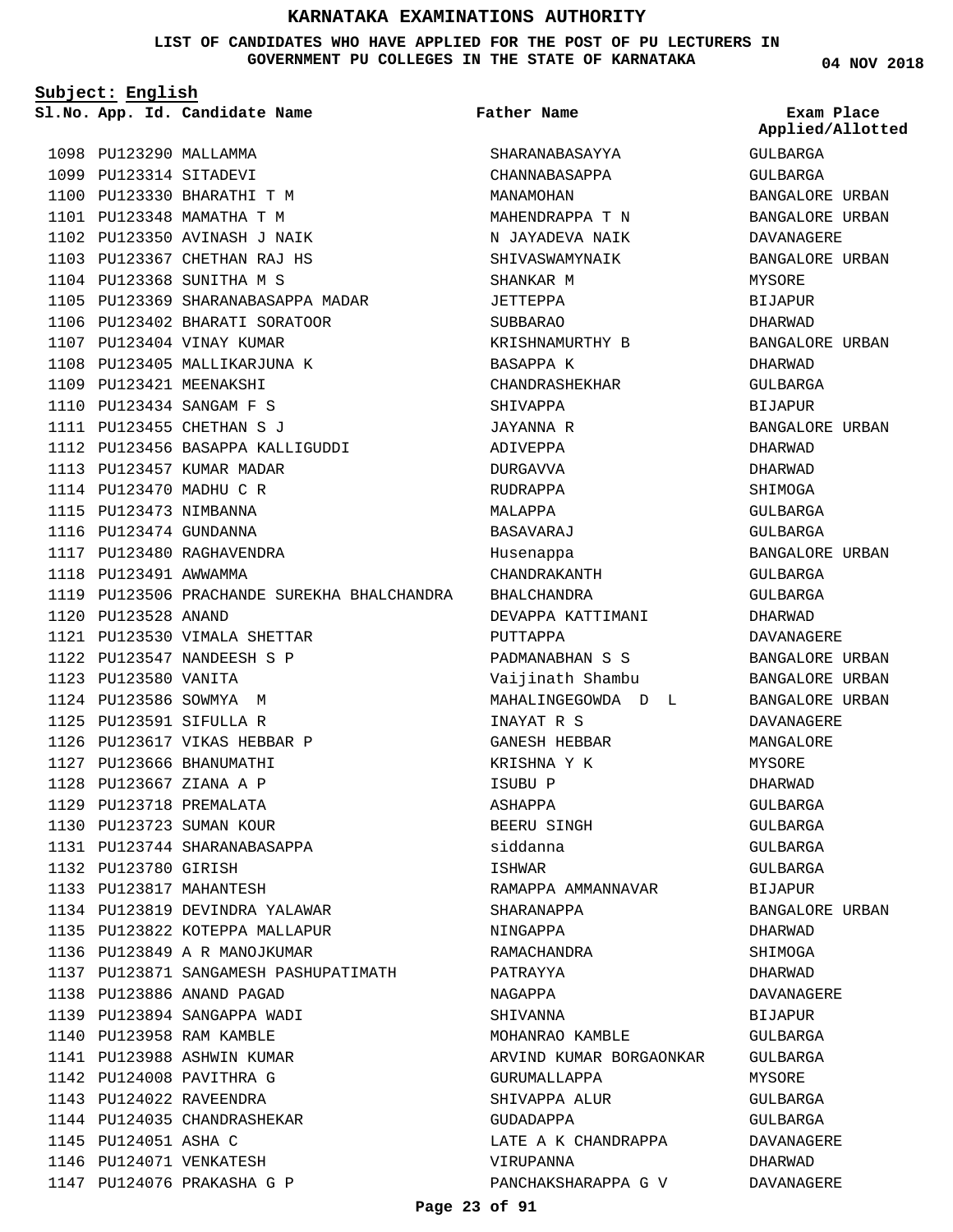**LIST OF CANDIDATES WHO HAVE APPLIED FOR THE POST OF PU LECTURERS IN GOVERNMENT PU COLLEGES IN THE STATE OF KARNATAKA**

**Subject: English**

**App. Id. Candidate Name Sl.No. Exam Place**

1148 PU124086 DHANALAXMI K 1149 PU124105 MEKKLAPPAR CHOUDAVVA 1150 PU124119 KENCHAVEERAPPA K PU124173 SUMALATHA O L 1151 1152 PU124177 PRAFULLA AITHALA 1153 PU124212 MANJUNATHA B 1154 PU124223 VASANTKUMAR ALUR PU124277 VARUN KUMAR R 1155 1156 PU124288 NAGABHUSHANA K 1157 PU124289 DARSHANKUMAR J B 1158 PU124296 C N SUBRAMANI PU124314 SHOBHA G N 1159 1160 PU124338 PRABHU 1161 PU124341 UMAPATI HIREMATH 1162 PU124346 SOUBHAGYA HONNAPPANAVAR 1163 PU124375 MANJUNATHA H L PU124409 NANDEESH HIREMATH 1164 1165 PU124438 VINAYAKA 1166 PU124592 VANISHREE 1167 PU124600 MANJUNATHA H L 1168 PU124612 SHIVA KUMAR 1169 PU124639 MAHADEV MOKASHI 1170 PU124642 RAGHAVENDRA PU124678 YAMINI DAS 1171 1172 PU124707 SHIVALEELA GOLANNAVAR 1173 PU124710 YAMANAPPA GUNDKARACHAGI 1174 PU124732 KHANDYANAIK BADAVATH S 1175 PU124744 VANI AMBI 1176 PU124817 RENUKADEVI BAAD 1177 PU124826 SRIKANT 1178 PU124839 PANCHASHEELA 1179 PU124843 PALLAVI H C PU124846 MENAKA P S 1180 PU124857 SATISH YARAGALLA 1181 1182 PU124865 LAXMI PU124872 BHAVYA H G 1183 1184 PU124933 PALLAVI PATROT 1185 PU124954 MURALIDHARA N 1186 PU124957 SHASHIKALA S PU124971 SUMA DESAI 1187 PU124977 NAGARAJ 1188 1189 PU124983 CHAITHRA M S 1190 PU125012 ALIMUNNISSA ANKALAGI 1191 PU125051 KOMALA V 1192 PU125084 MAMATHA M G 1193 PU125096 LAVANYA H S PU125098 VEERESH S 1194 1195 PU125099 SHANTAGOUDA PATIL 1196 PU125128 SNEHA 1197 PU125130 JUBEDA BEGUM

# **Father Name**

VENKATESWARULU K MEKKLAPPAR ANJINEPPA KENCHAPPA OBALAPPA JAYARAMA AITHALA K KANAKAPPA B KUBERAPPA ALUR Ramakrishna H UMAPATI K BHIMAPPA CHIKKANARAYANASWAMY NINGAPPA NARAYAN BALAYYA HIREMATH CHANNAPPA HONNAPPANAVAR LOKAPPA H SHIVALINGAYYA HIREMATH YAMANAPPA ROMMANAL BHEEMARAO KULKARNI LOKAPPA H KARNA KUMAR SHANKAR BASAVARAJ MARA DASAPRAKASH Y BASAVVA HULLAPPA SURYA NAIK MALLIKARJUN **BABU** SHANKAR TARANATH CHIKKARACHAIAH H SURENDRAN P K SHIVASHARANAPPA YARAGALL GULBARGA NINGAPPA YAMANAL GIRIRAJAIAH H C SATYANAND CHIKKANARAYANAPPA SRINIVASA VARESH DEVINDRAPPA M G SRINIVASASHETTY HAJILAL VENKATAPPA V GOVINDEGOWDA SHESHADRI H N SHIVARUDRAPPA **RAJAGOUDA** Somashekharappa Otageri MD IBRAHIM B

**04 NOV 2018**

**Applied/Allotted**

**DAVANAGERE** DAVANAGERE DAVANAGERE BANGALORE URBAN MANGALORE DHARWAD MYSORE SHIMOGA DAVANAGERE DHARWAD BANGALORE URBAN DAVANAGERE GULBARGA DHARWAD DAVANAGERE DAVANAGERE GULBARGA DHARWAD **BIJAPUR** BIJAPUR BANGALORE URBAN DHARWAD DHARWAD MYSORE DHARWAD BIJAPUR DAVANAGERE DAVANAGERE BIJAPUR GULBARGA GULBARGA MYSORE BANGALORE URBAN BIJAPUR BANGALORE URBAN BIJAPUR BANGALORE URBAN BANGALORE URBAN BIJAPUR GULBARGA MYSORE BIJAPUR BANGALORE URBAN MYSORE MYSORE DAVANAGERE BIJAPUR BANGALORE URBAN

GULBARGA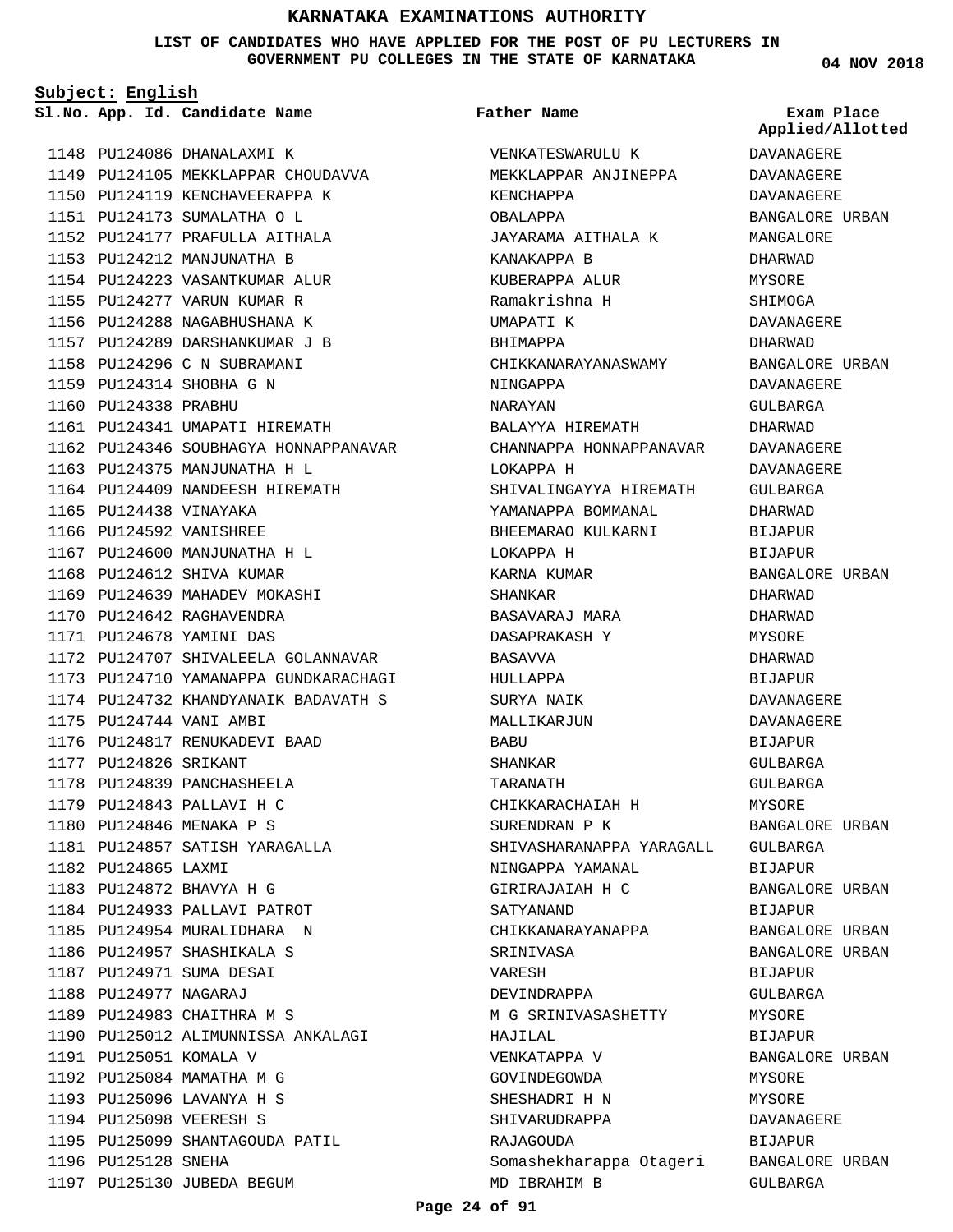## **LIST OF CANDIDATES WHO HAVE APPLIED FOR THE POST OF PU LECTURERS IN GOVERNMENT PU COLLEGES IN THE STATE OF KARNATAKA**

**Subject: English**

**App. Id. Candidate Name Sl.No. Exam Place**

1246 PU125966 NAZIA JABEEN

1247 PU125970 RASEEDABANU MAKTEDAR

1198 PU125135 SHREENIVAS BADIGER PU125137 HEMALATHA R PUJARI 1199 1200 PU125143 AMBIKA 1201 PU125163 RAMYA P PU125165 RAJASHREE K 1202 1203 PU125179 PRASHANTHA S N 1204 PU125195 SOWMYA K V 1205 PU125209 VIJAYA R 1206 PU125212 VIDHYA N S 1207 PU125214 MAMATA MANJUNATH DEVADIG 1208 PU125217 CHANDRASHEKHARA C T 1209 PU125219 NAGARAJ 1210 PU125243 TATOBA KAMBLE 1211 PU125259 GANGADHARA K M PU125325 PREMA T S 1212 1213 PU125338 PARASHURAM PAWAR 1214 PU125346 SHRIDHARA H B PU125369 RAJASHREE 1215 1216 PU125393 SUDHAKAR 1217 PU125399 MANJUNATHA E 1218 PU125421 DEEPA C N 1219 PU125428 SUSHMA 1220 PU125432 SANTOSH PU125434 REKHA KAMMATTARA 1221 1222 PU125439 MADIWALAPPA PATIL 1223 PU125452 PERHEEN PATEL 1224 PU125473 SUNANDA MADAR PU125491 RAGHU T R 1225 1226 PU125506 SHANKAR N 1227 PU125547 APARNA BHAGAWANT HOSAKOTI 1228 PU125591 YOGANARASIMHA G R 1229 PU125594 HEMALATHA K 1230 PU125635 SURESH B HADAPAD PU125683 SAVITRI I 1231 PU125687 SANYA SABIA 1232 1233 PU125693 GURUNANDANA B S 1234 PU125716 SOURABHA M DONGRE 1235 PU125720 LAXMIKANTHRAO KONAPUR 1236 PU125747 GUTTAPPA 1237 PU125769 VASANTKUMAR KADLIMATTI 1238 PU125822 CHANDRASHEKAR C PU125870 KAVITHA K S 1239 PU125887 GIRIJA H B 1240 PU125890 ANITHA S 1241 1242 PU125907 PRABHAKAR GOTAGUNAKI 1243 PU125909 HALESH K M 1244 PU125924 MANJULA 1245 PU125934 NISHCHITA PAMMANNAVAR

MAHENDRA RAMAPPA H PUJARI SHIVAKUMAR PARAMESHWARAPPA HANAMAPPA NARAYANA SWAMY S M VEERANNA K G RANGANAIK SOME GOWDA N G MANJUNATH DEVADIG THIRTHAPPA YAMANAPPA ASHOK MUNISHAMAPPA K M SHIVAKUMARA BABU PAWAR BASAVARAJU MAHADEVAPPA MAHADEVA MUJAGONDA ERANNA NAGARAJA RAO S SAMUEL S BHIMARAO LOHITHA REDDY K MAHANTAPPA PATIL N A PATEL SURAPPA RANGACHAR T V NARAYANA SWAMY M BHAGAWANT RAMALINGA SAMMIREDDY BASAPPA PRAHLADA RAO I B K Nazeer Ahmed SIDDAIAH N MOHAN BHAT B V ADVIRAO KONAPUR BASAPPA SABAPPA ADAPPA C SIDDEGOWDA K S BHEEMAPPA SHANTHAPPA R SHANKREPPA GOTAGUNAKI MARISIDDAPPA K MALLIKARJUNA JINNAPPA SYED ABDUS SAMAD DASTAGIRSAHEB **Father Name**

**04 NOV 2018**

BIJAPUR BANGALORE URBAN GULBARGA DAVANAGERE BIJAPUR BANGALORE URBAN DAVANAGERE DAVANAGERE **SHIMOGA** MANGALORE SHIMOGA DHARWAD DHARWAD BANGALORE URBAN SHIMOGA SHIMOGA MYSORE **BIJAPUR** DHARWAD **MYSORE** SHIMOGA SHIMOGA GULBARGA DAVANAGERE GULBARGA GULBARGA BIJAPUR MYSORE BANGALORE URBAN BIJAPUR MYSORE GULBARGA BANGALORE URBAN DHARWAD BANGALORE URBAN MYSORE BANGALORE URBAN BIJAPUR BIJAPUR BIJAPUR GULBARGA MYSORE BANGALORE URBAN SHIMOGA BIJAPUR DAVANAGERE GULBARGA BIJAPUR GULBARGA BIJAPUR **Applied/Allotted**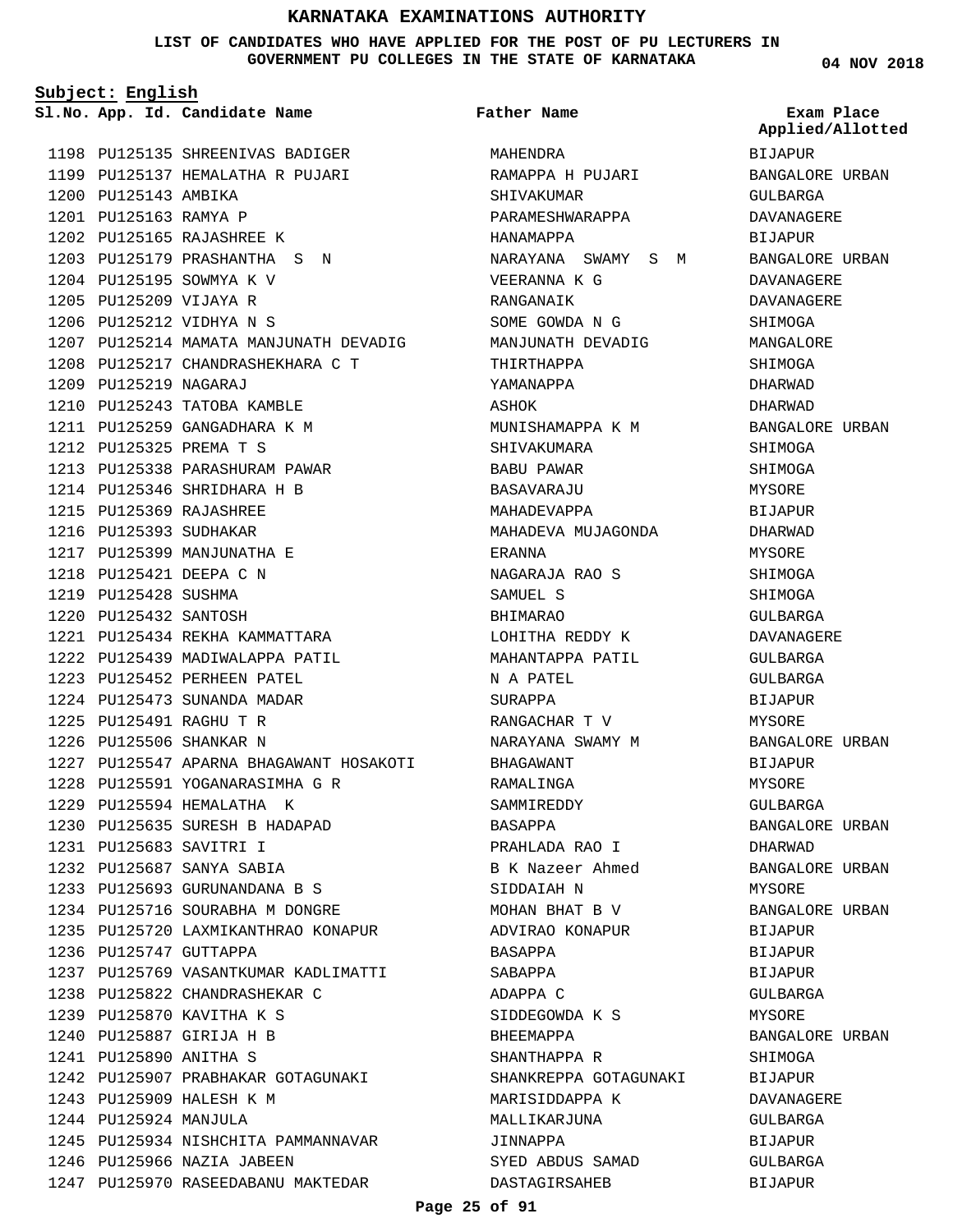## **LIST OF CANDIDATES WHO HAVE APPLIED FOR THE POST OF PU LECTURERS IN GOVERNMENT PU COLLEGES IN THE STATE OF KARNATAKA**

**Subject: English**

1250 PU125994 MAHADEVASWAMY R

1252 PU126031 JYOTI PAMMANNAVAR 1253 PU126043 SAVITA BATLAD PU126084 NAGARAJ GANGAVATI 1254 1255 PU126114 MAHADEVA SWAMY M 1256 PU126118 VINAYAK HEGDE

1248 PU125977 SUMA B

1257 PU126129 SOUMYA G

1261 PU126180 CHANDAN C 1262 PU126200 DEVAKI V 1263 PU126207 GULSHAN C K 1264 PU126286 RAVIKUMARA DC

1267 PU126357 JAISHREE

1272 PU126458 RAJLAKSHMI 1273 PU126494 SUPRABHA PATIL 1274 PU126495 UMESH ROTTI 1275 PU126527 JYOTI HIREMATH

1278 PU126583 RANJINI K M 1279 PU126638 AMARAVATHI K R

BHARAMAPPA ATHANI UNQA TARRUNANUM

PU126660 MANJUNATH S P 1281

1286 PU126878 MAHAMOODA BEGUM

1288 PU126894 JAYARAMAIAH N

1290 PU126913 SUJATA AMBIGER

1292 PU126981 K S UMERA BEGUM

1295 PU127003 ARUNKUMARA T S

1284 PU126780 VANITHA S

1287 PU126885 VASUDEV

1289 PU126911 HEERABAI

1291 PU126929 SUMITRA M

1296 PU127006 YOGESH M

PU126541 PU126548

1276 1277

1268 PU126403 SAROJADEVI NAYAK 1269 PU126414 SARIKA NAGARE 1270 PU126452 APPANNA JIGAN 1271 PU126454 SHASHANKA HEGDE

1259 PU126146 MADHU

```
Father Name
```
1249 PU125978 ABDUL WAHAB KHANAPUR PU126000 VANITHA A HIREMATH 1251 1258 PU126132 NINGARAJU S NEERALGI 1260 PU126151 BASAVARAJ HUDEDAMANI 1265 PU126311 CHIDANANDA MURTHY B 1266 PU126347 PARASHURAM MULGUND 1280 PU126639 PRAKASH ANTARAVALLI 1282 PU126706 MUNDASE RATANABAI CHANDRASHEKHAR CHANDRASHEKHAR 1283 PU126761 KANAKAPPA KURUBARU 1285 PU126794 KRISHNAPPA BADIGER 1293 PU126985 SHAMBUSOMARADHYA B N 1294 PU126992 VASANTKUMAR NILUGAL 1297 PU127023 GURUPADAPPA KAKHANDKI **App. Id. Candidate Name Sl.No. Exam Place** BASAVARAJ S A SAIFUDDIN KHANAPUR RAMEGOWDA AMARAYYA C HIREMATH JINNAPPA BASAPPA BASAVARAJ MARAIAH GANAPATI HEGDE GUNDAPPA SHIVAPPA MAHADEVA NAGAPPA CHIKKAHANUMANTHAIAH VENKATARAMIAH KHALANDER C S CHANDRAIAH C BASAVARAJAIAH LAXMAN MALLAPPA TOPU VASANT REVANNA GANAPATI RAMDAS LINGANGOUDA MALAKAPPA SHANKARAYYA PARAPPA ABDULLA KHAN LATE SOMASEKHARAIAH K M RAMAKRISHNAPPA FAKKIRAPPA SIDRAM H P MALLAPPAKURUBARU SRINIVAS M V GANGADHAR FAIROJ BASHA MOTIRAM PAWAR NARAYANAPPA KUNDAPPA YAMANAPPA MAHADEVAPPA H K S ABDULKHADEER NIJALINGARADHYA B S SHANKRAPPA SHEKHARAPPA T MAHADEVAPPA RAMANNA

**04 NOV 2018**

| Applied/Allotted       |
|------------------------|
|                        |
|                        |
|                        |
| <b>BANGALORE URBAN</b> |
|                        |
|                        |
|                        |
|                        |
| <b>BANGALORE URBAN</b> |
|                        |
|                        |
|                        |
|                        |
|                        |
| BANGALORE URBAN        |
|                        |
| BANGALORE URBAN        |
| BANGALORE URBAN        |
|                        |
|                        |
|                        |
|                        |
|                        |
|                        |
|                        |
|                        |
|                        |
| DAVANAGERE             |
|                        |
|                        |
| DAVANAGERE             |
| BANGALORE URBAN        |
| DAVANAGERE             |
|                        |
|                        |
|                        |
| BANGALORE URBAN        |
|                        |
| DAVANAGERE             |
|                        |
| BANGALORE URBAN        |
|                        |
|                        |
|                        |
|                        |
|                        |
|                        |
| DAVANAGERE             |
|                        |
|                        |
|                        |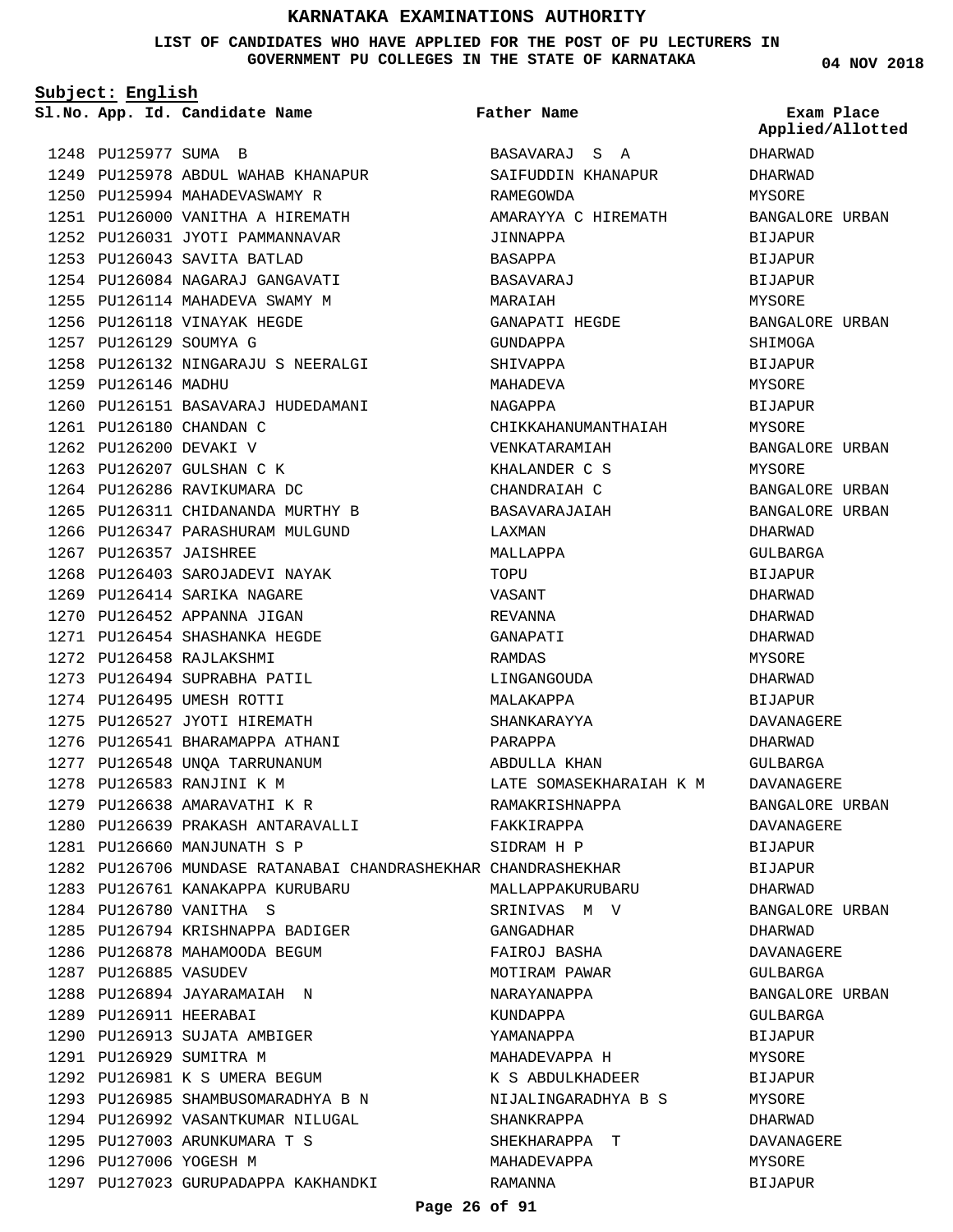## **LIST OF CANDIDATES WHO HAVE APPLIED FOR THE POST OF PU LECTURERS IN GOVERNMENT PU COLLEGES IN THE STATE OF KARNATAKA**

**Subject: English**

**App. Id. Candidate Name Sl.No. Exam Place**

1298 PU127030 ALWYN PRASANNA KUMAR P 1299 PU127043 SRIVIDYA H K 1300 PU127091 SHASHIDHAR MAGI 1301 PU127096 MAHADEVA SWAMY M 1302 PU127101 PRUTHVI KUMAR M K 1303 PU127113 VIDYA S 1304 PU127114 NAGARATNAMMA PU127132 SUNIL KUMAR B N 1305 1306 PU127136 ARATI 1307 PU127138 SHANTMALLAYYA MATAPATHI 1308 PU127163 KASTURI KHUDANPUR 1309 PU127165 ABDUL LATHEEF C 1310 PU127180 RAMESH GOTURI 1311 PU127190 RAJESH SHETTY PU127191 ELIZABETH M ESTHER 1312 1313 PU127200 SALEEMALI ALLIKHAN PU127218 HASEENA BANU 1314 PU127242 BHARATI ROOGI 1315 1316 PU127292 BASAVARAJA PU127423 KAPIL B D 1317 1318 PU127429 ROHINI 1319 PU127560 KAMADADDI MUDUKAPPA 1320 PU127595 MOHULUDDIN S M PU127627 ASHWINI B 1321 PU127638 B EERANNA 1322 PU127642 SARASWATHI 1323 1324 PU127718 ASHOK M 1325 PU127740 MRUTYUNJAYA H HIREHONNALLI 1326 PU127767 JYOTI VALMIKI 1327 PU127774 RAVIKUMARA N PU127775 NAGARAJA S M 1328 1329 PU127790 MAMATHA VF 1330 PU127798 SHAHEENBEGUM PU127820 RUDRESHA H V 1331 PU127827 RAGHUNANDAN PUROHIT S 1332 PU127845 DEVARAJA H E 1333 PU127852 MANJUNATH K S 1334 1335 PU127888 SOPHIA 1336 PU127906 MAHANTAMMA 1337 PU127966 AMARESH 1338 PU128006 CHAND SULTANA PU128010 SHREE MADHU K L 1339 1340 PU128085 USHA D P 1341 PU128179 INDIRA RATHOD 1342 PU128180 G GURUMURTHY PU128249 REKHA M HEGDE 1343 1344 PU128280 VIJAYALAKSHMI PANDITH S M 1345 PU128324 HANAMANTH PATIL 1346 PU128334 BHARATI PUJARI 1347 PU128342 JAYARAMU

**Father Name**

PREM KUMAR G Krishnamurthy H S PARASHURAM Mruthunjaya S KARISIDDESWARA SWAMY M S BIJAPUR SIDLAPPA K O RAMACHANDRA NAMOKSHAPPA SURESHCHANDRA SIDDAYYA VITHALRAO ABOOBAKKER MUSLIYAR MARUTI SHEKHAR SHETTY WILLIAM M J B HUSENASAB YAKUB SHARIFF MALLAPPA AMARAPPA B DHANANJAYAPPA SUDHENDRARAO KULKARNI ERANNA K MOHADDIN SAB BASAVARAJA M YARRAPPA SIDRAMAPPA NAGA DEVADIGA B HANAMANTAPPA LAKSHMANA GADI NAGAPPA SHIVASHANKARAIAH K M VINCENT FREEMEN N CHANDPASHA VEERABHADRAPPA H V SREEPAD BHAT N ESHWARAACHAR SHIVANNA K B Abraham K A D Baseteppa AYYANNA Abdul Kasim Mulla LAKSHMINARAYANA K S PARAMESHWARAPPA CHANDAPPA G THIPPESWAMY MAHABALESHWAR HEGDE MURTHY S M ADIVEPPA SIDRAMAPPA HOMBEGOWDA

**04 NOV 2018**

**Applied/Allotted**

BANGALORE URBAN MYSORE DAVANAGERE MYSORE MYSORE GULBARGA BANGALORE URBAN GULBARGA GULBARGA **BIJAPUR** MANGALORE DHARWAD MANGALORE DHARWAD DHARWAD BANGALORE URBAN **BIJAPUR** DHARWAD **SHIMOGA** GULBARGA DHARWAD BANGALORE URBAN SHIMOGA BANGALORE URBAN GULBARGA MANGALORE DHARWAD DHARWAD DAVANAGERE DAVANAGERE BANGALORE URBAN GULBARGA DAVANAGERE DHARWAD DAVANAGERE MYSORE MYSORE BIJAPUR GULBARGA DHARWAD MANGALORE BANGALORE URBAN DHARWAD DAVANAGERE DHARWAD SHIMOGA DHARWAD GULBARGA

MYSORE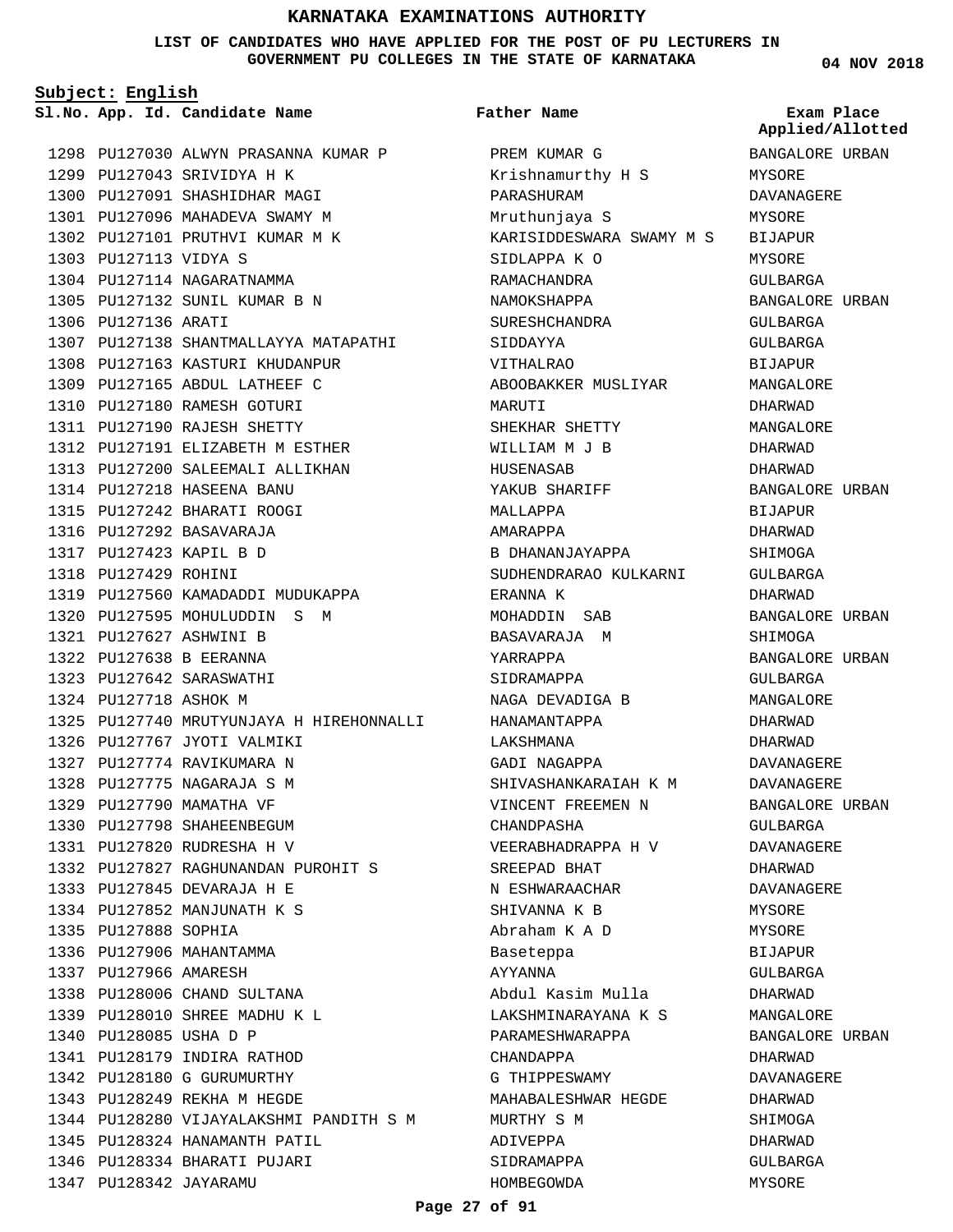## **LIST OF CANDIDATES WHO HAVE APPLIED FOR THE POST OF PU LECTURERS IN GOVERNMENT PU COLLEGES IN THE STATE OF KARNATAKA**

**Subject: English**

1348 PU128380 SANDEEP LUGADE PU128427 SYED ASIF A 1349 PU128444 PRASAD R 1350 PU128445 SINDHU R 1351 1352 PU128474 SANGAMMA POOJARI 1353 PU128480 MAHESHA G P 1354 PU128516 RACHAPPA CHIGADANI 1355 PU128544 SUCHITHRA C N 1356 PU128587 SAVITA 1357 PU128598 SANTOSH LYAVI 1358 PU128611 PUTTAPPA VITTAMMANAVAR PU128637 GANESH LAMANI 1359 1360 PU128686 MAHESHWARI 1361 PU128693 KAMALAKSHI 1362 PU128696 NAGARJUNA N 1363 PU128699 ASHWINI HOSAMANI 1364 PU128714 SHAZIYA KAUSER 1365 PU128743 SUNDARA RAJU M 1366 PU128746 SHIVALEELA PATIL 1367 PU128767 SHREESHAIL M KONDAGULIKAR 1368 PU128775 AVINASHA H R 1369 PU128780 GANGADHARA 1370 PU128786 BHAGYALAKSHMI M H PU128809 PATIL VASANTAGOUDA 1371 PU128813 GIRISHA T 1372 PU128814 NEELAMANI 1373 PU128820 SANTOSH BANT 1374 PU128829 JAYASHEELA B ROTE 1375 1376 PU128832 SREENIVASA B V 1377 PU128846 MUDASSAR JAMAKHANE 1378 PU128860 SMITHA D 1379 PU128877 MAHESHA G P PU128908 SHYLAJA DEVI 1380 PU128928 CHANDRAPPA BHAJANTRI 1381 1382 PU128947 ASHA S 1383 PU128953 ANITHA N B 1384 PU128960 JYOTHSNA SERRAO 1385 PU128966 GUDADAYYA KURABAR 1386 PU128970 SUMA M S 1387 PU128971 PALAPPA D 1388 PU128978 CHANDRASHEKAR K PU128990 PRAVEEN DESHPANDE 1389 1390 PU129029 RAVI KIRAN R PU129050 VEENA M V 1391 1392 PU129053 CHAITRA M N 1393 PU129070 LAXMAPPA 1394 PU129118 SUDHA 1395 PU129150 SALIM PASHA 1396 PU129203 PRADEEP BELLUBBI 1397 PU129210 THIPPESWAMY E

**App. Id. Candidate Name Sl.No. Exam Place** BHIMARAO AMEER AHAMED B RANGASWAMY R Ramakrishna SIDRAMAPPA PUTTA MADE GOWDA C SHANKRAPPA NAGARAJU C K Channabasappa DEVENDRAPPA FAKKIRAPPA DHAKAPPA GURUSIDDAPPA LOKAPPA NAGARAJAPPA BHARAMAPPA Assad ulla khan MAHADEVE GOWDA BHIMAGOUDA MADIVALAPPA RAMESH H P MALLIKARJUNA SWAMY HALAGAPPA H VIRUPAXAGOUDA THIBBAIAH HANUMANTHAPPA SHIVANAND BANT BASAVARAJAPPA ROTE K VENKATARAMAIAH ALTAFHUSEN DODDAPPA H PUTTA MADE GOWDA C Siddaraju A C VEERAPPA SHIVARAM BASAVARAJAPPA H GEORGE SERRAO ELUKOTEPPA SHIVANNA CHINNAPPA D NARASANNA VITTHALRAO RAMAIAH B VENKATESH MURTHY M K NARAYANA MURTHY M N NARASIMHALU MUKKANNA RAJODDIN SADASHIVAPPA ERANNA **Father Name**

**04 NOV 2018**

DHARWAD DAVANAGERE MYSORE BANGALORE URBAN GULBARGA SHIMOGA BIJAPUR MYSORE GULBARGA DHARWAD DHARWAD DHARWAD GULBARGA GULBARGA DHARWAD DHARWAD BANGALORE URBAN MYSORE DHARWAD DHARWAD BANGALORE URBAN GULBARGA MYSORE DHARWAD BANGALORE URBAN DHARWAD DHARWAD MANGALORE SHIMOGA DHARWAD BANGALORE URBAN SHIMOGA BANGALORE URBAN DHARWAD BANGALORE URBAN MYSORE BANGALORE URBAN DHARWAD MYSORE DAVANAGERE GULBARGA DHARWAD BANGALORE URBAN BANGALORE URBAN MYSORE DHARWAD GULBARGA GULBARGA SHIMOGA DAVANAGERE **Applied/Allotted**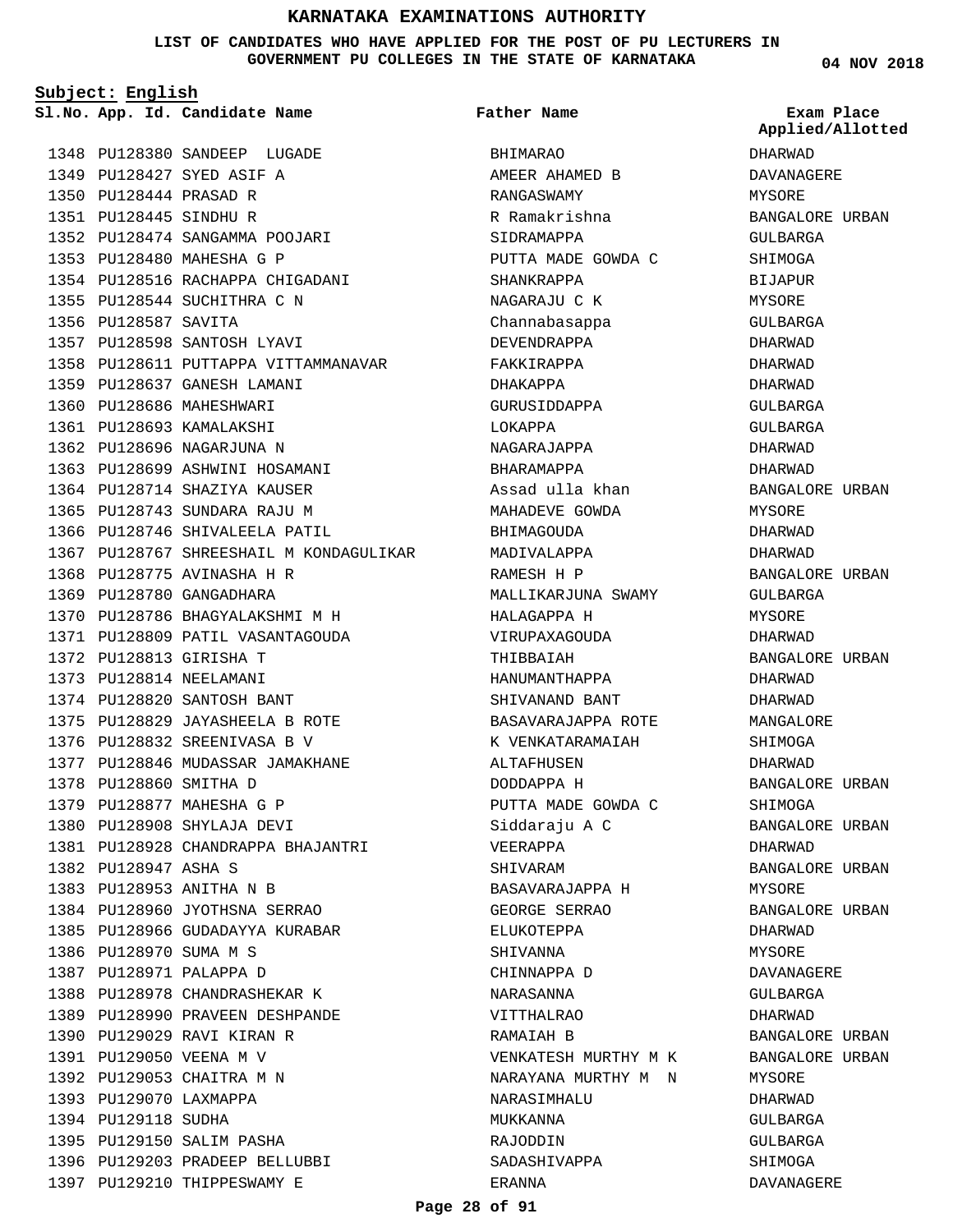## **LIST OF CANDIDATES WHO HAVE APPLIED FOR THE POST OF PU LECTURERS IN GOVERNMENT PU COLLEGES IN THE STATE OF KARNATAKA**

**Subject: English**

**App. Id. Candidate Name Sl.No. Exam Place**

```
Father Name
```
**04 NOV 2018**

|                        |                                            |                      | Applied/Allotted |
|------------------------|--------------------------------------------|----------------------|------------------|
|                        | 1398 PU129232 SHARANAYYA HIREMATH          | NAGAYYA              | <b>DHARWAD</b>   |
|                        | 1399 PU129237 BHARATI HOLI                 | RAMALINGAPPA HOLI    | <b>BIJAPUR</b>   |
|                        | 1400 PU129246 JAGADEESH KITTUR             | SHIVAPPA KITTUR      | DHARWAD          |
|                        | 1401 PU129262 KEDARNATH PASARE             | MALLIKARJUN          | GULBARGA         |
| 1402 PU129270 ARPITHA  |                                            | KEMPE GOWDA A L      | MYSORE           |
|                        | 1403 PU129284 VIJAYALAXMI REBINAL          | SADASHIVA            | <b>BIJAPUR</b>   |
|                        | 1404 PU129286 SIDDARAM JOGUR               | SHARANAPPA           | <b>BIJAPUR</b>   |
|                        | 1405 PU129294 PAVITRA JANAI                | MALLAPPA             | <b>BIJAPUR</b>   |
|                        | 1406 PU129303 UMESHA B M                   | MUDIVAGILA SHETTY    | MYSORE           |
|                        | 1407 PU129318 MANOJ MANAGUNDI              | MAHADEVAPPA          | DHARWAD          |
| 1408 PU129320 DHANARAJ |                                            | PARASAPPA KENDUR     | DHARWAD          |
|                        | 1409 PU129321 CHANDRASHEKHAR SHELAVADI     | SHIVAKUMAR           | DHARWAD          |
|                        | 1410 PU129322 ASHPAO BALSING               | MEHABUBSAB           | DHARWAD          |
| 1411 PU129338 RAGHU T  |                                            | THIPPERUDRAPPA D     | SHIMOGA          |
|                        | 1412 PU129377 PRAKASH BALIKAI              | CHANDRASHEKHAR       | DHARWAD          |
|                        | 1413 PU129434 SUBRAMANYAM H R              | RAMAIAH G T          | BANGALORE URBAN  |
|                        | 1414 PU129445 CHANDRASHEKARA S             | SHANMUKHAPPA         | BANGALORE URBAN  |
|                        | 1415 PU129447 KANTHARAJU K                 | KARIYAPPA            | BANGALORE URBAN  |
|                        | 1416 PU129477 GIRISHKUMAR M                | MUDLAIAH             | BANGALORE URBAN  |
|                        | 1417 PU129480 AMARESH K                    | MALLAPPA K           | GULBARGA         |
|                        | 1418 PU129496 RAMESHA P C                  | CHENGALARAYAPPA B G  | BANGALORE URBAN  |
|                        | 1419 PU129556 NAGARAJA S H                 | HALAPPA S H          | DAVANAGERE       |
|                        | 1420 PU129562 DODDAPPA B S                 | SINGAPPA B G         | DHARWAD          |
|                        | 1421 PU129611 MADHU PRASAD T               | THIPPESWAMY H        | DAVANAGERE       |
|                        | 1422 PU129644 SARITHA G                    | GANGADHARA REDDY G H | BANGALORE URBAN  |
|                        | 1423 PU129672 MAHANTESH CHINAVAL           | SANGAPPA             | <b>BIJAPUR</b>   |
|                        | 1424 PU129676 PRAVEEN KUMAR H N            | NAGARAJA B           | DAVANAGERE       |
| 1425 PU129681 RAVI C V |                                            | VEERABHADRAPPA C D   | SHIMOGA          |
|                        | 1426 PU129683 SHIVANAND RAMAPPA GADAD      | RAMAPPA GADAD        | DHARWAD          |
|                        | 1427 PU129748 KHAJA HUSSAIN                | MABUSAB MUJEWAR      | DHARWAD          |
|                        | 1428 PU129773 MAHANANDA SALAGARE           | SHIVAPUTRA           | DHARWAD          |
|                        | 1429 PU129785 WILFRED SUNIL RODRIGUES      | ANTONY RODRIGUES     | MANGALORE        |
|                        | 1430 PU129793 GOVINDARAJU S K              | KENCHAARAYAPPA       | BANGALORE URBAN  |
|                        | 1431 PU129858 RATNABAI UDAGI               | BASAVARAJ UDAGI      | GULBARGA         |
|                        | 1432 PU129903 MALATI PATGAR                | MADHAVA PATGAR       | DHARWAD          |
|                        | 1433 PU129918 BHAGYASHREE HUNNUR           | JAYARAJ              | DHARWAD          |
| 1434 PU129942 REKHA    |                                            | SHARANAPPA           | GULBARGA         |
|                        | 1435 PU129955 RAMYA S R                    | RANGARAMAIAH S H     | BANGALORE URBAN  |
|                        | 1436 PU129999 RAVIHAL SHILPA               | R MALLIKARJUNA GOWDA | DAVANAGERE       |
|                        | 1437 PU130007 GAUDELAR RENUKA              | DANDAPPA             | GULBARGA         |
|                        | 1438 PU130033 PARIMALA KAMATAR             | GURAPPA              | GULBARGA         |
|                        | 1439 PU130052 KAVITHA M                    | MANCHAIAH            | MYSORE           |
|                        | 1440 PU130054 PRATIBHA BASAYYA PURANIKMATH | BASAYYA              | DHARWAD          |
| 1441 PU130078 JYOTI    |                                            | SUBHASH              | GULBARGA         |
|                        | 1442 PU130170 KRISHNAMURTHY                | HANUMANTAPPA         | GULBARGA         |
|                        | 1443 PU130215 YASODHA H                    | HANUMAPPA            | DHARWAD          |
|                        | 1444 PU130221 VIJAYAKUMAR LOKAPUR          | KASHAPPA             | BIJAPUR          |
|                        | 1445 PU130267 SIDDHALINGESH GULAGANJI      | BASAPPA              | BIJAPUR          |
| 1446 PU130289 NAGAMANI |                                            | RAMU S               | MYSORE           |
|                        | 1447 PU130300 RUKSANA BEGUM M              | MEHABOOB BASHA B     | DAVANAGERE       |
|                        |                                            |                      |                  |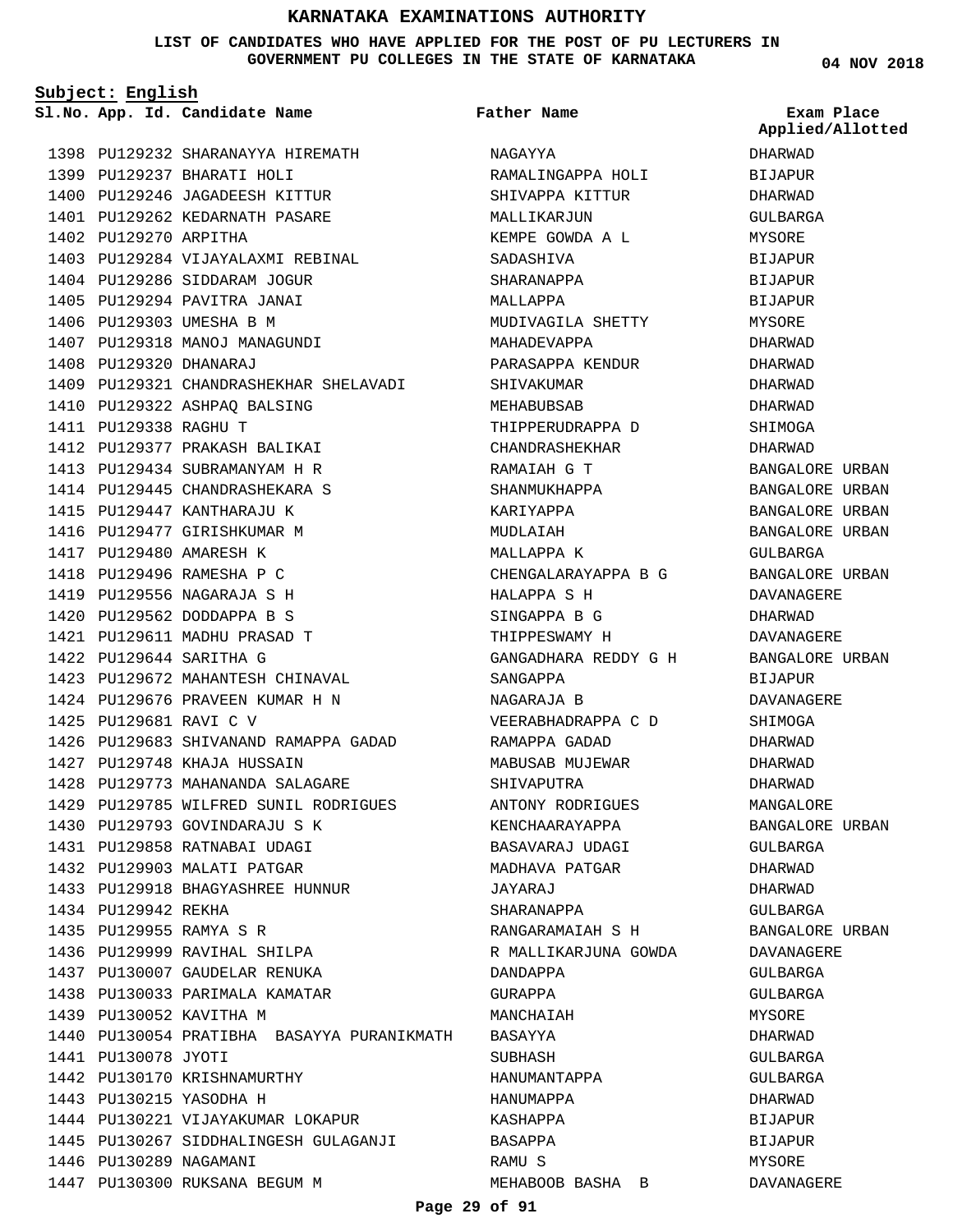**LIST OF CANDIDATES WHO HAVE APPLIED FOR THE POST OF PU LECTURERS IN GOVERNMENT PU COLLEGES IN THE STATE OF KARNATAKA**

**Father Name**

**Subject: English**

**App. Id. Candidate Name Sl.No. Exam Place**

1448 PU130379 RAVI H 1449 PU130380 VARUNA KUMAR B K 1450 PU130388 GIRISHAGOUDA TOTAD 1451 PU130439 BHAVYA V 1452 PU130474 THALAVAGALU MATHADA MANGALA 1453 PU130479 CHANDRASHEKHAR 1454 PU130494 SWETHA SAVENA B 1455 PU130496 NAGARAJA K B 1456 PU130538 MANJULA A 1457 PU130561 GOPAL 1458 PU130575 MARUTI HITTALAMANI 1459 PU130640 PRAKASHA N 1460 PU130654 VINAYKUMAR NAGALAPUR PU130708 SHILPA K S 1461 1462 PU130714 AKSHATHA K R 1463 PU130747 DILEEPKUMAR 1464 PU130801 MAMATA ANNAPPA MOGER 1465 PU130828 HARIPRASAD V 1466 PU130874 KRISHNAJI NIMBALKAR 1467 PU130897 SUVASINI 1468 PU130901 PADMAVATI KADATI 1469 PU130920 SREENIVASA T 1470 PU130959 JAYALAKSHMAMMA S 1471 PU130983 MARIA E WORTH PU131012 PU131021 1474 PU131057 MAMATHA Y E 1475 PU131124 CELINE MARY S 1476 PU131138 ANNAPPA NAIK 1477 PU131139 ANILKUMAR ALALAMATH 1478 PU131153 MAHANTESHA JOGANNAVAR 1479 PU131193 RAJANI K 1480 PU131210 SHARANABASAPPA PU131272 RAJU K N 1481 1482 PU131285 FAKKIRESH KARIYAPPANAVAR 1483 PU131327 SHOBHA G 1484 PU131337 SADIQA NAWAZI PU131348 RAJESHREE 1485 1486 PU131353 SUJATHA B 1487 PU131356 BHARATI 1488 PU131361 YOGESHA J M 1489 PU131389 GEETHA M C 1490 PU131396 VINAY A 1491 PU131408 PRABHULING 1492 PU131445 NILAMBIKA 1493 PU131449 ABDUL RAHEEM KHAN 1494 PU131464 PUSHPA P PARLEKAR 1495 PU131500 NAVEEN K G 1496 PU131515 BHIMARAY HALLI 1497 PU131530 SHAZIYA BANO PRAMEELA H BHUVANESWARI G 1472 1473

HANUMANTHAPPA KRISHNAPPA VEERANAGOUDA LATE VEERANNA JAGADEESHAIAH TM GIREPPA JOSEPH D SOUZA BASAVARAJAPPA LATE VENKATAMMA HANUMANTHAPPA BASAVANNEPPA NAGARAJA T AMBANNA SIDDEGOWDA RAMACHANDRA K N TIPPANNA ANNAPPA MOGER VEERANNA H Ramachandra SHANKARA YALLAPPA THIMMARAJU T SANNANGAPPA EJIDOR WORTH HOMBE GOWDA C SHANKER G ESWARAIAH Y S Susai Manickam GANAPATI NAIK SHIVAYYA SIDLEPPA K SATHYANARAYANA MAHANTAPPA NANJUNDASWAMY K S GUDDAPPA GANESHA S HAJILAL ANKALGI SHARANAPPA BHASKARA ACHAR B GOPAL GUTTEDAR MANJAPPA J C CHANDRAIAH ANAND KUMAR K S BASAYYA MATHAPATI Mallikarjun ABDUL RAIS KHAN PANDURANG PARLEKAR GANAPATHI HEGDE GURAPPA ABDUL AZEEZ

**04 NOV 2018**

**Applied/Allotted**

DAVANAGERE MYSORE MANGALORE MYSORE DAVANAGERE GULBARGA MANGALORE SHIMOGA **MYSORE** GULBARGA DAVANAGERE DAVANAGERE DHARWAD MYSORE MYSORE GULBARGA MANGALORE DHARWAD DHARWAD MANGALORE DAVANAGERE BANGALORE URBAN BANGALORE URBAN BANGALORE URBAN BANGALORE URBAN GULBARGA SHIMOGA BANGALORE URBAN DHARWAD BIJAPUR DHARWAD DAVANAGERE SHIMOGA MYSORE DHARWAD MYSORE BIJAPUR GULBARGA SHIMOGA GULBARGA MYSORE SHIMOGA MYSORE GULBARGA BANGALORE URBAN MANGALORE DHARWAD SHIMOGA GULBARGA

MYSORE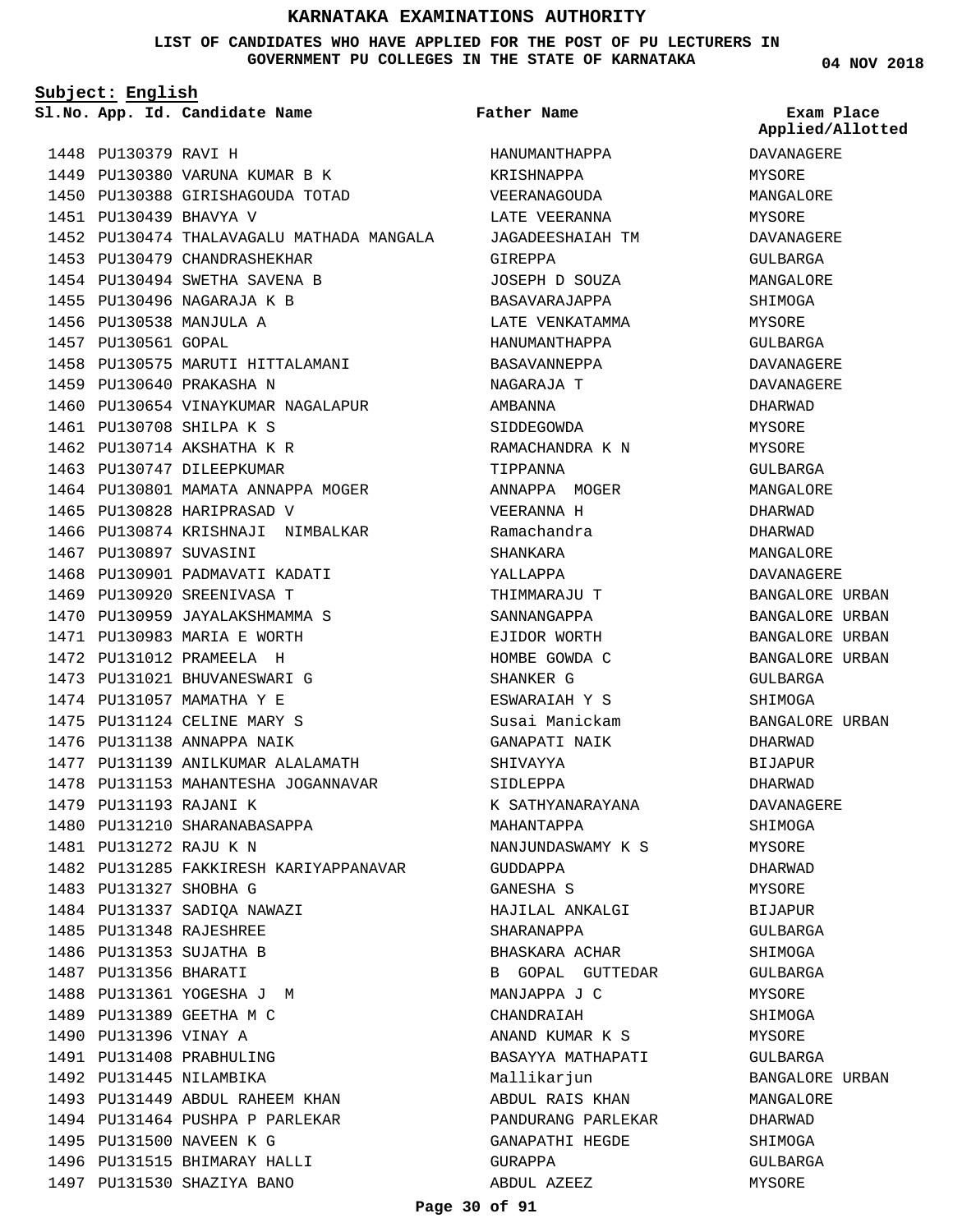**LIST OF CANDIDATES WHO HAVE APPLIED FOR THE POST OF PU LECTURERS IN GOVERNMENT PU COLLEGES IN THE STATE OF KARNATAKA**

**Subject: English**

**App. Id. Candidate Name Sl.No. Exam Place**

1498 PU131541 KUSHA CHAVAN 1499 PU131546 ASHWINI JADHAV 1500 PU131557 BHARATHI H M PU131574 R SINDHU 1501 1502 PU131678 THIPPESWAMY T A 1503 PU131698 HEMA V 1504 PU131707 THIPPESWAMY M 1505 PU131708 JYOTHI M 1506 PU131732 DEEPA B R 1507 PU131734 KADLEPPANAWAR ANANDA 1508 PU131749 JOHN SAGAYA RAJ K 1509 PU131772 SIDDARTH PUJARI 1510 PU131774 SYEDAMARIYA PU131798 MADHUSHRI E 1511 1512 PU131854 PREMKUMAR K PU131947 PRAKASHA K C 1513 1514 PU131966 VIDYASHREE B V 1515 PU131971 SHAKUNTHALA K 1516 PU132008 SHARANABASAPPA 1517 PU132013 SHARANAPPA ANKALAGI 1518 PU132014 VISWANATHA G H 1519 PU132025 SHRISHAIL KUMBAR 1520 PU132050 VIJAYLAXMI PU132051 KAVIRAJAYYA B M 1521 PU132062 AMJAD KHAN 1522 PU132082 H S SHARATH KUMAR RAHUTH 1523 1524 PU132111 SHARANABASAPPA PU132128 MALLI A K 1525 1526 PU132133 MAMATHA T PU132134 FAIZA BANU KITTUR 1527 PU132135 RAVIKIRAN K R 1528 1529 PU132140 JAIPRAKASH PU132147 VASANTHA KUMARA E 1530 1531 PU132149 MUTTANNA HALLI 1532 PU132150 TRIVIKRAM PU132246 ROOPASHREE S 1533 1534 PU132272 ANANDI LAHOTE PU132273 SHALINI M K 1535 1536 PU132281 RAVI N 1537 PU132315 PRAVEENKUMAR 1538 PU132319 SIDDAPPA R 1539 PU132323 MAHESH ANGADI 1540 PU132398 SANGEETA GARAGADMATH PU132429 DHANANJAY KULKARNI 1541 1542 PU132474 VIDYA TOTAGI 1543 PU132485 REKHA MP 1544 PU132497 PUSHPA H 1545 PU132500 RAMESH PATIL 1546 PU132520 SWATI PANDIT 1547 PU132524 RAGHAVENDRA D M

LAXMAN VINAYAKA RAO JADHAV MALLA NAYAKA N J RAJAN ANJINAPPA Venkatachaliah MYASAMALLAIAH HANUMESH M RAJEGOWDA B CIII. A DD A KOLANDAI SWAMY P SHYAMARAY SYED RIZWAN VASAPPA E KRISHNAPPA CHIKKANNA VENKATESH H DEVANNA NAYAK NAGANNA IRAPPA HOOVAIAH GURUPAD VIJAYKUMAR GURUSHANTAYYA BASHEER KHAN SHIVARAM RAHUTH SUBHASCHANDRA HULUGAPPA A K THIMMAPPA MAHEBOOB SAHEB RAMAKRISHNA K V KALYANRAO ESHWARAPPA M MALLAPPA SHIVASHARANAPPA SREENIVASA MURTHY D S LATE CHAMAN SINGA LAHOTE KARIYAPPA M R NEELAKANTAN RAMANNA RANGAPPA NINGAPPA RACHAYYA GARAGADMATH BAPURAO IRAPPA M Parameshwarappa HANUMANTHA REDDY S T BHOJANAGOUDA PATIL BABURAO PANDIT MUDLAIAH **Father Name**

**04 NOV 2018**

BIJAPUR SHIMOGA BANGALORE URBAN BANGALORE URBAN SHIMOGA BANGALORE URBAN DAVANAGERE DAVANAGERE MYSORE DHARWAD MYSORE DHARWAD DAVANAGERE DAVANAGERE BANGALORE URBAN GULBARGA BANGALORE URBAN BANGALORE URBAN GULBARGA BIJAPUR MYSORE DHARWAD GULBARGA GULBARGA SHIMOGA BANGALORE URBAN GULBARGA DHARWAD BANGALORE URBAN DHARWAD BANGALORE URBAN GULBARGA DHARWAD MYSORE GULBARGA MYSORE GULBARGA BANGALORE URBAN MYSORE GULBARGA DAVANAGERE BIJAPUR BIJAPUR DHARWAD DHARWAD BANGALORE URBAN DAVANAGERE GULBARGA GULBARGA BANGALORE URBAN **Applied/Allotted**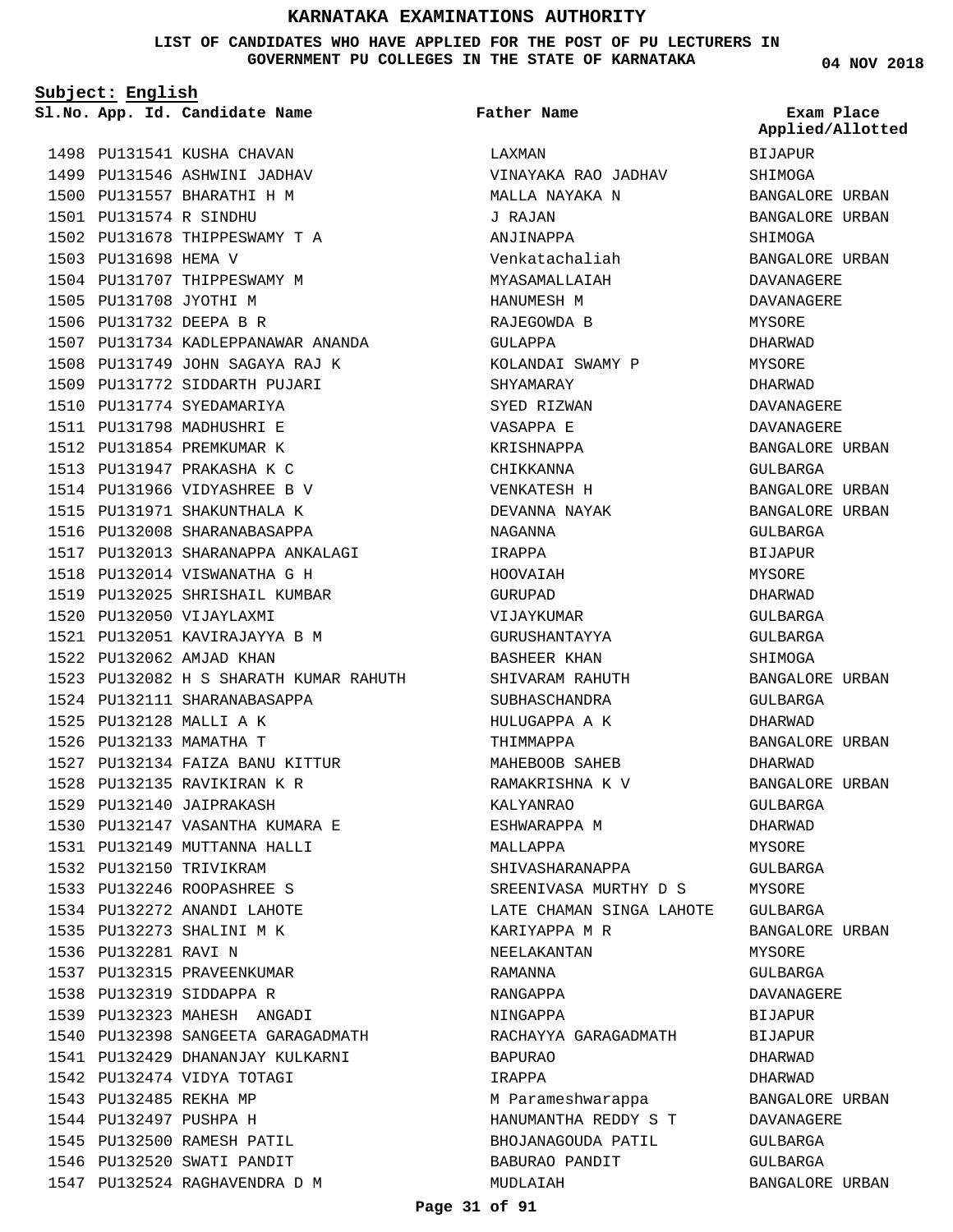### **LIST OF CANDIDATES WHO HAVE APPLIED FOR THE POST OF PU LECTURERS IN GOVERNMENT PU COLLEGES IN THE STATE OF KARNATAKA**

**Subject: English**

**App. Id. Candidate Name Sl.No. Exam Place**

**Father Name**

1548 PU132534 NAGARAJ BODKI 1549 PU132554 MAMATA 1550 PU132598 SHASHIDHARA S 1551 PU132600 MAHADEVA 1552 PU132605 SHANKARANAND RATHOD 1553 PU132659 RAJESHWARI S 1554 PU132671 VIJAYAMBIKA PU132688 RESHMA A 1555 1556 PU132698 LOKESH C V 1557 PU132704 YOGEESH PU132736 SHRUTHI B 1558 PU132803 BALAPPA ROTTI 1559 1560 PU132824 PUJARA NAGARAJ 1561 PU132834 SHIVALEELA MADAGUNAKI 1562 PU132843 FRANCIS DSOUZA 1563 PU132922 VISHWANATHA N S 1564 PU132924 RAMABHARAT 1565 PU132980 JAGADEESHA M 1566 PU132993 YAMUNA BANAHATTI PU132995 SIDDARAJU G S 1567 1568 PU133033 VEENA M G 1569 PU133089 ASHWINI HALEMANI 1570 PU133142 SUNITHA R PU133166 RAMESWARI N S 1571 PU133169 GEETHA J 1572 1573 PU133170 CHANNABASAVA 1574 PU133190 FARHA ANJUM DEEBA PU133204 YOGESH S 1575 1576 PU133219 PRABHALING PATIL 1577 PU133227 PAMPAREDDY PU133303 PADMASHREE R 1578 1579 PU133315 LAXMI GUNDAPPA GADAGAIGOL 1580 PU133339 NETRAVATI KAPPATTANAVAR PU133367 DAWALASAB WALIKAR 1581 1582 PU133373 SRINIVASA H R 1583 PU133389 MAMATHA 1584 PU133415 SHIVAMALLIKARJUNA 1585 PU133420 M LAKSHMI 1586 PU133433 PRASHANTA KANDAGAL 1587 PU133445 KALLAPPA MATAGAR PU133478 SAVITHA N H 1588 PU133503 RENUKA DESAI 1589 1590 PU133528 SAVITHA G K PU133541 RENUKA MALAGATTI 1591 1592 PU133560 HEMALATHA C 1593 PU133571 BONTA CHAYA DEVI 1594 PU133574 RAMESH HARANAL 1595 PU133589 SIDDAMMA 1596 PU133619 ARATI

SANGAPPA SITABAI SOMANNA LINGANNA MANGALAPPA SHIVAMURTHY M RAMASWAMY Latheef A C K VEERABHADRAPPA RANGANNA **BHEEMAIAH** HANAMANT SHIVAPPA VENKARADDI Xavier Dsouza KOTRAGOUDA N S DUSHANT SHARANAPPA M RAMACHANDRA SIDDAIAH GANGADHARAIAH M N SIDDAPPA RAJU M M B T NARASIMHAPPA JAYAPPA B PAMPANNA ASPARI QAYOOM BAIG MA SHIVANNA SUBHASHCHANDRA NARASAREDDY RENUKARADHYA GUNDAPPA BASAVANNIPPA KHADARSAB RAGHU H B MADAPPA SHEKAHAREDDY MADINUR M Lakshmanna SHIVAPPA KANDAGAL BASAPRABHAPPA MATAGAR BASAPRABAPPA HIRIYANNA N K HANAMAGOUD GOWDAIAH K T MALLIKARJUN CHALUVAIAH B CHANDRASEKHAR REDDY MALAKAJAPPA DEVAPPA SAIBANNA

**04 NOV 2018**

DHARWAD **BIJAPUR** BANGALORE URBAN GULBARGA BANGALORE URBAN DAVANAGERE GULBARGA SHIMOGA SHIMOGA BANGALORE URBAN BANGALORE URBAN DHARWAD DHARWAD DHARWAD SHIMOGA DAVANAGERE DHARWAD DAVANAGERE DHARWAD MYSORE SHIMOGA DHARWAD BANGALORE URBAN BANGALORE URBAN DAVANAGERE DHARWAD GULBARGA MYSORE DHARWAD BIJAPUR BANGALORE URBAN DHARWAD DHARWAD DHARWAD DAVANAGERE MYSORE GULBARGA BANGALORE URBAN DHARWAD BIJAPUR SHIMOGA BIJAPUR MYSORE BANGALORE URBAN BANGALORE URBAN BANGALORE URBAN BIJAPUR GULBARGA GULBARGA **Applied/Allotted**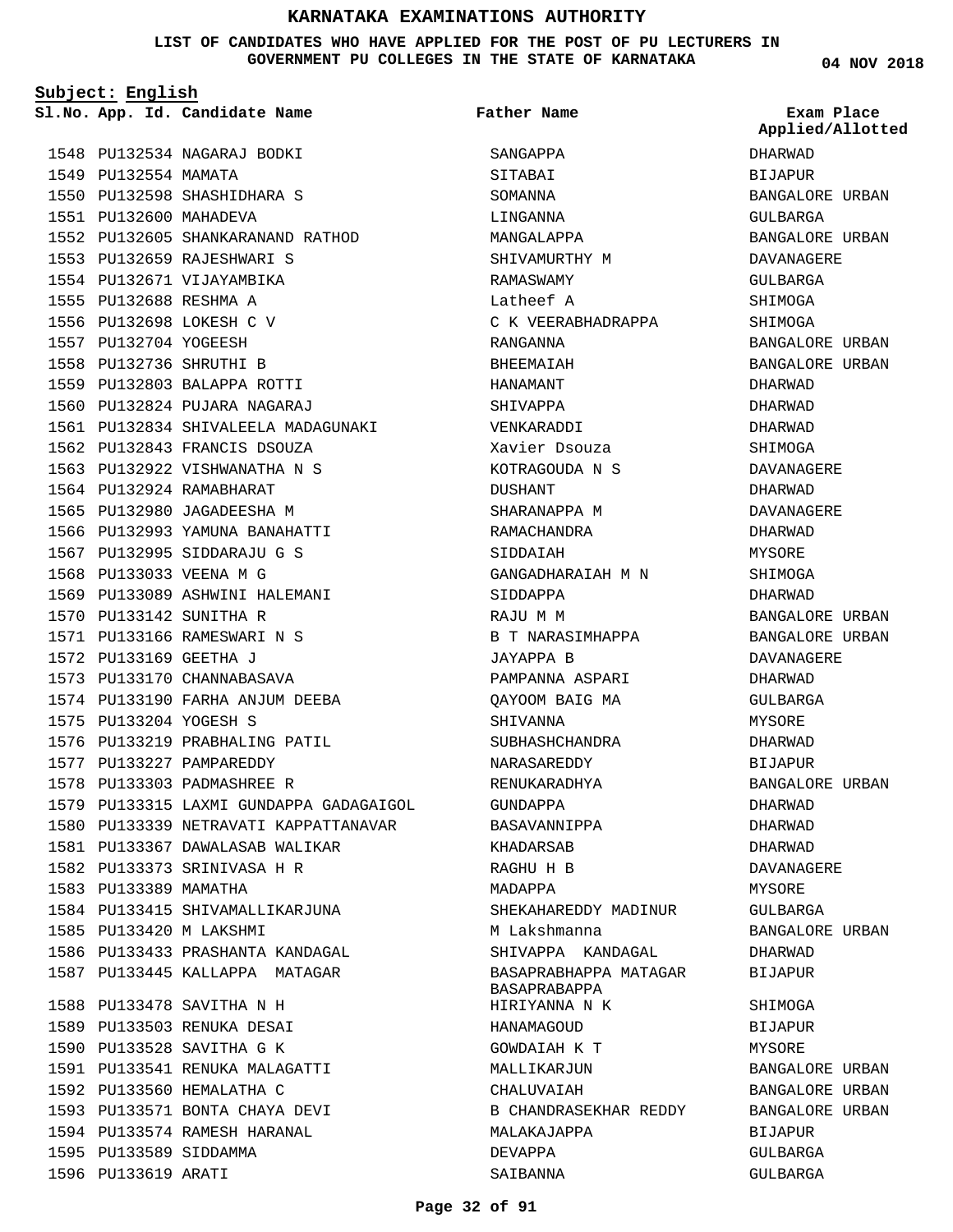**LIST OF CANDIDATES WHO HAVE APPLIED FOR THE POST OF PU LECTURERS IN GOVERNMENT PU COLLEGES IN THE STATE OF KARNATAKA**

**Subject: English**

**App. Id. Candidate Name Sl.No. Exam Place**

1597 PU133638 AMBIKA 1598 PU133641 CHANNESHA M G 1599 PU133672 PARVEEN SULTHANA M 1600 PU133707 ASHIFA 1601 PU133729 PREMA MARAJAKKE 1602 PU133733 NAVEEN K R 1603 PU133735 AYESHA SULTANA 1604 PU133743 MANJUNATHA H L PU133772 CHAYA S R 1605 1606 PU133814 SHIVANAGU 1607 PU133838 ANANDKUMAR KOTAMBARI 1608 PU133847 SANTOSH KUMAR 1609 PU133857 SHIVAYOGI ANGADI 1610 PU133888 SOGEHRA BANU 1611 PU133902 MAHABOOB UKKUND 1612 PU133905 SULAKSHANA P A PU133929 NATARAJ 1613 1614 PU133933 NOORAHAMAD KOTWAL 1615 PU133968 MALA P 1616 PU133989 MAMATA 1617 PU134025 MASURE GAUTAM MANIKRAO 1618 PU134027 RAVI P 1619 PU134030 SUGUNA SM PU134094 SHILPA B S 1620 1621 PU134129 SHARANABASAPPA 1622 PU134148 MAHESHWARI 1623 PU134154 ABDUL KHADER 1624 PU134263 BASAVARAJ NAYAK 1625 PU134316 SHIVANAND BUDIHAL 1626 PU134360 DAYANANDA L P PU134382 NAGARAJA Y 1627 1628 PU134427 BHEEMAPPA BANDA 1629 PU134428 GOPAL NANDAGAVI 1630 PU134432 MURALI MOHAN V PU134478 ASHWINI S 1631 1632 PU134484 VISHWANATHA S N 1633 PU134489 VIDYARANI BHAJANTRI 1634 PU134528 MANJUNATHA D A 1635 PU134530 SIDDARAMANNA H R 1636 PU134532 SIDDAPPA ALAKATTI 1637 PU134557 SEEMA 1638 PU134565 SAIMAN PARASHI DODMANI 1639 PU134584 USHABELLAKKI K P 1640 PU134595 MANJUNATHA M H 1641 PU134598 NETRANANDA M B 1642 PU134606 SHARANAPPA 1643 PU134647 RAMYA G R 1644 PU134648 BALAGOUDA BABAGOND 1645 PU134699 MANJUNAIK L 1646 PU134713 MALLIKARJUNA BYALAHUNASI

PRABHAKAR RAJAPPA M G M MOHAMED BASHEER MOULASAHEB RANGAREJ BANDU RANGAPPA K M A QHUDDUS LOKAPPA H S RAJAPPA KALEGOWDA KALLAPPA BASAVARAJ MALLESHAPPA ANGADI SYED KHALEEL SAB RAJASAB PARAMESHWARA ADIMOOLE Adisangappa MAHIBUBSAB KOTWAL PEEKYA NAIK Baslingappa Natikar MASURE MANIKRAO PANDURANG Manchegowda SHANKARA B MAHANTAPPA CHINNAPUR GOVIND ABDUL WAHAB BABU NAYAK NEELAPPA PURANDARAREDDY L R PALAIAH Y SHREENIVAS BHARAT VENKATASHAMIREDDY C SIDDARAMU NAGAPPA S G Venkappa ANNAPPA D S RAMESHAPPA H D BASAPPA DEEPAK PARASHI PAPE GOWDA K S HANUMANTHAPPA M BASAPPA M AYYAPPA T RAMANNA PARIS LIMBYANAIK PAMPANNA B **Father Name**

**04 NOV 2018**

**Applied/Allotted**

GULBARGA SHIMOGA MYSORE BIJAPUR DHARWAD DAVANAGERE GULBARGA DAVANAGERE BANGALORE URBAN MYSORE **MYSORE** GULBARGA DHARWAD DAVANAGERE DAVANAGERE BANGALORE URBAN GULBARGA BIJAPUR BANGALORE URBAN BANGALORE URBAN GULBARGA GULBARGA BANGALORE URBAN SHIMOGA MYSORE GULBARGA BANGALORE URBAN DAVANAGERE BIJAPUR DAVANAGERE GULBARGA DHARWAD DHARWAD BANGALORE URBAN MYSORE **SHIMOGA** BIJAPUR SHIMOGA DAVANAGERE DHARWAD DHARWAD DHARWAD DAVANAGERE DAVANAGERE DAVANAGERE MANGALORE BANGALORE URBAN DHARWAD DHARWAD DHARWAD

**Page 33 of 91**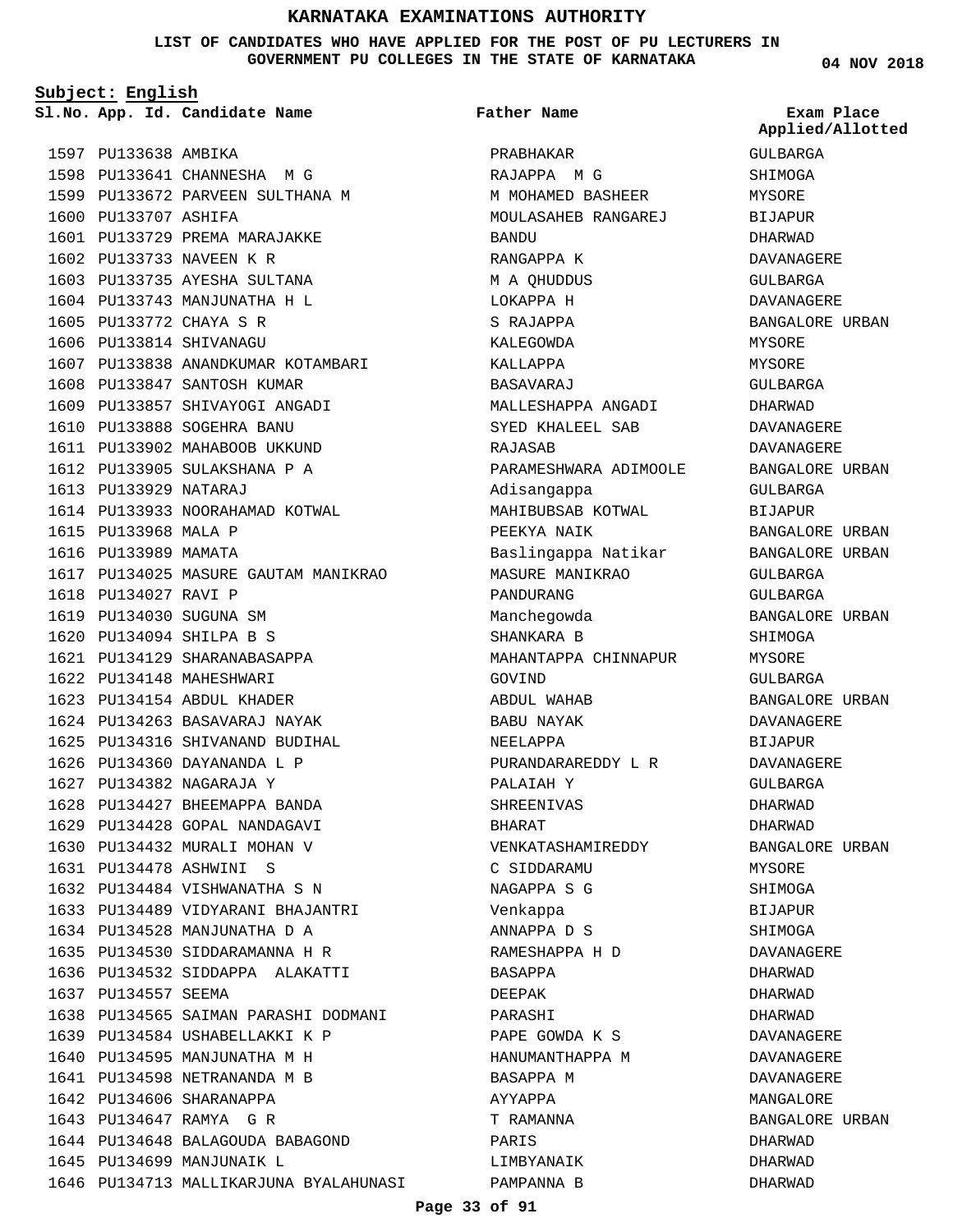## **LIST OF CANDIDATES WHO HAVE APPLIED FOR THE POST OF PU LECTURERS IN GOVERNMENT PU COLLEGES IN THE STATE OF KARNATAKA**

**Subject: English**

**App. Id. Candidate Name Sl.No. Exam Place**

**Father Name**

1647 PU134719 DEVARAJ CHAVAN 1648 PU134760 FAYAZAHAMED ANCHI 1649 PU134771 HIRAGOND PARWATI AMBANNA 1650 PU134791 BHRAMARAMBHA V S 1651 PU134805 YASHODHA BADIGER 1652 PU134815 SARASWATHI S PU134826 FEHMUNNISA GABBUR 1653 1654 PU134858 PRAVEEN PATIL 1655 PU134879 VIJAYALAKSHMI K J 1656 PU134901 VIJAYAKUMAR NAIK 1657 PU134906 JALAJAKSHI V S 1658 PU134951 KAMALAMMA R 1659 PU135018 RANGANATHA D 1660 PU135022 SHRIKANT CHAKRASALI 1661 PU135045 SHANTAMURTHI 1662 PU135048 KUMARA K J 1663 PU135051 MALLIKARJUNA B T 1664 PU135122 FOUZIYA COUSER 1665 PU135124 MADHAVI MALLIKARJUN ANGADI 1666 PU135159 USHA B M 1667 PU135174 VEERESH MADIWALAR 1668 PU135222 RATHI T 1669 PU135231 ROOPASHREE H 1670 PU135246 SHIVANAND PU135289 NAGARAJ S 1671 1672 PU135319 BASAVARAJ HATTIYAVAR 1673 PU135320 JADILINGAPPA 1674 PU135348 SIDDAYYA MATHAPATI 1675 PU135350 SREEHARSHA 1676 PU135367 MARUTHI B R 1677 PU135435 DHARMENDRA B P 1678 PU135441 SHRUTHI K R 1679 PU135503 SHRUTHI H P 1680 PU135535 HANAMANT SINDHE PU135563 H K RANGA RAO 1681 1682 PU135587 VENKATESH KULKARNI 1683 PU135602 ANURADHA 1684 PU135624 SHIVANAGOUDA 1685 PU135670 MANJULA TADASANALLI 1686 PU135681 SHIVKUMAR 1687 PU135682 HITHESH B PU135759 BASAVARAJ 1688 1689 PU135791 PRATHIBHARANI K 1690 PU135792 SURYAPRAKASH D N 1691 PU135822 DHANYA RICHARD PAIS 1692 PU135829 SHRUTHI M 1693 PU135833 ARCHANA 1694 PU135909 MAHADEVASWAMY R 1695 PU135929 RAMESH NAIK 1696 PU135935 MEHABOOB MADARAKHAN

NANDANA AKBARSAHEB AMBANNA SAI NAGESH V K RUDRAPPA SHIVANNA JABBARSAHEB PATIL KULKARNI A C JAYAPPA K R GANAPATI NAIK SAI NAGESH V K RANGADAMAIAH DODDAIAH R PANCHAPPA BADESAB JAYANNA BASARAJAPPA T SYED SAJJAD HUSAIN MALLIKARJUN ANGADI MURALI N YAMANAPPA ANNAPPA HANUMANTHARAYAPPA H SHIVAPUTRAPPA CHANNINAYAKAR DHARWAD LATE SANJEEVAREDDY GUNDAPPA HIRELINGAPPA ANNAYYA DYAVAPPA RANGAPPA P PARASHURAMA RAMEGOWDA G PAPANNA H V CHANDRAKANT SRINIVAS RAO DIGAMBAR SHIVAREDDAPPA Balasahebgoud RUDRAPPA SHAMRAO BHYREGOWDA C LAXMAN NARASIMHAIAH K V C NARASIMHAMURTHY RICHARD PAIS MAHALINGAPPA M S BABURAO KHOT RAJANNA NARAYAN NAIK ASAGAR

**04 NOV 2018**

**Applied/Allotted**

**DAVANAGERE** DAVANAGERE

# BIJAPUR SHIMOGA DAVANAGERE MYSORE DHARWAD SHIMOGA DAVANAGERE MANGALORE SHIMOGA BANGALORE URBAN DAVANAGERE BIJAPUR BANGALORE URBAN MYSORE DHARWAD GULBARGA BIJAPUR BANGALORE URBAN BIJAPUR MYSORE DAVANAGERE DHARWAD DHARWAD DHARWAD BIJAPUR BANGALORE URBAN DAVANAGERE MYSORE MYSORE MYSORE GULBARGA GULBARGA BIJAPUR DHARWAD BIJAPUR DAVANAGERE GULBARGA MYSORE GULBARGA BANGALORE URBAN BANGALORE URBAN MYSORE BANGALORE URBAN DHARWAD MYSORE SHIMOGA DHARWAD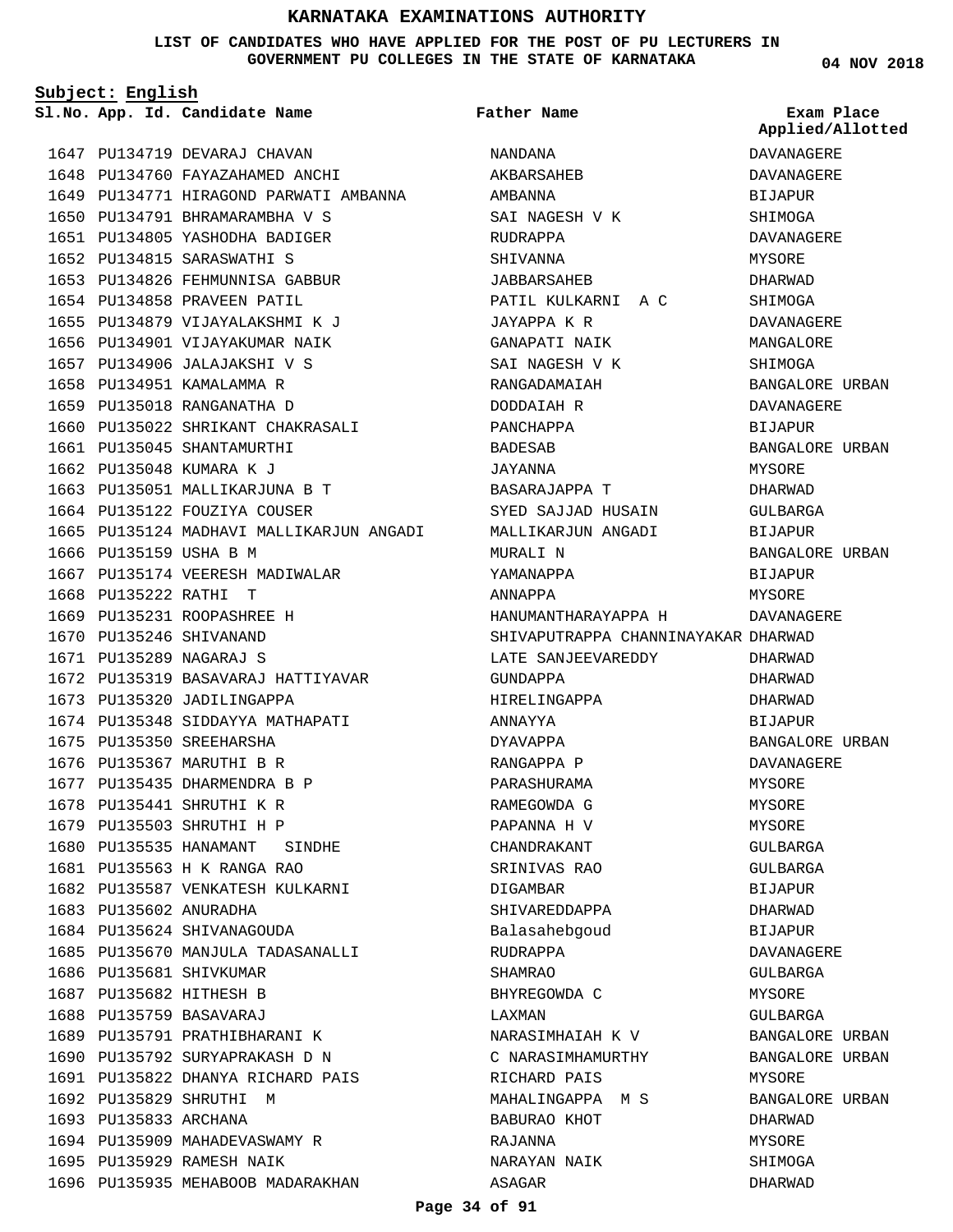## **LIST OF CANDIDATES WHO HAVE APPLIED FOR THE POST OF PU LECTURERS IN GOVERNMENT PU COLLEGES IN THE STATE OF KARNATAKA**

**Subject: English**

1697 PU135994 SUVARNA SHIDLIHAL 1698 PU135999 SARITA D 1699 PU136031 MADHUMATI 1700 PU136042 PAVITHRA K 1701 PU136081 SWAMY VIVEKANAND PU136112 B H RAJ KUMAR 1702 1703 PU136136 BHEEMARAYA 1704 PU136219 MUNIANJINAPPA K 1705 PU136237 NANDINI B C 1706 PU136260 GANGAPPA NINGAPPA ALAMANNAVAR 1707 PU136292 MALLIKARJUN JAMAKHANDI 1708 PU136294 NAGARAJ KALLOLLI PU136317 ROOPASHRI G S 1709 1710 PU136372 KETHANA ARTHI N 1711 PU136377 VEERAPPA 1712 PU136409 SUNITA RAVINDRA MADALAGERI 1713 PU136416 AMBIKA 1714 PU136431 DEVAPPA 1715 PU136439 ARATHI 1716 PU136468 MANASA M K 1717 PU136484 REVANASIDDAPPA G R 1718 PU136527 CHIDANANDA S V 1719 PU136548 CHANDANA G P 1720 PU136549 RAJANNA M 1721 PU136558 VANAJAKSHI 1722 PU136565 MANJUNATHA H O 1723 PU136647 HEENA KAUSAR 1724 PU136686 ALLABXA BAGAVAN 1725 PU136690 SUDARSHANA B 1726 PU136712 RAMESH MANTUR 1727 PU136719 SUJATHA C 1728 PU136732 YATHISH KUMAR C M 1729 PU136746 SANGEETHA D Y 1730 PU136835 CHANDRASHEKHAR PU136841 GOURIPRIYA GAONKAR 1731 1732 PU136883 FARHANA TAHSEEN 1733 PU136891 SANTHOSHA C D 1734 PU136896 RUDRESH B PU136910 RASHMI G H 1735 1736 PU136923 JYOTI Y JAGGAL 1737 PU136934 CHANDRAMOULESHWAR 1738 PU136962 LOKESH D 1739 PU136969 SUSHMA BYALI 1740 PU136978 RUDRAPPA HALLI 1741 PU136986 SHANTHA B 1742 PU136990 KRISHNA KUMAR N 1743 PU137019 JAYAMALA K S 1744 PU137020 NINGAPPA DEVANAGAVI 1745 PU137063 LEENA 1746 PU137095 RUDRESHA M S

**App. Id. Candidate Name Sl.No. Exam Place** RAMAPPA THIMMAPPA SULAYA BALRAJ KRISHNAPPA M SHRIKANT HANUMANTHAPPA SIDDAPPA KRISHNAPPA CHANDREGOWDA NINGAPPA CHANNAPPA KALLAPPA SHIVANNA G R NAGENDRAPPA C SHEKHARAPPA TUPPAD RAVINDRA LATE SHRAVANAKUMAR **TIMMANNA** CHANDRASHEKAR MOKASHI KEMPAIAH S RANGAPPA S VIJAYA KUMARA PALAIAH M MUKANNA M HANUMANTHAIAH ONKARAIAH H R LATE AHAMAD HUSEN AMEENSAB SREENIVASALU YALLAPPA MANTUR Chandrakantha V Chowhan MANJUNATHA P DONNEPPA Y LINGAPPA DAYANANDA GAONKAR SHAIK SAIFAN DHARMAPPA C N BASAVRAJAPPA M T HALESHA NAIK H YALLAPPA MANAPPA PATTAR Devendra Naik D S MALLANNA HANAMANTAPPA SREE RAMULU B NAGAPPACHAR B SIDDAPPA K M YALLAPPA DEVANAGAVI LINGARAJ VIVEKI SHIVAMURTHY A R **Father Name**

**04 NOV 2018**

DHARWAD MANGALORE GULBARGA BANGALORE URBAN GULBARGA BANGALORE URBAN GULBARGA BANGALORE URBAN MYSORE DHARWAD DHARWAD DHARWAD SHIMOGA SHIMOGA BIJAPUR DHARWAD DAVANAGERE BANGALORE URBAN GULBARGA MYSORE DAVANAGERE SHIMOGA DAVANAGERE DAVANAGERE BANGALORE URBAN BANGALORE URBAN BIJAPUR DHARWAD DHARWAD DHARWAD GULBARGA DAVANAGERE SHIMOGA DHARWAD BANGALORE URBAN GULBARGA MYSORE DAVANAGERE SHIMOGA BANGALORE URBAN BIJAPUR BANGALORE URBAN DHARWAD DHARWAD GULBARGA DHARWAD BANGALORE URBAN BIJAPUR BIJAPUR DAVANAGERE **Applied/Allotted**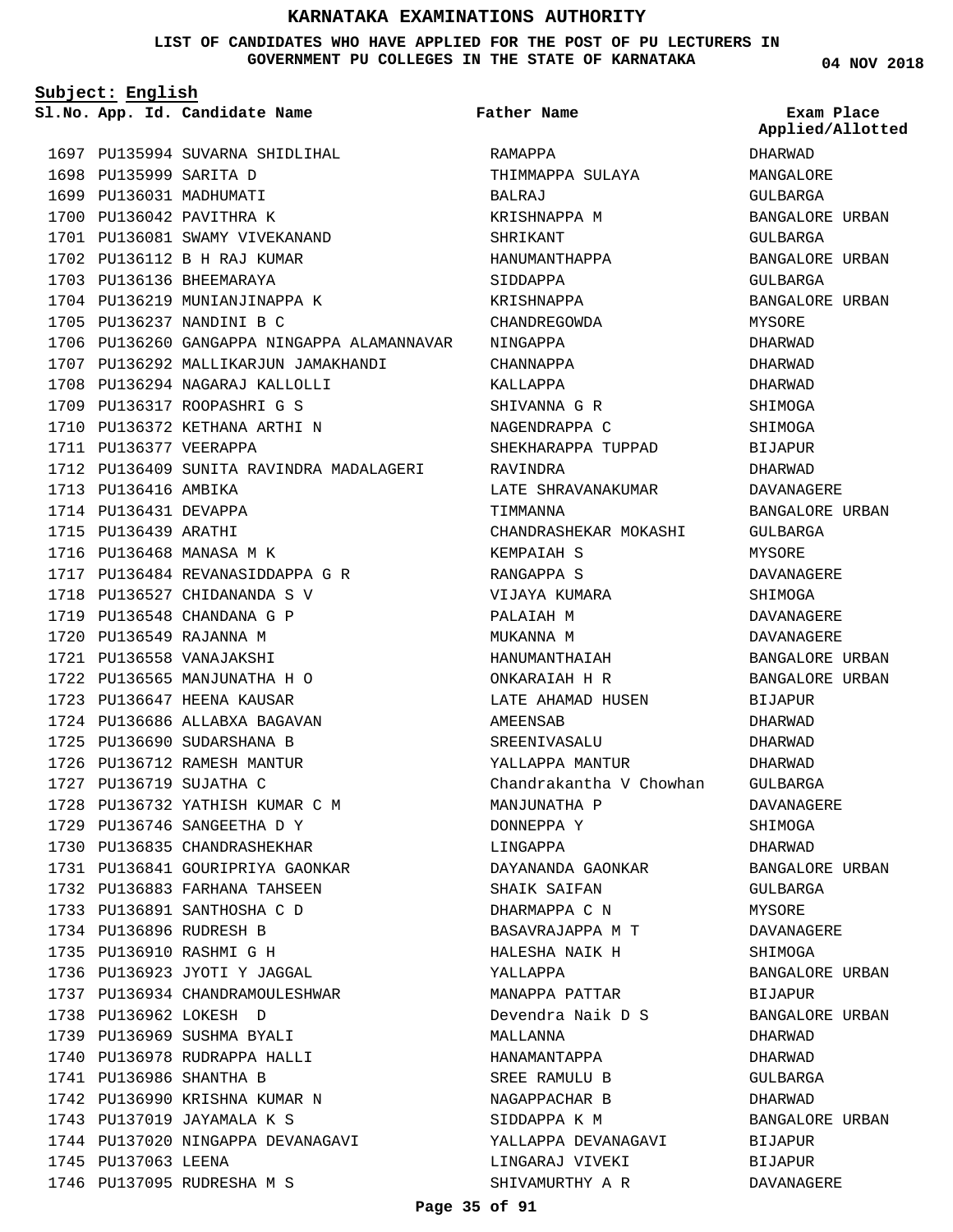**LIST OF CANDIDATES WHO HAVE APPLIED FOR THE POST OF PU LECTURERS IN GOVERNMENT PU COLLEGES IN THE STATE OF KARNATAKA**

**Subject: English**

1795 PU138187 KAVITHA G M

1796 PU138260 RAJASHEKHARA M O

**04 NOV 2018**

1747 PU137123 SEEMA D S 1748 PU137124 GAYITHRI K V 1749 PU137205 MANJUNATH S PATANKAR 1750 PU137212 KADGE MAHANANDA PU137310 MAHESHA S 1751 1752 PU137354 KRISHNA H R 1753 PU137405 PATIL SHASHIKANT 1754 PU137412 VIJAYAKUMAR PU137456 PRAMEELA S 1755 1756 PU137460 RENUKA A 1757 PU137476 MURALIDHARA S K 1758 PU137502 SHRINIVAS 1759 PU137552 VIJAYALAKSHMI H 1760 PU137555 NAVEEN 1761 PU137565 SHASHIREKHA K R 1762 PU137580 ANITHA S 1763 PU137599 ANIL KUMAR J K 1764 PU137657 NAGARAJA V 1765 PU137691 SOWMYA A N 1766 PU137729 HARISHA B V 1767 PU137768 BASANAGOUD KOTUR 1768 PU137775 PRAKASH HADAPAD 1769 PU137783 SURESH M E 1770 PU137790 HAZARATALI BHOOSI PU137795 REKHA G M 1771 1772 PU137800 RAJASHREE PATIL 1773 PU137811 CHIDANANDA T 1774 PU137820 SARASWATHI C 1775 PU137825 SHARANABASAPPA 1776 PU137862 REVANASIDDA 1777 PU137914 RAJASHEKAR VERAKTAMATH PU137926 GOLASANGI JAYARAJ 1778 1779 PU137933 BASAVAKUMARA G MARERA 1780 PU137947 CHANNAPPA UJJANAKOPPA 1781 PU137979 AMINA MUJAWAR 1782 PU137984 SAYYADA WAJIDA MUBEEN 1783 PU137988 SUSHEELA M 1784 PU137999 DHANRAJ 1785 PU138022 GANGADHARAYYA 1786 PU138045 NASEEMA J ILKAL 1787 PU138058 SHILPA GANIGER 1788 PU138060 CHENNAPPA 1789 PU138079 SOWMYA P 1790 PU138121 SAIFKHAN MUNIMKHANWAR 1791 PU138127 SHASHIKALA PATIL 1792 PU138141 DADAFEER DODDAMULLA 1793 PU138153 SHRUTHI T C 1794 PU138182 CHRISIA LAURA PINTO **App. Id. Candidate Name Sl.No. Exam Place** SATHYANARAYANA RAO D S VENKATASWAMY V SHASHIKANTH P PATANKAR KALLAYANAPPA SHIVAPPA RANGAIAH UMAKANT S PATIL MALLIKARJUN SIDDALINGAPPA SB ASWATHANARAYANA KUBERASHETTY S R SANGANNA HANUMANTHARAYAPPA HEMARADDI TIRLAPUR VRUKODHARA K SANNAPPA A KODANDARAMAIAH G YERRISWAMY V NAGESHWAR A N **VISHNU** IRANAGOUD CHANNAPPA Eshwarappa GOUSUSAHEB GANESHAPPA R BABUGOUD THIMMAIAH CHANDRAPPA MALLINANTH SOMASHEKHAR MALLIKARJUN SHEKHARAPPA GANGADHARAPPA MARERA MALLAPPA HATEL BADSHAH SYED NAWAZ SHARANAPPA PATIL VEERAYYA G CHANDRASHEKHARAYYA HIREMATH BIJAPUR JAHANGIRSAHEB CHANDRAPPA HARAKERAPPA Puttasundara D MUNIMKHAN MUNIKHANAWAR KESHAVAGOUDA ALLASAB Chaluvaraju THOMAS PINTO **Father Name** SHIMOGA DAVANAGERE MYSORE GULBARGA MYSORE MYSORE GULBARGA GULBARGA BANGALORE URBAN BANGALORE URBAN MYSORE GULBARGA BANGALORE URBAN DHARWAD DAVANAGERE DAVANAGERE BANGALORE URBAN DAVANAGERE MYSORE MYSORE DHARWAD DHARWAD BANGALORE URBAN DHARWAD MYSORE DHARWAD DAVANAGERE DAVANAGERE GULBARGA GULBARGA GULBARGA DHARWAD SHIMOGA DHARWAD DHARWAD GULBARGA DHARWAD GULBARGA BIJAPUR DAVANAGERE GULBARGA BANGALORE URBAN DHARWAD DHARWAD DAVANAGERE MYSORE MYSORE **Applied/Allotted**

MALLAREDDY G T

BANGALORE URBAN DAVANAGERE

OBANNA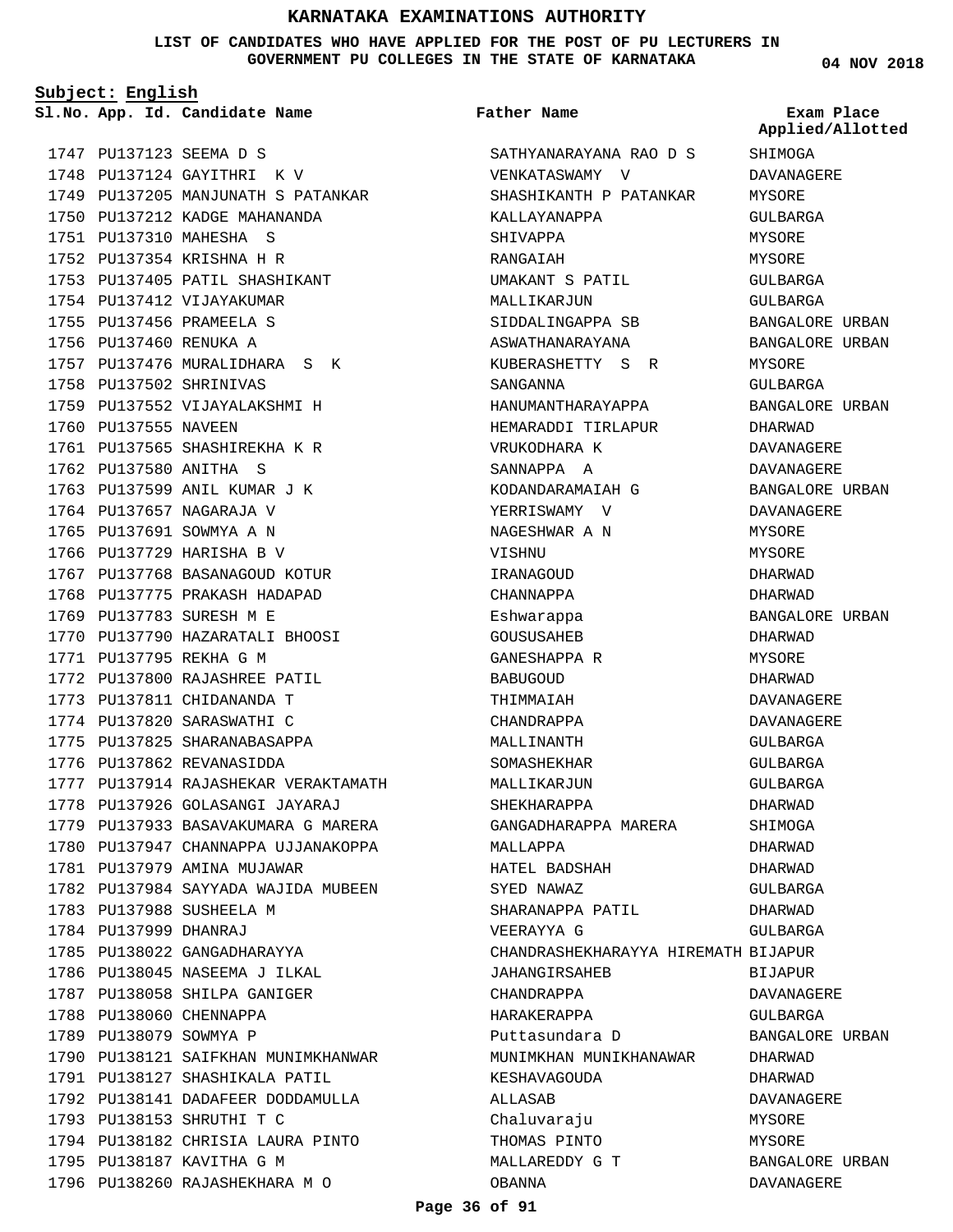**LIST OF CANDIDATES WHO HAVE APPLIED FOR THE POST OF PU LECTURERS IN GOVERNMENT PU COLLEGES IN THE STATE OF KARNATAKA**

**Subject: English**

**App. Id. Candidate Name Sl.No. Exam Place**

1797 PU138262 CHAITHRA G PATEL K 1798 PU138266 KAVITA MALBANNWAR 1799 PU138270 SAJINI SWARNALATHA G 1800 PU138297 FIRDOSE NAZIMA PU138343 NAGARAJ S 1801 1802 PU138373 SHRIDEVI PATTAR 1803 PU138391 THIPPESWAMY G 1804 PU138414 ABDULGHAFAR GADAD 1805 PU138438 BASAPPA BALOL 1806 PU138459 VIDYA PARVATHI P 1807 PU138490 BETTASWAMY GOWDA 1808 PU138517 THEJASWINI B N 1809 PU138519 SRINIVASA 1810 PU138529 MAHANTESH SALABANNAVAR 1811 PU138564 THIMMAPPA PU138603 BASAVARAJ BIRADAR 1812 1813 PU138606 SAVITA UMACHAGI 1814 PU138615 VIJAYAKUMAR CHITTARGI 1815 PU138649 SOWMYALATHA J 1816 PU138657 PAVITH YM PU138663 JYOTHI D S 1817 1818 PU138673 PADMA D 1819 PU138681 HULAMANI SOMANATH SHIVSHARAN 1820 PU138684 POORNIMA 1821 PU138693 HANUMANTRAYA 1822 PU138698 ARPANA G K 1823 PU138703 SUBHASCHANDRA HUNASHIMARAD 1824 PU138704 ABDUL KHABEER PU138725 POORNESH M M 1825 1826 PU138780 BASAVARAJA T 1827 PU138790 BASAVARAJA K 1828 PU138878 YALLAPPA BISEROTTI 1829 PU138882 VENKATESHA S H 1830 PU138946 NAVEENKUMAR S P PU138959 G SWATHI 1831 1832 PU138993 VISHALAKSHI 1833 PU138994 SHWETHA RAYKAR 1834 PU139021 SUMA P R 1835 PU139043 KUMARAGOUD G 1836 PU139049 KAVITHA K 1837 PU139069 BHARATHI C C 1838 PU139178 CHITHRA D S 1839 PU139184 YASHVANT TINAKAPUR 1840 PU139208 THIMMARAJU M G 1841 PU139228 HANUMESH 1842 PU139262 GANGADHAR 1843 PU139271 ASHWINI 1844 PU139324 SHARANABASAPPA 1845 PU139348 LATHA K 1846 PU139354 JAISHRI

GANESH K C Vithal G MOSES MOHAMMED SHARIFF SRINIVASA RAO B R PARAPPA GANGADHARAPPA MOHAMMAD ISMAIL ISHWAR KRISHNA BHAT P SHANKARAIAH NARAYANA SHETTY B N DURUGAPPA PARAPPA THAYAPPA SANGAPPA SANGANABASAPPA BASAPPA JOSEPH MOHAN KS LINGAPPAIAH D S DODDAHONNAIAH SHIVSHARAN BASANAGOUDA HANUMANTRAYA KUSHALAPPA GOWDA SHANTAPPA ABDUL LATIF MANJEGOWDA M K THIPPESWAMY T GONEPPA K MAHALINGAPPA HANUMAPPA PUROSHOTHAM GURUPADASWAMY LAXAMAPPA VIVEKI NARAYAN RAYKAR RAMAKRISHNA BHAT P BASAVARAJ G KARIYAPPA CHANNAPPA SIDDAGANGAIAH T Rudrappa GOVINDARAJU T SHEKHARAPPA BADIGER CHANNAYYA APPARAO SHRIMANT KRISHNAMURTHY MALLIKARJUN **Father Name**

**04 NOV 2018**

MYSORE DHARWAD GULBARGA BANGALORE URBAN BANGALORE URBAN DHARWAD DAVANAGERE GULBARGA **BIJAPUR** MANGALORE BANGALORE URBAN BANGALORE URBAN DHARWAD BIJAPUR GULBARGA BIJAPUR DHARWAD **BIJAPUR** MYSORE MYSORE DAVANAGERE BANGALORE URBAN GULBARGA BIJAPUR GULBARGA MANGALORE DHARWAD DAVANAGERE SHIMOGA DAVANAGERE MYSORE DHARWAD BANGALORE URBAN GULBARGA MYSORE BANGALORE URBAN DHARWAD MANGALORE DAVANAGERE BANGALORE URBAN BANGALORE URBAN BANGALORE URBAN DHARWAD BANGALORE URBAN CIILBARGA GULBARGA BIJAPUR GULBARGA MYSORE GULBARGA **Applied/Allotted**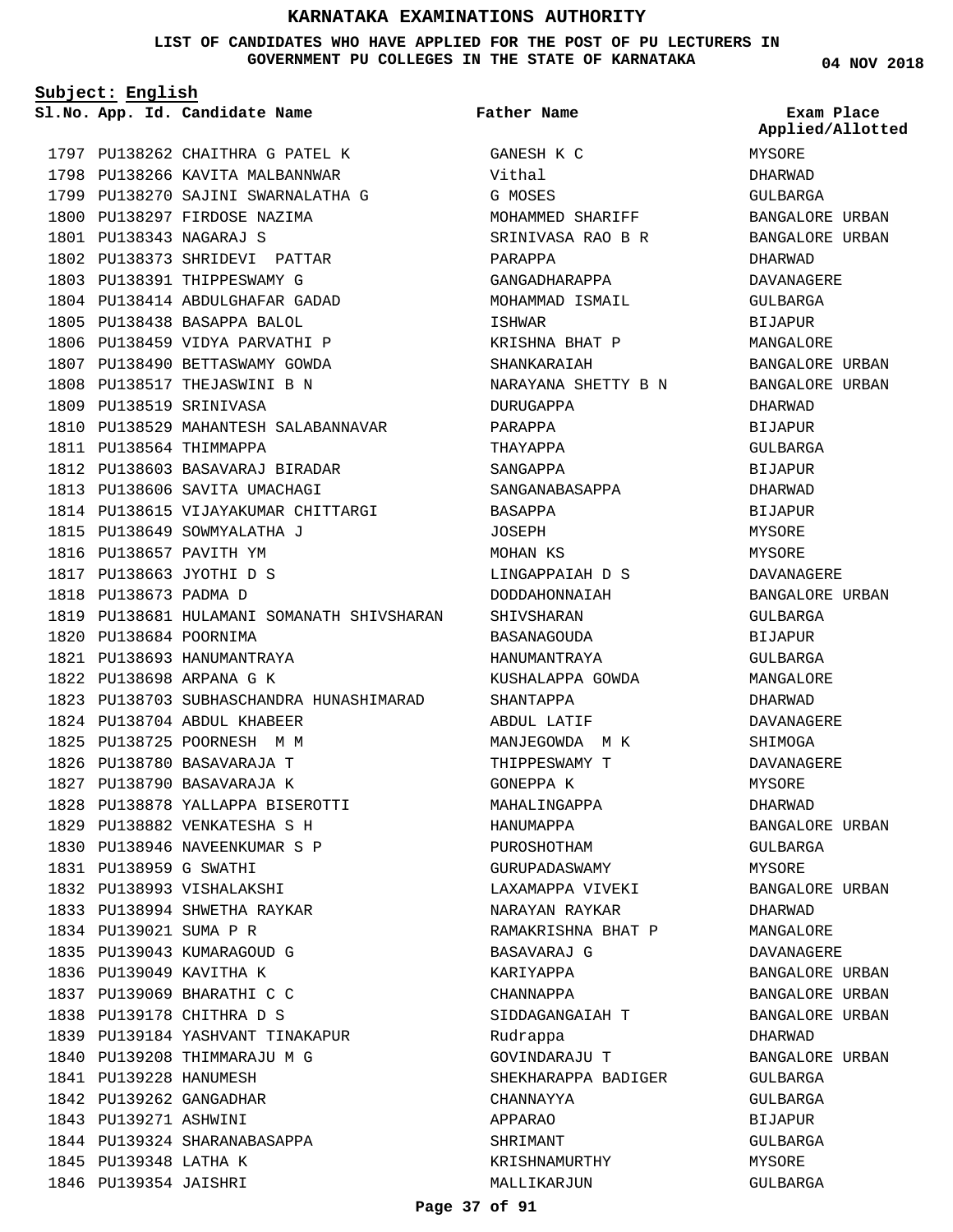**LIST OF CANDIDATES WHO HAVE APPLIED FOR THE POST OF PU LECTURERS IN GOVERNMENT PU COLLEGES IN THE STATE OF KARNATAKA**

**Subject: English**

**App. Id. Candidate Name Sl.No. Exam Place**

1847 PU139390 LALITHAMBA M B 1848 PU139395 SUKANYA M 1849 PU139479 RUKHEYA SULTHANA S S 1850 PU139481 HASANASA BAGEWADI 1851 PU139489 KASHIRAY 1852 PU139499 ASHA B C 1853 PU139501 SATEESH KAREKALLAMANI 1854 PU139548 GOURAWWA 1855 PU139581 MALLIKARJUN 1856 PU139596 NAGARAJA B 1857 PU139714 MURALI KUMAR 1858 PU139752 GURUSWAMY B M 1859 PU139756 SWATHI M 1860 PU139785 VIDYARANI R 1861 PU139839 SANGEETHA RUPA P 1862 PU139840 MALLIKARJUNA U 1863 PU139859 RANGAGOWDA M P 1864 PU139867 SHASHANK ANKALI 1865 PU139902 JAGADEVAIAH 1866 PU139926 SHIVAKUMAR 1867 PU139939 SOWMYASHREE M N 1868 PU140026 MOHAMMED LAYAQ HUSSAIN 1869 PU140120 SHUBHA SHETTY 1870 PU140125 KEMPANNA DONAWAD PU140145 SANA AFREEN H G 1871 1872 PU140170 ARUN KAMBLE 1873 PU140210 KUMARASWAMY 1874 PU140225 NANDINI S 1875 PU140254 KOTRAPPA SOMPUR 1876 PU140277 SUMERA SUBUHI 1877 PU140292 PRAVEENA A M P 1878 PU140304 RANICHENNAMMA JEEVANAGI 1879 PU140305 UMESH HOSALLI PU140306 ALLAM PRABHU 1880 1881 PU140307 SANJEEVA HADIMANI 1882 PU140343 NAGALING HUGGI 1883 PU140368 FAKEERAPPA PADASALI 1884 PU140383 SIDDAPPA 1885 PU140387 ASVINI 1886 PU140390 FATHIMA FIRDOUSE 1887 PU140398 ROOPA C N 1888 PU140407 SANJAY G 1889 PU140446 VIRESH HIREMATH 1890 PU140473 HARISHEKAR P J PU140494 NIRMALA K N 1891 1892 PU140497 SHRISHAIL PATIL 1893 PU140545 SWETHA T 1894 PU140551 NAZEERAHMED BHOOSI 1895 PU140590 BHARATHESHA KAMBLI 1896 PU140607 LAXMI M

BASAVALINGAPPA M D MUNIYAPPA SARMAS HUSSAIN S KALESA BAGEWADI CHANNABASAPPA CHANNABASAPPA B MALLAPPA MONAPPA NIDAGUNDI Rachappa BHEEMAPPA KESHAVA RAO MAHADEVAPPA B RAMACHANDRA M RAMAIAH PURUSHOTHAM ABEL M MAREPPA U pandurangappa m r NANDAPPA SOMASHEKHARAIAH ERASANGAPPA NANDAPUR NARASIMHA MURTHY H R MOHAMMED LIYAKHAT HUSSAIN SUDHAKARA SHETTY RACHAPPA DONAWAD GOUS MOHADIN HABIB BHAIRU VENKATESHAIAH SHIVASHANKAR SIDDAPPA SYED PATEL SHIVANANDAIAH A M P VEERANNA JEEVANAGI ASHOK SIDDANNA MAHADEVAGOUDA BASAPPA HANAMANTAPPA HUSSAINAPPA SHIVAREDDAPP B NOORULLA NARAYANASWAMY N GOPALAKRISHNA RUDRAYYA HIREMATH JAYASHEKAR M KUMARASWAMY G APPANNA THAMMANNA GOWDA M GOUSEMOHIYUDDIN BEERAPPA **Father Name**

**04 NOV 2018**

MYSORE BANGALORE URBAN DHARWAD MANGALORE GULBARGA DAVANAGERE BIJAPUR BIJAPUR DHARWAD DAVANAGERE DHARWAD MYSORE MANGALORE MYSORE BANGALORE URBAN DAVANAGERE BANGALORE URBAN DHARWAD GULBARGA BIJAPUR MYSORE GULBARGA MANGALORE DHARWAD DAVANAGERE DHARWAD MYSORE BANGALORE URBAN DHARWAD GULBARGA DHARWAD BANGALORE URBAN GULBARGA GULBARGA GULBARGA DHARWAD DHARWAD GULBARGA DHARWAD BANGALORE URBAN BANGALORE URBAN BANGALORE URBAN DHARWAD MYSORE BANGALORE URBAN **BIJAPUR** MYSORE DAVANAGERE DAVANAGERE DHARWAD **Applied/Allotted**

Nagappa M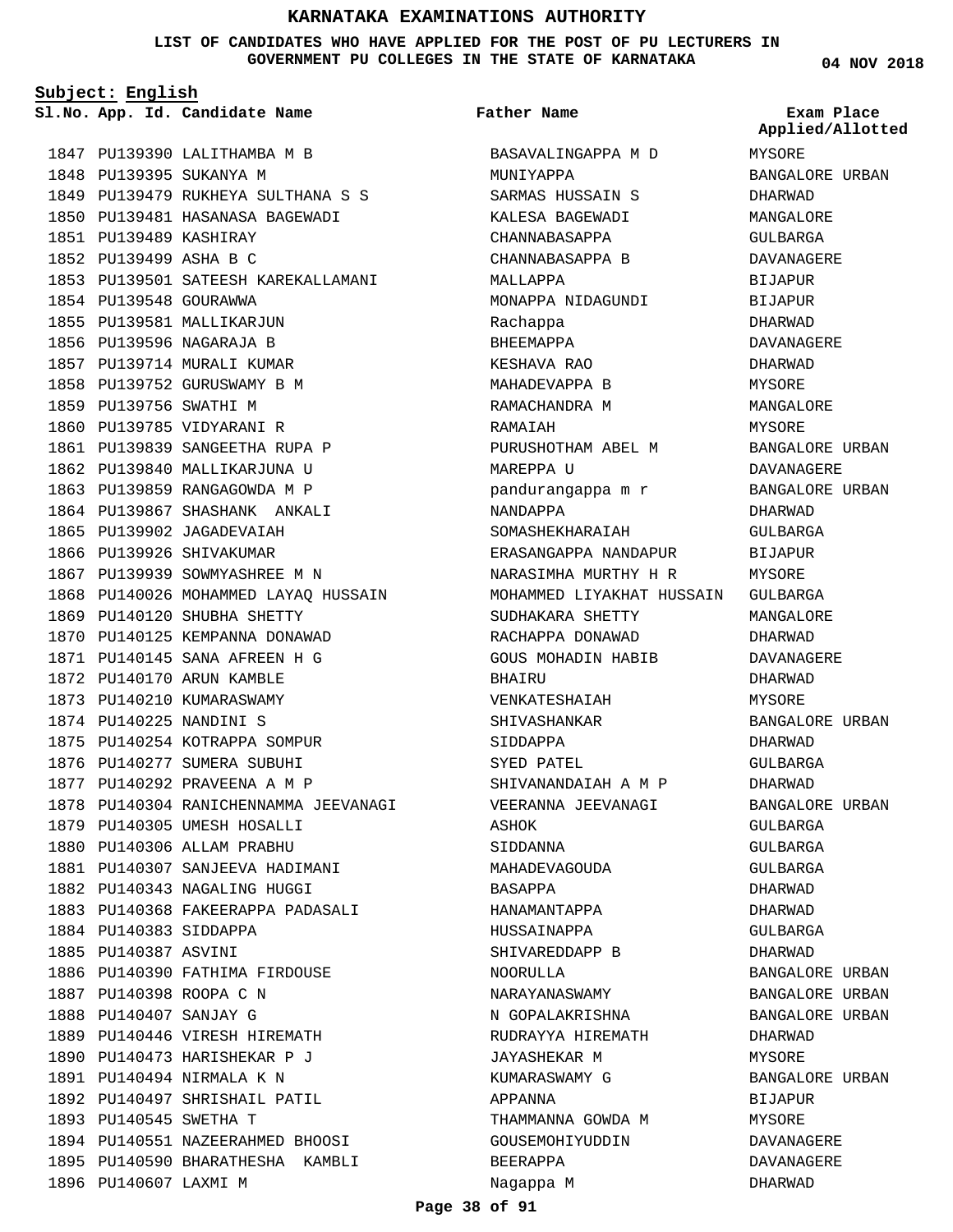**LIST OF CANDIDATES WHO HAVE APPLIED FOR THE POST OF PU LECTURERS IN GOVERNMENT PU COLLEGES IN THE STATE OF KARNATAKA**

**Subject: English**

**App. Id. Candidate Name Sl.No. Exam Place**

1901 PU140735 RADHIKA B C

1904 PU140801 MANJUNATHA S 1905 PU140904 AFROZ BANU

1909 PU140967 SUNIL N 1910 PU140982 ADANNA 1911 PU141056 PAVANA M N 1912 PU141062 RADHAMMA C Y

1913 PU141067 KAVITHA

1917 PU141121 TULJAMMA

PU141169 BINDU S 1921 PU141170 S BHASKAR 1922 1923 PU141172 HUSENBHASHA 1924 PU141203 PADMASHREE S T 1925 PU141208 SIDDARAMAIAH D M 1926 PU141221 SHANKARA M R

1928 PU141244 ARUNAKUMAR

1930 PU141286 DEVINDRAPPA 1931 PU141289 JYOTHI M

1929 PU141285 NAGENDRAPPA PATIL

1932 PU141308 BHAGYASHREE M S 1933 PU141319 SHILPA DEVADIGA G 1934 PU141323 YANKAVVA CHAKALABBI

1935 PU141325 AMRUTHARAJ S B 1936 PU141352 PUNEETH KUMAR H K 1937 PU141384 CELINE NANCY MARTIS 1938 PU141397 NARENDRA BABU T 1939 PU141406 SANJEEVKUMAR 1940 PU141472 DYAMANNA 1941 PU141483 HEMA H

1942 PU141491 RAGHAVENDRA WALIKAR

1945 PU141578 SANDEEPA KUMARA H 1946 PU141601 VINUKUMAR T V

1943 PU141493 DHANASHREE S P

1944 PU141553 JAGAPPA

1906 PU140909 SHRIDEVI JADHAV 1907 PU140948 RIYAZ RAHAMAN 1908 PU140953 ROOPA NELLIKOPPAD

1914 PU141080 CHETHANKUMAR R C 1915 PU141085 SARITHA N CHANDAN

1918 PU141143 YESHAWANTH C M 1919 PU141154 TRIVENI KALYANI 1920 PU141162 SHIVAKUMARA B

1916 PU141114 ROHINI NAGENDR BIRADARPATIL

1927 PU141241 AKKAMAHADEVI N KOTTURSHETTAR

1897 PU140609 NARAYANASWAMY M 1898 PU140628 MADHUKUMAR B H 1899 PU140677 CHANDRASEKARAIAH

1900 PU140702 SAYED YOUNUS SALIM BIJAPURE

1902 PU140755 MARIA DIVYA JYOTHI S A 1903 PU140800 JYOTI ISHWAR HALLER

**Father Name**

MADAPPA HANUMEGOWDA MALLAPPA SHETTY H R MOHAMMED AMIN H BIJAPURE DHARWAD CHANDRAPPA R M SELVARAJ ISHWAR HALLER SANJEEVAPPA Ahmed Shraeef VASANT FAZLUR RAHAMAN MALLIKARJUN NAGARAJ C AMBANNA NAGACHAR M P YALLAPPA RAMEGOWDA CHIKKAIAH Narasimha K Chandan NAGENDRA BIRADARPATIL NARSINGH MANJUNATHA SANGAMESH HALAPPA B SHIVALINGAPPA S H H NARASAPPA IBRAHIMSAB THIPPESWAMY S S MALLIKARJUNAIAH D C RACHAIAH M R NIJALINGAPPA KOTTURSHETTAR DHARWAD AMBANNA G SANGANNA SHARANAPPA CHINNU RAO M SRIRANGAIAH R GOPALA DEVADIGA SHESHARADDI BHOGAIAH P M KRISHNAIAH H V MARTIN MARTIS Thippaiah Shetty K BHEEMRAO RAMANNA BELLADADI RAMACHANDRA R GAONKAR KANAKAPPA WALIKAR SURESH S BABANNA CHANDRA SHEKHARAPPA H VENKATESH

**04 NOV 2018**

**Applied/Allotted**

BANGALORE URBAN

## MYSORE SHIMOGA SHIMOGA DAVANAGERE DHARWAD BANGALORE URBAN GULBARGA DHARWAD GULBARGA BANGALORE URBAN MYSORE GULBARGA SHIMOGA BANGALORE URBAN MYSORE BANGALORE URBAN MANGALORE DHARWAD BIJAPUR MYSORE DHARWAD DAVANAGERE BANGALORE URBAN BANGALORE URBAN GULBARGA DAVANAGERE BANGALORE URBAN MYSORE GULBARGA GULBARGA GULBARGA GULBARGA MYSORE SHIMOGA DHARWAD MYSORE MYSORE MANGALORE BANGALORE URBAN GULBARGA **BIJAPUR** DHARWAD DHARWAD DHARWAD GULBARGA SHIMOGA BANGALORE URBAN

### **Page 39 of 91**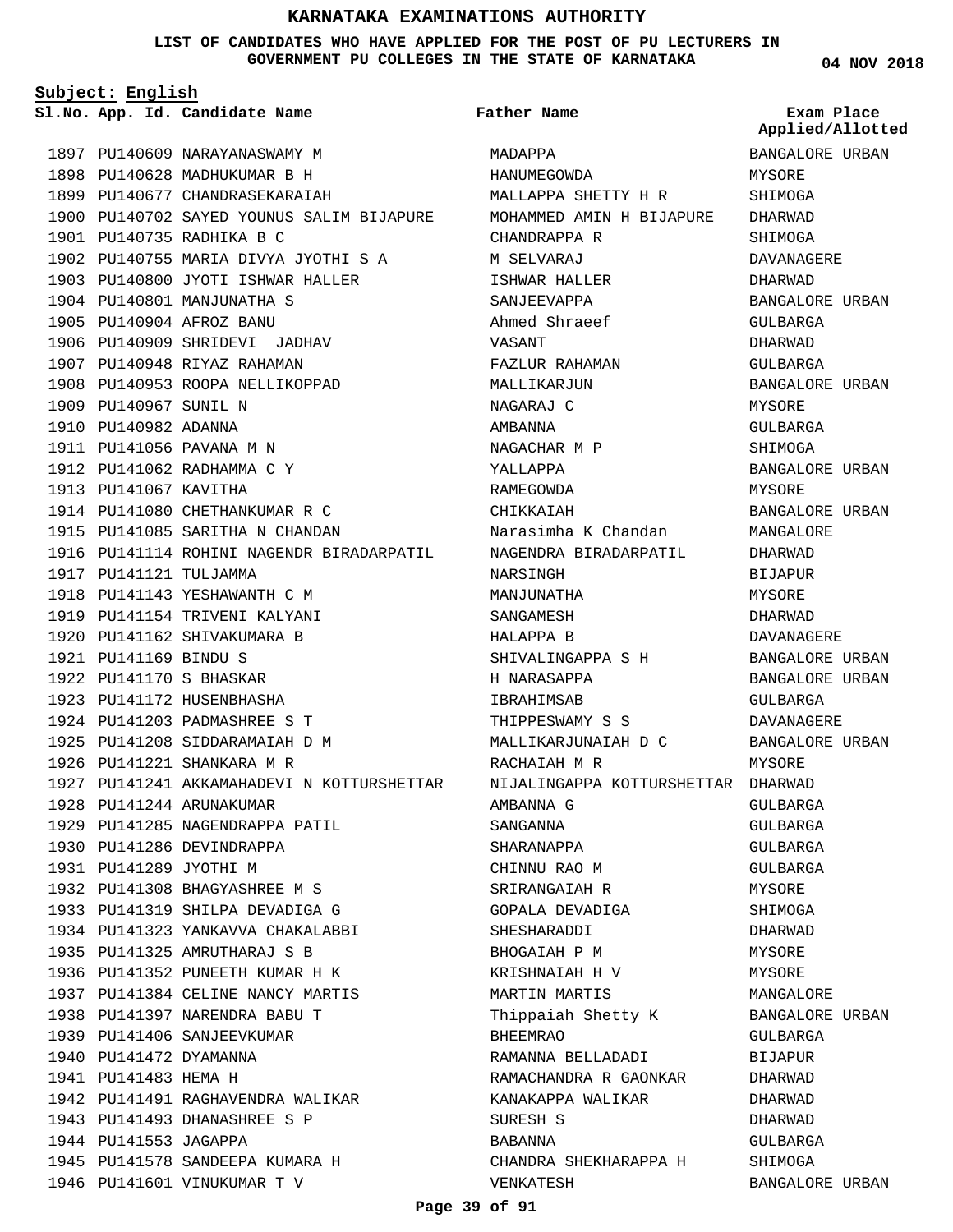**LIST OF CANDIDATES WHO HAVE APPLIED FOR THE POST OF PU LECTURERS IN GOVERNMENT PU COLLEGES IN THE STATE OF KARNATAKA**

**Subject: English**

1947 PU141643 VINAYA Y V 1948 PU141651 SHASHIKANT KONNUR 1949 PU141689 SHIVAPRASAD 1950 PU141713 SHANTAKUMARI 1951 PU141714 JUNAID AHAMED 1952 PU141753 DEVINDER 1954 PU141812 SHUBHA S

1953 PU141769 SAIBANNA KAMBLE 1955 PU141832 SHILPA HIREMATH 1956 PU141833 ANITA KUMARI 1957 PU141838 SRIDEVI 1958 PU141899 SHESHADRI K 1959 PU141904 MALLIKARJUN 1960 PU141913 SUBHADRA M R 1961 PU141944 PRAVEEN MASAGI YALLAPPA 1962 PU141947 ANTONIA ANITHA C 1963 PU141961 KAVITHA N 1964 PU142014 SMITHA C 1965 PU142028 NOORUNNISA 1966 PU142052 VANI 1967 PU142059 RAGHUKUMAR P 1968 PU142122 KUM CHARU GAUR PU142144 BASAWARAJ 1969 1970 PU142155 JAYARAJA 1971 PU142159 GILGILE LALITA RAJARAM 1972 PU142161 GNANESHA A G 1973 PU142206 SUJATHA 1974 PU142225 SWEATHA M 1975 PU142261 NAVYA S V 1976 PU142272 MAHESHWARI BALAGANUR 1977 PU142281 SMITA PATIL 1978 PU142328 SAVITA ARALIKATTI 1979 PU142349 HABIBA 1980 PU142379 DEVENDRA GOUDA PU142392 MAHANTESH GUDODAGI 1981 1982 PU142393 MAHANTESH GUDENNAVAR 1983 PU142414 NAGABHUSHAN B R 1984 PU142415 GURUPRAKASH D PU142416 JAIRAJ B 1985 1986 PU142426 RAMAKRISHNA T 1987 PU142428 LAXMIKANT 1988 PU142438 ANNARAY VADDALLI 1989 PU142441 RACHAPPA 1990 PU142443 VIDYASHREE 1991 PU142445 JITENDRA 1992 PU142475 LAKSHMI H K 1993 PU142483 SARITHA R G PU142494 RAMU T D 1994 PU142496 SANDEEP SAGAR M V 1995

#### **App. Id. Candidate Name Sl.No. Exam Place** VEERABHADRAIAH TIPPANNA CHANDRAKANT KARADALLI BASAWARAJ NISAR AHAMED SHIVARAM VITHAL KAMBLE SHIVEGOWDA D ANNADANAVIJAY CHANDRASHEKHAR BHIMSAIN RAO DESHPANDE K S KRISHNAMURTHY LINGANNA AVARADA RANGANATHA M P YALLAPPA A CHELUVARAJ Nagaraja A CHANDRAPPA S ABDUL AZIZ SHIVALINGAPPA PUTTASETTY MAHESH CHANDRA SHARMA BHAILAPPA DEVAPUTRA RAJARAM GILGILE GOVINDAIAH PARAMESHWARA MUNIR AJU VENKATARAMA S K MALLESHI BAPUGOUDA HANAMANT ZAKEREYA PARVATHA GOUDA POLICE PATEEL AVANNA SHANKAR RAMESH B G DODDAIAH K BASAVARAJU C THIMMAIAH T KASHIRAYA SHARANABASAPPA SIDDAMALLAPPA PRAKASH NAYAK ASHOK KRISHNAMURTHY H V GOWDEGOWDA DODDARANGAIAH venkataramanappa c **Father Name** MYSORE DHARWAD GULBARGA GULBARGA BANGALORE URBAN GULBARGA GULBARGA SHIMOGA DHARWAD GULBARGA GULBARGA MYSORE GULBARGA SHIMOGA DAVANAGERE SHIMOGA DAVANAGERE **SHIMOGA** GULBARGA GULBARGA MYSORE DHARWAD GULBARGA GULBARGA GULBARGA MYSORE  $CITIRARCA$ BANGALORE URBAN MYSORE BIJAPUR BIJAPUR BIJAPUR GULBARGA DHARWAD BIJAPUR BIJAPUR BANGALORE URBAN BANGALORE URBAN BANGALORE URBAN BANGALORE URBAN GULBARGA GULBARGA GULBARGA GULBARGA GULBARGA BANGALORE URBAN MYSORE MYSORE DHARWAD **Applied/Allotted**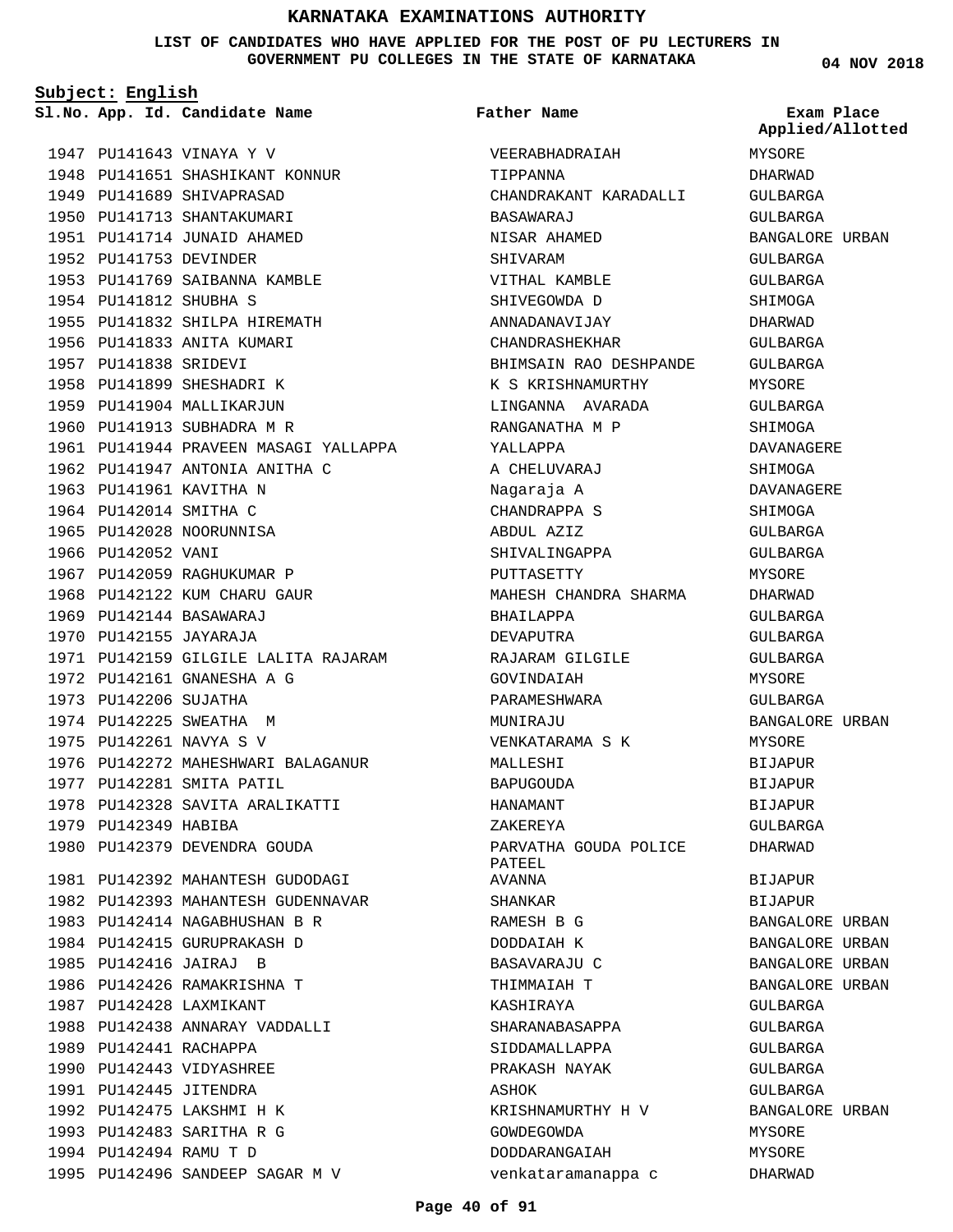**LIST OF CANDIDATES WHO HAVE APPLIED FOR THE POST OF PU LECTURERS IN GOVERNMENT PU COLLEGES IN THE STATE OF KARNATAKA**

**Subject: English**

**App. Id. Candidate Name Sl.No. Exam Place**

1996 PU142507 MADHUSUDANA H B 1997 PU142515 CHETAN MEESHI 1998 PU142538 PRAKASH PUJARI 1999 PU142543 JYOTHI RODRIGUES 2000 PU142580 GEETA NESUR PU142587 VIJITH K C 2001 2002 PU142619 VINODA N 2003 PU142639 RAVI H PU142640 MANJUNATH M R 2004 2005 PU142647 RAJASHRI WANGI 2006 PU142693 SHILPA BIRADAR 2007 PU142694 HEMAVATHI B PU142772 RASHMI R 2008 PU142799 PRABHU HUDED 2009 PU142810 TARIQ ANVER A 2010 2011 PU142840 NOOR AHMED M B PU142868 POORNIMA BALABATTI 2012 2013 PU142884 NAGALING HUGGI PU142966 KOTTAL AKBAR BASHA 2014 2015 PU142968 CHETHAN Y K 2016 PU143035 SACHIN KAMBLE 2017 PU143050 MARUTI KALYANKAR 2018 PU143052 DEVLANAIKA K PU143106 SHANTAMMA 2019 PU143145 K SHAKIRUN 2020 PU143147 JYOTHI N 2021 PU143178 ANITHA S D 2022 PU143205 SEKHAPPA KARABHARI 2023 PU143219 AFREEN S 2024 PU143222 SHARANAPPA 2025 2026 PU143233 WAHEEDA BI 2027 PU143251 SUNEEL MB 2028 PU143255 VEERESH 2029 PU143260 FIROJHAMMAD BAGAWAN 2030 PU143359 SAVITA PU143377 MANSU RABI MULLA 2031 PU143400 NAVEEN HANUMANAGOWDA H 2032 PU143422 ASHWINI TV 2033 2034 PU143443 PARAPPA JAMADARAKHANI PU143460 BALASUBRAHMANYA H C 2035 2036 PU143466 GURUDEVI HALLUR PU143491 ASHWINI C K 2037 2038 PU143583 NILAMBIKE 2039 PU143604 KUMARSWAMY PU143626 MRUTHYUNJAYA K HIREMATH 2040 PU143629 SREEKANTHA B M 2041 2042 PU143662 K M ARUNA KUMAR 2043 PU143670 KUMARSWAMY H 2044 PU143701 KAVITA KORATKAR PU143710 ARSHITHA B S 2045

**Father Name**

BETTEGOWDA H A SANNAPPA SHRISHAILAPPA NICHOLAS RODRIGUES SHIVABASAPPA CHANNABASAVE GOWDA K S NAGATHAMBADI P HABBINALLAPPA **RATIT** SANGAPPA BASANAGOUDA BALARAJ K RAJASHEKHAR K NINGAPPA ABDUL MUNAF BHASHEER M V MARIYAPPA BALABATTI BASAPPA KOTTAL HUSAIN SAB KENCHEGOWDA NANDAN RAMAPPA KEERYANAIKA VEERESHAYYA K RAHMATHULLA KHAN NARAYANA REDDY DEVAIAH S K SEVAPPA WALI S CHENNABASAPPA ABDUL SATTAR KHAN basavaiah PALAPPA MALIKSAB SHANKARAGOUDA VEERANAGOU KHADAR BASHA HANUMANAGOWDA VENKATARAMU SHIVALINGAPPA CHANDRASHEKARA BHAT H S SANGANNA KRISHNAMURTHY C N SHIVAPPA SANAGAYYA KUMARASWAMY HIREMATH BASAVARAJA B M KUBERA SWAMY K M HENJARAIAH ARJUN SANNATHAMMEGOWDA

**04 NOV 2018**

**Applied/Allotted**

BANGALORE URBAN

## DHARWAD **BIJAPUR** MANGALORE BIJAPUR SHIMOGA MYSORE MANGALORE MYSORE BIJAPUR BIJAPUR BANGALORE URBAN BANGALORE URBAN BANGALORE URBAN SHIMOGA BANGALORE URBAN DHARWAD DHARWAD GULBARGA MYSORE DHARWAD DHARWAD SHIMOGA GULBARGA BANGALORE URBAN BANGALORE URBAN MYSORE BANGALORE URBAN GULBARGA DHARWAD DHARWAD BANGALORE URBAN GULBARGA DHARWAD DHARWAD BIJAPUR DAVANAGERE BANGALORE URBAN DHARWAD SHIMOGA **BIJAPUR** DAVANAGERE BIJAPUR **BIJAPUR** DAVANAGERE DAVANAGERE DHARWAD BANGALORE URBAN DHARWAD MYSORE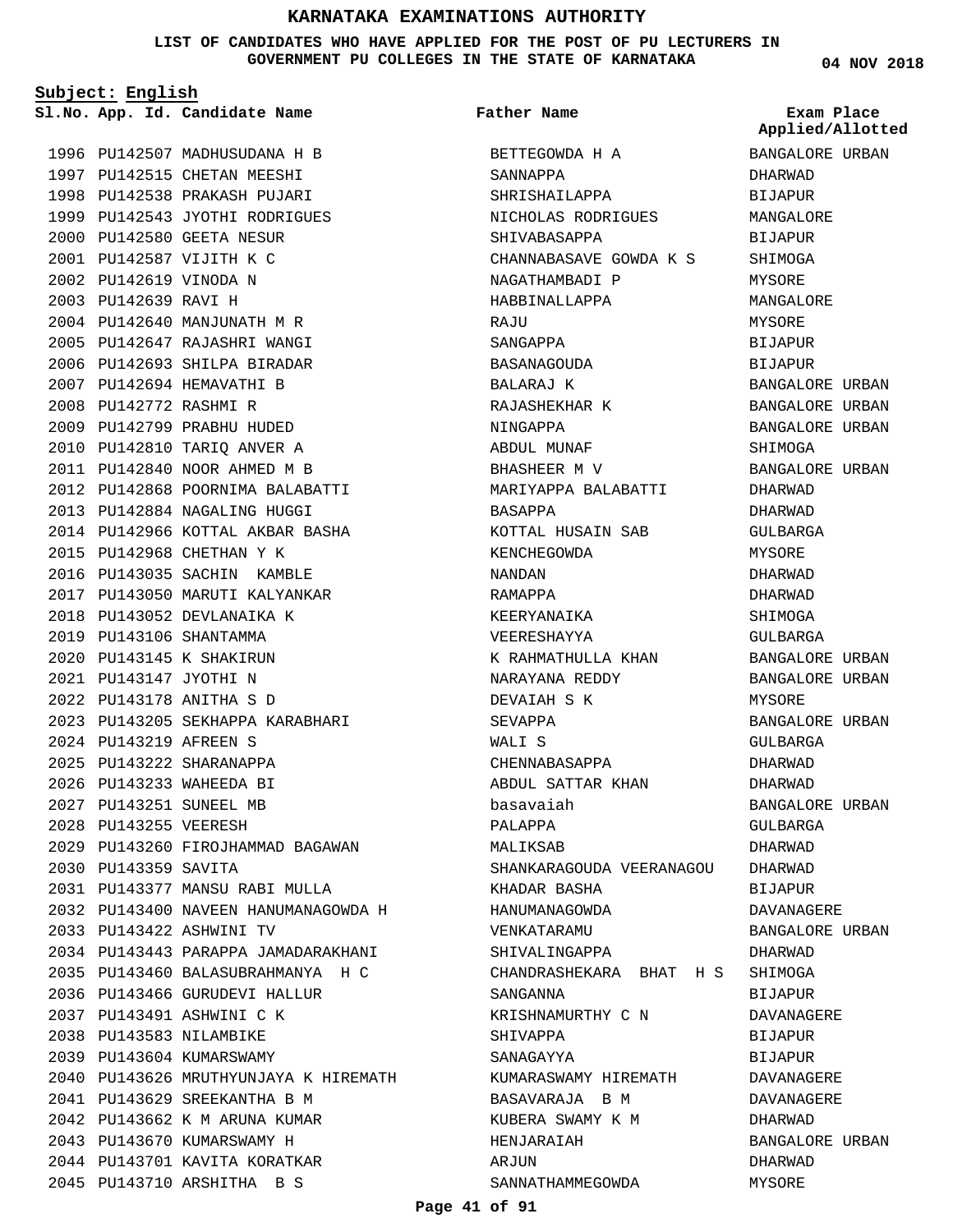### **LIST OF CANDIDATES WHO HAVE APPLIED FOR THE POST OF PU LECTURERS IN GOVERNMENT PU COLLEGES IN THE STATE OF KARNATAKA**

**Subject: English**

**04 NOV 2018**

|                        | Sl.No. App. Id. Candidate Name                                  | <b>Father Name</b>        | Exam Place       |
|------------------------|-----------------------------------------------------------------|---------------------------|------------------|
|                        |                                                                 |                           | Applied/Allotted |
|                        | 2046 PU143756 BILQEES BEGUM                                     | ABDUL BARI                | GULBARGA         |
|                        | 2047 PU143798 ABRAHAM THOMAS                                    | THOMAS ABRAHAM            | MANGALORE        |
|                        | 2048 PU143805 SIDDANAGOUDA                                      | BASANAGOUDA               | DHARWAD          |
|                        | 2049 PU143906 CHAITRA S M                                       | MAHADEVAIAH S M           | MYSORE           |
|                        | 2050 PU143969 CHANDRASHEKHARAMMA                                | BASALINGAPPA              | DHARWAD          |
| 2051 PU144028 B HARINI |                                                                 | B GOPAL                   | BANGALORE URBAN  |
|                        | 2052 PU144030 VAGESH HIREMATH                                   | APPAYYA                   | BIJAPUR          |
|                        | 2053 PU144044 KUMBHAR VINAYAK MOHAN NARAN MOHAN MAHADEV KUMBHAR |                           | DHARWAD          |
|                        | 2054 PU144047 VIDYA M A                                         | ANANDA M K                | MYSORE           |
|                        | 2055 PU144059 RAMADEVI K V                                      | VENKATARAVANAPPA K M      | BANGALORE URBAN  |
|                        | 2056 PU144062 SUMA LINGADAHALLI                                 | BASAVANNEPPA              | BIJAPUR          |
|                        | 2057 PU144071 SHIVALEELA CHINCHALI                              | RUDRAPPA                  | <b>BIJAPUR</b>   |
|                        | 2058 PU144121 PREETHAM K                                        | KUMARASWAMY               | MYSORE           |
|                        | 2059 PU144142 BHIMARAYA CHICHANAKAR                             | SIDDAPPA                  | GULBARGA         |
|                        | 2060 PU144144 JYOTI SHIVANAND BADNI               SHIVANAND     |                           | DHARWAD          |
|                        | 2061 PU144209 ANJALADEVI SHEKHASHINDI Hanumant                  |                           | <b>BIJAPUR</b>   |
|                        | 2062 PU144215 SANTOSH CHAVHAN                                   | NEMANNA                   | DHARWAD          |
|                        | 2063 PU144237 DIVAKAR DANAPPANAVAR                              | KALLAPPA                  | DAVANAGERE       |
|                        | 2064 PU144266 YATNALLI VIRUPAKSHAPPA RAMACHA RAMACHANDRAPPA     |                           | DHARWAD          |
| 2065 PU144274 GEETA    |                                                                 | Vijay Kumar Chimkod       | GULBARGA         |
|                        | 2066 PU144300 RUDRA GOUDA                                       | GUTTAPPAGOUDA             | BIJAPUR          |
|                        | 2067 PU144373 RAVEENDR KALLOLI                                  | SHANKAR                   | DHARWAD          |
|                        | 2068 PU144428 RAMAKARAN                                         | TIMMANNA                  | DHARWAD          |
|                        | 2069 PU144430 MEERA KOLERA A                                    | ANNAIAH K C               | MYSORE           |
|                        | 2070 PU144511 POORNIMA K S                                      | SHIVALINGAPPA K S         | SHIMOGA          |
|                        | 2071 PU144517 USHARANI S H                                      | HANUMANTHARAYPPA S H      | BANGALORE URBAN  |
|                        | 2072 PU144531 DODDANAGOUDA DANANAGOUDRA                         | BASAVANAGOUDA D           | DHARWAD          |
|                        | 2073 PU144551 RAVASAB AMBI                                      | SIDDAPPA AMBI             | BIJAPUR          |
|                        | 2074 PU144595 KRISHNA SWAROOP K                                 | Krishna Reddy B O         | BANGALORE URBAN  |
|                        | 2075 PU144602 AFSHAN PARVEEN                                    | HAJI PASHA                | GULBARGA         |
|                        | 2076 PU144653 CHANDRAKALA S                                     | SANNAMARAPPA J B          | BANGALORE URBAN  |
|                        | 2077 PU144689 SOWBHAGYA H S                                     | SOMAIAH                   | BANGALORE URBAN  |
|                        | 2078 PU144693 MADIVALASWAMY D H M                               | MALLIKARJUNASWAMY D H M   | DAVANAGERE       |
|                        | 2079 PU144732 KAMRANBEGH                                        | BURHANBEGH                | DAVANAGERE       |
|                        | 2080 PU144868 SHEERINUSULTANA INAMDAR                           | SAYED HUSSAIN PASHA       | BIJAPUR          |
| 2081 PU144875 ASHA K   |                                                                 | KALU<br>DEVADIGA          | MANGALORE        |
| 2082 PU144883 USHA A C |                                                                 | CHANDRASHEKAR A B         | MYSORE           |
|                        | 2083 PU144895 MANJUNATH SANKANNAVAR                             | BASAVARAJ                 | DHARWAD          |
|                        | 2084 PU144919 MASROOR JAHAN INAMDAR                             | SAYED HUSSAIN PASHA       | BIJAPUR          |
|                        | 2085 PU144930 AZARA TAHASIN                                     | SAYED HUSEN PASHA INAMDAR | BIJAPUR          |
|                        | 2086 PU144945 SANDHYA GL                                        | Lokeshwarappa G K         | BANGALORE URBAN  |
|                        | 2087 PU144966 AYESHA SIDDIOUA                                   | SAADAT HUSSAIN            | GULBARGA         |
|                        | 2088 PU144969 NAGARAJ H                                         | HONNURAPPA                | DAVANAGERE       |
|                        | 2089 PU145088 MANJUNATHA K                                      | KRISHNAPPA                | BANGALORE URBAN  |
|                        | 2090 PU145157 MANJULA A                                         | ASWATHANARAYANA M         | BANGALORE URBAN  |
|                        | 2091 PU145171 PRIYADARSHINI L                                   | LOKANNA R S               | DAVANAGERE       |
| 2092 PU145185 PREMA    |                                                                 | RAMESH SHETTY             | MANGALORE        |
|                        | 2093 PU145255 NAGARAJA                                          | RANGA                     | SHIMOGA          |
|                        | 2094 PU145256 MADHUSUDHAN G                                     | GOPALASWAMY A             | MYSORE           |
|                        | 2095 PU145278 KRISHNA M                                         | MADAIAH                   | MYSORE           |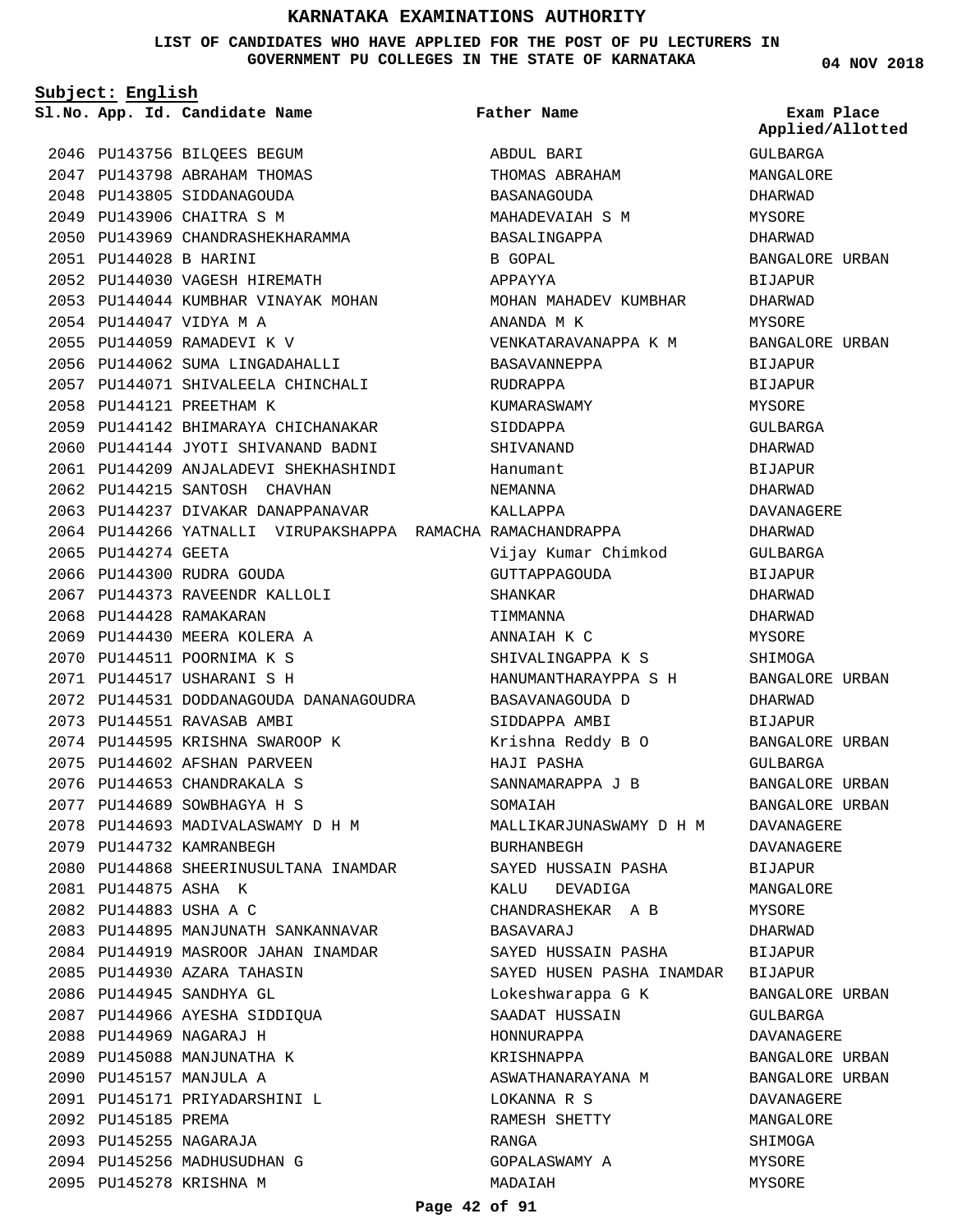**LIST OF CANDIDATES WHO HAVE APPLIED FOR THE POST OF PU LECTURERS IN GOVERNMENT PU COLLEGES IN THE STATE OF KARNATAKA**

**Subject: English**

**App. Id. Candidate Name Sl.No. Exam Place**

2096 PU145323 RAMAKRISHNA K PU145361 LAKSHMIKANTHA S P 2097 2098 PU145365 HEMALATA HONGAL 2099 PU145371 JEEVITHA Y 2100 PU145440 MOHAN KUMAR D PU145482 RAJSHEKHAR 2101 2102 PU145508 MOHAMMED ZABI 2103 PU145516 AMRITHA SHEDTHY PU145517 SUDHA H N 2104 2105 PU145546 ASHOK 2106 PU145619 SMITA T KULKARNI 2107 PU145628 M GANGADHAR PU145642 JAMUNA D 2108 2109 PU145649 SHAMBHAVI 2110 PU145732 VEENA NEERALAGI PU145741 HALESHA P S 2111 2112 PU145744 BILAL PHANIBAND 2113 PU145837 KOMALA K 2114 PU145851 PRAKASH ATHANI 2115 PU145871 GIREESHA K N 2116 PU145892 USHARANI C 2117 PU145903 RAVIKUMAR 2118 PU145928 TULASI M 2119 PU145933 SHRINIVASARADDI KENCHARADDI 2120 PU145952 TINA TRESSA PU145971 SUJATHA P 2121 2122 PU145989 ESTHER RANI VESHAPOGU PU146017 PRASANNA GANAPATI NAIK 2123 2124 PU146056 SHABAN BAGAWAN 2125 PU146062 SOMANATHA PU146076 RAMYA B N 2126 PU146080 SPURTHI CHANDRASHEKAR HOSAMANE 2127 PU146091 NISAR AHAMED 2128 PU146122 IFTEKAR AHMED 2129 PU146131 RAJAREDDY D G 2130 PU146179 SHASHIKUMAR R 2131 2132 PU146187 GOWRI 2133 PU146188 MANJUNATH 2134 PU146216 NAMRATAKUMARI NAIK 2135 PU146220 REKHA 2136 PU146239 DEEPA A 2137 PU146257 VITHALRAO PATIL PU146260 BHASKAR N 2138 2139 PU146271 MAYUR KAMBLE 2140 PU146279 VASANTHAKUMARA K H 2141 PU146284 VISWANATHA D 2142 PU146290 SANTOSH MADDIKAR 2143 PU146347 PADMAVATHI R NAREGAL 2144 PU146364 SAVITHA KUMARI J

2145 PU146372 SOMANNA

HANUMANTHAPPA K PANDURANGAIAH S K VIRUPAXAPPA YOGESHA S B DASAPPA E SHIVASHANKAR AMIR PASHA RANGAYYA SHETTY NINGAPPA GANAPATI TAMMANNARAO H KULKARNI M OBILESU DILIPKUMAR B S SHIVAJATAYYA GANGADHAR MURIGEPPA P ABDULLA KRISHNAPPA B SHANKAREPPA ATHANI **Father Name**

NAGAPPA GOGGEHALLI CHIDANANDAPPA S K GIRIDHAR SONAR BHOJAPPA GOWDA K

LATE RAJENDRA PRASAD PARAMESHWARAPPA O M

HUSENASAB BAGAWAN Narasimhappa N H NANJUNDAPPA S CHANDRASHEKAR

NAJMUDDIN INAMDAR

GOPALAKRISHNA D V

UMPATHI MYAGAERI

BELLAPPA CHOURAD

DHARAMARAO PATIL NAGARAJAPPA Y V CHANDRASHEKAR HARIYAPPA S DODDAIAH IRAPPA

RUDRAGOUDA M NAREGAL

SOMMANNACHARI

SUBHASARADDI

Simon James GANAPATI NAIK

ALLABAKSHA

Rajanna KASHINATH

BHIMAPPA

JOHN D

NOGA

**04 NOV 2018**

**Applied/Allotted**

DAVANAGERE BANGALORE URBAN DHARWAD MYSORE DAVANAGERE GULBARGA MYSORE MANGALORE BANGALORE URBAN GULBARGA BANGALORE URBAN BANGALORE URBAN BANGALORE URBAN DAVANAGERE DHARWAD DAVANAGERE BIJAPUR BANGALORE URBAN BIJAPUR SHIMOGA BANGALORE URBAN DHARWAD MYSORE DHARWAD GULBARGA SHIMOGA DHARWAD DHARWAD DHARWAD BANGALORE URBAN SHIMOGA DHARWAD GULBARGA GULBARGA BANGALORE URBAN MYSORE GULBARGA DHARWAD DHARWAD DHARWAD BIJAPUR GULBARGA MYSORE BANGALORE URBAN MYSORE MYSORE BIJAPUR DAVANAGERE MYSORE MYSORE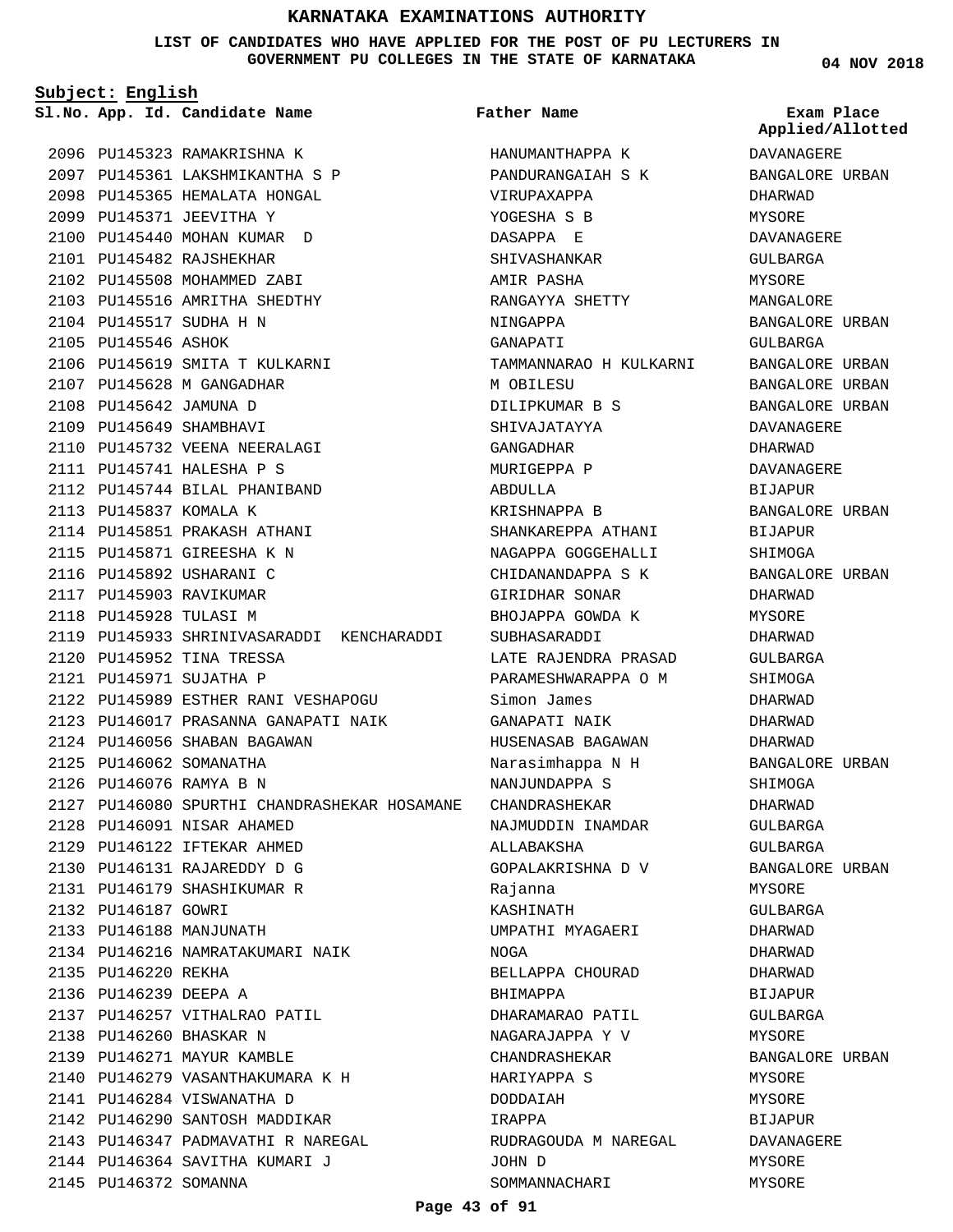**LIST OF CANDIDATES WHO HAVE APPLIED FOR THE POST OF PU LECTURERS IN GOVERNMENT PU COLLEGES IN THE STATE OF KARNATAKA**

**Subject: English**

**App. Id. Candidate Name Sl.No. Exam Place**

**Father Name**

2146 PU146375 REENA J MONTEIRO 2147 PU146397 MARUTIPRASAD PU146464 SURESH SOUDI 2148 2149 PU146468 MANJUNATHA K C 2150 PU146518 SUDHEENDRA KULKARNI 2151 PU146542 SUREKHA 2152 PU146578 NAGESHA B PU146602 SAIBANNA 2153 2154 PU146607 DIVYASHREE N 2155 PU146610 SHANTHAKUMAR C 2156 PU146637 DANAMMA PATIL PU146640 SUNIL KUMAR P B 2157 2158 PU146642 GURUNATH 2159 PU146666 ROHITH B PU146679 PU146682 2162 PU146683 NIKITA 2163 PU146689 BHIMAPPA UPPAR 2164 PU146713 VIJAY KULKARNI 2165 PU146726 UMESHA S G 2166 PU146764 PRATIKSHA MAHADEV PATIL PU146784 RAVIKIRAN T V 2167 2168 PU146795 SOMASHEKHAR C 2169 PU146808 HARISH JOSHI 2170 PU146829 GEETHANJALI R PU146831 PRASAD KUMAR T M 2171 2172 PU146833 LALITHA M C PU146842 PU146862 2175 PU146876 ANIL KUMAR H G 2176 PU146917 MALLESHAPPA P M 2177 PU146931 SUSALADI CHHAYA SUDHAKAR 2178 PU146935 SUJATA HIREMATH 2179 PU146995 SAVITHA S R 2180 PU146998 SACHIN UPPAR 2181 PU147075 MRUTYUNJAYAPPA HALAGERI 2182 PU147087 VINODKUMAR 2183 PU147100 MANJUNATHA B 2184 PU147127 GIREPPA 2185 PU147129 BASAVARAJ ANGADI 2186 PU147142 AMARESH 2187 PU147163 MALLIKARJUN PADESUR 2188 PU147178 KUMARA M K 2189 PU147192 MADHU C R 2190 PU147221 SHEKHARAGOUDA GOUDAR PU147234 NAGRAJ SANAGUNDI 2191 2192 PU147239 ASHA SANGAMI 2193 PU147303 SHOBHA HOSAMANI 2194 PU147305 MUKESH SONI PU147312 ASHALATHA C H 2195 KUMARA H C ZULFIKHAR AHAMED SHABANAM VIDYA PARANNAVAR 2160 2161 2173 2174

JEROME MONTEIRO NAGARAJ DESHAPANDE MALLIKARJUN CHANDRAPPA K N BHEEMARAO PRABHUREDDY BHEEMAREDDY SAKKEREPPA NAGESH RAO K CHANNAPPA ULAVAYYA PEDDA BORA NAYAKA N CHANNABASAPPA R BORAIAH P CHIKKAMARI GOWDA JAMEEL AHAMED YESHWANT MADEVAPPA SHIVARAM KULKARNI GANGAIAH MAHADEV LAXMAN VEERANNA T CHANDRAPPA C P GUNDABHATTA T RAJU MANJEGOWDA T M M CHANDRAPPA SADIK VALI BASAGONDAPPA GURUBASAVAIAH H M PAKKEERAPPA SUDHAKAR PAVADAYYA RAMEGOWDA PARASHURAM SHIDLINGAPPA GAVISIDDAPPA BIJJE BIKKOJAPPA SHARANAPPA BASAPPA ANGADI SHANMUKHAYYA HIREMATH RAMAPPA KARIGOWDA RAMEGOWDA RAYANAGOUDA MARUTI SANAGUNDI Bahubali ARJUN HOSAMANI GIRIRAJ PRASAD SONI HENJARAPPA

**04 NOV 2018**

MANGALORE DHARWAD BIJAPUR **Applied/Allotted**

MYSORE BIJAPUR GULBARGA MYSORE GULBARGA DAVANAGERE DAVANAGERE DHARWAD DAVANAGERE GULBARGA MYSORE MYSORE SHIMOGA DHARWAD DHARWAD BIJAPUR BANGALORE URBAN DHARWAD DAVANAGERE SHIMOGA GULBARGA SHIMOGA SHIMOGA MYSORE GULBARGA BIJAPUR MYSORE SHIMOGA BIJAPUR BIJAPUR BANGALORE URBAN DHARWAD BANGALORE URBAN GULBARGA DAVANAGERE GULBARGA DHARWAD **BIJAPUR** DHARWAD MYSORE **MYSORE** BIJAPUR GULBARGA BIJAPUR DHARWAD BANGALORE URBAN BANGALORE URBAN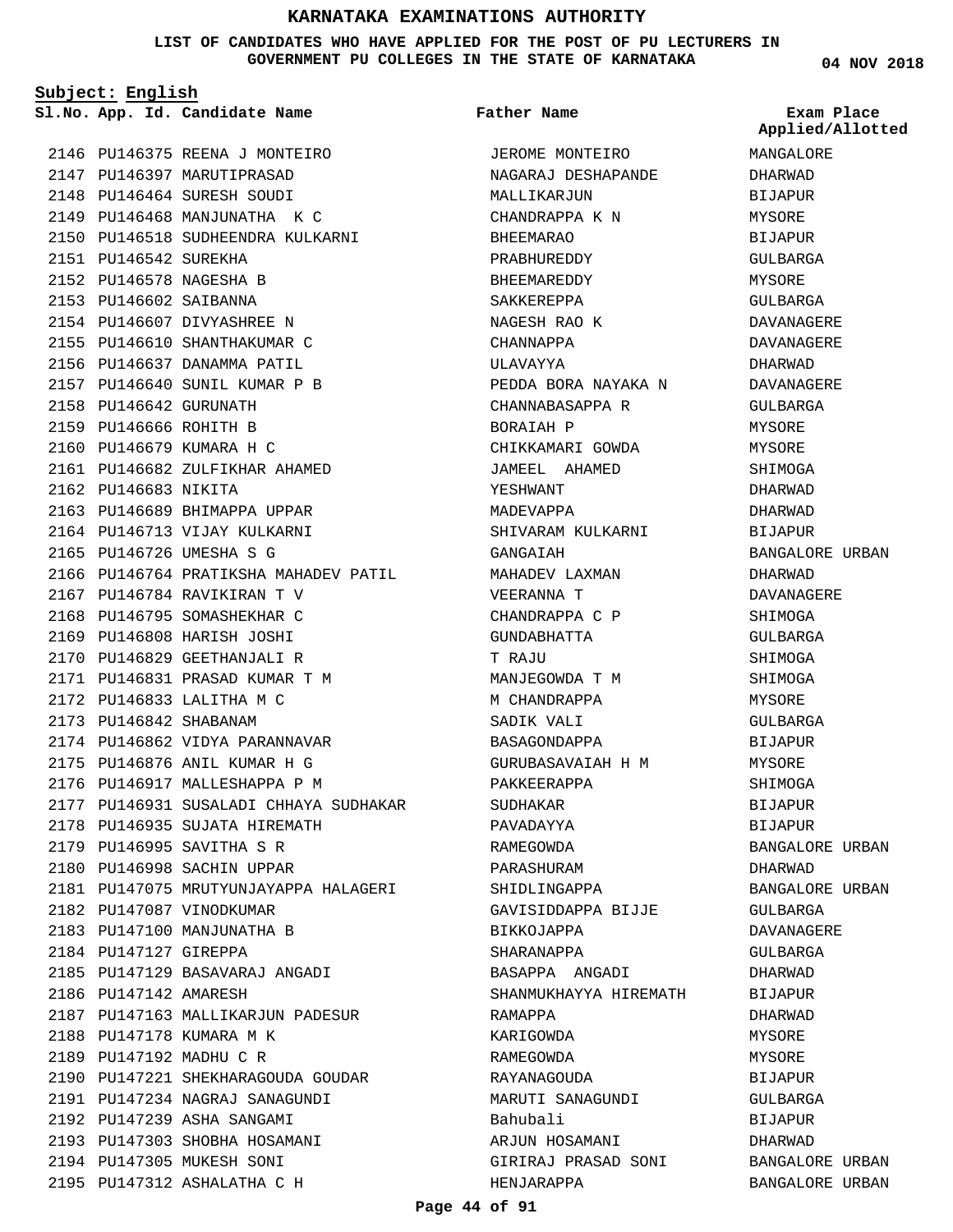### **LIST OF CANDIDATES WHO HAVE APPLIED FOR THE POST OF PU LECTURERS IN GOVERNMENT PU COLLEGES IN THE STATE OF KARNATAKA**

**Subject: English**

2196 PU147314 CHANNAMMA 2197 PU147326 PRAVEENA KELAGINAMNI 2198 PU147335 JNANA MURTHY B R 2199 PU147434 M PRATIBHA 2200 PU147456 RAVUT KANKANAWADI PU147526 AMBIKA S 2201 PU147528 NAGARAJA M S 2202 PU147556 VIRUPAKSHI A 2203 PU147582 ASHA B PATEEL 2204 2205 PU147587 SHARANAPPA ANKALAGI 2206 PU147595 CHANDRAPPAGOUD BIRADAR 2207 PU147616 SANGAPPA BADIGER 2208 PU147640 ADORIS SAMHITHA PU147730 GNANARAJA B 2209 2210 PU147754 NAGARAJA P PU147761 MANOJKUMAR URAMANATTI 2211 PU147785 PRABHA U J 2212 PU147789 SANDYA G 2213 2214 PU147794 MYTHRI P G 2215 PU147811 HATTI REKHA SHIVABASAPPA 2216 PU147838 DHARMAPPA D PU147918 SHIVARAJ 2217 2218 PU147950 RENUKAMMA 2219 PU147971 GEETA MALAGIMANI 2220 PU147981 SIDDAPPA NYAMAGOUDA PU148013 RAMACHANDRA CHINNAPPA HATTI CHINNAPPA 2221 2222 PU148033 SUNIL N 2223 PU148051 KARIYAPPA MAYAMMANAVAR 2224 PU148052 SEEMA 2225 PU148056 NIRMALA BETAGERI 2226 PU148060 SACHIN 2227 PU148072 RUKMINY K 2228 PU148081 GUNDAPPA PU148088 USHA G M 2229 PU148119 LATHASHREE S K 2230 PU148199 MADJE SWATI 2231 2232 PU148207 KOMALA M PU148223 ANUPAMA I 2233 2234 PU148243 KUMAR K 2235 PU148253 SUJATHA M PU148293 PU148305 2238 PU148306 SEENAPPA G PU148315 CHANDRAKALA Y 2239 PU148350 RAMESH LAVATE 2240 PU148359 VISHWANATHA R S 2241 2242 PU148363 CHANNABASAPPA PU148372 SRINIVASA M N 2243 PU148384 KAVITHA T S 2244 2245 PU148385 KAVITHA K JATTI SHIVANAND PUJERI VENKATESHAPPA N 2236 2237

**App. Id. Candidate Name Sl.No. Exam Place** BASWARAJ JAGADEESHAPPA Rame Gowda B K MALLIKARJUN HANAMANT SUBBAIAH GOWDA S E SHIVANANJEGOWDA RANGANNA A BASAVARAJ B PATEEL IRAPPA SHIVALINGAPP BIRADAR APPANNA F C ALBERTS BOJARAJA PALAIAH MURLIDHAR JAYADEVAPPA U C GOPAL RAO GANGAPPA P SHIVABASAPPA DOGGANAIK SIDDAPPA KORVAR MANJUNATHA H HUVAPPA SANGAPPA NARAYANASWAMY MAYAPPA GEORGE A J KALAKAPPA BETAGERI DHONDIRAM KUNJIRA SHANKAR LATE LINGARAJAPPA G L KAMALAKSHA S DHANRAJ MAHALINGAPPA C raghupathi bhat i l KARIYANNA MUDLA GIRIGOWDA R VITHAL NARAYANAPPA GOVINDAPPA YOGENDRAPPA SHANTAPPA SANNABOREGOWDA R K ADAPPA NAGANNA T SHIVA REDDY T KOTRESHAPPA **Father Name**

**04 NOV 2018**

GULBARGA DHARWAD MYSORE GULBARGA DHARWAD BANGALORE URBAN MYSORE BANGALORE URBAN DAVANAGERE BIJAPUR BIJAPUR **BIJAPUR** MYSORE GULBARGA DAVANAGERE DHARWAD DAVANAGERE **MYSORE** SHIMOGA DAVANAGERE SHIMOGA DHARWAD SHIMOGA DHARWAD BIJAPUR BIJAPUR BANGALORE URBAN DHARWAD SHIMOGA DHARWAD DHARWAD DAVANAGERE GULBARGA SHIMOGA MANGALORE GULBARGA BANGALORE URBAN MANGALORE BANGALORE URBAN SHIMOGA DHARWAD BANGALORE URBAN BANGALORE URBAN SHIMOGA BIJAPUR MYSORE GULBARGA DAVANAGERE BANGALORE URBAN DAVANAGERE **Applied/Allotted**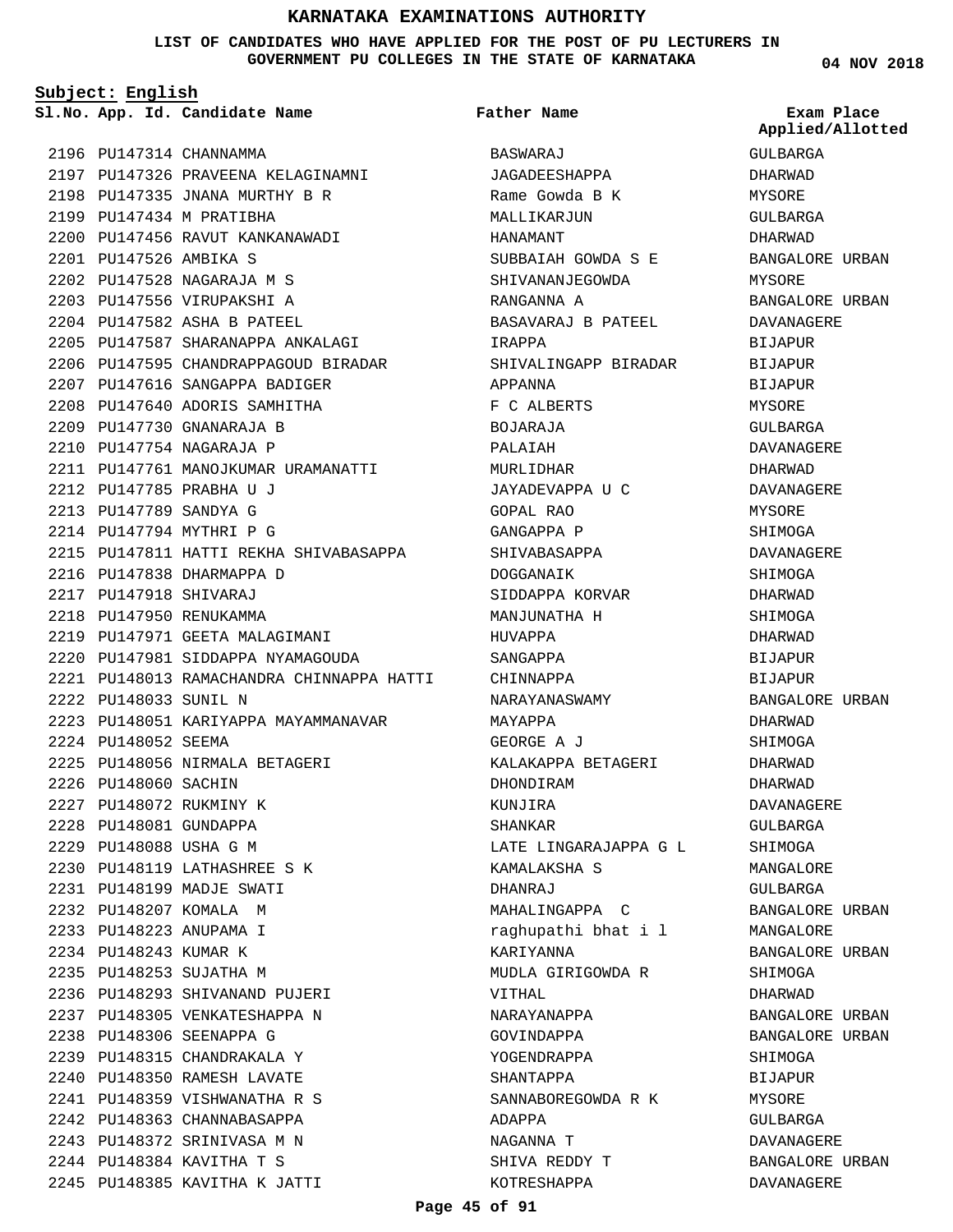### **LIST OF CANDIDATES WHO HAVE APPLIED FOR THE POST OF PU LECTURERS IN GOVERNMENT PU COLLEGES IN THE STATE OF KARNATAKA**

**Subject: English**

**App. Id. Candidate Name Sl.No. Exam Place**

PU148396 RAGAVENDRA KUMARA R S 2246 PU148480 CHARLOTTE JANE REBELLO 2247 PU148512 PRABHAKARA T 2248 2249 PU148525 NAYANA PU148538 YALLAPPA BILAKUNDI 2250 2251 PU148547 MUTTAPPA PUJARI PU148548 VEERABHADRAIAH G M 2252 PU148564 HANUMANTHA GOWDA D B 2253 2254 PU148569 PRAKASH KAMBALI PU148592 BINDU MALINI G V 2255 2256 PU148616 NOORANDAGOUDA PATIL 2257 PU148673 ANNASAHEB MANE PU148685 SUNITHA T 2258 PU148686 ASHOK B R 2259 2260 PU148692 ARCHANASHREE L PU148718 NAGENDRA C S 2261 2262 PU148765 ANAND PU148777 TULASI J T 2263 2264 PU148782 SREENIVASAMURTHY K 2265 PU148804 SIVAKUMARA 2266 PU148854 CHINTHAMREDDY TRIVENI PU148881 SHAILAJA 2267 PU148904 NAGABHUSHANA N A 2268 2269 PU148937 MAHESH BALAGI 2270 PU148947 CHITRALINGAPPA C PU149026 SHALINI NAIK 2271 PU149030 ANITHA G 2272 2273 PU149049 K SREELAKSHMI 2274 PU149070 PAREES GURLAPUR 2275 PU149072 MANANDA PATIL 2276 PU149086 DARSHAN Y D 2277 PU149094 MANAYYA 2278 PU149124 SURYAKANT NANDIHAL 2279 PU149141 BHAVANA R R 2280 PU149149 KARIYANNA R PU149156 DEEPA J 2281 2282 PU149202 MEENAKSHI BILAGI 2283 PU149234 KUMARASWAMY S 2284 PU149235 ASHWINI ANCHAN PU149239 DIVYA S N 2285 2286 PU149256 EUREKHA GEORGE 2287 PU149323 DEVAMMA 2288 PU149329 PURUSHOTHAM G 2289 PU149388 YOGITA NETREKAR 2290 PU149406 GEETHA PU149420 SHAILAJA 2291 PU149489 ANITHA G B 2292 2293 PU149526 PRASHANT JAKKANNAVAR 2294 PU149530 SADIQABANU PU149538 BASAWARAJ 2295

## **Father Name**

RANGA SWAMY T LAWRENCE F REBELLO THIMMANNA SHEENA NINGAPPA MALAPPA YERRISWAMY G M BASAVARAJAPPA D NINGAPPA KAMBALI VENKATA RAO G VIRUPAXAGOUDA MAHADEV THOMAS C K V RUDRESHAPPA LINGAIAH D SHIVAPPA SIDDAPPA THIPPESWAMY B KRISHNAPPA P SHANKRAPPA C HEMA REDDY KARVEERAYYA CHINCHIRKI ANJANEYA K O MALLIKARJUN CHITTAPPA HANUMANT NAIK GOPALAIAH H K NARAYANA REDDY ASHOK SHIVANNAGOUDA PATIL DEVARAJU Y K CHANDAPPA SIDRAMESHWAR RANGASWAMY R D RANGASWAMAPPA S JAYARAM PARASHURAM SREENIVASAIAH H MONAPPA NARASINGA RAO S B GEORGE EDWARD EEARAPPA GOVINDASWAMY NARAYAN CHELUVARAJ JAYASHEELA G L BASAVEGOWDA CHANDRAKANT MOHAMEDALI P MARUTHI

**04 NOV 2018**

**Applied/Allotted**

DAVANAGERE MANGALORE DAVANAGERE MANGALORE DHARWAD BIJAPUR DHARWAD DAVANAGERE DHARWAD SHIMOGA **BIJAPUR** DHARWAD BANGALORE URBAN SHIMOGA MYSORE MYSORE GULBARGA **SHIMOGA** BANGALORE URBAN DHARWAD GULBARGA DHARWAD BANGALORE URBAN DHARWAD MANGALORE SHIMOGA BANGALORE URBAN BANGALORE URBAN DHARWAD BIJAPUR SHIMOGA BANGALORE URBAN BIJAPUR MYSORE DAVANAGERE MYSORE DHARWAD BANGALORE URBAN MANGALORE BANGALORE URBAN BANGALORE URBAN GULBARGA MYSORE BANGALORE URBAN MANGALORE GULBARGA BANGALORE URBAN DHARWAD SHIMOGA

GULBARGA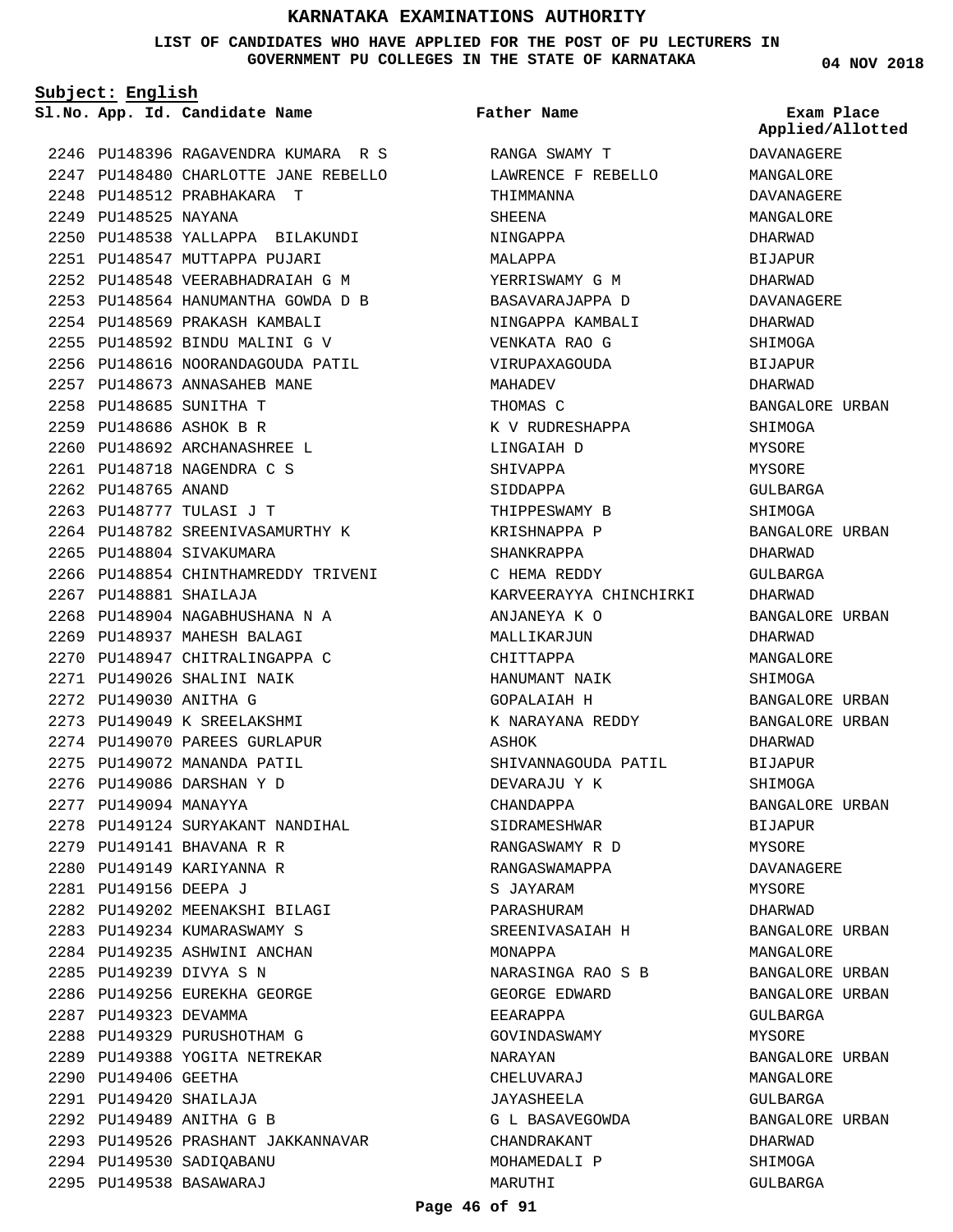**LIST OF CANDIDATES WHO HAVE APPLIED FOR THE POST OF PU LECTURERS IN GOVERNMENT PU COLLEGES IN THE STATE OF KARNATAKA**

**Subject: English**

**App. Id. Candidate Name Sl.No. Exam Place**

**Father Name**

2296 PU149579 SARANYA P 2297 PU149584 NAGABASAVANNA 2298 PU149648 KOMALA B V 2299 PU149686 ANIL RATHOD 2300 PU149705 MAITRA UPPAR 2301 PU149774 HAJEERA KHANUM 2302 PU149801 SHOBHA 2303 PU149804 NINGAPPA DEVARAMANI 2304 PU149818 BASAPPA CHALAKOPPA PU149836 PRASHANTHA NAIK H B 2305 2306 PU149898 GADIGEPPA MADIWALAR 2307 PU149927 MANJUNATH KASHABHOVI PU149929 RENUKA PRASAD D 2308 2309 PU149931 MALLIKARJUN ANADINNI 2310 PU149979 NAGARAJ PU150009 RADHAMMA G L 2311 2312 PU150024 JOTI 2313 PU150027 BASAVARAJ MADIVALAR PU150061 JAGADEESHA S 2314 2315 PU150079 BHARATI EESWARAPPA VALI 2316 PU150115 HARISH KUMAR M 2317 PU150130 FARZANA BM 2318 PU150149 THARA JYOTHI A PU150157 NIRMLA REVADI 2319 PU150192 SHABBIR ARAB 2320 PU150194 B M CHANDRAKALA 2321 PU150209 RAJU N N 2322 2323 PU150214 PRAKASH HADAPAD 2324 PU150219 SHILPA SHREE S 2325 PU150222 VINOD K 2326 PU150306 SOWMYA T PU150341 ROOPA S 2327 2328 PU150358 NAGALAKSHMI PU150365 VINAY D S 2329 2330 PU150367 ANNAPOORNA PU150409 BASAVARAJ YARAGUPPI 2331 2332 PU150434 SARIKA 2333 PU150435 PRAFULLA KUMARI G 2334 PU150438 SABABHAR HAKEEM PU150473 RASHMI H N 2335 2336 PU150527 SUNILGOUDA PATIL 2337 PU150559 JYOTHI 2338 PU150602 RAMESHAPPA M 2339 PU150603 VIJU A 2340 PU150613 KALLYANI SOM PU150650 SHIVANAND 2341 2342 PU150668 RASHMI G R 2343 PU150670 BHAVYA K 2344 PU150750 VINUTHA M K PU150755 NIRMALA H O 2345

PREMANATHAN K HONNAPPA VENKATARAMANA B DESU RATHOD NINGAPPA KHAYUM KHAN K MAHADEVAPPA SIDDAPPA BASAVANTAPPA BASAVARAJA NAIK SHEKHARAPPA RANGAPPA DYAMAIAH IRANNA DURUGAPPA LAKSHMAIAH G R VEERKUMAR YALLAPPA **SEVYANAIK** EESWARAPPA VALI MURTHY R mohammud khan bh ANDREAS L BASAVARAJ S REVADI MOULA MALLEGOWDA GADWAL NARASIHMAPPA RAMAPPA SHEKAR R NARAYANA MANIYANI THAMMAIAH SHANKARAPPA K B yallappa channakki SHEKHARAPPA D MAHANTAPPA JOLAD MAILARAPPA RAVINDRAN GIRISH KUMAR N NISARAHMAD NARNAPPA GOWDA H **SHEKARAGOUDA** LATE VASU POOJARY MANJAPPA ANTHONY PV GUNDAPPA SOM SHANKAR RAMEGOWDA G N KRISHNAPPA K karigowda m OMKARAMURTHY

**04 NOV 2018**

BANGALORE URBAN MYSORE BANGALORE URBAN BIJAPUR DHARWAD MYSORE BIJAPUR DHARWAD DHARWAD MYSORE DHARWAD DHARWAD BANGALORE URBAN DHARWAD BANGALORE URBAN BANGALORE URBAN GULBARGA DHARWAD DAVANAGERE DHARWAD BANGALORE URBAN BANGALORE URBAN SHIMOGA GULBARGA DHARWAD SHIMOGA DHARWAD GULBARGA SHIMOGA MANGALORE MYSORE SHIMOGA GULBARGA DAVANAGERE BIJAPUR DHARWAD MANGALORE MYSORE DAVANAGERE MANGALORE DAVANAGERE MANGALORE SHIMOGA MYSORE GULBARGA GULBARGA MYSORE MANGALORE MYSORE BANGALORE URBAN **Applied/Allotted**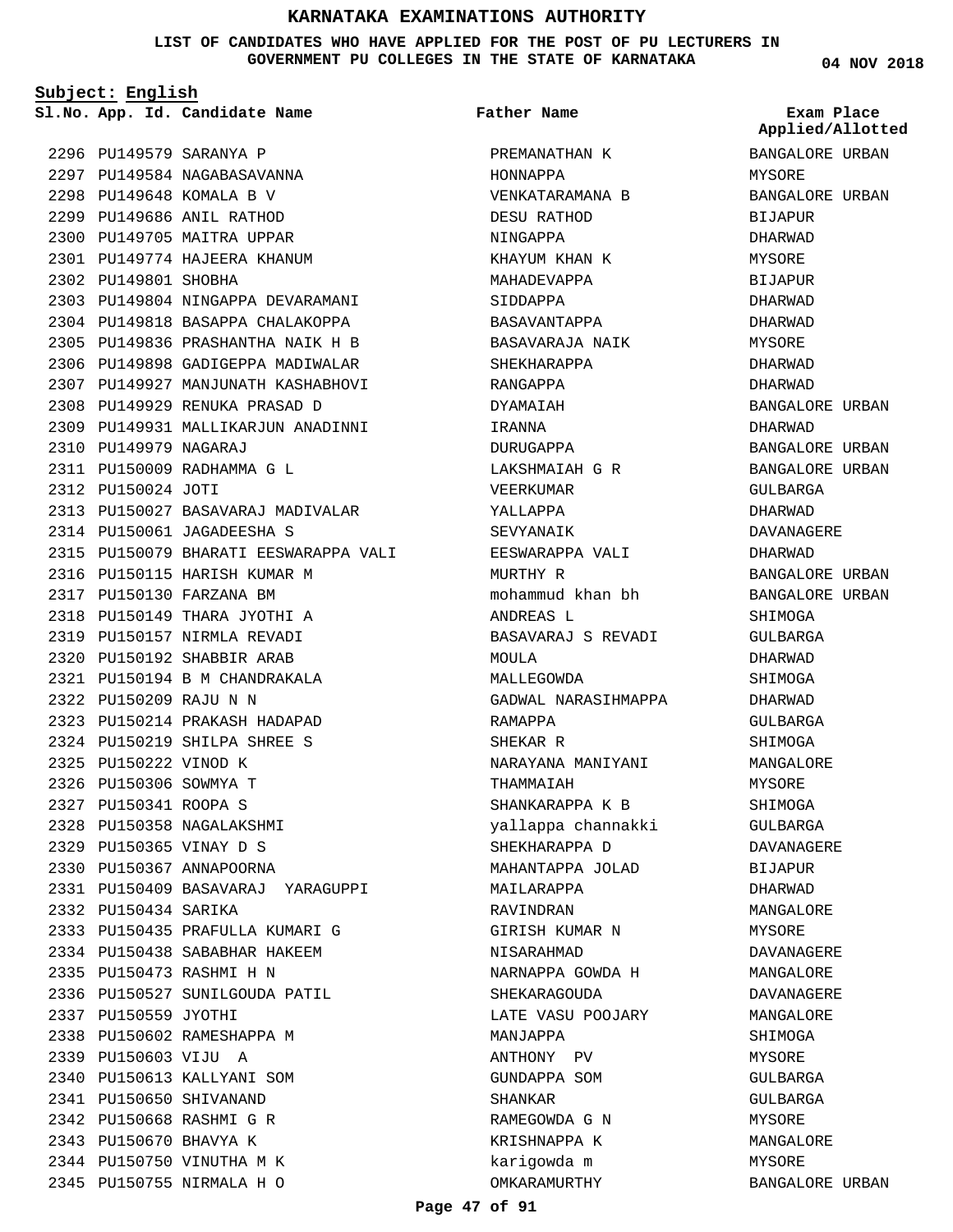**LIST OF CANDIDATES WHO HAVE APPLIED FOR THE POST OF PU LECTURERS IN GOVERNMENT PU COLLEGES IN THE STATE OF KARNATAKA**

**Subject: English**

**App. Id. Candidate Name Sl.No. Exam Place**

```
Father Name
```
2346 PU150871 RASHMI H K 2347 PU150874 NIRMALA MARY 2348 PU150917 GEETANJALI DODDAMANI 2349 PU150919 SHANKARAPPA N 2350 PU150923 MARY DAISY PU150944 HUSENAHMAD CHIKKUR 2351 2352 PU150945 PRABHA 2353 PU150962 KAMAKSHI NAIK 2354 PU150978 PUSHPA M S PU151038 SHIVALEELA 2355 2356 PU151039 SYED SULTAN AHAMED PU151179 MANJULA DEVI K M S 2357 PU151180 RAGHAVENDRA SHET A 2358 PU151204 SUNITHA C J 2359 PU151230 SUDHA H G 2360 PU151289 REETHA DC 2361 2362 PU151318 MOHAN KUMAR 2363 PU151319 JANAVI C M 2364 PU151320 BHAGYASHREE S K 2365 PU151350 M C SANNEGOWDA 2366 PU151414 LOKESHA PU151415 BHAGYALAKSHMI N T 2367 2368 PU151420 AZRA TABASSUM 2369 PU151431 PRADEEPA D C 2370 PU151505 MADHUSUDHANA A M 2371 PU151518 SAJIDA TASNEEM PU151538 SARFARAJ MUSAALI MULLA 2372 PU151562 PRASHANT 2373 2374 PU151576 HARISHA K PU151617 K BHAVANI 2375 2376 PU151675 SHARANAPPA PU151716 ASHARANI B K 2377 2378 PU151801 SARITA 2379 PU151802 JIYAUDDIN 2380 PU151834 NAJMA BEGUM PU151840 NETRAPALLI RAGHUNATH 2381 2382 PU151842 SYED SIRAJUDDIN QUADRI 2383 PU151855 JAGADEESH ANANTAPUR PU151864 S SANDHYA 2384 2385 PU151872 SUNITHA RAMAPPA BALLARY 2386 PU151874 MEHTABAHEMD JAMADAR 2387 PU151935 SHRISHAIL HULYAL 2388 PU151941 ANANDARAO KALE PU152046 RAGHU K H 2389 2390 PU152056 CHAITHANYA K B PU152059 MUDUDGE DEENANATH MAHALINGAPPA MAHALINGAPPA 2391 2392 PU152101 MALLAPPA 2393 PU152152 BHIMAPPA KILLIKETAR 2394 PU152166 SHAILA POOJAR 2395 PU152170 PREMA S

KRISHNAPPA H P M ANTHONY SWAMY GOPANNA DODDAMANI NARAYANASWAMY R BALAKRISHNA CHANASAB PARWATH REDDY MAHADEV SOMASHEKARAPPA M TOTAYYA HIREMATA SYED IQBAL SHIVALINGAIAH K M ANANTHA M SHET JAYANNA C K GUNDAIAH CHANDRASHEKARA DV VITTALRAO MALLAIAH C S S KALLESHWARAPPA CHOWDEGOWDA MAREPPA THANIKESHAN N MUNEER AHMED CHANDRAPPA D P MUDALAGIRI A J MD SALEEMUDDIN MUSAALI MULLA SHANKAR KRUSHNAPPA K RAMCHANDER SABANAGOUDA BABURAO MALLIKARJUN JALALUDDIN GADYAL ABDUL HAMEED N RAMANJINI SYED HUSSAMUDDIN QUADRI ISHWARAPPA S KRISHNAMURTHY RAMAPPA NINGAPPA BALLARY BANGALORE URBAN SHEKHIBRAHIM RAJERAM HULYAL SHIVAJI HONNURAPPA BOREGOWDA K V KALLAPPA PARASAPPA HANAMANTAPPA Subba Reddy N

**04 NOV 2018**

MYSORE SHIMOGA GULBARGA BANGALORE URBAN MYSORE BIJAPUR GULBARGA DHARWAD BANGALORE URBAN GULBARGA SHIMOGA BANGALORE URBAN SHIMOGA MYSORE BANGALORE URBAN MYSORE BANGALORE URBAN MYSORE DAVANAGERE MYSORE BANGALORE URBAN MYSORE BANGALORE URBAN SHIMOGA DAVANAGERE GULBARGA DHARWAD GULBARGA BANGALORE URBAN GULBARGA BIJAPUR GULBARGA GULBARGA BIJAPUR GULBARGA DAVANAGERE GULBARGA BIJAPUR BANGALORE URBAN DHARWAD BIJAPUR DHARWAD **BIJAPUR MYSORE** GULBARGA GULBARGA GULBARGA BIJAPUR BANGALORE URBAN **Applied/Allotted**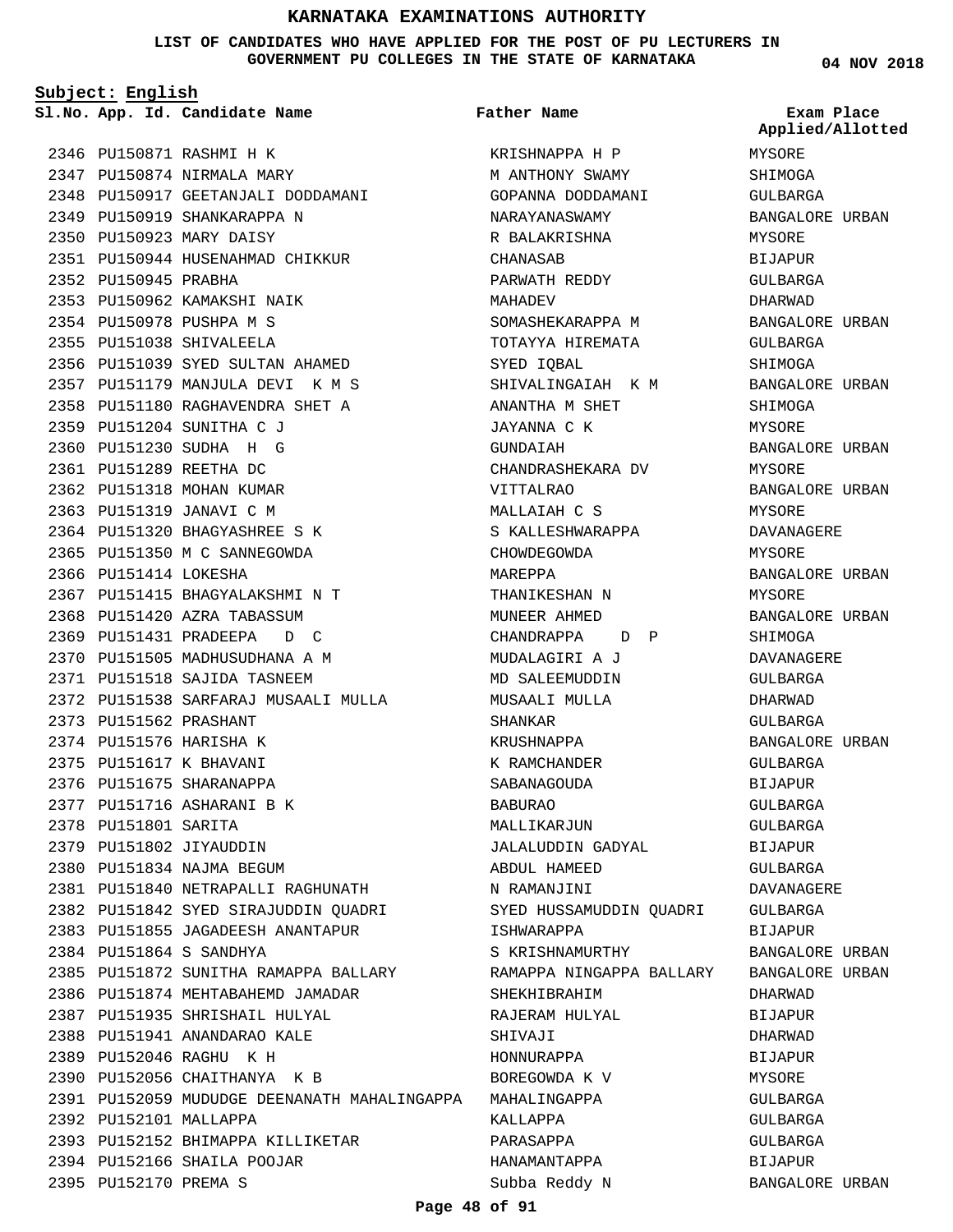### **LIST OF CANDIDATES WHO HAVE APPLIED FOR THE POST OF PU LECTURERS IN GOVERNMENT PU COLLEGES IN THE STATE OF KARNATAKA**

**Subject: English**

**App. Id. Candidate Name Sl.No. Exam Place**

```
Father Name
```
2396 PU152171 KAIRUNNISA BEGUM 2397 PU152212 KISHWER SAMREEN 2398 PU152216 BASAMMA PU152238 JAGANNATHA A 2399 PU152277 AMBAJJA B H 2400 PU152324 PRAKASHA R S 2401 2402 PU152351 SARITA MURARI ADIGON 2403 PU152356 RANGASWAMY M 2404 PU152390 PUSHPA KUMARI 2405 PU152398 VEERENDRA 2406 PU152429 PRAMODKUMAR JEEVANNA GARWAD 2407 PU152438 SURESH GURAV 2408 PU152448 SHAILAJA M 2409 PU152465 GANGAL VEENA 2410 PU152489 RAGUNATHA A 2411 PU152557 SURESHA B S 2412 PU152566 RAMAPPA 2413 PU152567 PUNEETH RAJ R 2414 PU152600 SANDHYA K R 2415 PU152609 NAIK VITTAL 2416 PU152786 TASHEYA AMREEN 2417 PU152790 NATESHA T 2418 PU152870 V G ANJANEYULU 2419 PU152881 AMAR GAVI 2420 PU152895 MAHESHA K M 2421 PU152902 SUPRIYA NAVALUR 2422 PU152912 NAGARAJ HIREMATH 2423 PU152918 SHANKARAPPA PATIL 2424 PU152927 SWETA 2425 PU152932 ARCHANA DODDAMANI 2426 PU153016 SUDHA BAI K 2427 PU153026 KESHAVA Y 2428 PU153049 BASAPPA PU153058 HEMALATHA S N 2429 PU153066 JAYALAXMI KULKARNI 2430 PU153091 VIJAYAKUMAR GHASANI 2431 2432 PU153097 PRAMESHWAR 2433 PU153106 SHRUTHI K P PU153133 SWETHA K R 2434 PU153172 MAMATHA H S 2435 2436 PU153194 CHANDRIKA V PU153259 RASHMI B S 2437 2438 PU153277 RAJESHWARI PU153285 RENUKA B 2439 2440 PU153300 NAGAPPA MANGALAGATTI 2441 PU153373 MAMATHA G N 2442 PU153381 SHANTHAIAH G 2443 PU153428 GANGAMBIKE B M 2444 PU153429 LAKSHMI L A 2445 PU153445 PRADEEPA DESAI

ZAKEREYIA AZEEZ PASHA BASAPPA ADI ANJANEYAREEDY HANUMANTHAPPA SHIVANNA R MURARI R NAYAK MAHALINGAPPA BISHESWAR SINGH AMMANNA DHARI JEEVANNA PANDAPPA GURAV MALLIKARJUNAIAH L VENKARADDI ALLAPPA SULAIAH Mariyappa RAMAPPA K RAGHU K K TIMMAPPA SIKANDER THIMMABHOVI V G Thirupathaiah SIDAGONDA THIPPESWAMY K M KUSHAPPA GANGAYYA RAJANAGOUDA SRIMANTH YALLAPPA PRAKASH RAO K YALLAPPA VIRUPAKSHAPPA NARASIMHAMURTHY S N CHIDANAND KULKARNI GURANNA MANIKRAO BIRADAR K PUTTALINGAIAH RAJANNA K SreenivasaRao H N Venugopal KP RAJ URS S R Manikappa Basavaraju P ULAVAPPA MANGALAGATTI NARASIMHAMURTHY GANGABYLAPPA MAHADEVAPPA M LAKSHMANA TARANATH

**04 NOV 2018**

GULBARGA MYSORE GULBARGA BANGALORE URBAN BANGALORE URBAN SHIMOGA DHARWAD BANGALORE URBAN GULBARGA GULBARGA DHARWAD BIJAPUR BANGALORE URBAN DHARWAD BANGALORE URBAN BANGALORE URBAN DHARWAD DAVANAGERE MYSORE DAVANAGERE MYSORE MYSORE DAVANAGERE DHARWAD DHARWAD DHARWAD BIJAPUR DHARWAD GULBARGA BIJAPUR GULBARGA SHIMOGA MYSORE MYSORE DHARWAD GULBARGA GULBARGA MYSORE BANGALORE URBAN MYSORE BANGALORE URBAN BANGALORE URBAN GULBARGA **MYSORE** DHARWAD BANGALORE URBAN BANGALORE URBAN MYSORE MYSORE BIJAPUR **Applied/Allotted**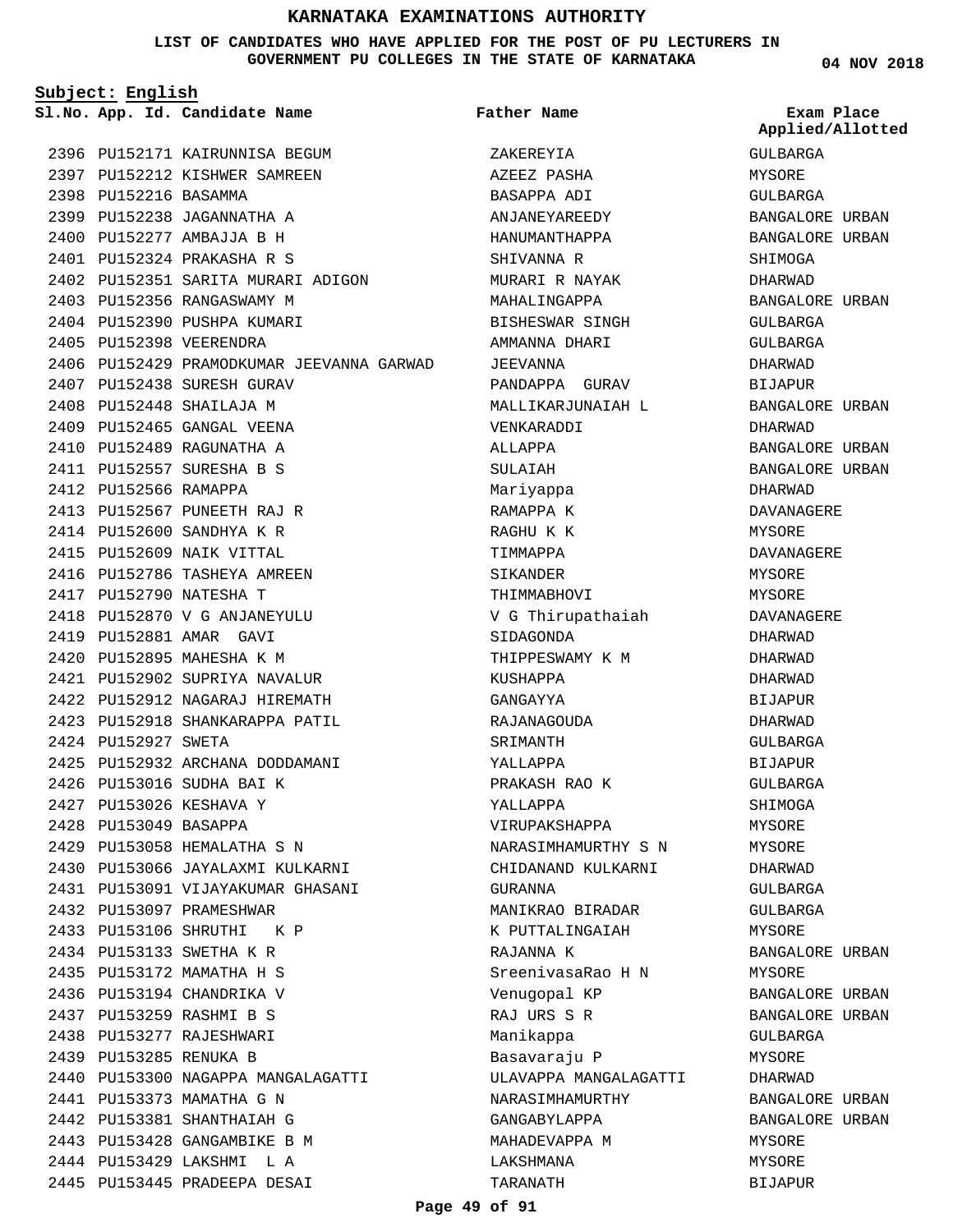**LIST OF CANDIDATES WHO HAVE APPLIED FOR THE POST OF PU LECTURERS IN GOVERNMENT PU COLLEGES IN THE STATE OF KARNATAKA**

**Subject: English**

2446 PU153446 MADIWALAPPA DESAI 2447 PU153473 VIJAYAKUMAR PAWAR 2448 PU153476 SHOBHA B R 2449 PU153547 KAMAL B N PU153567 SUDHARANI S T 2450 2451 PU153603 VIJAYAMAHANTESH NADAVINMANI 2452 PU153611 SANTOSHA M 2453 PU153645 SANTHOSH K R 2454 PU153649 DIVYASHREE K J PU153701 RAVISHA H C 2455 2456 PU153753 PRASAD 2457 PU153854 VINAY KUMAR S 2458 PU153887 SHREEKANT NAGENDRA DINDUR 2459 PU153910 SUMARANI R 2460 PU153919 USHA S 2461 PU154027 ANNIE THOMAS P 2462 PU154036 DEEPA 2463 PU154054 UDAYAKUMAR HM 2464 PU154064 NAGARATHNA M R 2465 PU154065 FIRDOS FARHANA KHANUM 2466 PU154077 R CHINNAPPA 2467 PU154106 RANGASWAMY G 2468 PU154136 ANILKUMAR 2469 PU154156 SAYYIDA ARIFA FATIMA PU154218 PAVITRA T 2470 PU154220 SANTOSH KUMAR T L 2471 2472 PU154242 TAIBA KOUSAR PU154291 JAYASHEELA T C 2473 2474 PU154292 SOWMYA K M 2475 PU154336 DEVARAJ 2476 PU154349 VEENA 2477 PU154351 SHANTHAKUMAR M 2478 PU154363 JAGADEESH KHOT PU154441 MANJULA KABADAGI 2479 2480 PU154452 PRASANNAMURTHY M 2481 PU154457 VASUNDHARA M 2482 PU154471 MAMATHA S M 2483 PU154474 SEEMA NAIK 2484 PU154489 SHWETHA N 2485 PU154500 IMRAN SALEEM TIDGUNDI 2486 PU154534 GIRIJADEVI 2487 PU154536 SHAILAJA DESAI 2488 PU154589 GURURAJ SIDDARAMA GHODAGERI 2489 PU154598 KAVITA SOMPUR 2490 PU154605 UMESHKUMAR N PU154610 PRABHURAJ NAYAKAR 2491 2492 PU154625 MADHUKUMARA D 2493 PU154630 VAIBHAV WAGHAMARE 2494 PU154631 CHIDANAND PATIL 2495 PU154664 SHEELA

**App. Id. Candidate Name Sl.No. Exam Place** DEVENDRAPPA PURU RAJAIAH B M E R NARAYANA SWAMY THIMMARAJU S BEERAPPA BELIMALLURA MAHESHWARAPPA DAVANAGERE RUDRAPPA K JAYAPPA K G CHANDRAIAH MALLIKARJUN SHANMUKHARADHYA DINDUR N F RAMACHANDRAPPA P M SHEKARAPPA G THOMAS P T Triyambkeshwar VISHWANATHAIAH HM RANGAIAHA M ABDUL AZEEZ KHAN Rayappa RANGASWAMY ARJUN S G QUADRI THAMMANNA G T LAKSHMANA RAO SYED GHOUSE CHIKKEGOWDA K M MAHALINGA BHAT YAMANAPPA PURAD Kalappa MAHADEVA D SANGAPPA VEERESH A KABADAGI MAHADEVAPPA APPAYYA RAI M MANDANNA S K PARAMESHWAR NAIK NAGARAJU K SALEEM TIDGUNDI SURENDRANATH PATIL SHIVASHARANAPPA DESAI SIDDARAMA GHODAGERI SIDDARAM SOMPUR Nagappa SOMASHEKHARAPPA NAYAKAR DYAMANNA B K KRISHNA SABANNA **Father Name** BIJAPUR DHARWAD

**04 NOV 2018**

**Applied/Allotted**

## BANGALORE URBAN DAVANAGERE BANGALORE URBAN BIJAPUR DAVANAGERE SHIMOGA BANGALORE URBAN GULBARGA MYSORE BIJAPUR BANGALORE URBAN SHIMOGA MANGALORE BANGALORE URBAN BANGALORE URBAN SHIMOGA BANGALORE URBAN GULBARGA DAVANAGERE GULBARGA GULBARGA BANGALORE URBAN BANGALORE URBAN BANGALORE URBAN MYSORE MANGALORE GULBARGA DHARWAD MYSORE BIJAPUR BANGALORE URBAN MYSORE MANGALORE BANGALORE URBAN DHARWAD MYSORE BIJAPUR DHARWAD GULBARGA GULBARGA GULBARGA DHARWAD DHARWAD DAVANAGERE DHARWAD DHARWAD GULBARGA

### **Page 50 of 91**

VISHWAMBHAR RAO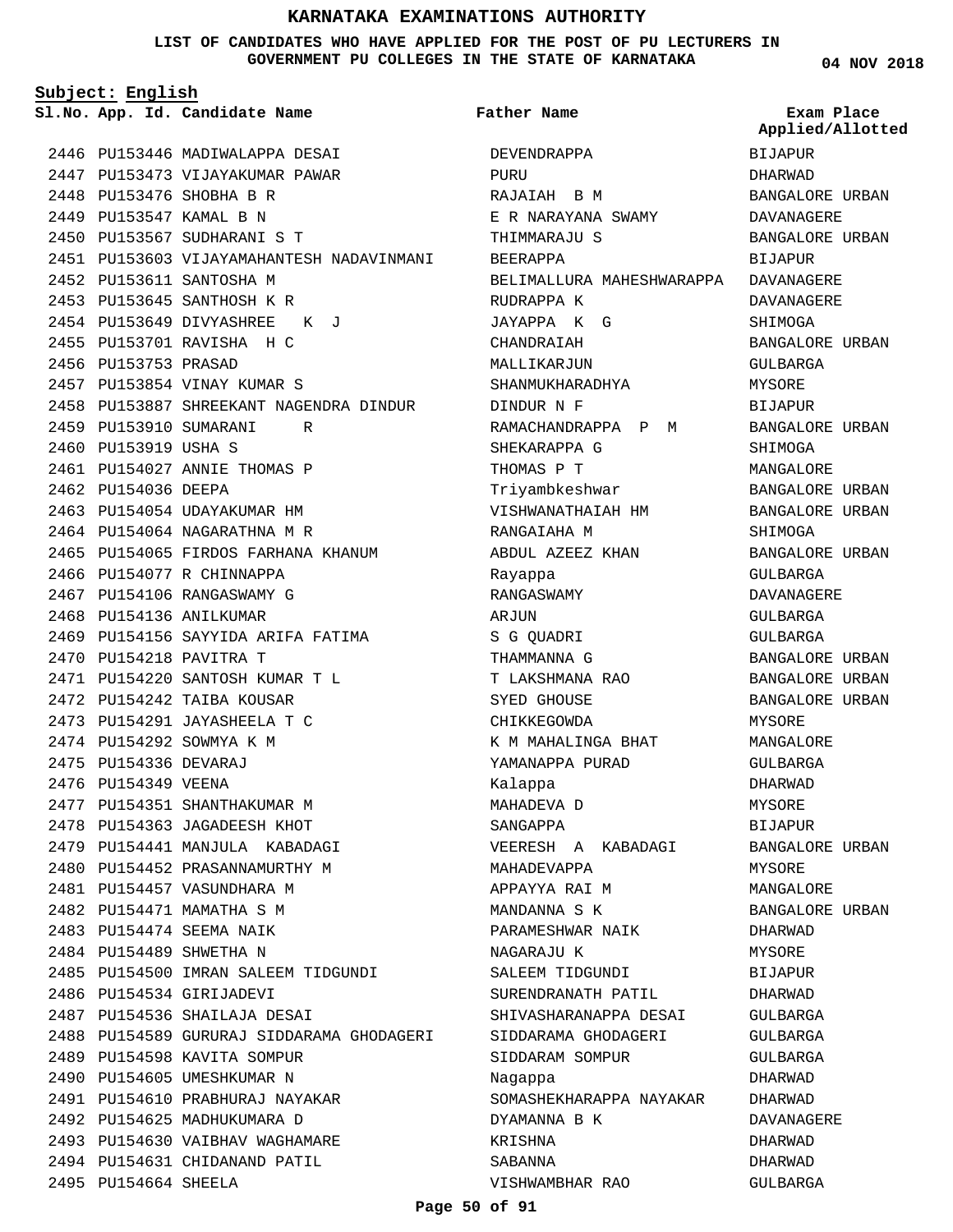**LIST OF CANDIDATES WHO HAVE APPLIED FOR THE POST OF PU LECTURERS IN GOVERNMENT PU COLLEGES IN THE STATE OF KARNATAKA**

**Subject: English**

**App. Id. Candidate Name Sl.No. Exam Place**

2543 PU156074 H NARAYANA

2545 PU156129 BADRINATH

2544 PU156111 RAJESH MANJUNATH NAIK

2496 PU154665 ANNAPPA MADIWAL 2497 PU154680 SHIVUKUMAR GOUDAR 2498 PU154688 KEERTHIKA RAOJI 2499 PU154699 SHILPA Y B 2500 PU154752 SHOBHA PUJARI PU154757 MAHADESWARAIAH K H 2501 PU154761 SHILPA Y V 2502 2503 PU154763 FAKKIRESH KADAKOL 2504 PU154773 RESHMA KHANUM PU154872 ASHWINI L UMARANI 2505 2506 PU154882 PRAKASH GURAPPA PUJARI 2507 PU154916 BHARATI YALIGAR 2508 PU154930 MANJULA P A 2509 PU155013 SOMANAGOUDA 2510 PU155020 SOUMYA A 2511 PU155027 SHIVAKUMAR T V 2512 PU155041 JANE RODRIGUES PU155043 SHRUTHI H B 2513 2514 PU155123 GANESHA C ANGADI 2515 PU155144 HASARGUNDE CHETANA 2516 PU155146 SOWMYASHREE M P 2517 PU155152 ANITHA R 2518 PU155268 MANJUSHREE M S PU155304 MD ZABIULLA KHAN I 2519 2520 PU155339 YUNUS PARVEZ KAUTHALKAR 2521 PU155357 VISHNU NAGANI 2522 PU155379 MADHU S PU155405 YOGEESH T V 2523 PU155410 KAVIRAJ JIDGE 2524 2525 PU155477 RAJANI HUBLI 2526 PU155524 RAJIV C K PU155612 RAJESH S B 2527 2528 PU155709 SHHIVABASU RADDERATTI 2529 PU155746 MATHASHREE S P 2530 PU155764 PRIYANKA HL 2531 PU155765 BASAVESHWAR RUDRAKSHI 2532 PU155815 PATIL IRAGOUDA 2533 PU155817 ATHIYA SULTANA 2534 PU155853 HAJIMALANG 2535 PU155891 SHABANA BANU 2536 PU155915 DEVARAJ HANCHINAMANI 2537 PU155941 MANJUNATH M 2538 PU155967 NATARAJA K V 2539 PU155979 MALINI K R 2540 PU155994 SHIFANA KOUSAR PU155996 BASAVARAJ 2541 2542 PU156057 VIJAYALAKSHMI S KAKKASAGERI

LAXMAN MADIWAL NINGAPPA MARUTHI Banukumar Y P GURANNA HANUMANTHAIAH VENKATACHALAPPA NAGAPPA USMAN KHAN H G LAXMAN GURAPPA MALLESHAPPA ANJANAPPA P VEERANGOUDA RAMANNA GOWDA VENKATESH T C BORGES RODRIGUES BORE GOWDA CHANNABASAPPA OMPRAKASH PUTTAMADAIAH M R RAMEGOWDA SHIVANNAGOWDA M B INAYATHULLA JAHIRUDDIN ANNAPPA SWAMY VENKATARAMANAIAH T G SHIVALINGAPPA KRISHNA RAO KESHAVAMURTHY C R BASAVARAJAPPA S M BASAPPA PUTTASWAMY LAKSHMAN RAO GURUSIDDAPPA KALAGOUDA SHAIKH KALEEMULLA BADASHA YALAGAR SYED AHMED SOMASHEKHARAPPA KOTRESH M VEERANNA K C RAMAKRISHNA K A MOHAMMED ASLAM GUNDAPPA SHANKRAPPA HANUMAPPA MANJUNATH GOPALACHARYA **Father Name**

**04 NOV 2018**

BANGALORE URBAN BIJAPUR DHARWAD BANGALORE URBAN BIJAPUR BANGALORE URBAN BANGALORE URBAN DHARWAD DAVANAGERE BIJAPUR **BIJAPUR** DAVANAGERE DAVANAGERE DHARWAD MANGALORE MYSORE DHARWAD MYSORE DAVANAGERE GULBARGA MYSORE MYSORE SHIMOGA BANGALORE URBAN DHARWAD BIJAPUR BANGALORE URBAN BANGALORE URBAN GULBARGA DHARWAD SHIMOGA SHIMOGA BIJAPUR MYSORE BANGALORE URBAN BIJAPUR DHARWAD GULBARGA GULBARGA DAVANAGERE DHARWAD DAVANAGERE BANGALORE URBAN **MYSORE** SHIMOGA GULBARGA **BIJAPUR** BANGALORE URBAN DHARWAD DHARWAD **Applied/Allotted**

**Page 51 of 91**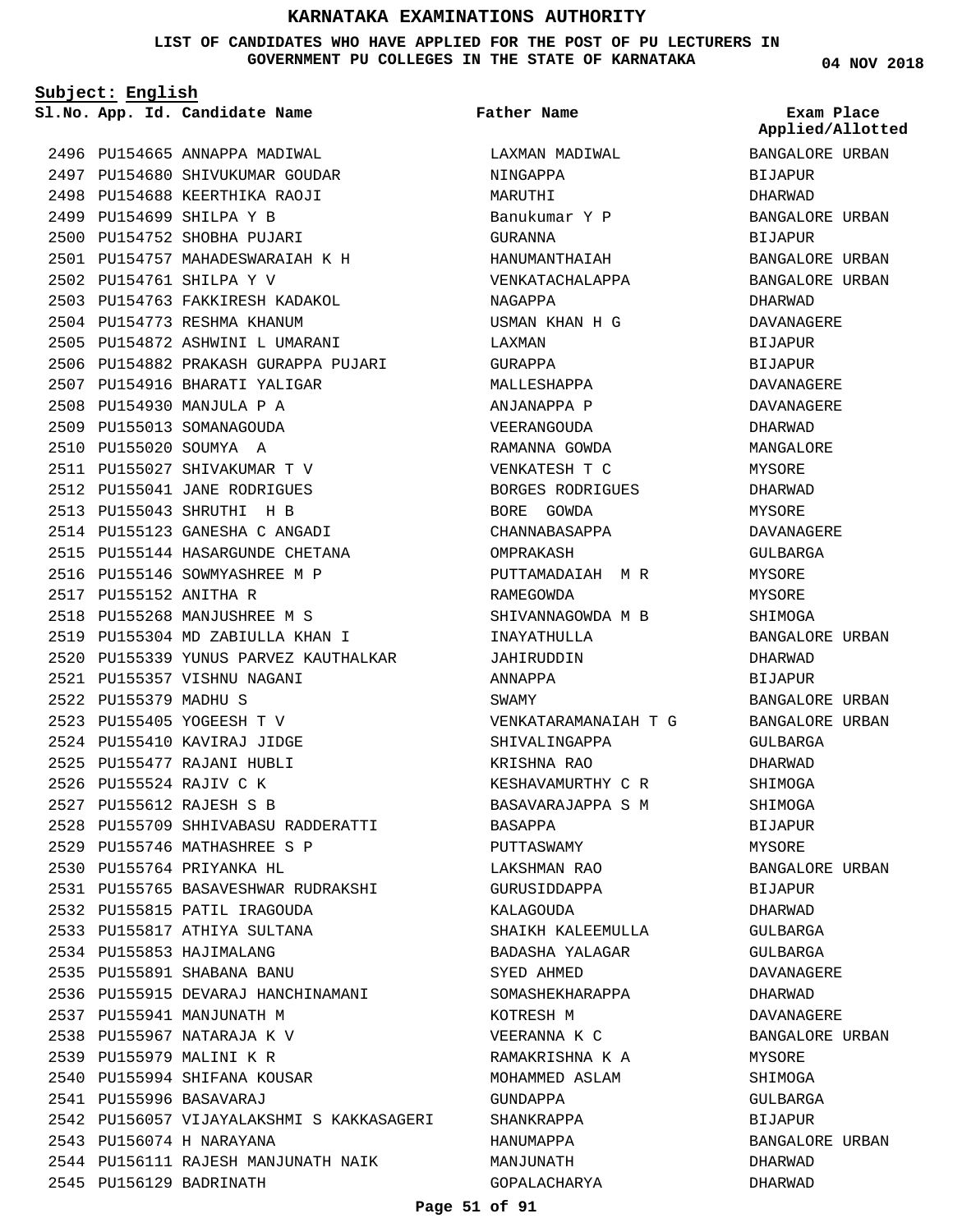**LIST OF CANDIDATES WHO HAVE APPLIED FOR THE POST OF PU LECTURERS IN GOVERNMENT PU COLLEGES IN THE STATE OF KARNATAKA**

**Subject: English**

**App. Id. Candidate Name Sl.No. Exam Place**

**Father Name**

2546 PU156150 RASHMI R 2547 PU156178 VEERAMMA 2548 PU156206 MAMATHA 2549 PU156207 MANJUNATHA R 2550 PU156248 VANDANA V PU156304 MANU B S 2551 2552 PU156320 BASAVARAJA K 2553 PU156322 NANDINI K N 2554 PU156374 SUGUNADEVI G V PU156388 RUDRESHI D K 2555 2556 PU156392 VINAYA E S 2557 PU156396 MOHAMED BADRUSH SHAYAKHEEN 2558 PU156565 KAVITA HUGAR 2559 PU156627 RAJESH PU156761 KALAVATHI S R 2560 2561 PU156788 BASAVARAJ LAMANI 2562 PU156793 MANJULA N N PU156806 SUMALATHA G L 2563 2564 PU156844 BHUVANESHWARI V GOGGAL 2565 PU156852 ABHINAYA MP 2566 PU156872 GEETHA D 2567 PU156897 DEEPIKARANI 2568 PU156940 YASHODHA K 2569 PU156945 MAHADEVI KASHAPPANAVAR 2570 PU156956 PARVATHI N 2571 PU156966 GAJANAND BUKKA 2572 PU157115 RASHMI N 2573 PU157118 JAYAMMA BILLA 2574 PU157131 KISHORE KUMAR N PU157225 SAHITHYASHREE K N 2575 2576 PU157263 USHARANI K 2577 PU157309 PADMAJA RAMA R PU157320 BALRAJ 2578 2579 PU157423 RAVISHA K B 2580 PU157428 KASHIRAY PU157463 PRASHANT 2581 2582 PU157480 TABASSUMUNNISA 2583 PU157485 Y SUCHITRA PU157486 PRAKASHA GOWDA N G 2584 2585 PU157547 MALLIKARJUN 2586 PU157570 RAFHATAFSHA SIRMULLA 2587 PU157593 OMKAR 2588 PU157597 SOWMYA S J 2589 PU157678 APPARAYA 2590 PU157679 APPARAYYA 2591 PU157683 ASHWINI MALAVANKAR 2592 PU157747 ANASUYA 2593 PU157847 VEERENDER JINDE 2594 PU157872 TUNGA M P 2595 PU157966 SHAMBHULINGASWAMI HIREMATH DANAM

RAMESH ACHARYA P ANNAPURNA NAGARAJASWAMY H C REVANNA VISHNU LATE SHANMUKHARADHYA KRUSHANAPPA K N GOWDA VARADARAJE GOWDA G P KALLAPPA S SHIVANANDA E R ABDUL SHUKOOR CHANDRASHEKHAR MARIYAPPA BANDI RAMANNA SHIVAPPA NARAYANASWAMY N L LINGAPPA VIRUPAXAPPA Prakash MS DASANAIKA Sharanappa SHRIDHARA NAYAK DEVAPPA Nagaraju SHIVALINGAPPA BUKKA NARAYANA S NAGARAJU M Nagesh K B VENKATARAO K LOKESHWAR RAO ARULAPPA BASAVARAJAPPA K C RAMACHANDRA HATTARAKI GOVARDHAN MOHD FAZIL K YOGANNA SETTY MAHESWARAPPA N G BASAVARAJ AMERUDDIN Laximanrao JAYARAM S C **BHEEMASHA BHEEMARAY** MOHAN MALAVANKAR CHANNAKESHAVA JINDE MANOHAR RAO PUTTASWAMY VEERABHADRAYYA

**04 NOV 2018**

**Applied/Allotted**

BANGALORE URBAN GULBARGA MYSORE MYSORE DHARWAD MYSORE MYSORE MYSORE **MYSORE** DAVANAGERE BANGALORE URBAN BANGALORE URBAN BIJAPUR DHARWAD MYSORE DHARWAD BANGALORE URBAN BANGALORE URBAN BIJAPUR MYSORE MYSORE BANGALORE URBAN MYSORE DHARWAD BANGALORE URBAN BANGALORE URBAN BANGALORE URBAN DHARWAD MYSORE MYSORE BANGALORE URBAN DHARWAD MYSORE MYSORE GULBARGA GULBARGA GULBARGA MYSORE DHARWAD GULBARGA DAVANAGERE GULBARGA SHIMOGA GULBARGA GULBARGA MANGALORE BANGALORE URBAN GULBARGA MYSORE DAVANAGERE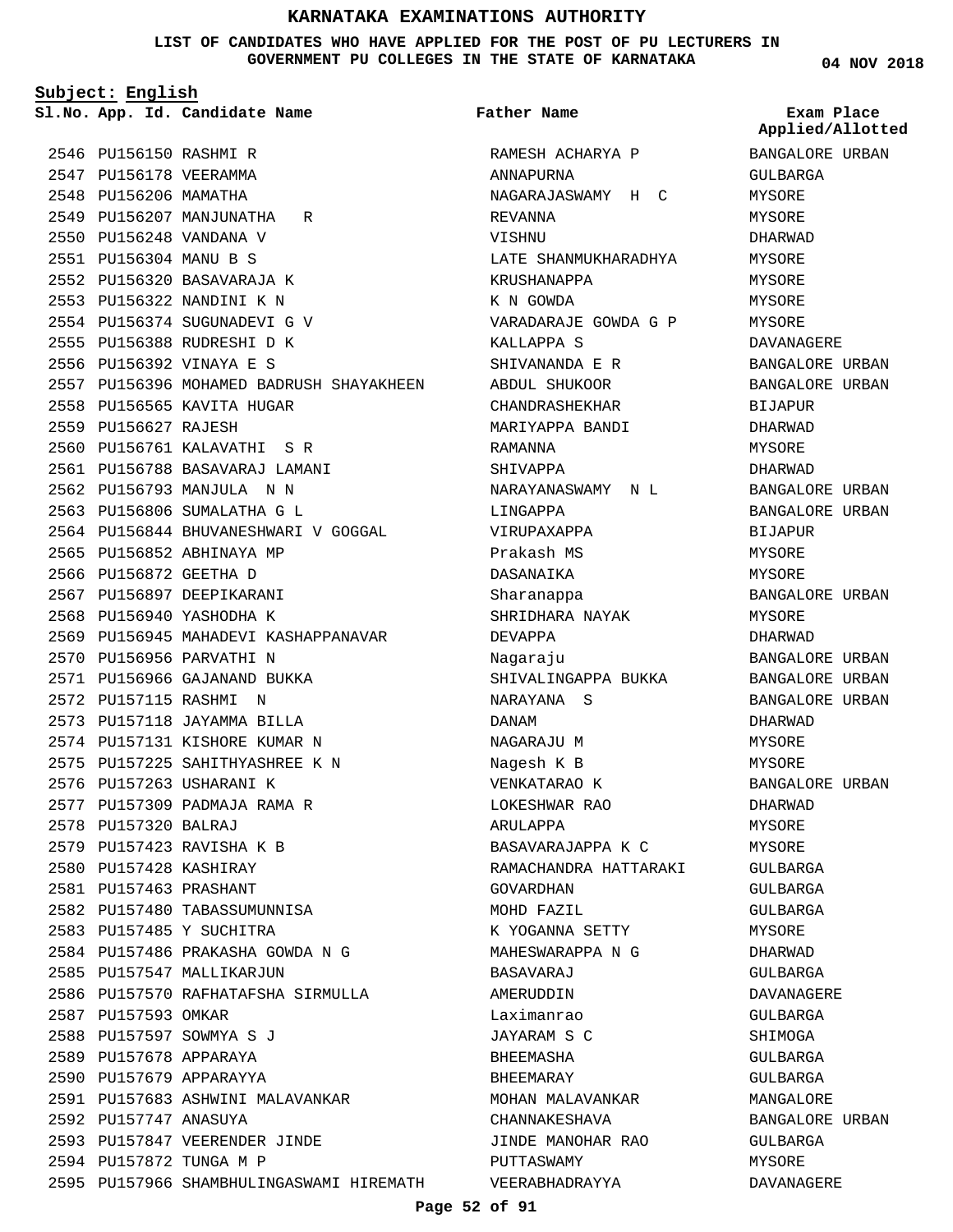### **LIST OF CANDIDATES WHO HAVE APPLIED FOR THE POST OF PU LECTURERS IN GOVERNMENT PU COLLEGES IN THE STATE OF KARNATAKA**

**Subject: English**

**App. Id. Candidate Name Sl.No. Exam Place**

**Father Name**

2596 PU157986 N GURUPRASAD 2597 PU158044 SUKHANAND 2598 PU158053 DEEPA PYATI 2599 PU158082 VIJAYALAKSHMI TOTAGANTI 2600 PU158101 CHANDRA SHEKAR PU158220 HANUMA NAIK T 2601 2602 PU158227 JYOTI 2603 PU158241 GEETABAI PATIL PU158268 SHILPA D 2604 2605 PU158277 MANUJA DESHAPANDE 2606 PU158333 PRATHIMA 2607 PU158421 SHAMBULINGA D S 2608 PU158433 INDERA BAI 2609 PU158437 KAVITHA KUMARI M H PU158445 NOUSHEEN R S 2610 2611 PU158493 MARUTHI D B 2612 PU158503 SHAN TUMMINAKATTI 2613 PU158570 MAMATA N MYLAR 2614 PU158576 NANDINI K 2615 PU158577 SANDEEP 2616 PU158580 SUNITHA S R 2617 PU158621 ANTHONY KARWADI 2618 PU158679 SHRIDEVI MEDEGAR 2619 PU158707 PREMA S PU158709 AMBIKA SB R 2620 2621 PU158714 AMEENA TABASSUM PU158742 VIJAYA KUMARA G T 2622 2623 PU158760 DINESHKUMAR AJAMERA 2624 PU158820 MANJUNATHA R PU158860 AMREEN TAJ H R 2625 2626 PU158878 CHIDANAND AMMINABHAVI 2627 PU158883 BHAGYASHRI 2628 PU158890 SYED ASGHAR PU158907 CHANDRASHEKARA S B 2629 2630 PU158922 PRATIBHA KOPARDE PU158957 ANITHA T 2631 2632 PU158976 BHAGYASGHREE G 2633 PU158982 MAHANTAMMA GOUDAR 2634 PU158994 ZAHEERA KHANUM 2635 PU159019 MAHADEVAPPA 2636 PU159021 YASHAVANTHA KUMARA B L 2637 PU159072 RAMYA R 2638 PU159158 L N SRIVANI 2639 PU159165 NASIR BASHA 2640 PU159181 DAWALASAB MUJAWAR 2641 PU159199 VISANUKANTA 2642 PU159230 RAJANNA T M 2643 PU159301 SUBRAMANYAM M 2644 PU159346 CHANABASAPPA 2645 PU159347 VINAYAK ASANGI

N NARASIMHAPPA RAMCHANDRA NINGAPPA SHREEDHAR NARASAPPA THAVARYA NAIK SHARANAPPA SANGANGOUDA DHARMACHAR K PRABHAKAR MAHALINGA POOJARY SHIVANANDAPPA D ANAND M H JANARDHANA Abdul Razak Khan DODDA BASAPPA SHAHABUDDEEN NIJALINGAPPA KARIYAPPA SHIVAJIRAO REVANNA S H JAYAWANT RAVEENDRA SIDDAMARI S M SIDDAGANGAPPA S MUNEER S M THIPPESWAMY G MOHANLAL RAMANAYKA RIAZ AHMED H B MAHESH KISHANRAO KULKARNI SYED MAHBOOB BASAVARAJAPPA S N NARAYAN THIPPESHAPPA K VIJAYKUMAR BALANAGOUDA AIJAZ AHMED GULZAR MAHANANDAPPA RAMPUR LINGARADHYA B P RAJANNA L C Narayanaswamy Nabi Rasul HUSENSAR MALLAPPA MUTHYAPPA MUNIYAPPA C SADASHIV KATTIMANI GANGAPPA

**04 NOV 2018**

**Applied/Allotted**

BANGALORE URBAN GULBARGA DHARWAD DHARWAD GULBARGA SHIMOGA GULBARGA BIJAPUR MYSORE DHARWAD MANGALORE SHIMOGA GULBARGA BANGALORE URBAN SHIMOGA BANGALORE URBAN DAVANAGERE BIJAPUR BANGALORE URBAN GULBARGA SHIMOGA DHARWAD BIJAPUR SHIMOGA BANGALORE URBAN MYSORE BANGALORE URBAN DHARWAD BANGALORE URBAN DAVANAGERE DHARWAD GULBARGA BANGALORE URBAN DAVANAGERE GULBARGA MYSORE GULBARGA BIJAPUR **MYSORE** BIJAPUR SHIMOGA BANGALORE URBAN BANGALORE URBAN DHARWAD DHARWAD GULBARGA DAVANAGERE BANGALORE URBAN BIJAPUR

BIJAPUR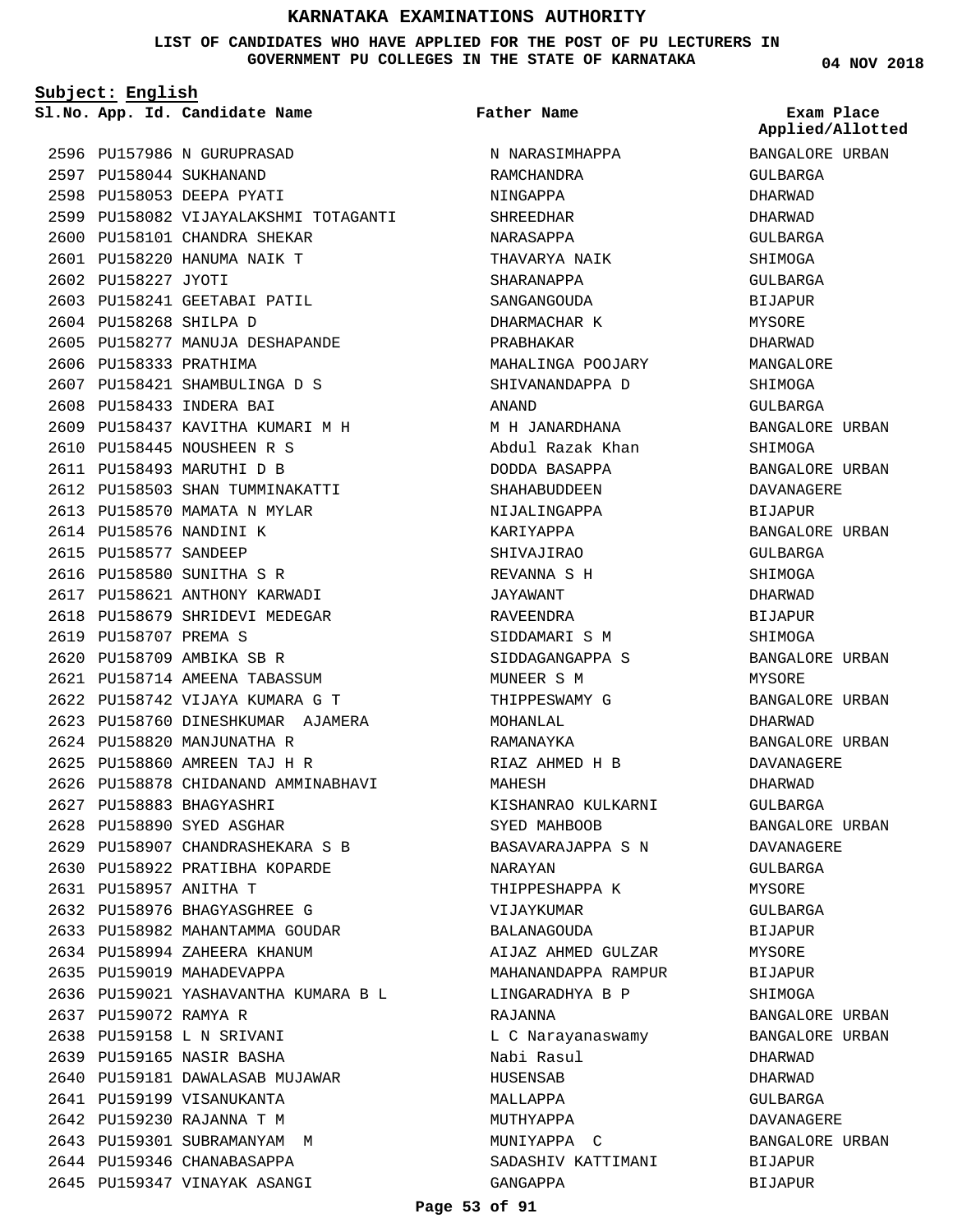### **LIST OF CANDIDATES WHO HAVE APPLIED FOR THE POST OF PU LECTURERS IN GOVERNMENT PU COLLEGES IN THE STATE OF KARNATAKA**

**Subject: English**

**04 NOV 2018**

|                       | Sl.No. App. Id. Candidate Name           | Father Name                         | Exam Place<br>Applied/Allotted |
|-----------------------|------------------------------------------|-------------------------------------|--------------------------------|
|                       | 2646 PU159354 YALLALING                  | BHEERANNA                           | GULBARGA                       |
| 2647 PU159367 AMBRESH |                                          | DHARMANNA                           | GULBARGA                       |
|                       | 2648 PU159384 AZRA FATHIMA               | S M NAZIM                           | BANGALORE URBAN                |
|                       | 2649 PU159407 SUREKHA INDI               | SHREESHAIL                          | BIJAPUR                        |
|                       | 2650 PU159431 VIDYA ALIAS VEENA          | SIDRAMAPPA                          | DHARWAD                        |
|                       |                                          |                                     | DHARWAD                        |
|                       | 2652 PU159452 VRUSHABHENDRA              | SIDRAMAYYA SWAMY                    | GULBARGA                       |
|                       | 2653 PU159480 PRASHANT RADDER            | VENKANNA                            | DHARWAD                        |
|                       | 2654 PU159491 MANJUNATH V MUTTAL         | VEERANNA VIRUPAXAPPA MUTTAL DHARWAD |                                |
|                       | 2655 PU159504 ASHOKA M N                 | NARASIMHAIAH                        | SHIMOGA                        |
|                       | 2656 PU159534 CLARA RESHMA B S           | SHANTHAPPA B S                      | MYSORE                         |
|                       | 2657 PU159537 PAVITHRA C S               | SOMASHEKHAR C V                     | SHIMOGA                        |
|                       | 2658 PU159542 ANAND KUMAR                | PAMPAPATHI                          | GULBARGA                       |
|                       | 2659 PU159544 RAMESH KUMAR               | SHANKARAYYA HIREMATH                | GULBARGA                       |
|                       | 2660 PU159569 BHARATI DAMBAL             | PADANAPPA                           | BANGALORE URBAN                |
|                       | 2661 PU159584 SUJATHA S                  | SURESH V ARGEKAR                    | MANGALORE                      |
|                       | 2662 PU159598 AYESHA SULTANA             | MOHAMMED IBRAHIM                    | SHIMOGA                        |
|                       | 2663 PU159623 KHALEELUR RAHMAN S         | JAMEEL AHMED S                      | BANGALORE URBAN                |
|                       | 2664 PU159644 ALLAPPA NAYAK              | BHIMAPPA                            | DHARWAD                        |
|                       | 2665 PU159645 KALPANA M                  | MOSES ALEXANDER                     | GULBARGA                       |
|                       | 2666 PU159687 ESHAPPA ANNIGERI           | MOHAN                               | DHARWAD                        |
|                       | 2667 PU159690 PRAMILA GASTE              | BHAGAVANT                           | GULBARGA                       |
|                       | 2668 PU159698 MALASHRI                   | MALLIKARJUN                         | GULBARGA                       |
|                       | 2669 PU159721 PRASANNA K V               | VEERAPPA K                          | SHIMOGA                        |
|                       | 2670 PU159734 HEENAKOUSAR KADAKOL        | MEHBOOBSAB                          | BIJAPUR                        |
|                       | 2671 PU159744 JYOTI S B                  | SATYAWAN                            | GULBARGA                       |
|                       | 2672 PU159755 SANDEEP NAYAK              | HOSABANNA NAYAK                     | DHARWAD                        |
|                       | 2673 PU159768 PRAMOD RADDER              | VENKAPPA                            | DHARWAD                        |
|                       | 2674 PU159786 ABUBAKAR MARKAPPANAHALLI   | MAHIBUB                             | BIJAPUR                        |
|                       | 2675 PU159831 PUTTAPPAGOUD               | NANASAHEB                           | GULBARGA                       |
|                       | 2676 PU159865 MALLIKARJUN SADAB          | BHEEMANNA                           | SHIMOGA                        |
|                       | 2677 PU159901 DASEGOWDA T                | THIMMANNA D                         | SHIMOGA                        |
|                       | 2678 PU159906 ANAND SIMPIGER             | MACHANDR                            | BIJAPUR                        |
|                       | 2679 PU159921 ROOPAVATI KOREGOL          | SHIVAYOGEPPA                        | BIJAPUR                        |
|                       | 2680 PU159961 MANJUNATHA B T             | LATE THIPPESWAMY T                  | BANGALORE URBAN                |
|                       | 2681 PU159996 JYOTI HIREMATH             | SHANKARAYYA                         | DHARWAD                        |
| 2682 PU160020 TANUJA  |                                          | SEBRAJ T                            | GULBARGA                       |
|                       | 2683 PU160056 SANDYA S                   | SHANKAR S N                         | MANGALORE                      |
|                       | 2684 PU160076 SHAIK SHAMSE NAVEED        | SHAIK AMEENUDDIN                    | GULBARGA                       |
|                       | 2685 PU160080 HUMENDRA NARAYAN KHANDEKAR | NARAYAN PURANLAL KHANDEKAR GULBARGA |                                |
|                       | 2686 PU160081 P P BHEEMREDDY             | P P SHANKAR REDDY                   | GULBARGA                       |
|                       | 2687 PU160082 E K LAXMAN                 | E K BHEEMANNA                       | GULBARGA                       |
|                       | 2688 PU160142 PETLUR SHIVARADDI          | THIMMARADDI                         | DHARWAD                        |
|                       | 2689 PU160231 BEERAPPA                   | ERAPPA                              | DHARWAD                        |
|                       | 2690 PU160316 KEERTHI PRIYA V V          | VENKATESH V T                       | BANGALORE URBAN                |
| 2691 PU160343 RAFEEK  |                                          | MEHABOOBSAB                         | GULBARGA                       |
|                       | 2692 PU160378 DATTATRAYA                 | BASAPPA                             | GULBARGA                       |
|                       | 2693 PU160422 GOVINDARAJU L              | LAXMIPATHI                          | DAVANAGERE                     |
|                       | 2694 PU160431 PUSHPALATA P               | satyanarayana p                     | GULBARGA                       |
|                       | 2695 PU160450 GOWTHAM AJJAR B K          | KUMARASWAMY                         | MYSORE                         |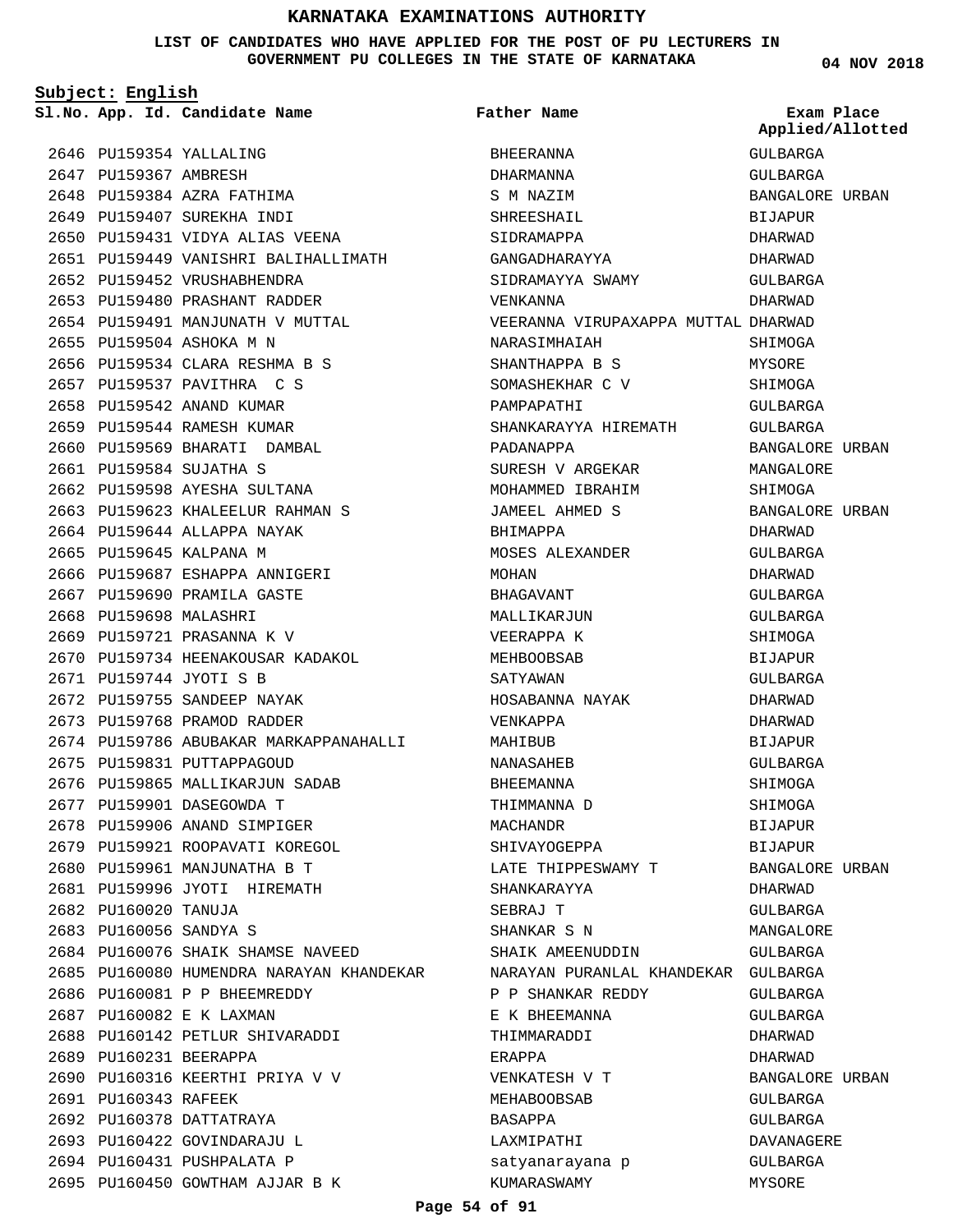**LIST OF CANDIDATES WHO HAVE APPLIED FOR THE POST OF PU LECTURERS IN GOVERNMENT PU COLLEGES IN THE STATE OF KARNATAKA**

**Subject: English**

**App. Id. Candidate Name Sl.No. Exam Place**

2696 PU160453 RAMAKRISHNE GOWDA KB 2697 PU160515 VEENA K J 2698 PU160518 SHANKERAYYA 2699 PU160527 SHIVAPPA 2700 PU160552 GULAM QUDDUS 2701 PU160574 SHRUTHI KUMARI C 2702 PU160611 RAVI KIRAN S M 2703 PU160633 GANGADHARA 2704 PU160823 SHREEKANT 2705 PU160825 JYOTI KADAM 2706 PU160917 SWAPNA RANI B 2707 PU160928 TAHEERABANU 2708 PU161009 MARUTI GAVADA 2709 PU161281 MUJASIM SHUGUFTA PU161287 DODDAMMA H S 2710 2711 PU161365 RAJU RATHOD 2712 PU161374 NANDINI G 2713 PU161433 BEERAPPA H 2714 PU161458 MARIA BELAGAMI 2715 PU161473 SUDHEERARADHYA K M 2716 PU161571 SARVADA H S 2717 PU161576 INDU REETHI 2718 PU161599 GEETA S PATIL 2719 PU161621 RAVINDRAKUMAR M 2720 PU161660 VRASHALI HIROJI PU161683 PRASANNA KUMAR S 2721 2722 PU161695 DEVAMANI K V PU161741 PARIS A BALOJ 2723 PU161754 VASUDHA RAO 2724 2725 PU161761 GEETA D K 2726 PU161796 SHABBEERAHMED B CHOUDHARI 2727 PU161798 SUDHAKER 2728 PU161803 GURUPRASAD M 2729 PU161828 VEENA GURUSIDDHAPPA GANAGI 2730 PU161841 PURUSHOTHAMA M PU161882 SANTHOSH B L 2731 2732 PU161902 M GEETA 2733 PU161960 BASAPPA HONNAPPA GUDASALAMANI 2734 PU161973 DEVENDRA KUMAR S 2735 PU161992 VIDYANAND BASARAGI 2736 PU161993 VIBHA KOTE PU162045 BEAULA SIRONMONEY D 2737 2738 PU162059 PRAVEEN K G 2739 PU162113 RAHEEM AHMED KHAN 2740 PU162126 SYEDA HUMERA JABEEN 2741 PU162130 AJITKUMAR KOLHAR 2742 PU162161 SAVITA 2743 PU162247 SUNITHA P P 2744 PU162264 YASHODA M S 2745 PU162289 KARKAL AMAGONDA MALLESHAPPA

BASAVEGOWDA K K JAYARAMU GURUSHANTAYYA VARADHAPPA GULAM MOHAMMED T CHANDRAPPA Sadashivaiah G B THIMMAYYA PRANESHRAO KULKARNI PARASHARAM Balaraja C REHMANSAB SHIVAJI QAMERUDDIN QASDAR SIDDA R BASU Guruswamy H MUKANNA H BELAGAMI MALLARADHYA K S SRINIVASA MURTHY K SHIVAN SAHEBAGOUDA BANNAPPA KUMBAR LATE BABURAO HIROJI SAMBAMURTHY VEEREGOWDA **A**SHOK RAGHAVENDRA RAO A KENDAGANNAIAH D M BABUSAB AMRUTH MALLU GURUSIDDHAPPA MUNISWAMAPPA LINGARAJA M BASAVVAREDDY HONNAPPA SHIVASHARANAPPA BEERAPPA VIVEKANAND DAVID S GIDDAIAH K B SUBHAN AHMED QADEER S A JAYAPAL DAWLAT RAO PHILIP P P SIDRAMAPPA M N MALLESHAPPA **Father Name**

**04 NOV 2018**

**Applied/Allotted**

BANGALORE URBAN MYSORE GULBARGA BANGALORE URBAN GULBARGA DAVANAGERE MYSORE GULBARGA GULBARGA DHARWAD BANGALORE URBAN DHARWAD DHARWAD GULBARGA MYSORE DAVANAGERE DAVANAGERE DAVANAGERE BANGALORE URBAN SHIMOGA SHIMOGA MANGALORE BIJAPUR BANGALORE URBAN GULBARGA BANGALORE URBAN MYSORE GULBARGA MANGALORE MYSORE BIJAPUR GULBARGA MYSORE DHARWAD BANGALORE URBAN DAVANAGERE DHARWAD BIJAPUR GULBARGA BIJAPUR GULBARGA BANGALORE URBAN DAVANAGERE GULBARGA GULBARGA BIJAPUR GULBARGA SHIMOGA BANGALORE URBAN BIJAPUR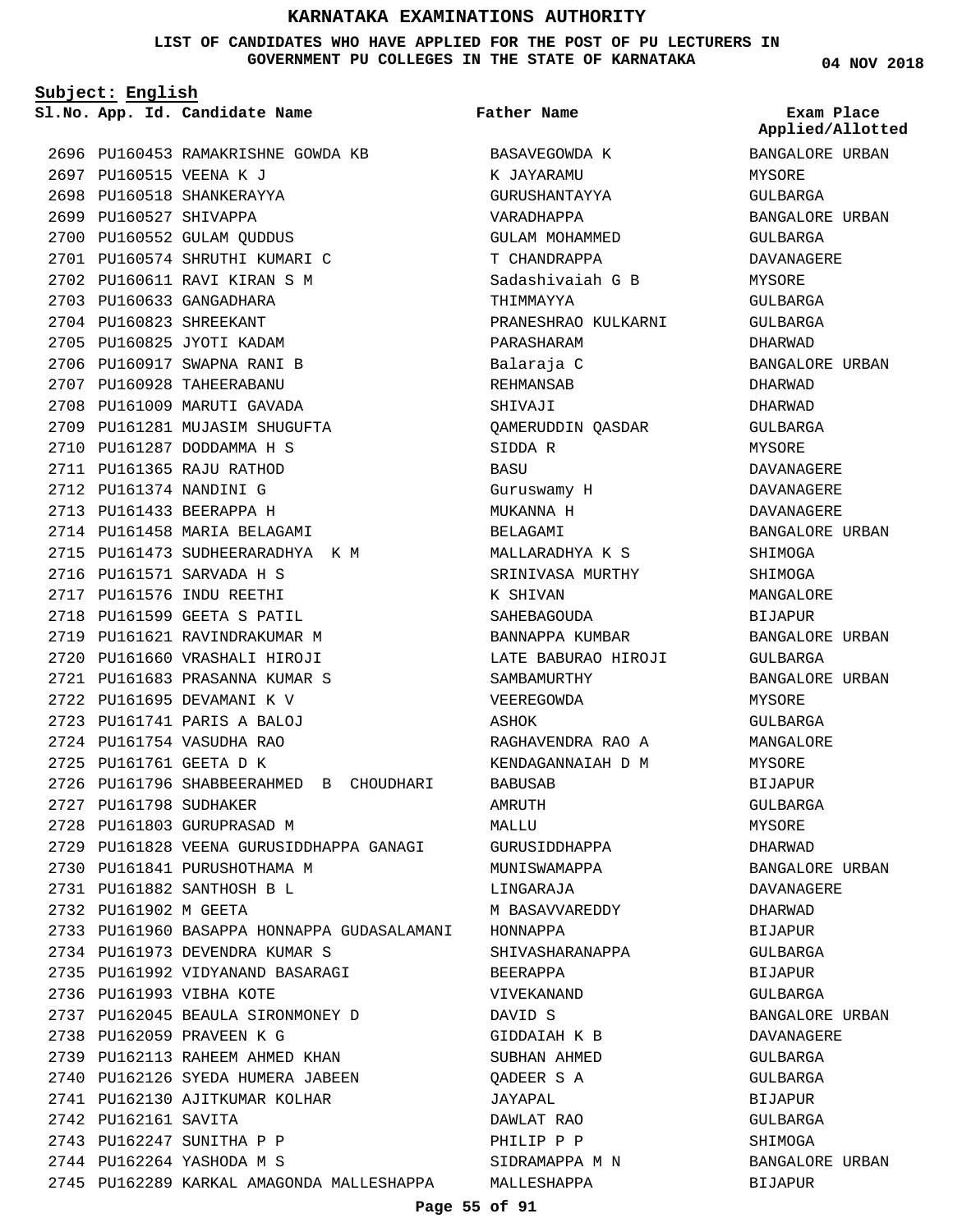**LIST OF CANDIDATES WHO HAVE APPLIED FOR THE POST OF PU LECTURERS IN GOVERNMENT PU COLLEGES IN THE STATE OF KARNATAKA**

**Subject: English**

2746 PU162298 MITHALI B SHETTY 2747 PU162319 SHWETHA M G PU162341 REKHA C S 2748 2749 PU162376 TEJASWINI G M 2750 PU162393 IMRAN KHAN GAWANDI PU162400 SANTHOSHAKUMAR K P 2751 2752 PU162413 AMBLI SHRUTHI 2753 PU162417 SOMANNA 2754 PU162442 CHANDRASHEKHARGOUDA PATIL 2755 PU162500 SOUKHYA BHAT 2756 PU162519 HEMAVATHI 2757 PU162609 NAMRATHA S 2758 PU162650 RUBEENA BEGUM 2759 PU162655 DEEPA K P 2760 PU162680 VINAYRAJ H G 2761 PU162706 HANUMANTHAPPANAGAPPA HAVANURU 2762 PU162811 PRAKASHA T 2763 PU162846 SHARANAPPA 2764 PU162863 MANGALA B A 2765 PU162882 MUTTURAJ BAMBALWAD 2766 PU162906 MANJULA M 2767 PU162907 SINCHANA SHRINGERI 2768 PU162987 KALA K L 2769 PU163036 PUSHPA H B 2770 PU163041 ANITA RAMANAGOUDA PATIL 2771 PU163042 SIDDAPPA NYAMAGOUDA 2772 PU163063 RASHMI R PU163067 ADESHA KUMARA M R 2773 2774 PU163068 RAVI PU163110 RAMESH BABU C R 2775 2776 PU163138 HARISHA PU163211 DIVYA H K 2777 2778 PU163231 GOPAL CHIMMALAGI 2779 PU163267 ESTHER SARINA KUMARI 2780 PU163296 KASHEPPA 2781 PU163301 MADHU GOVINDAPPANAVAR 2782 PU163332 SOWMYA H V 2783 PU163338 YASMEEN SULTANA 2784 PU163346 SHIVANNA V T 2785 PU163413 NAGARAJ K 2786 PU163455 VISHALA C S 2787 PU163496 RAVINDRA AJJANNAVAR 2788 PU163548 VIDYASHREE ADHALLI 2789 PU163579 RADHAMMA K 2790 PU163601 MARY ALPHONSA PU163634 SAVITHA SH 2791 2792 PU163647 YASHAVANTHA N 2793 PU163686 GURUPRASAD K S 2794 PU163708 CHAMANBI DODDAMULLA 2795 PU163716 CHANDRASHEKHAR TELI **App. Id. Candidate Name Sl.No. Exam Place**

BHOJA SHETTY H K V GURUMURTHY SHIVAKUMAR C B MALLIKARJUNAIAH G M NAJMUDDIN PRAKASH K N Durgappa KARIYANNA SUBHASCHANDRAGOUDA SUBRAHMANYA Krishnappa P H SRIPATHI S N Basheeruddin M K PILLAI GIRIRAJ H S NAGAPPA THIMMARAYAPPA SHANTAPPA B M ANNAIAH MALLAPPA MUNIVENKATAPPA ISHWAR SHRINGERI Lokeshappa K P BASAVARAJAPPA H G RAMANAGOUDA SANGAPPA Ramanna RAJE GOWDA M S SUBBANNA RAMAKRISHNAPPA T LATE KRISHNASETTY KEMPEGOWDA H NANDEPPA DAVID DHRAMANNA DHARIGOND HANUMANTAPPA VIJAYADEV H G HAMID HUSAIN THIMMARAYAPPA H KRISHNAIAH SRINIVASA C V BHIMAPPA PRAKASH KRISHNAPPA M RAYAPPA M SIDDALINGASWAMY S H NAGARAJAPPA SHESHACHALAIAH ALLASAHEB SIDDAPPA **Father Name**

**04 NOV 2018**

MYSORE MYSORE DAVANAGERE BANGALORE URBAN DHARWAD MYSORE BANGALORE URBAN BANGALORE URBAN DHARWAD DHARWAD SHIMOGA BANGALORE URBAN GULBARGA BANGALORE URBAN MYSORE DAVANAGERE BANGALORE URBAN GULBARGA BANGALORE URBAN DHARWAD BANGALORE URBAN MYSORE SHIMOGA DAVANAGERE BIJAPUR BIJAPUR BANGALORE URBAN MYSORE MYSORE BANGALORE URBAN SHIMOGA MYSORE BANGALORE URBAN DHARWAD MYSORE DAVANAGERE DAVANAGERE GULBARGA BANGALORE URBAN BANGALORE URBAN BANGALORE URBAN BIJAPUR BIJAPUR BANGALORE URBAN BANGALORE URBAN DHARWAD DAVANAGERE BANGALORE URBAN DAVANAGERE DHARWAD **Applied/Allotted**

### **Page 56 of 91**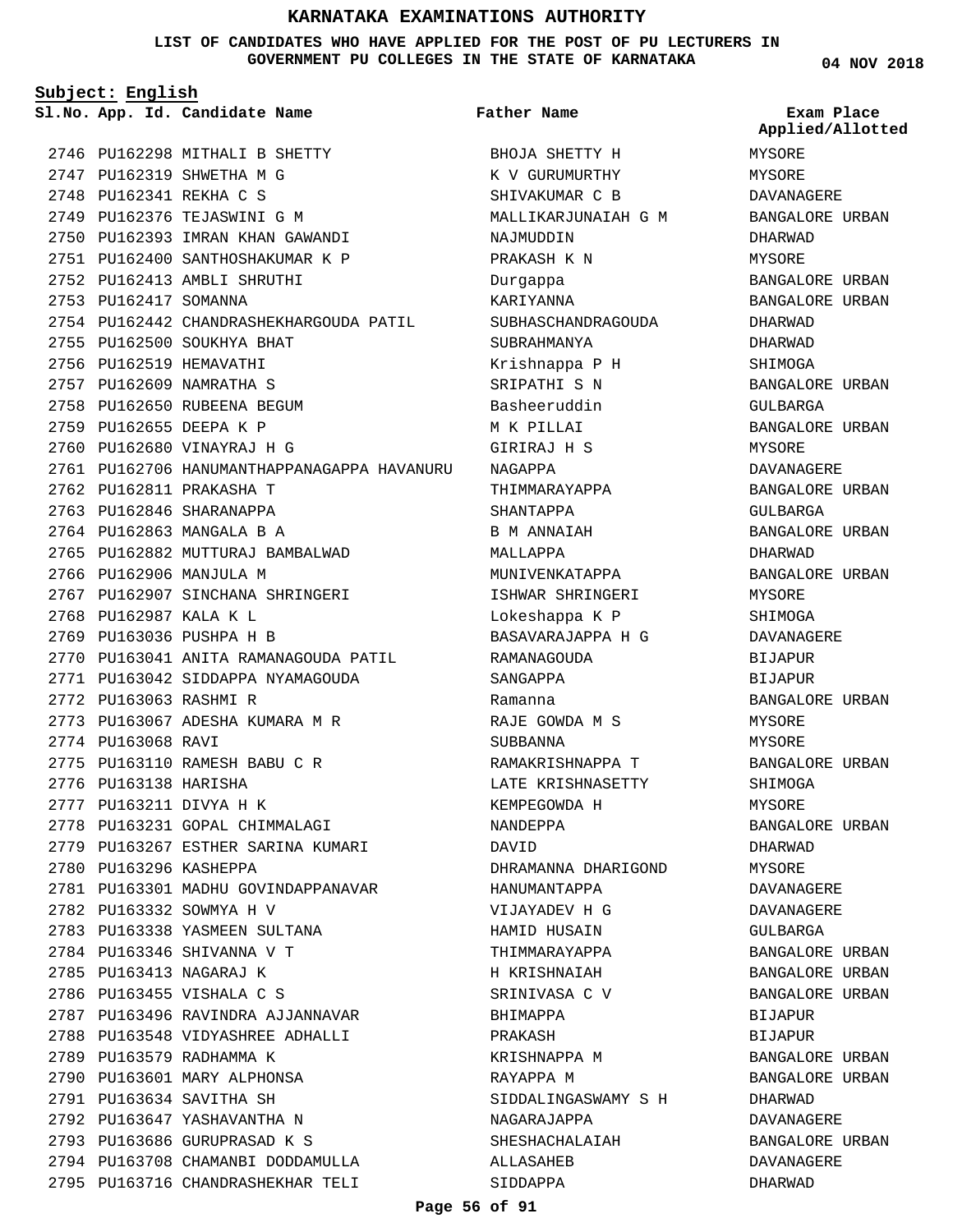**LIST OF CANDIDATES WHO HAVE APPLIED FOR THE POST OF PU LECTURERS IN GOVERNMENT PU COLLEGES IN THE STATE OF KARNATAKA**

VENKATA NAIK K

**Father Name**

**Subject: English**

**App. Id. Candidate Name Sl.No. Exam Place**

2796 PU163742 DINESH V 2797 PU163821 JAGADEVAIAH 2798 PU163870 NOORAVVA CHANNAPPA NAIK 2799 PU163873 NEELAMMA 2800 PU163878 THASEEN BEGUM 2801 PU163924 PAVANAGANGADHARA PU163925 CHANDRA SHEKAR C.M 2802 2803 PU163966 BEERALING 2804 PU163982 BISMAL SAVITRI SANGAPPA 2805 PU163988 KRISHNA HAKATI 2806 PU164022 ARUNA G 2807 PU164091 DEEPAK SALUNKE 2808 PU164147 SHIVAPPA 2809 PU164165 JAGADISHWARI A BUJARI 2810 PU164196 SWETHA VINOD 2811 PU164238 SAVITHA DK 2812 PU164325 HEMA PANDITH 2813 PU200029 HANAMANT KAMBAR 2814 PU200035 REETHESH K N 2815 PU200039 SHRUTHI RN 2816 PU200047 INDUMATI BARKI 2817 PU200084 SURESH 2818 PU200122 PRATHAP G P 2819 PU200131 PARASHURAM CHOUDAKER PU200177 NAGARAJ 2820 2821 PU200208 DEVAKI PU200210 BASAPPA KARADIGUDDA 2822 2823 PU200215 MANJUNATHA PU200218 PRIYANKA VILEEMA D SOUZA 2824 2825 PU200241 GEETA HOSAMANI PU200253 SHIVASHARANAPPA PADASHETTI 2826 2827 PU200295 MANJUNATH KUMBARGOPPA PU200314 YASHAVANTHA NAIK S 2828 2829 PU200358 RUDRASWAMY N 2830 PU200369 MAHESHA M 2831 PU200382 YAMANOORAPPA GONNAGAR PU200387 CHAITRA H 2832 2833 PU200391 NAGNATH SRIPATRAO NITTURE 2834 PU200396 RAVIKUMAR S K PU200401 KOKILA N V 2835 2836 PU200405 PAPANNA 2837 PU200412 AMRUTARAJ R 2838 PU200437 CHETAN CHUNCHA PU200454 SAMPRITHA D 2839 2840 PU200470 MANJUNATH HAVINAL PU200482 JOHN PETER S 2841 PU200483 DADASAHEB WAKPATE 2842 2843 PU200492 GIRIJASHANKAR MANE 2844 PU200493 MADHU B R 2845 PU200509 VINAYAKA M L

SOMASHEKHARAIAH CHANNAPPA VENKAREDDY HAMID KHATEEB MA RAMACHANDRAPPA swamy c.t LINGAPPA SANGAPPA HANUMANTAPPA GOPALA GOWDA N VILAS SALUNKE GHALAPPA CHAKRA ANNAPPA S BUJARI DAVID VINOD KUMAR KENDAGANNAIAH DM ARADHYA HN TIMMANNA NANJAIAH B NAGARAJA R Virupakshappa Barki NALLANNA PUTTAMADAIAH G K BASAPPA HULIYAPPA MANJU NAGAPPA SHANTHARAJU FRANK HILARY D SOUZA Duragappa SANGAPPA Shivaji SHANKARA NAIK NAGARAJAPPA MADAIAH HANAMAPPA HANUMANTHAIAH sripatrao KRISHNAPPA VENKATESH K N K P BYRAPPA RAJU S BENAKAPPA DYAVEGOWDA S NAGAPPA Swamy Kannu CHIDANAND **SURESH** RAMANJANAPPA B K LINGANNA B

**04 NOV 2018**

**Applied/Allotted**

## MANGALORE GULBARGA DAVANAGERE DHARWAD GULBARGA BANGALORE URBAN DAVANAGERE GULBARGA **BIJAPUR** DHARWAD BANGALORE URBAN BIJAPUR GULBARGA GULBARGA DHARWAD MYSORE BANGALORE URBAN DHARWAD BANGALORE URBAN SHIMOGA MANGALORE GULBARGA MYSORE BIJAPUR DHARWAD MANGALORE DHARWAD BANGALORE URBAN MANGALORE BANGALORE URBAN BIJAPUR DHARWAD DAVANAGERE SHIMOGA BANGALORE URBAN DHARWAD BANGALORE URBAN GULBARGA BANGALORE URBAN BANGALORE URBAN BANGALORE URBAN DAVANAGERE DHARWAD BANGALORE URBAN DAVANAGERE MYSORE DHARWAD DHARWAD BANGALORE URBAN MYSORE

**Page 57 of 91**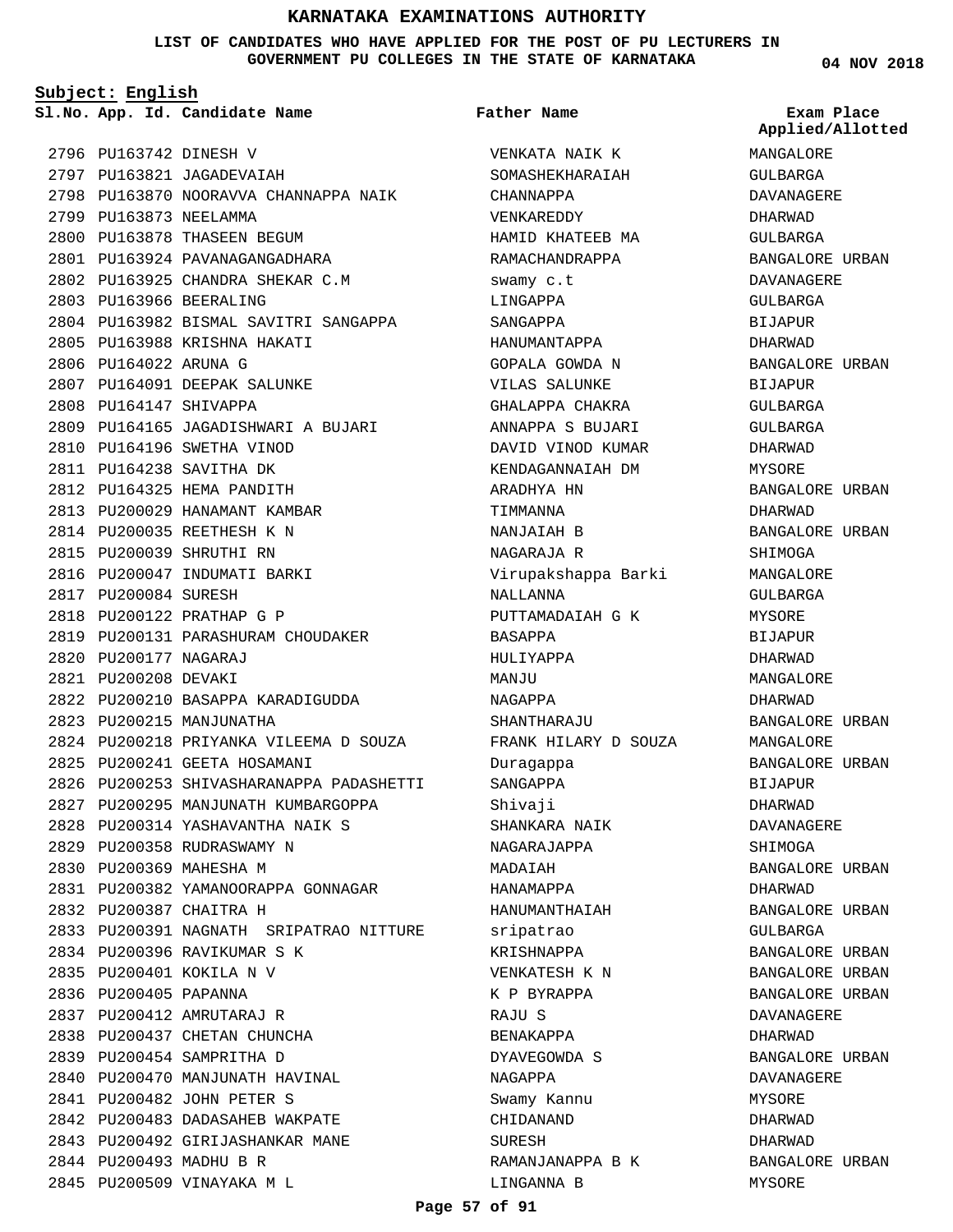**LIST OF CANDIDATES WHO HAVE APPLIED FOR THE POST OF PU LECTURERS IN GOVERNMENT PU COLLEGES IN THE STATE OF KARNATAKA**

**Subject: English**

**App. Id. Candidate Name Sl.No. Exam Place**

2846 PU200517 SANGAMESH B SALIMATH PU200526 RANJITHA J C 2847 2848 PU200534 SHRUTI APPAJIGOL N PU200662 SHEETAL KUMAR A N 2849 2850 PU200695 SAMEERA SHIREEN 2851 PU200707 MD ARIF 2852 PU200709 KOMARASWAMY A 2853 PU200740 DEEPA 2854 PU200742 MARUTI BHARAMAPPA GAJAPPANAVAR 2855 PU200806 RAMYA A 2856 PU200816 A DURGA BHAVANI 2857 PU200818 ASHOKA T 2858 PU200824 KAVITA K PHADAKE PU200830 LOKESHA K C 2859 2860 PU200835 REMENDI S FERNANDES 2861 PU200865 MANJUNATHA 2862 PU200882 BASANAGOUDA YALLAPPAGOUDRA 2863 PU200884 MANJUNATHAGOUDA PATIL 2864 PU200908 VIJAYAKUMAR 2865 PU200920 ARUNAKUMARI S 2866 PU200937 MADHUPRASAD P 2867 PU200943 MALLIKARJUN 2868 PU200944 DEVARAJ HOLENNANAVAR 2869 PU201007 DHANARAJ 2870 PU201008 MALLIKARJUNA K 2871 PU201028 SHWETHA D PU201043 DORCAS SYLVIA 2872 2873 PU201065 GAURAMMA 2874 PU201067 NAGESH R PU201077 ASHWINI K S 2875 2876 PU201119 CHANDRAMOHAN HIREMATH 2877 PU201211 POORNIMA S V 2878 PU201218 PAVITHRA PU201231 SHILPA B L 2879 2880 PU201243 PADMAVATHI T K 2881 PU201253 NAGAMANI N 2882 PU201254 PARAMESHWAR 2883 PU201306 SANGEETHA D Y 2884 PU201312 SANDESH P 2885 PU201325 VISHALAXI B DODDAMANI 2886 PU201350 SOWMYA H PU201358 BHAVANA T D 2887 2888 PU201401 SAYED ADEEB HUSAIN INAMDAR 2889 PU201427 HANAMAPPA SANNAKKANAVAR PU201442 LAKSHMEESHA K C 2890 2891 PU201447 STELLA MUDALGI PU201460 HANUMANTHAPPA M E 2892 2893 PU201464 MAHESHA 2894 PU201470 MOSHIN BIRADAR 2895 PU201472 PARVATHAMMA G K

#### **Father Name**

BASAVARAJA S SALIMATH Chandrashekar J NINGAPPA ASHOK B NAGARAL ABDUL RAHEEM MD ASHRAF ALI HEMANNA ALAGAPURA LATE NEELAKHANTARAYA BHARAMAPPA ASHWATHNARAYANA A VARADARAJULU THIMMARAYAPPA Kallappa CHIKKABOMMAIAH SALVADORE FERNANDES KHEMANAYAKA MALLANAGOUDA SHIDDANAGOUDA MALLIKARJUN Srinivasa PUTTASWAMY SHYAMANNA FAKKEERESH parasappa BASAPPA K DASAPPA G N CHINNA ROY KASAYYASWAMI RAMAKRISHNAPPA SHANIYARA S GONDA VERAYYA VARADARAJU S R GOVINDA GANIGA C LINGAPPA B G KRISHNAMURTHY M NARAYANASWAMY VITTHAL DONNEPPA Y DIVAKARA BHAT BASAPPA Hanumanthaiah DEVARAJU T D SAYED HUSAIN PASHA YAMANAPPA CHIKKAMUTHARAYAPPA YASHAWANTH ESHWARAPPA M LATE PARAMESHWARAPPA HUSEN KRISHNEGOWDA

**04 NOV 2018**

**Applied/Allotted**

DAVANAGERE **SHIMOGA** DHARWAD BANGALORE URBAN GULBARGA GULBARGA DAVANAGERE GULBARGA DHARWAD BANGALORE URBAN BANGALORE URBAN BANGALORE URBAN DHARWAD MYSORE DHARWAD BANGALORE URBAN DHARWAD DHARWAD GULBARGA MYSORE BANGALORE URBAN DHARWAD DHARWAD DHARWAD DHARWAD DAVANAGERE GULBARGA DHARWAD BANGALORE URBAN DHARWAD DHARWAD DAVANAGERE MANGALORE BANGALORE URBAN BANGALORE URBAN BANGALORE URBAN GULBARGA SHIMOGA MANGALORE MYSORE BANGALORE URBAN MYSORE BIJAPUR DHARWAD BANGALORE URBAN DHARWAD DAVANAGERE BANGALORE URBAN BIJAPUR

MYSORE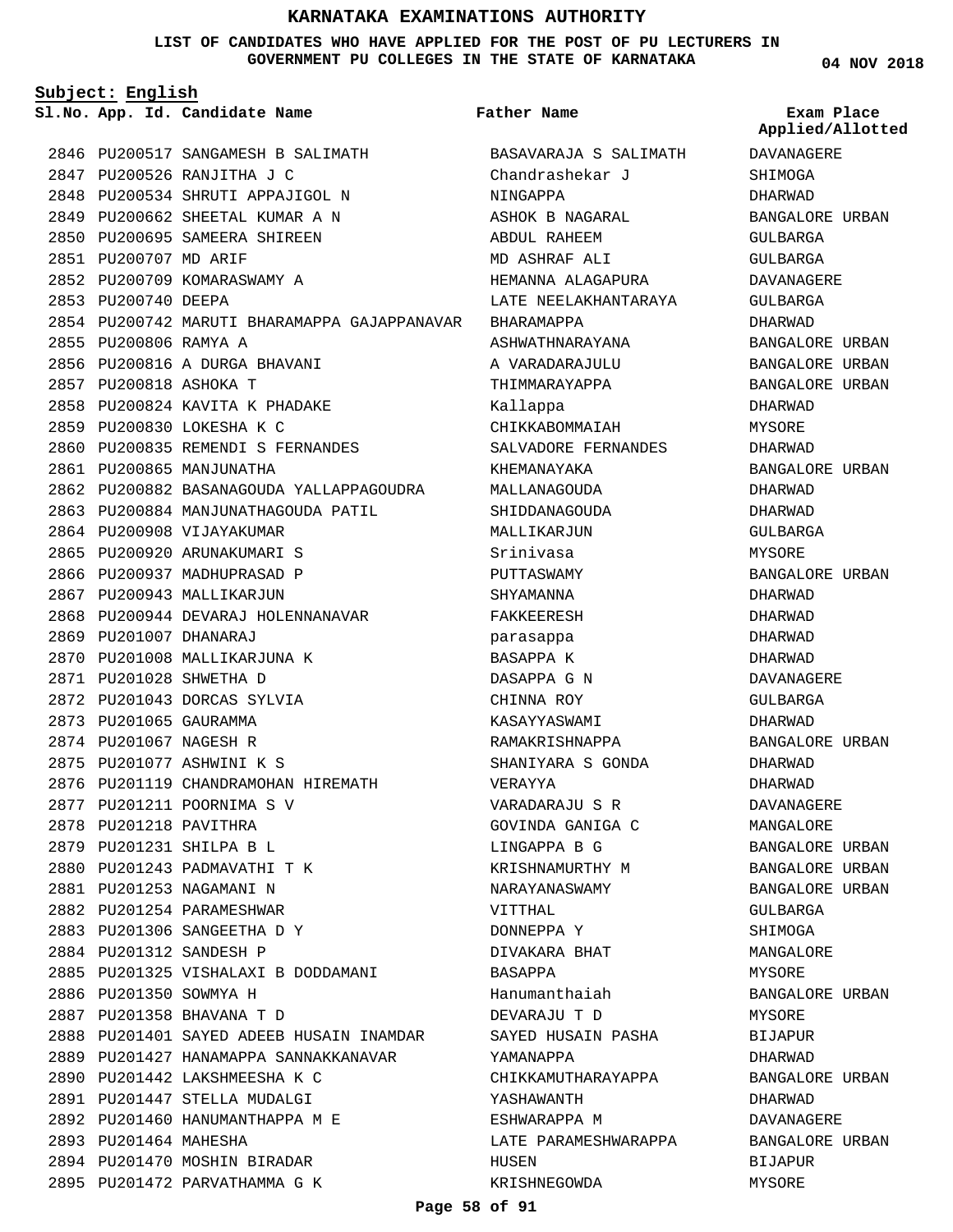### **LIST OF CANDIDATES WHO HAVE APPLIED FOR THE POST OF PU LECTURERS IN GOVERNMENT PU COLLEGES IN THE STATE OF KARNATAKA**

**Subject: English**

2896 PU201475 SATHEESH M PU201476 SIDDESWARA E 2897 2898 PU201478 DIVYA PATGAR 2899 PU201481 ANDAPPA SANGALAD

2900 PU201482 SUNIL NAVALE 2901 PU201498 VIJAYALAXMI BAJANTRI 2902 PU201502 RAZIYABEGUM NADAF 2903 PU201518 MALLAPPA GARAGAD 2904 PU201519 GANGADHAR GOOGADADDI 2905 PU201543 SHIVASHANKAR KONNUR 2906 PU201549 VISHWANATH CHALAWADI PU201551 CHANDRASHEKHAR D H 2907 2908 PU201592 PRASANNA 2909 PU201593 SURESH JANAPPA KATHRIKE 2910 PU201598 ANOOP SAJJANAR PU201646 SHILPA SHRI C N 2911 2912 PU201649 SADANAND RATNAKAR KURI 2913 PU201654 MARUTHI A 2914 PU201662 PUTTARAJU M 2915 PU201664 SHANKAR 2916 PU201675 SHRISHAILKUMAR 2917 PU201697 SAIFANMULK 2918 PU201780 BINDU M 2919 PU201833 ANITHA LOBO 2920 PU201849 SHRIDHAR B MESTA PU201855 VIDYALAKSHMI H S 2921 2922 PU201862 ROOPARANI 2923 PU201900 JATTEPPA C 2924 PU201909 SAVITA DANDIN 2925 PU201927 NAGENDRA K M 2926 PU201952 PRATHEEKSHA SHISHILA 2927 PU201961 SHANTHAKUMARI S 2928 PU201963 MAHESH ANGADI 2929 PU201971 SUMALATHA D 2930 PU202004 D UMADEVI PU202032 RAMYASHREE P 2931 2932 PU202062 AMAR 2933 PU202067 MANJUANTH SHIVAPPA HOSAMANI 2934 PU202102 G PRABHUDEV 2935 PU202108 SHRADDHA B 2936 PU202148 UMESH BASAVENNAPPA MULAGUNDA 2937 PU202184 NAGENDRA TR 2938 PU202192 AMBIKA 2939 PU202205 MD MUZAMMIL K 2940 PU202206 ANUSHA B M 2941 PU202217 KAVITA KAMATE 2942 PU202225 SHREEVIDYA P B 2943 PU202227 SANDEEP TUKARAM KAMBLE 2944 PU202250 ASHOKA T M 2945 PU202253 BHARATHKUMAR CHANDANKAR

**App. Id. Candidate Name Sl.No. Exam Place** MARISWAMY EARALINGAPPA PUNDLEEK SANGAPPA MAHADEV NAVALE KALLAPPA BAJANTRI MUKTUMSAB MURAGEPPA SIDDAPPA KUMARESH LAXMAN HANUMANTAPPA CHOWRAPPA janappa kathrike BASAPPA NAGARAJA C H RATNAKAR ANJINAPPA MADAIAH BASAVANTH CHANDRAKANTH DADASAHEB HADIMANI MURTHY S ANTONY LOBO BUDDHAVANTH MESTA SHIVALINGAIAH MALLIKARAJUN SHARANAPPA DURGAPPA MOTAPPA Prabhakara Shishila B SHIVANANDAPPA S NINGAPPA ANTHONIYAPPA D D NARASIMLU PUTTASWAMY K NAGAPPA SHIVAPPA HOSAMANI Mallappa Gudimani NARASIMHA BASAVENNAPPA MULAGUND RAMANAIKA TG CHANNAREDDY MD IDRIS K MALLIKARJUNAPPA B MAHADEV BASAVANTHIAH POOJARI TUKARAM KAMBLE MUTHYAPPA T SHANKAR CHANDANKAR **Father Name**

**04 NOV 2018**

MYSORE BANGALORE URBAN MANGALORE DHARWAD DHARWAD **BIJAPUR** DHARWAD DHARWAD **BIJAPUR** DHARWAD DHARWAD MYSORE BANGALORE URBAN BANGALORE URBAN DHARWAD DAVANAGERE DHARWAD BANGALORE URBAN MYSORE GULBARGA GULBARGA BIJAPUR BANGALORE URBAN MANGALORE DHARWAD MYSORE CIILBARGA DHARWAD BIJAPUR BANGALORE URBAN MANGALORE DAVANAGERE BIJAPUR BANGALORE URBAN GULBARGA BANGALORE URBAN GULBARGA DHARWAD DHARWAD MANGALORE DHARWAD MYSORE GULBARGA DHARWAD DAVANAGERE DHARWAD MYSORE GULBARGA MYSORE DHARWAD **Applied/Allotted**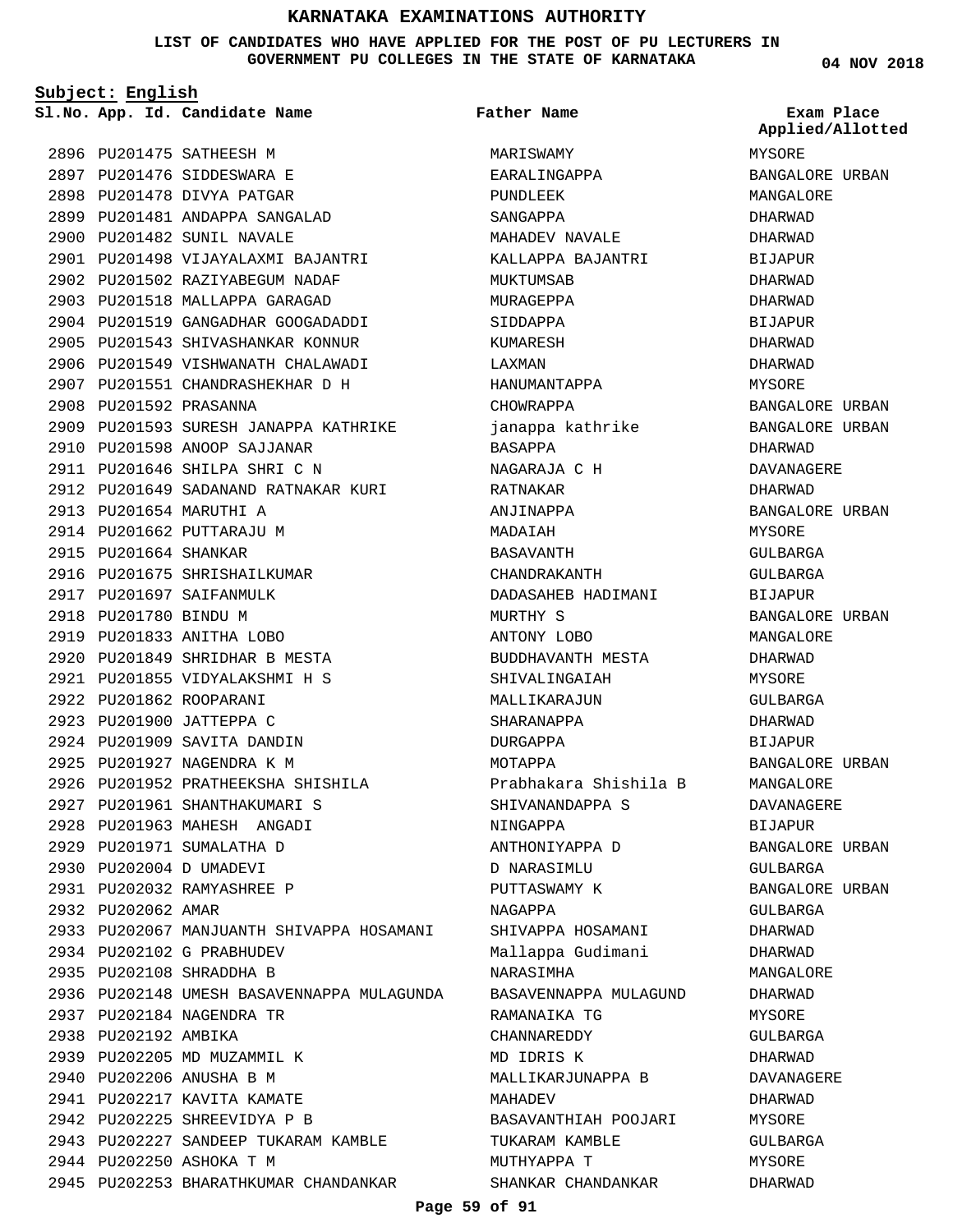**LIST OF CANDIDATES WHO HAVE APPLIED FOR THE POST OF PU LECTURERS IN GOVERNMENT PU COLLEGES IN THE STATE OF KARNATAKA**

**Subject: English**

**App. Id. Candidate Name Sl.No. Exam Place**

2946 PU202286 RANJITHA B M 2947 PU202311 GAWALI SHANTA 2948 PU202314 AMRAPALI 2949 PU202315 SATEESH KARAKANCHI PU202337 BHAGYASHREE B C 2950 2951 PU202359 MARUTI 2952 PU202367 SHIVARAJ V N 2953 PU202398 RAMU K 2954 PU202404 VENKATESH NESREKAR 2955 PU202416 SOWMYA R 2956 PU202434 CHINNU CS 2957 PU202441 PRAKASH V PU202487 CHANDRASHEKAR G H 2958 2959 PU202492 SHAHEEN PU202498 SWETHA S R 2960 2961 PU202547 PARVATI VAKARE 2962 PU202550 VIJAYLAXMI 2963 PU202571 VIJAYAMMA 2964 PU202582 HANAMAPPA 2965 PU202603 AFFIYANA 2966 PU202639 AMRUTHA B C 2967 PU202673 MANASA S N 2968 PU202683 SUBDAR ALI 2969 PU202717 PRAVEEN TEVARI 2970 PU202746 VENKATESHANAIK L 2971 PU202781 SATHISHA R 2972 PU202784 MOUNESH YALAGONNAVAR 2973 PU202798 JOHN BAPTIST 2974 PU202800 VINAY PATIL PU202804 JAGADEESHA A C 2975 2976 PU202831 KARABASAPPA ANGADI 2977 PU202834 MURUGESH S 2978 PU202870 GUNALAKSHMI H 2979 PU202872 MARUTHI P 2980 PU202880 MAHESHA D 2981 PU202890 RAMU K 2982 PU202894 ASIYA NUZHATH 2983 PU202968 MURALI N 2984 PU202979 B SACHIN 2985 PU202989 SUMA A S 2986 PU202991 MADHUSUDANA B N 2987 PU202993 CHANNABASAVVA MADLI 2988 PU202994 SAIEEDA 2989 PU202998 KUNTEPPA BEEDINAL 2990 PU203040 PRABHU A 2991 PU203047 SHARANAPPA 2992 PU203063 HANUMESH 2993 PU203067 NAGESH MUGALI 2994 PU203090 SULOCHANA B 2995 PU203107 SHIVALINGAPPA KAMBALE

### **Father Name**

MAHABALA DEVADIGA NAMDEO SHARANAPPA DANDE SHANKAR KARAKANCHI CHELUVARAJU MARIYAVVA HARIJAN VAGGAR NAGARAJA KISHAN SHIVAJI **RAMIT** CHIDANANDAPPA C VENKATARAMAPPA HANUMANTHARAYAPPA BASHEER A RAMAKRISHNAIAH MALLIKARJUN VAKARE GUNDAPPA PUTTARANGAPPA RAMANNA BIJAKAL BASHEERAHMED RUGI CHANDRASHEKARAN B S NARAYANASWAY S M ABBAS ALI GANESHAPPA Nanya Naik RAMU DHARMANNA JOSEPH MARI **SHANKARAGOUDA** CHANNABASAPPA A CHANABASAPPA LATE SUBRAMANI Hanuman N R PANCHAKSHARAPPA B DORESWAMY **KISHAN** RASHEED M A Nanjundappa BANGARAPPA G SHANTHAPPA NANJUNDARADYA NINGAPPA ABDUL AZEEZ PEERZADE YALLAPPA BEEDINAL ANNAYAPPA TIPPANNA YAMANAPPA DUNDAPPA MANOHAR B BHIMAPPA

**04 NOV 2018**

**Applied/Allotted**

BANGALORE URBAN GULBARGA GULBARGA GULBARGA MYSORE DHARWAD DAVANAGERE GULBARGA DHARWAD MYSORE DAVANAGERE BANGALORE URBAN BANGALORE URBAN GULBARGA MYSORE GULBARGA GULBARGA BANGALORE URBAN BIJAPUR BIJAPUR **MYSORE** BANGALORE URBAN SHIMOGA MYSORE DAVANAGERE MYSORE DHARWAD MYSORE DHARWAD DAVANAGERE DHARWAD MYSORE BANGALORE URBAN DAVANAGERE MYSORE GULBARGA GULBARGA BANGALORE URBAN SHIMOGA SHIMOGA BANGALORE URBAN DHARWAD DAVANAGERE DHARWAD BANGALORE URBAN GULBARGA DHARWAD DHARWAD DAVANAGERE

DHARWAD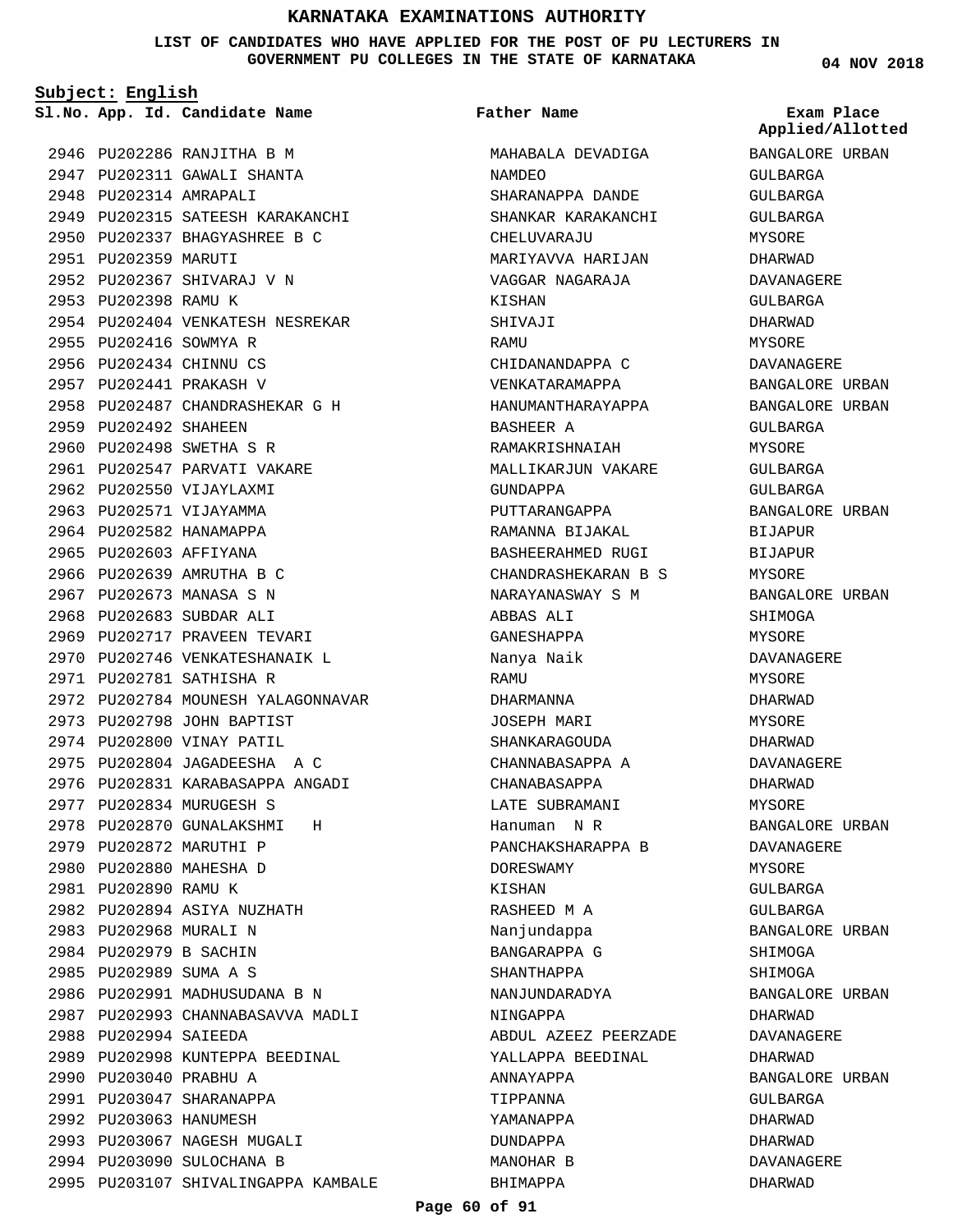**LIST OF CANDIDATES WHO HAVE APPLIED FOR THE POST OF PU LECTURERS IN GOVERNMENT PU COLLEGES IN THE STATE OF KARNATAKA**

**04 NOV 2018**

| Subject: English       |                                                                    |                      |                                |  |  |
|------------------------|--------------------------------------------------------------------|----------------------|--------------------------------|--|--|
|                        | Sl.No. App. Id. Candidate Name                                     | Father Name          | Exam Place<br>Applied/Allotted |  |  |
|                        | 2996 PU203109 RAMAGOND MUTTAPPA HATTARAKIHAL MUTTAPPA HATTARAKIHAL |                      | <b>BIJAPUR</b>                 |  |  |
|                        | 2997 PU203117 SUMAIYA KHANUM S                                     | MAHABOOB KHAN S      | <b>DAVANAGERE</b>              |  |  |
|                        | 2998 PU203185 PRAMOD MUNJE                                         | YALLAPPA             | DHARWAD                        |  |  |
|                        | 2999 PU203187 GURURAJ ONKARI                                       | NARASIMHA ONKARI     | GULBARGA                       |  |  |
|                        | 3000 PU203200 MAHESH HOSAMANI                                      | BHEEMASHANKAR        | DHARWAD                        |  |  |
|                        | 3001 PU203260 PAVITHRA H S                                         | SUBBEGOWDA           | MYSORE                         |  |  |
|                        | 3002 PU203289 SHILPASHREE M K                                      | KRISHNAPPA           | MYSORE                         |  |  |
|                        | 3003 PU203292 CHITHRA J                                            | JUNJANAIK K B        | SHIMOGA                        |  |  |
|                        | 3004 PU203306 LINGARAJU N                                          | NANJUNDAIAH          | MYSORE                         |  |  |
|                        | 3005 PU203314 CHETHANA PAKKEERAPPA GONDI                           | PAKKEERAPPA          | DHARWAD                        |  |  |
| 3006 PU203401 KAVYA G  |                                                                    | GOPALACHAR           | SHIMOGA                        |  |  |
|                        | 3007 PU203404 PREMA J K                                            | KRISHNAPPA M         | BANGALORE URBAN                |  |  |
|                        | 3008 PU203414 MARANNA C                                            | CHANDRANNA E         | SHIMOGA                        |  |  |
|                        | 3009 PU203438 IMTIYAJ B                                            | NABISAB B            | DAVANAGERE                     |  |  |
|                        | 3010 PU203471 TULASIGERI AGASIMANI                                 | NINGAPPA             | DHARWAD                        |  |  |
|                        | 3011 PU203476 ANJINMURTHY M                                        | MANJANNA             | DAVANAGERE                     |  |  |
|                        | 3012 PU203504 MALLINATH GANAPATI                                   | SIDDANNA             | GULBARGA                       |  |  |
|                        | 3013 PU203547 SUMA DESAI                                           | VARESH               | BIJAPUR                        |  |  |
|                        | 3014 PU203563 SHASHIDHARA B M                                      | SHANMUKHAIAH B M     | DAVANAGERE                     |  |  |
|                        | 3015 PU203582 YALLAVVA MADARAKHANDI                                | KRUSHNAPPA           | <b>BIJAPUR</b>                 |  |  |
|                        | 3016 PU203593 GANGU SHARANAPPA SHAPETI                             | Sharanappa           | <b>BIJAPUR</b>                 |  |  |
|                        | 3017 PU203605 VENKANAGOUDA PATIL                                   | MUDIGOUDA            | DHARWAD                        |  |  |
|                        | 3018 PU203634 VIJAYALAXMI                                          | RANGANNA GOUDA       | GULBARGA                       |  |  |
|                        | 3019 PU203709 MANJUNATH K N                                        | NARAYAN B NAYAK      | DHARWAD                        |  |  |
|                        | 3020 PU203732 KRISHNA TALEWAD                                      | GURULINGAPPA         | DHARWAD                        |  |  |
|                        | 3021 PU203760 KOTRESHA N                                           | ERISWAMY N           | DHARWAD                        |  |  |
|                        | 3022 PU203771 FAKKIRAPPA SOMANNAVAR                                | HANAMANTAPPA         | DHARWAD                        |  |  |
|                        | 3023 PU203824 LINGARAJ B                                           | B VIRUPANNA          | DHARWAD                        |  |  |
|                        | 3024 PU203839 PARVATHI M                                           | MAHADEV N            | <b>GULBARGA</b>                |  |  |
| 3025 PU203850 MOUNESHA |                                                                    | VEERABHADRAPPA       | GULBARGA                       |  |  |
|                        | 3026 PU203859 FARHANA SULTANA                                      | MOHAMMED ABDUL RAZAK | <b>GULBARGA</b>                |  |  |
| 3027 PU203868 VARALU   |                                                                    | VEERANNA K           | GULBARGA                       |  |  |
| 3028 PU203907 SAVITRI  |                                                                    | CHANNAPPA            | GULBARGA                       |  |  |
|                        | 3029 PU203911 ALOKESH GAIN                                         | GOKUL GAIN           | GULBARGA                       |  |  |
|                        | 3030 PU203929 MAHANTHESH B R                                       | RAJAGOPALAREDDY B A  | DAVANAGERE                     |  |  |
|                        | 3031 PU203930 PRASAD S M                                           | MANJUNATH S G        | MYSORE                         |  |  |
|                        | 3032 PU203935 JAGADEESH GADIVADDAR                                 | RAMACHANDRA          | DHARWAD                        |  |  |
|                        | 3033 PU203954 MANGALA B C                                          | CHANDREGOWDA         | MYSORE                         |  |  |
|                        | 3034 PU203982 VIJAYKUMAR MEESHI                                    | SHETTEPPA            | DHARWAD                        |  |  |
|                        | 3035 PU203988 HUSNA TASNEEM                                        | GHOUSE MOHIYUDDIN    | BANGALORE URBAN                |  |  |
|                        | 3036 PU203996 DEEPA MAIDARKAR                                      | AMARNATH             | GULBARGA                       |  |  |
|                        | 3037 PU204031 SHANMUKAPPA JAYAPPA DODAMANI                         | JAYAPPA DODAMANI     | DHARWAD                        |  |  |
|                        | 3038 PU204075 NAGESH DEVENDRAPPA HUDED                             | DEVENDRAPPA HUDED    | DHARWAD                        |  |  |
|                        | 3039 PU204111 CHENDRASHEKHAR                                       | BASAREDDY            | GULBARGA                       |  |  |
|                        | 3040 PU204118 BASAVARAJ A C                                        | CHANNABASAPPA A      | DHARWAD                        |  |  |
|                        | 3041 PU204121 SYED NADEEM                                          | SYED NIZAM           | DAVANAGERE                     |  |  |
|                        | 3042 PU204132 MAHESH KESRUR                                        | PAKIRAPPA            | DHARWAD                        |  |  |
|                        | 3043 PU204150 RAVI JADHAV                                          | CHANDRASHEKHAR       | BIJAPUR                        |  |  |
|                        | 3044 PU204177 SANGAPPA HACHHADAD                                   | SAIBANNA             | BIJAPUR                        |  |  |
| 3045 PU204193 JAMUNA   |                                                                    | RAJAPPA              | BANGALORE URBAN                |  |  |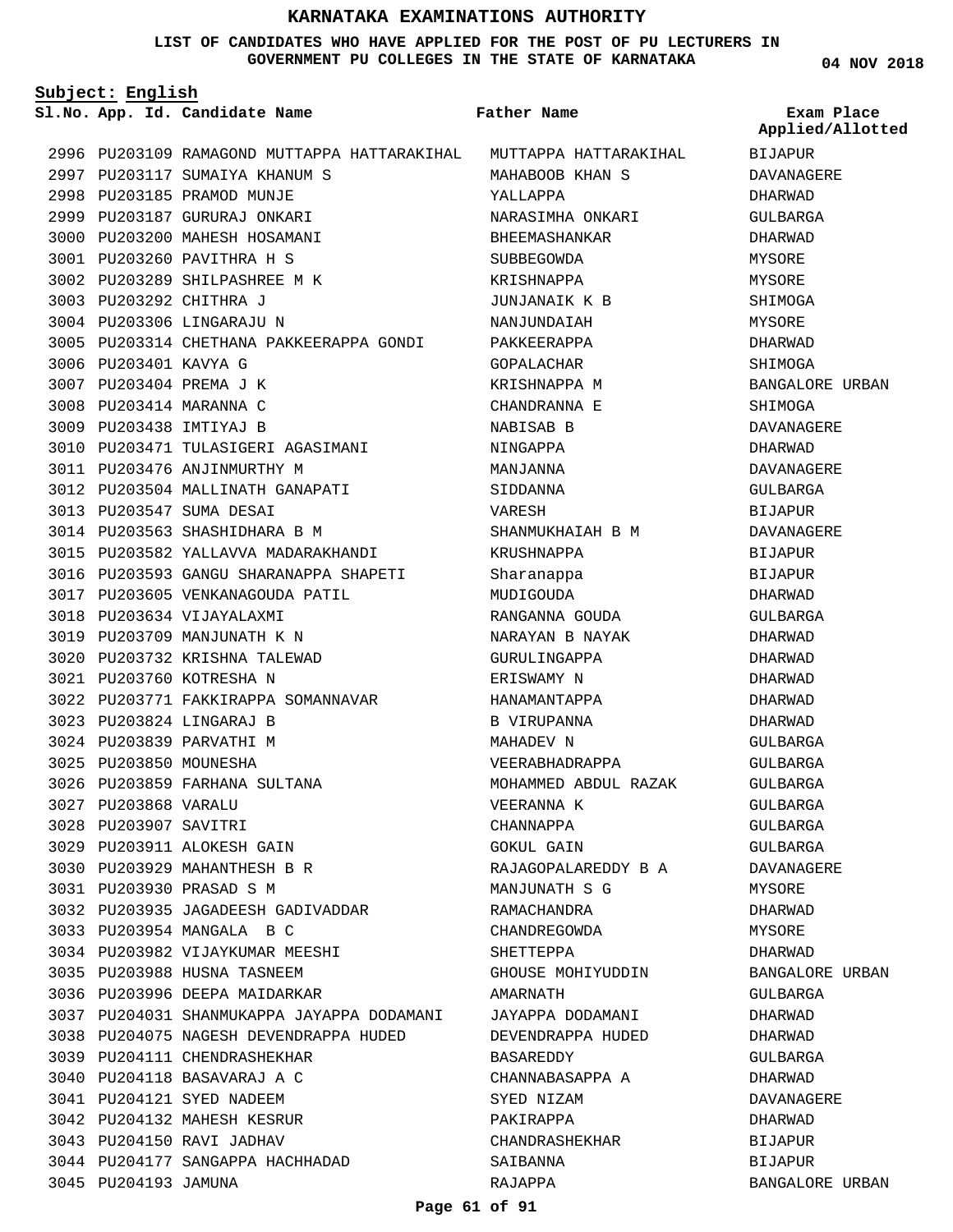**LIST OF CANDIDATES WHO HAVE APPLIED FOR THE POST OF PU LECTURERS IN GOVERNMENT PU COLLEGES IN THE STATE OF KARNATAKA**

**Subject: English**

3046 PU204217 VEERESH 3047 PU204229 SANGEETA 3048 PU204276 SHEKHARAJ 3049 PU204282 MALA 3050 PU204328 SOWMYA K N PU204339 MAHANANDESH S G 3051 3052 PU204408 YASHAVANTHA KUMAR R PU204449 NETHRAVATHI A J 3053 PU204462 HARSHITHA G R 3054 3055 PU204496 SHRUTHI KUMARI 3056 PU204525 SHIVANAND OMBHATROTTI 3057 PU204569 THRUPTHI J C PU204588 SHRILEKHA SANJEEVASWAMY 3058 3059 PU204637 SHRIKANTH M 3060 PU204649 HEMAVATHI T PU204657 DAVID B DEMILE N S 3061 3062 PU204664 MANJULA NARENDRA PU204695 RAMU H S 3063 3064 PU204697 PUJARI VANITA RAMU 3065 PU204702 DEEPAK NADUVINAMANI 3066 PU204710 PRABHAVATHI G 3067 PU204721 PRAKASH BASAVANTAPPA LAXMESHWAR BASAVANTAPPA LAXMESHWAR 3068 PU204751 NETHRAVATHI H V 3069 PU204757 ANANDA H 3070 PU204788 PUTTANNA H 3071 PU204790 SUJATA PU204797 JAYASHRI B HIREMATH 3072 3073 PU204799 VIJAYAMAHANTESHA 3074 PU204801 AJJANAGOUDA MULIMANI PU204830 BASAVARAJU 3075 3076 PU204856 MANGALA RADDER 3077 PU204863 UMAMAHESWARA K M 3078 PU204865 PREMAJEET MALAMALASI 3079 PU204877 MOHAMED RAHAMATHULLA 3080 PU204899 PUSPHALATHA G PU204902 RAJINIKANT 3081 3082 PU204916 KRISHNA PU204927 SHAHANAZ BANU H 3083 3084 PU204966 RAGHAVENDRA HORAPETI 3085 PU204976 LAXMI KATTIMANI G 3086 PU204977 KALINGA HEGADE D N 3087 PU205014 KAVYASHREE M K 3088 PU205047 KUSUMA MOGER 3089 PU205093 MADHAVI MALLIKARJUN ANGADI 3090 PU205109 HAREESHKUMARA C 3091 PU205116 LAXMI LAMANI 3092 PU205151 SURYA KALA R 3093 PU205156 TANUJA SADASHIV ARJUNAGI

3094 PU205196 ARUNKUMAR LOKARE PU205219 SAJJALASHREE M S 3095

DEVAPPA NADAVINAMANI SHARANAPPA DANDE BHAGVANTRAYA GURUSHANTAPPA B NIJAGUNAIHA MALLAPPA RANGAPPA JAYANNA RANGASWAMY G P KRISHNAPPA R JATHAN RAYAPPA CHANDRAPPA GOWDA J T HANAMANTHA SHANKARAPPA MARANABASARI TEEKYANAIK NARAHON DEVAPRASAD Y CHANNAPPA SHANTHEGOWDA **RAMIT** ANNADANI GOPAL VEERABHADRAIAH H HANUMAPPA V HANUMANTHAPPA ANIL BASAYYA NIJAGUNAYYA HIREMATH SHEKAPPA MAHADEVASHETTY VEMARADDI DODDA BASAIAH KM MAHADEV MOHAMED GHOUSEPEER GOVINDARAJU D K nagappa YELLAPPA HAMEED K M YALLAPPA GURUSIDDAPPA NAGENDRAPPA A K KRISHNACHAR M NAGESH MALLIKARJUN ANGADI CHANDRAPPA L RAMESH RANGASWAMAIAH SADASHIV ARJUNAGI PARASHURAM **Father Name**

**04 NOV 2018**

**App. Id. Candidate Name Sl.No. Exam Place** SHAMBHULINGAPPA MALAGIHAL DHARWAD BIJAPUR GULBARGA DHARWAD DHARWAD MYSORE GULBARGA BANGALORE URBAN BANGALORE URBAN DAVANAGERE MANGALORE DHARWAD MANGALORE DHARWAD DHARWAD DAVANAGERE MYSORE DHARWAD MYSORE DHARWAD DHARWAD BANGALORE URBAN DHARWAD DAVANAGERE BANGALORE URBAN BANGALORE URBAN GULBARGA BIJAPUR **BIJAPUR** DHARWAD MYSORE DHARWAD DHARWAD DHARWAD DAVANAGERE BANGALORE URBAN BANGALORE URBAN GULBARGA SHIMOGA DHARWAD DHARWAD SHIMOGA DHARWAD BANGALORE URBAN DHARWAD DAVANAGERE DHARWAD BANGALORE URBAN BIJAPUR DHARWAD **Applied/Allotted**

### **Page 62 of 91**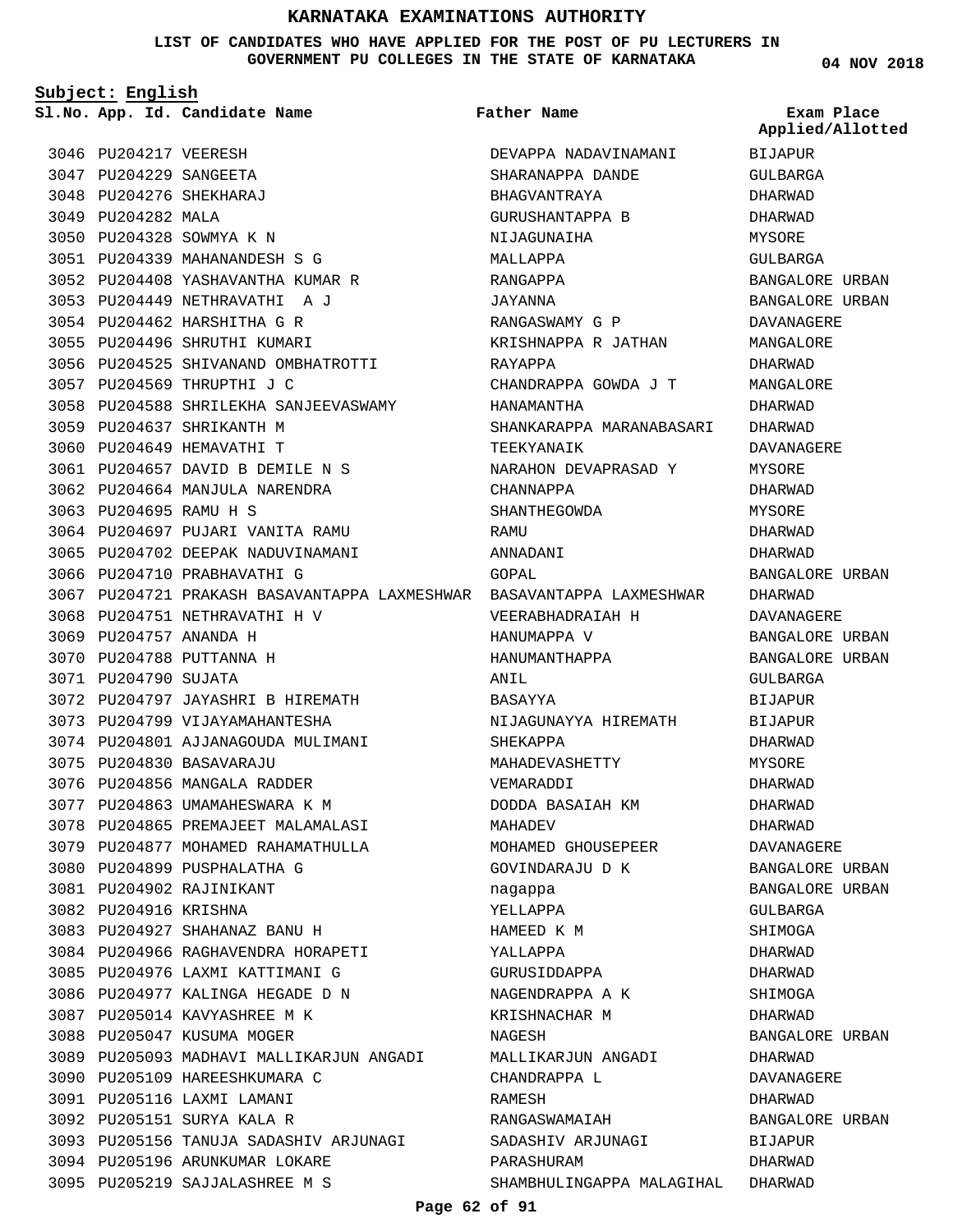**LIST OF CANDIDATES WHO HAVE APPLIED FOR THE POST OF PU LECTURERS IN GOVERNMENT PU COLLEGES IN THE STATE OF KARNATAKA**

**Subject: English**

**04 NOV 2018**

BANGALORE URBAN

**Applied/Allotted**

BANGALORE URBAN

BANGALORE URBAN

BANGALORE URBAN DAVANAGERE BIJAPUR DHARWAD MYSORE BIJAPUR DHARWAD SHIMOGA MANGALORE MANGALORE SHIMOGA DHARWAD BIJAPUR GULBARGA DHARWAD DAVANAGERE DHARWAD DHARWAD DHARWAD DHARWAD SHIMOGA MANGALORE GULBARGA MYSORE SHIMOGA MYSORE MYSORE SHIMOGA DHARWAD MYSORE

BANGALORE URBAN

|                       | Sl.No. App. Id. Candidate Name          | Father Name          | Exam Place<br>Applied/Allot |
|-----------------------|-----------------------------------------|----------------------|-----------------------------|
|                       | 3096 PU205225 RATHNAMMA D               | DURGOJIRAO           | DAVANAGERE                  |
|                       | 3097 PU205227 VEERESHA                  | BASAVARAJ            | DAVANAGERE                  |
|                       | 3098 PU205242 SMITHA C                  | CHANDRAPPA S         | DAVANAGERE                  |
|                       | 3099 PU205260 JAGADHAMBA M G            | GOVINDAPPA           | BANGALORE URBA              |
|                       | 3100 PU205267 YASODHA H                 | HANUMAPPA            | DHARWAD                     |
| 3101 PU205274 SHWETHA |                                         | BASAVARAJ            | GULBARGA                    |
|                       | 3102 PU205303 RAVINDRA PRASAD B         | BALAPPA              | <b>BANGALORE URBA</b>       |
|                       | 3103 PU205310 ASHWINI S                 | SURESH N             | SHIMOGA                     |
|                       | 3104 PU205332 HANUMERAJA J              | JAYANNA H            | DAVANAGERE                  |
|                       | 3105 PU205348 NAGARAJ S                 | SANNABASAPPA SINDOGI | DAVANAGERE                  |
|                       | 3106 PU205349 KALAVATHI N               | NANJAPPA             | SHIMOGA                     |
|                       | 3107 PU205379 CHETHAN H S               | SHIVARUDRAPPA N      | DAVANAGERE                  |
|                       | 3108 PU205384 NARENDRABABU G N          | NARASAIAH G N        | BANGALORE URBA              |
|                       | 3109 PU205392 ANILKUMAR BARADDI         | SANGAPPA             | BIJAPUR                     |
|                       | 3110 PU205421 CHANDRASHEKARAIAH S       | SOMASHEKARAIAH       | <b>BANGALORE URBA</b>       |
|                       | 3111 PU205453 ARSHIYA BANU              | ALTAF HUSSAIN        | DAVANAGERE                  |
|                       | 3112 PU205458 AMINADDIN MULLA           | KUTUBUDDIN           | BIJAPUR                     |
|                       | 3113 PU205522 BASAVARAJ SHIVAPPA HONGAL | SHIVAPPA HONGAL      | DHARWAD                     |
| 3114 PU205525 RAVI    |                                         | JAVARAIAH            | MYSORE                      |
|                       | 3115 PU205565 RAMAJAN MULANI            | BASHIR               | BIJAPUR                     |
|                       | 3116 PU205586 SUJATA HANAMANTHRAO JOSHI | HANAMANTHRAO         | DHARWAD                     |
|                       | 3117 PU205591 SUMEDHA M A               | ANNAPPA J D          | SHIMOGA                     |
|                       | 3118 PU205623 RAMYARANI                 | NAGAPPA POOJARI A    | MANGALORE                   |
|                       | 3119 PU205644 ANITHA JACOB              | JACOB M K            | MANGALORE                   |
| 3120 PU205646 CHAYA M |                                         | MANJAPPA R           | SHIMOGA                     |
|                       | 3121 PU205648 CHANALU ASHOKA            | SHIVASHANKARAPPA C   | DHARWAD                     |
|                       | 3122 PU205659 TANAJI KATAKADHOND        | LAXMAN               | <b>BIJAPUR</b>              |
|                       | 3123 PU205672 MANJUNATH B C             | CHANDRAPPA B         | GULBARGA                    |
|                       | 3124 PU205693 MARUTI SULIKERI           | BASAVARAJ            | DHARWAD                     |
|                       | 3125 PU205705 SYEDASHAMAPARVEEN         | SHAKEERJAN           | <b>DAVANAGERE</b>           |
|                       | 3126 PU205717 SHWETA PUTTANNAVAR        | JAYAPAL              | DHARWAD                     |
|                       | 3127 PU205718 MEENAXI DINDI             | MUDAKAPPA DINDI      | DHARWAD                     |
|                       | 3128 PU205755 MAHANTESH B BALIGATTI     | BASAPPA              | DHARWAD                     |
|                       | 3129 PU205760 SHWETA R MURNAL           | RANGAPPA G MURNAL    | DHARWAD                     |
|                       | 3130 PU205765 PRIYADARSHINI H N         | NARAYANAMURTHY M S   | SHIMOGA                     |
|                       | 3131 PU205771 CHANDRASHEKHARA NAIK D    | BABU NAIK D          | MANGALORE                   |
|                       | 3132 PU205804 TIRUPATI                  | NARASAPPA            | GULBARGA                    |
|                       | 3133 PU205822 PUSHPALATHA J G           | GURUSWAMY J L        | MYSORE                      |
|                       | 3134 PU205832 ASHWINI JOGI A            | ANNAPPA JOGI K       | SHIMOGA                     |
|                       | 3135 PU205869 RAMESHA M                 | MADESHA S            | MYSORE                      |
|                       | 3136 PU205891 ROOPA R R                 | RAMANAYAKA           | MYSORE                      |
|                       | 3137 PU205905 RAMESHA N S               | SHANKARAPPA N L      | SHIMOGA                     |
|                       | 3138 PU205906 MANJUNATHA K              | SHEKARAPPA K         | DHARWAD                     |
|                       | 3139 PU205944 SANTHOSHKUMARA            | GOVINDAPPA           | MYSORE                      |
|                       | 3140 PU205947 MOHAMMAD ASAMPASHA        | MOHAMMADSAYED        | BANGALORE URBA              |
|                       | 3141 PU205978 MARUTHI B N               | NAGARAJAPPA          | DAVANAGERE                  |
|                       | 3142 PU205996 SHIVALINGAMMA HIREGOUDAR  | BASANAGOUDA          | BIJAPUR                     |
|                       | 3143 PU206000 RAMA BAI ARJUNAGI         | SHANTAPPA            | GULBARGA                    |
|                       | 3144 PU206019 SHIVANAND NADUVINAHALLI   | SANGAPPA             | DHARWAD                     |
|                       | 3145 PU206026 CHIDANAND NAVI            | SHANKREPPA           | DHARWAD                     |

#### **Page 63 of 91**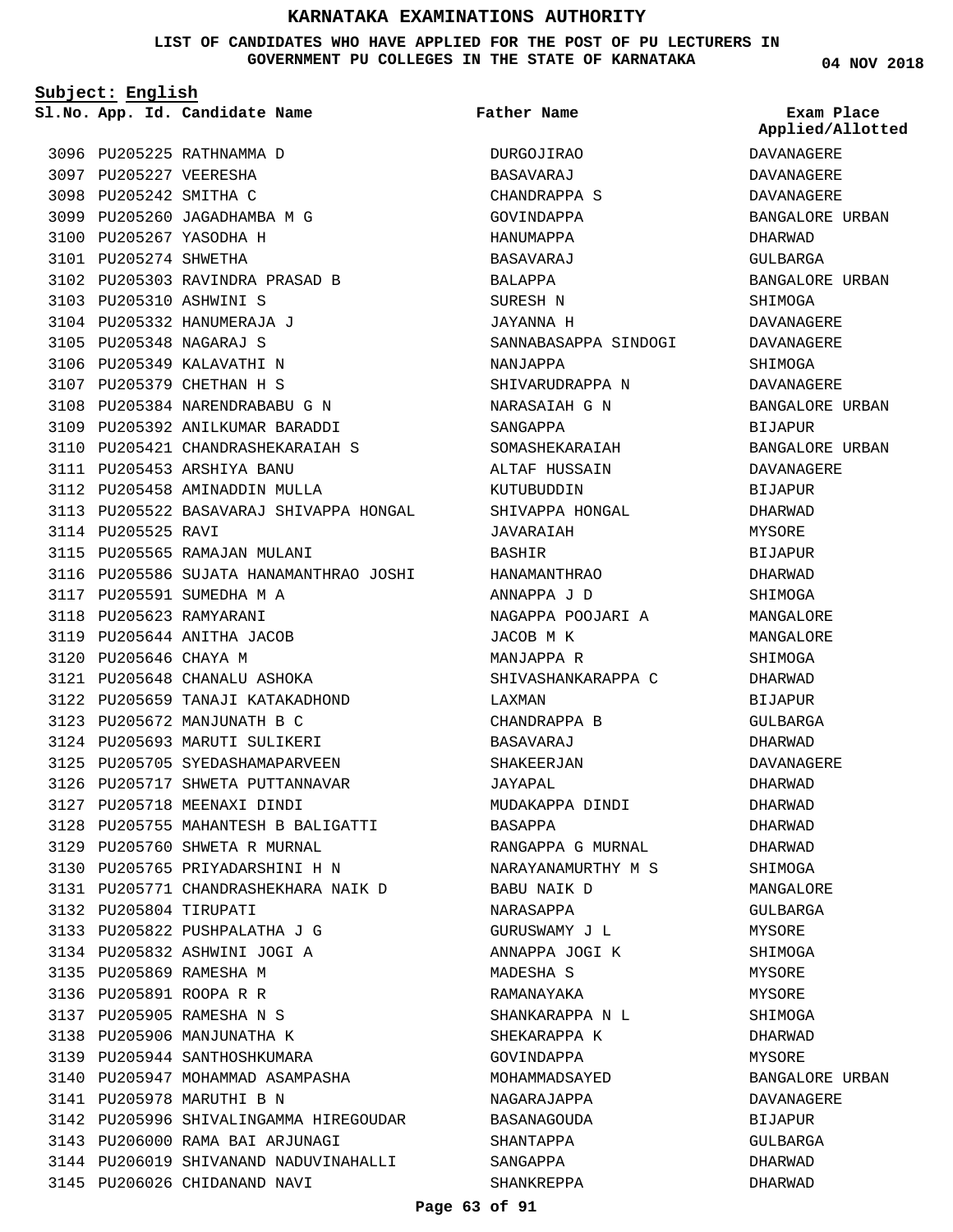**LIST OF CANDIDATES WHO HAVE APPLIED FOR THE POST OF PU LECTURERS IN GOVERNMENT PU COLLEGES IN THE STATE OF KARNATAKA**

**Subject: English**

**App. Id. Candidate Name Sl.No. Exam Place**

**Father Name**

3146 PU206034 NINGARAJU N G 3147 PU206053 SAMEENAPARVIN 3148 PU206073 ANUP BASETTY 3149 PU206085 SUNIL MUCHANDI 3150 PU206090 DEVANAND 3151 PU206092 BASAYYA D MATHAPATI 3152 PU206100 HANMANTH 3153 PU206103 HASEENA PARVEEN 3154 PU206109 SACHIN VASAPPA BENNUR 3155 PU206122 SWAMY N M 3156 PU206137 SANTOSH HATTARAKIHAL 3157 PU206162 PALLAVI M 3158 PU206196 SATEESHA CHAKRASALI 3159 PU206219 BASAVARAJ TALAWAR 3160 PU206220 MANJUNATH BARAGAL 3161 PU206226 PINJAR NAJMA QASIM 3162 PU206227 PAKEERAPPA S B 3163 PU206232 SUNILKUMAR V D 3164 PU206243 SHIDHARTH 3165 PU206251 GURUSHANTH SULLAN 3166 PU206275 HARISHA D V 3167 PU206279 PANDURANG GURAV 3168 PU206298 SHRIDEVI PUJAR 3169 PU206336 SUJATHA N 3170 PU206340 GOURAMMA PUJER PU206347 NIRMALA B 3171 3172 PU206355 RAMESHA M 3173 PU206364 POORNIMA S 3174 PU206374 PRAKRUTHI G 3175 PU206402 RENUKANANDA B M 3176 PU206433 PRAVEEN ARJUN WALIKAR 3177 PU206434 ALMAS BAGAWAN 3178 PU206460 RAFEEK MUJAWAR 3179 PU206467 SHREEKANT PATTAR 3180 PU206479 PALLAVI K 3181 PU206500 BHAGYALAKSHMI B 3182 PU206501 KARNA 3183 PU206508 VARADARAJU B N 3184 PU206543 JYOTI 3185 PU206572 TOUSHEEFAHMAD KADAKOL 3186 PU206605 POORNAKRUTHI C V 3187 PU206670 SRINATHA GOWDA K R 3188 PU206683 ABHISHEK 3189 PU206725 AMBIKA 3190 PU206771 DEEPIKA 3191 PU206819 SOWMYA M A PU206829 JHANSI RANI T 3192 3193 PU206849 SOWMYASHREE S K 3194 PU206868 ANJANADEVI 3195 PU206873 CHANDAPPA

GIRIYAPPA MAHAMMADKHASIM BASETTY G V SIDDAPPA R MUCHANDI RAYAPPA DUNDAYYA CHANDRASHA AKBAR BADSHAHA VASAPPA MANJAPPA N BASAVARAJ MANJUNATHASWAMY H V VEERAPPA MAHADEVA RANGAPPA QASIM BASAPPA S K VITTHALRAO JAIDRATH JAIBHEEM venkataramu MASHNU JAGADISH NINGANAGOWDA GURUPUTRAYYA PUJER BASAVARAJAPPA MARUTHI P SHANTHMURTHY N Gangadharappa T B M SIDDALINGA SWAMY ARJUN WALIKAR CHANDULAL BASHASAB MUJAWAR MADHUKUMAR PATTAR krishnappa PADMANABHA BHAT B NINGAPPA KATTIMANI NAGAIAH B N SANGAYYA DADAMEEYA VEERANAIK C Ramakrishna Gowda K M THAMDEV KASHINATHRAO SHANKAR REDDY ARADHYA M S THIPPESWAMY D S S KRISHNEGOWDA MAHANTHAPPA OJANAHALLI SHARANAPPA

**04 NOV 2018**

**Applied/Allotted**

DHARWAD GULBARGA DAVANAGERE DHARWAD GULBARGA DHARWAD GULBARGA MANGALORE DHARWAD MANGALORE MYSORE MYSORE DHARWAD BIJAPUR BIJAPUR GULBARGA DAVANAGERE GULBARGA GULBARGA GULBARGA BANGALORE URBAN DHARWAD DHARWAD BANGALORE URBAN BIJAPUR SHIMOGA DAVANAGERE BANGALORE URBAN BANGALORE URBAN DAVANAGERE BIJAPUR BIJAPUR BIJAPUR DHARWAD MANGALORE BANGALORE URBAN DHARWAD MYSORE GULBARGA DHARWAD DAVANAGERE BANGALORE URBAN GULBARGA GULBARGA CIILBARGA BANGALORE URBAN DAVANAGERE MYSORE DHARWAD

GULBARGA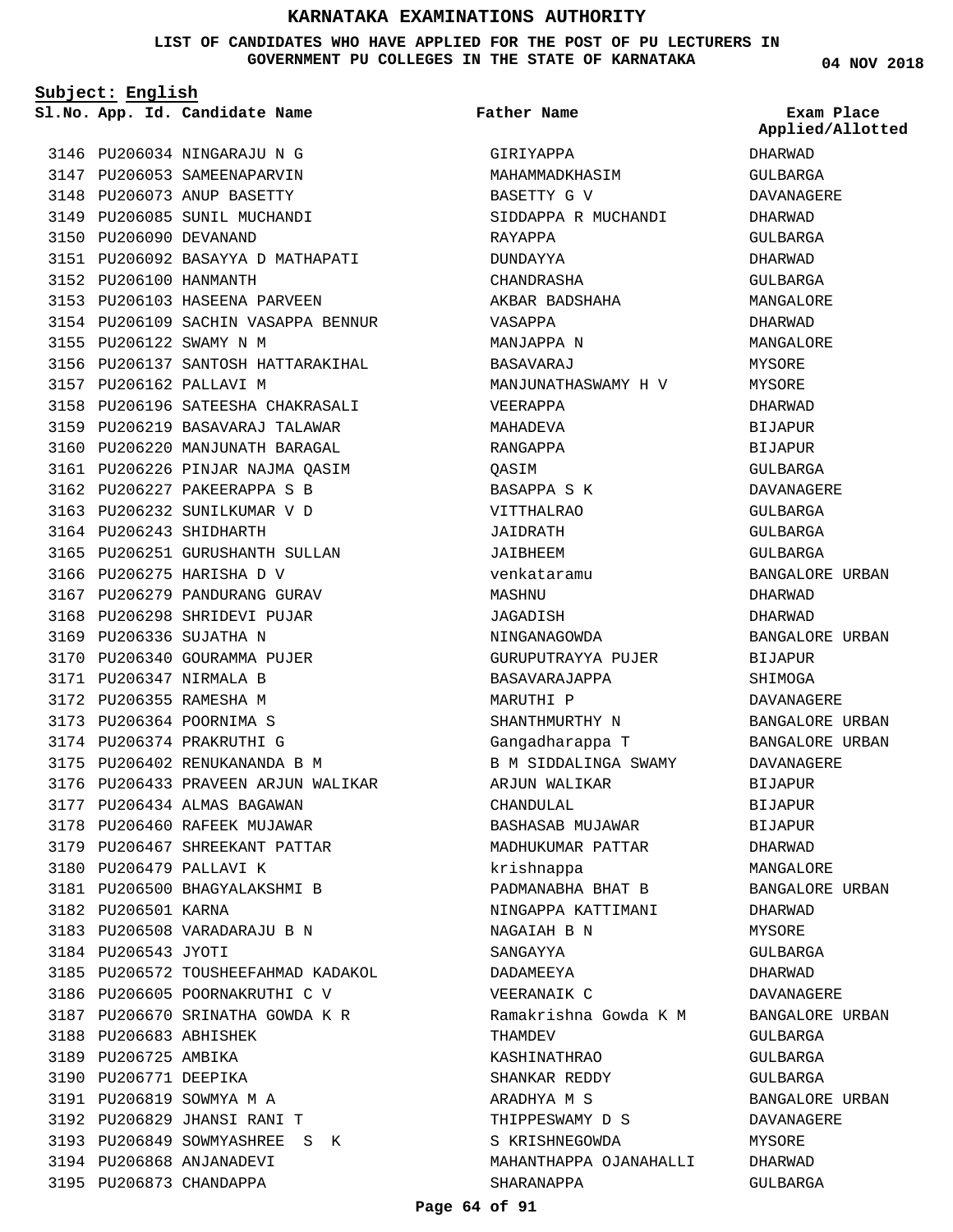### **LIST OF CANDIDATES WHO HAVE APPLIED FOR THE POST OF PU LECTURERS IN GOVERNMENT PU COLLEGES IN THE STATE OF KARNATAKA**

**Subject: English**

3196 PU206907 DODDABASAPPA 3197 PU206950 PRADEEP MANE 3198 PU206961 VIDYA HE 3199 PU207003 KOUSARABEGUM 3200 PU207018 REVANASIDDESHWARA 3201 PU207027 SANTHOSH KUMAR 3202 PU207035 SANGANNA GOUDA 3203 PU207074 RANI ALIAS RAJESHWARI TALAWAR PU207101 VEERABHADRAGOUDA S 3204 3205 PU207124 ASHOK M MENDIGERI 3206 PU207133 CHETHANA H N 3207 PU207136 ANNAPOORNA K R 3208 PU207139 SUNITA TUMBAL 3209 PU207150 PUNDALIKA HANAMAPPA RATHOD 3210 PU207178 SHIVAKUMAR HIREHALLI 3211 PU207185 RENUKA 3212 PU207195 MAHESHA C D 3213 PU207196 GANESHGOUD PATIL 3214 PU207203 RAJKUMAR 3215 PU207209 POOJA PATIL 3216 PU207211 ASHOK PAGAD 3217 PU207237 SUMANGALA RACHAYYANAVAR 3218 PU207242 RAVI MURTHY G 3219 PU207258 CHAITRA K 3220 PU207299 G VEMA NARAYANA PU207344 YOGEESHA B 3221 PU207347 GANGARAJA V 3222 3223 PU207351 VEERAN GOWDA PU207352 SHREEDHAR GANAPATI KICHADE 3224 PU207362 BHUVANESHWARI SURAKOD 3225 3226 PU207374 RAJU SHETTENNAVAR PU207421 SHWETHA O R 3227 3228 PU207426 VIJAY 3229 PU207427 KIRAN UPPAR PU207457 MADHUSHREE S 3230 PU207491 RAGHAVENDRA BHAJANTRI 3231 3232 PU207532 MOHAMMED YOUNUS PU207534 GANESHA A S 3233 3234 PU207549 VISHWANATHA C PU207585 BASAVARAJ 3235 3236 PU207600 GANGAMMA B R PU207608 SANGAYYA SARAGANACHARIMATH 3237 3238 PU207624 ARPANA PATIL 3239 PU207628 TIPPANNA 3240 PU207639 KOTEKALLU PRAKASHA 3241 PU207669 CHARLIE M 3242 PU207672 HARISHA R PU207688 RAVASAB KHATANVI 3243 3244 PU207761 HALEEMAFIRDOUS A NAVALAGUND 3245 PU207817 PEERAPPA RATHOD **App. Id. Candidate Name Sl.No. Exam Place**

CHANDAPPA KURIYAR PRAKASH Eshwarappa HM SYED MARTUJASAB ATTAR SHANKARAPPA CHANDRA SHEKAR M siddanna gouda NANDEPPA MAHABALESWARAGOUDA S MUTTAPPA G MENDIGERI NARAYANA GOWDA H R RAMACHANDRAPPA MALLANNA HANAMAPPA RATHOD HONNAPPA BHAGWAN KAMBLE CHANDRAPPA DEGENAHALLI HANIIMAGOIID SAIDAPPA SHANTAMALLAPPA PATIL NAGAPPA SHIVAPUTRAYYA GANGAPPA GH KRISHNARAJ S G CHENNA KRISHNAPPA BEERAPPA VENKATARAYAPPA DEVARADDEPPA GANAPATI SHEKHARAGOUDA NINGAPPA RAVINDRANATHAREDDY K SUMITHRAPPA ISHWARAPPA MURTHY J S DEVENDRAPPA Sayed Saheb SIDDAPPA B S CHANNAKESHAVAREDDY C LINGANAGOUDA MALIPATIL RANGANAYAKA CHANNAMALLIKARJUNASWAMI DEVENDRA KALAKAPPA NEELAGUND MALLIKARJUNAPPA K MARIYAPPA RAMAIAH KALLAPPA ABDULQUADIR D NAVALGUND PANDAPPA **Father Name**

**04 NOV 2018**

**Applied/Allotted**

DHARWAD DHARWAD SHIMOGA

## DHARWAD GULBARGA DHARWAD GULBARGA BIJAPUR DHARWAD BIJAPUR BANGALORE URBAN BANGALORE URBAN DHARWAD BIJAPUR DAVANAGERE GULBARGA DHARWAD **SHIMOGA** GULBARGA GULBARGA SHIMOGA DHARWAD BANGALORE URBAN SHIMOGA BANGALORE URBAN DAVANAGERE BANGALORE URBAN DHARWAD DHARWAD DHARWAD DHARWAD BANGALORE URBAN GULBARGA DHARWAD MYSORE BIJAPUR DAVANAGERE DAVANAGERE BANGALORE URBAN DHARWAD BANGALORE URBAN DHARWAD DHARWAD DHARWAD DHARWAD MYSORE BANGALORE URBAN BIJAPUR BIJAPUR DHARWAD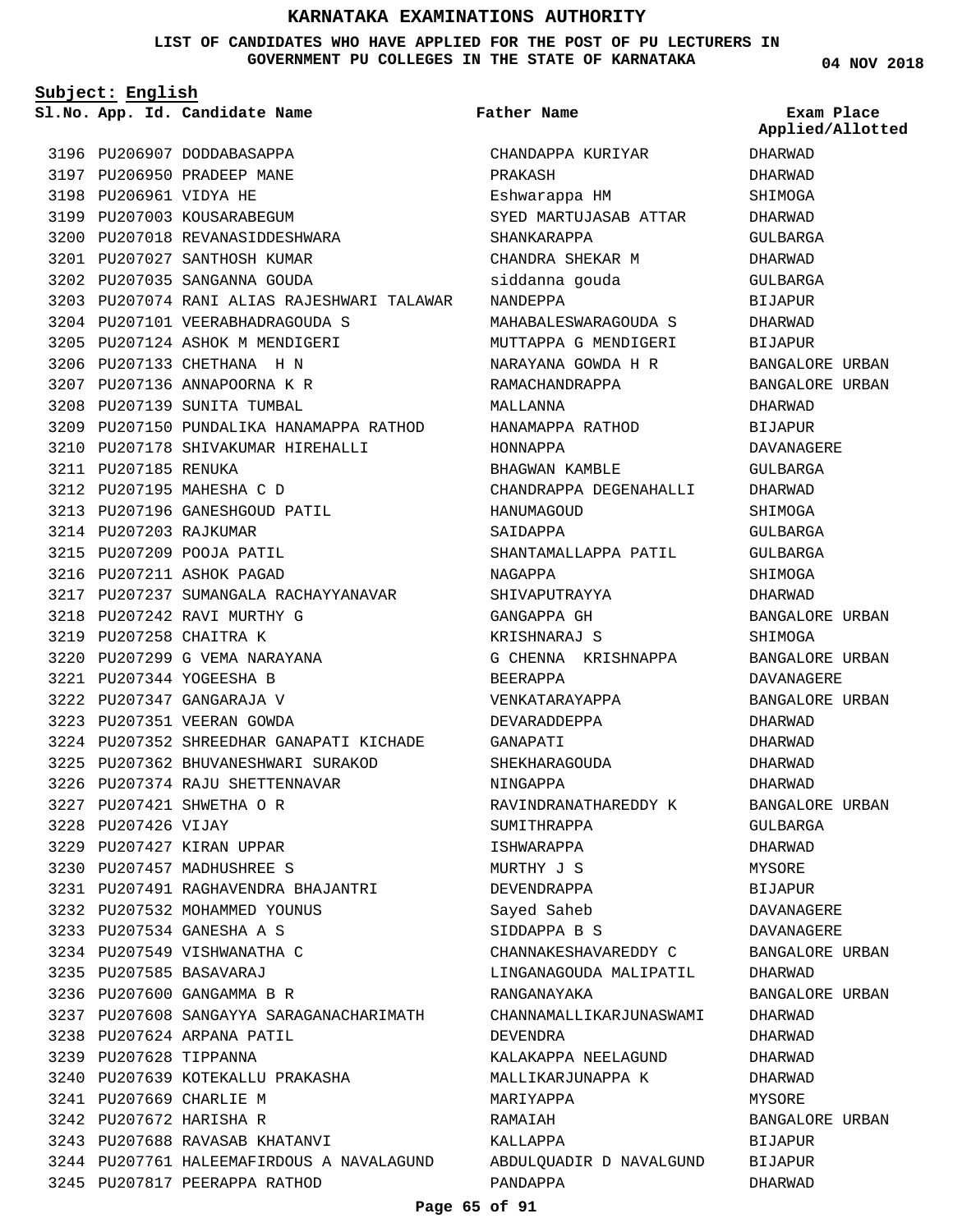**LIST OF CANDIDATES WHO HAVE APPLIED FOR THE POST OF PU LECTURERS IN GOVERNMENT PU COLLEGES IN THE STATE OF KARNATAKA**

**Subject: English**

**App. Id. Candidate Name Sl.No. Exam Place**

3246 PU207818 GANGADHAR 3247 PU207820 RUPADEVI H BALLARY 3248 PU207824 AYISHA THASNEEM 3249 PU207830 VIKAS CHANDRA M 3250 PU207855 GAYATHRI DEVI B PU207862 JYOTHI J 3251 3252 PU207866 ASHOK 3253 PU207871 SUMAIYA SALMA 3254 PU207872 SANTOSHKUMAR M KODABAGI 3255 PU207874 NINGAIAH 3256 PU207889 GOPAL MAHJALWAR 3257 PU207893 NAGESH TOTAD 3258 PU207919 SAGAR 3259 PU207921 AMITODHAN 3260 PU207945 MANJUNATH RATHOD PU208007 EDWIN ARTHUR C A 3261 3262 PU208030 PRABHU PATHIYAPPAN 3263 PU208031 KOTRESHA T 3264 PU208032 TIPPERUDRA 3265 PU208039 VALENCIA DSOUZA 3266 PU208050 JAGADISH 3267 PU208057 MANIKAMMA 3268 PU208058 ALATAF NABISAB KAKHANDAKI 3269 PU208095 HARSHITHA H C PU208115 SHAISTA BANU 3270 PU208136 SUSHMA A C 3271 3272 PU208161 NIRMALA K PU208180 SHIVARAJ 3273 3274 PU208194 EARAMMA 3275 PU208213 PREETI 3276 PU208227 THIRUPATHI 3277 PU208258 SATISHKUMAR 3278 PU208274 HANAMAPPA KARADIGUDDA 3279 PU208322 MAHANTAPPA HANAMAPPA TALAWAR 3280 PU208390 RAKESH THAKUR 3281 PU208391 ABHARANA 3282 PU208397 SWAPNA 3283 PU208447 SHASHIKALA 3284 PU208450 GURUDEVI KINAGI 3285 PU208471 ANGEL MARIA 3286 PU208503 POORNIMA C P 3287 PU208506 VISHAWANATH ANGADI 3288 PU208534 PREMA M S 3289 PU208542 PAMPAPATHI K P 3290 PU208556 BASAVARAJ JAKATI PU208569 REKHA T M 3291 3292 PU208574 SIDHALING 3293 PU208589 REKHA NANDIGATTI 3294 PU208592 SNEHA SOHANI 3295 PU208610 MARUTHI B L

#### **Father Name**

GURUSHIDDAYYA HIREMATH HANUMANTHAPPA SYED MOUNUDDIN MUDDUMALLESH H BEERAIAH B JAYANNA S SHANKAR JADHAV ZAHED HUSAIN MALLIKARJUN S KODABAGI VEERAIAH MADIVALARA TUKARAM MANJALWAR KRISHNAPPA SHIVARAJ SUBHASH RAMESH ANTHONY PHILIP C R John michel HANUMANTHAPPA LAKSHMANA Francis D Dsouza SIDDANNA RANAPPA NABISAB CHANDRASHEKAR H K MOHAMMED RIYAZ CHINNAPPA A S KRISHNA NAIK S NAGAPPA BASHWARAJ SIDDHARAM BASAPPA AMRUT SANNATAMMAPPA HANAMAPPA SHAYMSUNDER THAKUR RANGASWAMY M LAKSHMINARAYANAREDDY KRISHNAPPA DASAR CHENNABASAPPA KINAGI PHILOMEN DAS PUTTASWAMY GOWDA ASHOK SHIVANNA CHANDRASHEKHAR K P SHIVANAND MALLIKARJUNAIAH SHIVASHANKAR BASAVARAJ CHANDRASHEKHAR LAKSHMAN B C

**04 NOV 2018**

BANGALORE URBAN DHARWAD DAVANAGERE MYSORE BANGALORE URBAN BANGALORE URBAN BIJAPUR DAVANAGERE BIJAPUR GULBARGA DHARWAD DHARWAD GULBARGA GULBARGA **BIJAPUR** SHIMOGA SHIMOGA DAVANAGERE DHARWAD DHARWAD GULBARGA GULBARGA BIJAPUR MYSORE BANGALORE URBAN SHIMOGA BANGALORE URBAN GULBARGA GULBARGA GULBARGA DHARWAD GULBARGA DHARWAD DHARWAD GULBARGA BANGALORE URBAN BANGALORE URBAN DHARWAD GULBARGA MYSORE BANGALORE URBAN DHARWAD MYSORE GULBARGA DHARWAD BANGALORE URBAN GULBARGA DHARWAD BANGALORE URBAN BANGALORE URBAN **Applied/Allotted**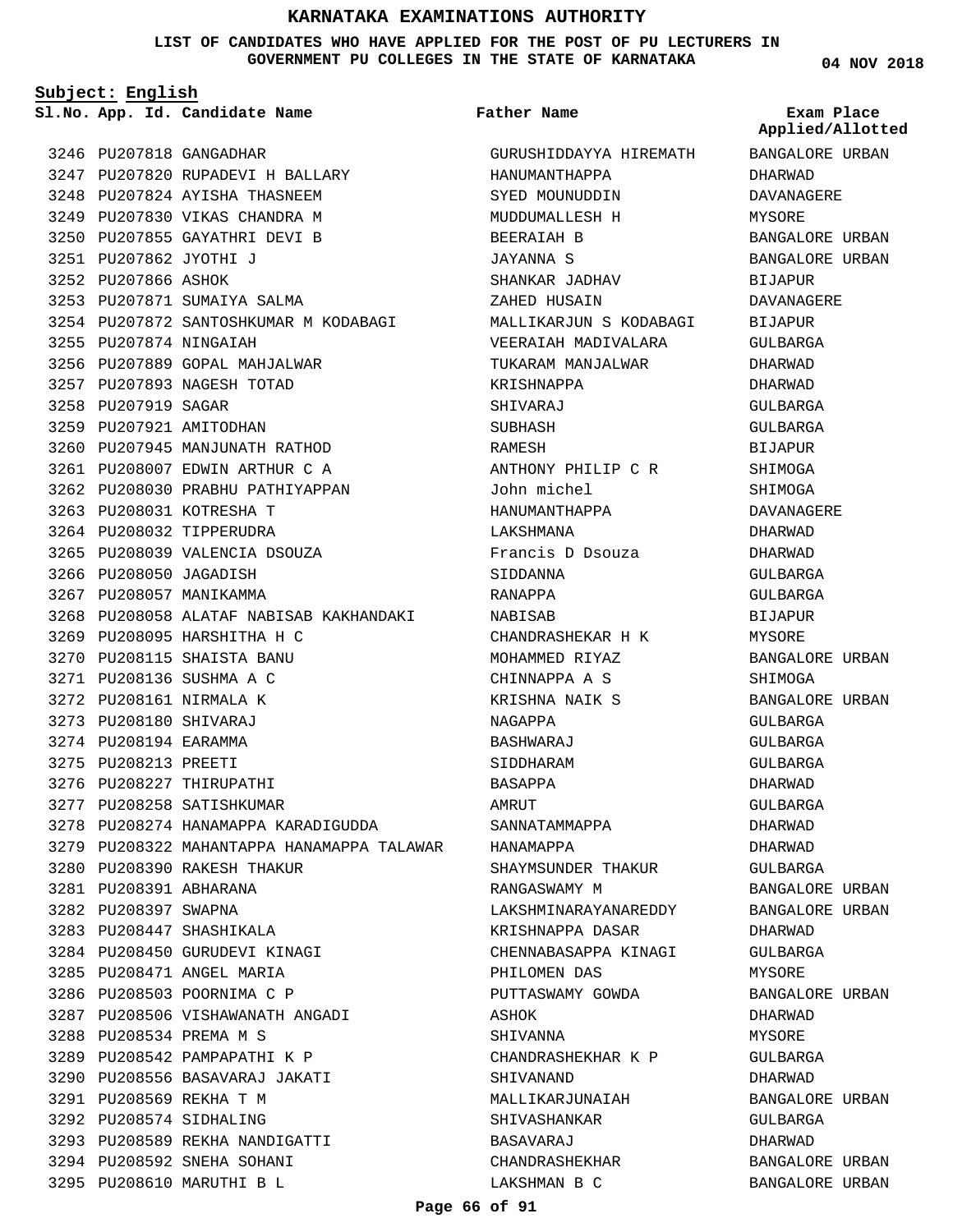### **LIST OF CANDIDATES WHO HAVE APPLIED FOR THE POST OF PU LECTURERS IN GOVERNMENT PU COLLEGES IN THE STATE OF KARNATAKA**

**Subject: English**

**App. Id. Candidate Name Sl.No. Exam Place**

3297 PU208627 MANJUNATH MANGALAGATTI 3298 PU208631 DHARAM KUMAR S JOGALEKAR

3302 PU208651 MASHAKASAB MAHMADASAB BAGAVAN

3299 PU208635 SUVARNA KANCHAGAR

3301 PU208644 PRASHANT PATIL

3304 PU208660 REVATI TANGOLLI 3305 PU208688 FAKKIRAPPA R HOLAL

3309 PU208729 LAKSHMAPPA HADIMANI 3310 PU208754 DEEPTHI SUBRAYA SHASTRI

3312 PU208779 VINODAKUMAR KUSHTAGISHETTI

3315 PU208809 VISHALAXI SHANKRAYYA HIREMATH SHANKRAYYA HIREMATH

PU208777 KIRAN KUMARI C H 3311

3314 PU208796 NAGARATHNAMMA B M

PU208833 CHANDRASHEKAR B N 3316 3317 PU208840 LAXMAN KUNDRUK

3323 PU208898 MAKTUMBI MAKANDAR

3325 PU208916 UMESH KAMBLE 3326 PU208942 SATYANARAYANA

3328 PU208955 SUCHITHRA NAIK PU208982 SHRUTHI H N 3329

3330 PU209026 RAJESHWARI GASTI

3334 PU209108 KORAVARA RAMESH 3335 PU209140 ANANDA HUNASIKAI

PU208947 ASHA S N 3327

3331 PU209055 PRABHU

3333 PU209063 MAHESHA L

PU209148 ROOPA P S 3336 PU209151 RANJEETA B R 3337 3338 PU209159 MANJAPPA J R

3340 PU209197 CHAITHRA S P PU209200 RAJASHEKHARA A 3341 3342 PU209210 PRAVEEN UGALAT

3343 PU209224 YANKANNA

3319 PU208845 HANUMAVVA KAPALANNAVAR

PU208913 SIDDANNAGOUDA BASANNAGOUDA 3324

3332 PU209059 BAHUBALI JAKKAPPA DURGANNAVAR

3339 PU209176 RAMAGOUDA CHONCHANNAVAR

3344 PU209226 UMESH SHIVASHANKAR 3345 PU209235 GANGAVVA BIRADI

3303 PU208656 DHARIYAPPA

3306 PU208695 DIVYA NAIK 3307 PU208715 RANJITHA G 3308 PU208718 SOWMYA B

PU208786 SHOBHA O 3313

PU208844 SEEMA C S 3318

PU208868 GEETHA S 3320 PU208871 PREMA B 3321 3322 PU208876 VINAYKUMAR

3296 PU208622 SALIMPATEL

3300 PU208643 MAHESH

**Father Name**

BASAPPA

MAINODDINPATEL

VISHNUPANTH ONKARAPPA NINGANNA MAHMADASAB HOSANAPPA RAVI

RAMAPPA HOLAL RAMCHANDRA NAIK GOVINDARAJU

HANUMANTAPPA

PATHRISWAMY B M

IRANNA KUSHTAGISHETTI

BHARAMAGOUDA S GOUDAR

BASAVARAJ DHUTTARAGI JAAKAPPA DURGANNAVAR

KORAVARA DURUGAPPA

BHOJAPPA DHARIYAPPA

OBLESH

NAGARAJU BHIMA Somappa C SHANKARAVVA SIDDASHETTY BALLUSHETTY M

GULABASAB BASANNAGOUDA SAHADEV

ASHOK

LAKSHMAIAH

VENKATAPPA H SADASHIVAIAH P K

RAVINDRA B S JAYAPPA **TRAGOUDA** 

PADMANABHA S V SIDDARAMAPPA A BASAVANNEPPA MAHADEVAPPA SHIVASHANKAR DUNDAPPA

LAXMANA PATTAR NAGARAJAPPA R SUNDARA NAIK NAGARAJU M

SHASHIKANT B JOGALEKAR

SUBRAYA DATTATREYA SHASTRI MANGALORE GULBARGA DHARWAD BIJAPUR DHARWAD MYSORE **BIJAPUR** BIJAPUR DHARWAD BIJAPUR DHARWAD DHARWAD BANGALORE URBAN DAVANAGERE BIJAPUR DHARWAD DHARWAD DAVANAGERE DAVANAGERE DHARWAD MYSORE DHARWAD MYSORE DHARWAD MYSORE MYSORE DHARWAD DHARWAD BIJAPUR BIJAPUR DHARWAD BANGALORE URBAN BANGALORE URBAN MYSORE DHARWAD GULBARGA BIJAPUR BANGALORE URBAN BANGALORE URBAN DAVANAGERE **SHIMOGA** MANGALORE DAVANAGERE DHARWAD BANGALORE URBAN DHARWAD DHARWAD GULBARGA **Applied/Allotted**

> GULBARGA BIJAPUR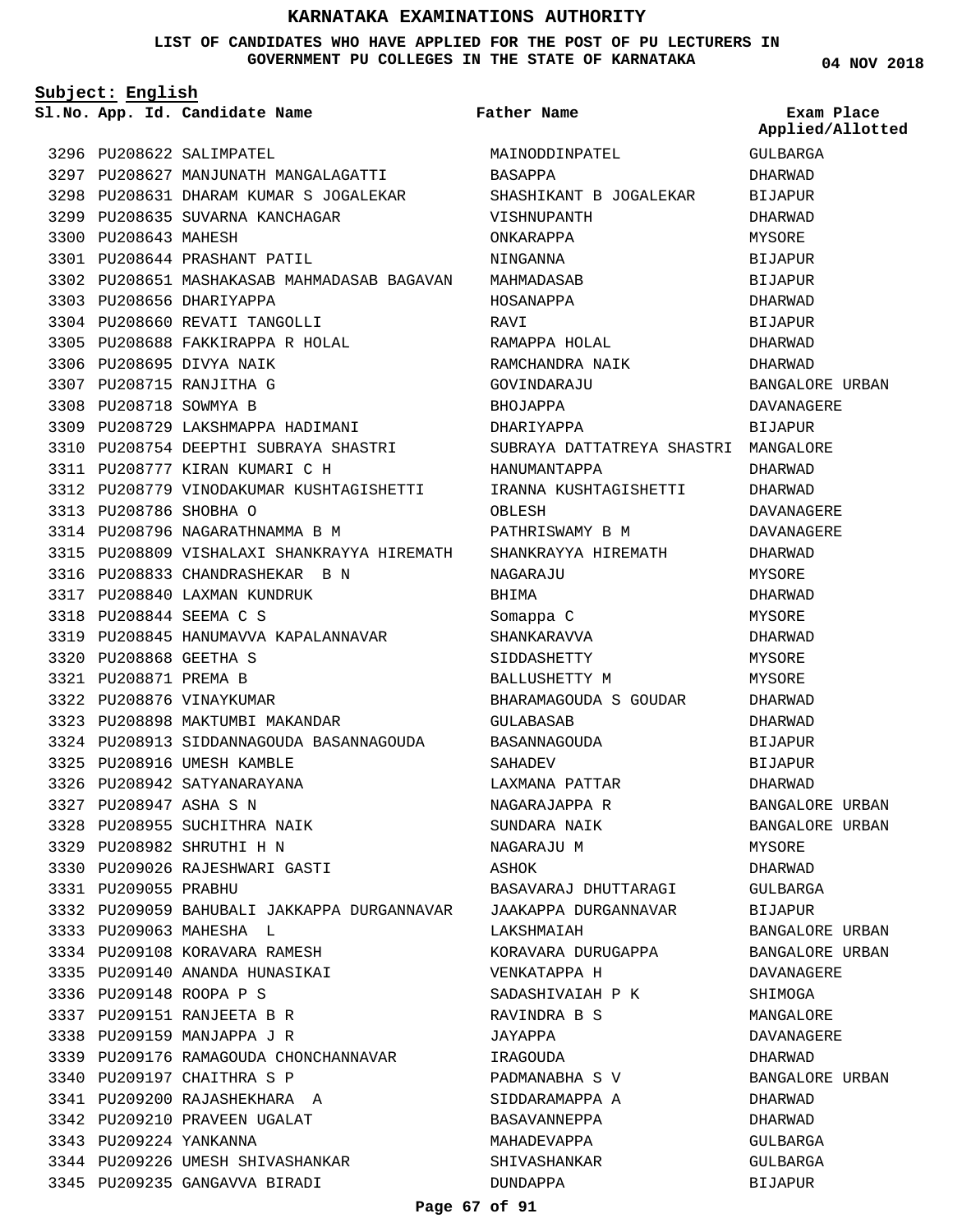**LIST OF CANDIDATES WHO HAVE APPLIED FOR THE POST OF PU LECTURERS IN GOVERNMENT PU COLLEGES IN THE STATE OF KARNATAKA**

**Subject: English**

**App. Id. Candidate Name Sl.No. Exam Place**

3346 PU209265 ROOPA AVERI 3347 PU209286 GANGA RATHOD N 3348 PU209288 UMESH MALIPATIL 3349 PU209300 VIJAYLAXMI BADIGER 3350 PU209314 REKHA S YALAGI PU209318 GEREESHBABU M J 3351 PU209325 DEVIKA IYER V 3352 3353 PU209342 LAKSHMI 3354 PU209349 AMANE PRIYANKA VEERBHADRAPPA 3355 PU209369 PADMAKSHI T 3356 PU209370 A N VENKATESH NAYAK 3357 PU209375 RIZVANA BANU K M 3358 PU209407 PRADEEP P S 3359 PU209409 SHIVAKUMAR G N 3360 PU209416 BHAVYA B N PU209422 RAVI B D 3361 PU209428 CHAITRA S 3362 3363 PU209446 SANDEEPAKUMAR SATYAMURTI PU209448 GANESH VISHWANATH SHETTY 3364 3365 PU209451 JANHRABANU UMARANI 3366 PU209452 SHREEKANT KAKAMARI 3367 PU209457 MADHUMATHI S 3368 PU209459 SHIVANANDA C 3369 PU209481 CHAITHRA K K 3370 PU209484 SHARATHKUMAR K 3371 PU209491 GURUSHANTHA C 3372 PU209512 SUDHA KASHIGAR 3373 PU209538 JYOTIBA VIJAPUR 3374 PU209540 VIJAYALAXMI MATH 3375 PU209544 VIJAYAKUMAR DHADED 3376 PU209545 HEMALATHA T N 3377 PU209556 DHANASHRI ANGADI 3378 PU209628 GEETHA M 3379 PU209637 RASHMI 3380 PU209669 BASAVARAJ SHIVASHIMPI PU209677 RAMESHAGOUDA BIRADAR 3381 3382 PU209726 GODAVARI 3383 PU209736 SUPREETHA K 3384 PU209737 DEVAPPA 3385 PU209760 CHANDRASHEKHAR 3386 PU209799 KAVYASHREE V 3387 PU209819 MANJULA PATIL SUBHASACHANDRA 3388 PU209846 KIRANA MANJAPPA ANGADI 3389 PU209861 LAKSHMIPATHY M R 3390 PU209868 JAGADEESHA K P 3391 PU209881 JAGADEESHKUMAR 3392 PU209909 DHAREPPA KONNUR 3393 PU209916 BHAGYESHA S 3394 PU209967 VIDYA BHASKAR BUDIHAL GOUDA

**SHIVAMMA** DHAN SINGH RATHOD N LATE VEERABHADRAGOUDA GANGADHAR SAHEBGODA YALAGI JAYANNA A Venkat Narayan S Iyer R A NARAYANAREDDY VEERBHADRAPPA SIDDAPPA T NARAYANAPPA MOHIUDDIN SAB PASHUPATHI T V NAGESH G NANDEESH DHRUVAKUMAR B T C H SHIVANNA Kalingakumar VISHWANATH T SHETTY MAIBOOB DUNDAPPA SAKRAGOUDA S CHANNAPPA KUSHALAPPA K L KRISHNAPPA C CHANNAIAH C SHANKRAPPA RAMAPPA CHANDRASHEKHARAYYA SHIVALINGAPPA NAGARAJAIAH T V NAGARAJ MAHADEVAIAH M DHANARAJ NAGAPPA NINGAPPA BIRADAR SHARANAPPA ROJA BASAVARAJAPPA K TIMMANNA GIREPPA VENKATARAMANA N SUBHASACHANDR GOUDA MANJAPPA K RAMANJINAPPA PARASHIVAMURTHY ERANNA **Father Name**

**04 NOV 2018**

**Applied/Allotted**

BIJAPUR GULBARGA

## DHARWAD BIJAPUR GULBARGA SHIMOGA BANGALORE URBAN BANGALORE URBAN GULBARGA DAVANAGERE GULBARGA BANGALORE URBAN BANGALORE URBAN BIJAPUR BANGALORE URBAN BANGALORE URBAN MYSORE DHARWAD MANGALORE BIJAPUR BIJAPUR DHARWAD MYSORE MYSORE BANGALORE URBAN BANGALORE URBAN DHARWAD **BIJAPUR** BIJAPUR DHARWAD BANGALORE URBAN DHARWAD MYSORE GULBARGA DHARWAD BIJAPUR GULBARGA DAVANAGERE BANGALORE URBAN GULBARGA SHIMOGA DHARWAD SHIMOGA BANGALORE URBAN MYSORE BANGALORE URBAN BANGALORE URBAN MYSORE

BIJAPUR

CHINNAPPA KONNUR

SIDDAIAH BHASKAR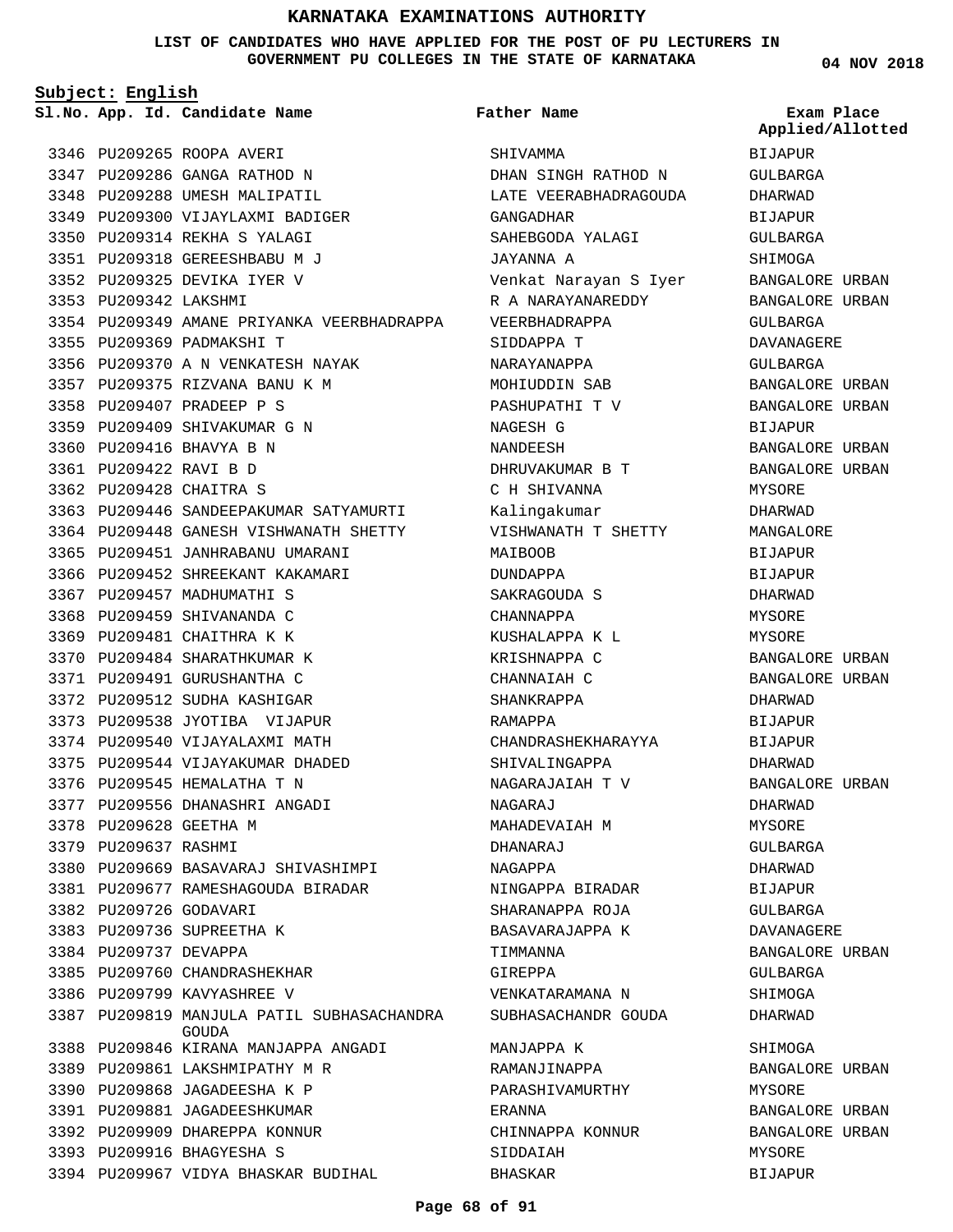**LIST OF CANDIDATES WHO HAVE APPLIED FOR THE POST OF PU LECTURERS IN GOVERNMENT PU COLLEGES IN THE STATE OF KARNATAKA**

**Subject: English**

**App. Id. Candidate Name Sl.No. Exam Place**

3395 PU209970 K N MANGALA 3396 PU209973 ANNESHAPPA BYADAGOWDRA 3397 PU209974 MUTTANNA HIREHOLI 3398 PU209978 MANJUNATH H 3399 PU209980 LALITA BHAT 3400 PU209987 KRUTHI M GOWDA 3401 PU209990 SHRIDEVI 3402 PU210011 MUBEENTAJ M 3403 PU210013 CHANDHPEER 3404 PU210023 PRAVEEN MAYAPPANAVAR 3405 PU210045 HINA KOUSER 3406 PU210081 MUTTURAJ PATIL 3407 PU210096 M ZAREENTAJ 3408 PU210120 SHIVAPPA DHANGI 3409 PU210132 HEMA H 3410 PU210157 SANDESH PATEEL P K 3411 PU210176 LALITHAMMA T 3412 PU210177 MABUSAB K 3413 PU210193 HANAMANT KURABET 3414 PU210239 RASHMI S PU210243 GANGADHARAPPA C R 3415 3416 PU210246 SIDDANAGOUD BIDAGOND 3417 PU210267 CHANDRASHEKAR 3418 PU210283 MANJULA 3419 PU210301 GURADE VYANKAT 3420 PU210305 VISHALA TALAGADI PU210320 MEHARTAJ 3421 3422 PU210350 JAYAWANT BUDNOOR 3423 PU210352 NIRMALADEVI DC 3424 PU210415 GAYATRI 3425 PU210448 JAGADEESH HOOLI 3426 PU210494 MANJULA B K 3427 PU210506 MAHESH IRASANGAPPA BADIGER 3428 PU210550 SOWMAY A 3429 PU210562 PRABHAKAR 3430 PU210571 RAVEENDRA 3431 PU210574 MALLIKARJUN 3432 PU210581 KAVITA IRAGOUDA PATIL 3433 PU210596 SHUBHASHREE 3434 PU210605 SOWMYA K N 3435 PU210613 SIDDAPPA R 3436 PU210635 SHILPA HM 3437 PU210656 MADURA M N 3438 PU210658 SHIVANNA M 3439 PU210719 DHARMANANDA 3440 PU210720 JAGADEESHA B 3441 PU210747 KALLESHA N PU210748 S YAGNA SRI 3442 3443 PU210761 SUJATHA B 3444 PU210787 POOJA JOSHI

K H NARAGAJA KARIYAPPA SHIVAPPA HANUMANATHAPPA GANAPATI BHAT MUDDE GOWDA M SHIVASHARANAPPA MAHAMED UNAS ALLITKHAN MAHADEVAPPA MOHAMED JAMEEL CHANDRASHEKHAR PATIL MAHAMAD UNAS ANNAPPA RAMACHANDRA GAONKAR KUMARASWAMY P S MALLESHAPPA T RAJASABU K LAXMAN SREEDHARA B S RAMANJINAPPA BASAVANT VENKATESH CHANDRAKANTH MAROTI REDDY VEERAPPA ABDUL MUNAAF VITHOBA BUDNOOR Chandrappa G RAMCHANDRA RAO IRAPPA KRISHNAPPA N IRASANGAPPA BADIGER BALAKRISHNA GOWDA A VEERSHETTI NINGANNA SHIVANNA HYATI IRAGOUDA RAMESH RAO NAGENDRAPPA RANGAPPA MRUTHUNJAYA HS NAGARAJAMURTHY P S MARIYAPPA VENKATRAMANA BHAT BASAPPA NAGARAJAPPA S VISHNUVARDHAN RAJU BHASKARA ACHAR RAYAPPA **Father Name**

**04 NOV 2018**

DAVANAGERE BANGALORE URBAN DHARWAD BANGALORE URBAN BANGALORE URBAN BANGALORE URBAN GULBARGA SHIMOGA DAVANAGERE DHARWAD SHIMOGA DHARWAD SHIMOGA DHARWAD DHARWAD DAVANAGERE MYSORE DAVANAGERE DHARWAD MYSORE BANGALORE URBAN BIJAPUR GULBARGA GULBARGA GULBARGA DHARWAD DHARWAD BIJAPUR BANGALORE URBAN GULBARGA DHARWAD BANGALORE URBAN BIJAPUR MANGALORE GULBARGA GULBARGA DHARWAD DHARWAD MANGALORE DAVANAGERE DAVANAGERE DAVANAGERE MYSORE DAVANAGERE MANGALORE DAVANAGERE DAVANAGERE DHARWAD SHIMOGA DHARWAD **Applied/Allotted**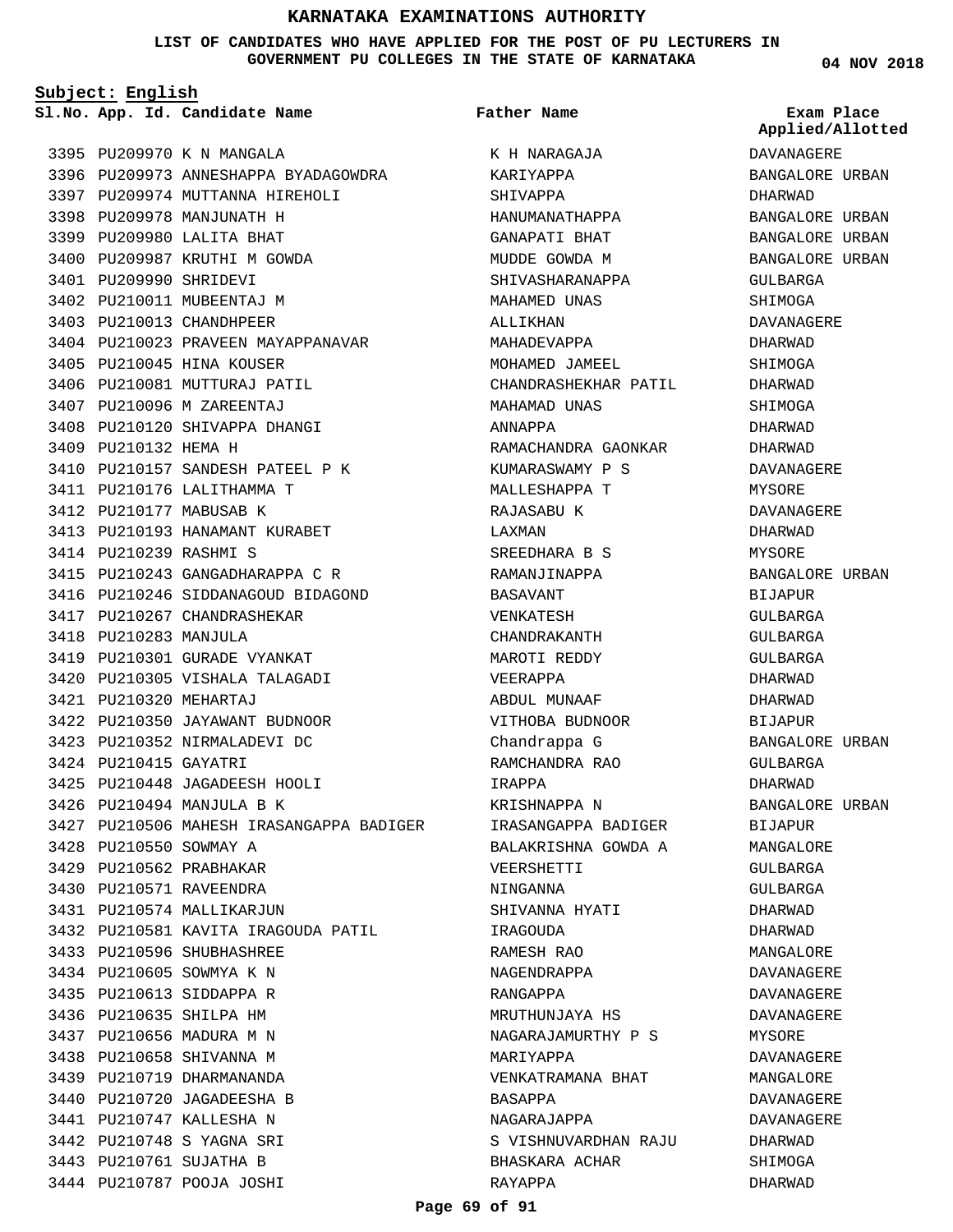### **LIST OF CANDIDATES WHO HAVE APPLIED FOR THE POST OF PU LECTURERS IN GOVERNMENT PU COLLEGES IN THE STATE OF KARNATAKA**

**Subject: English**

**App. Id. Candidate Name Sl.No. Exam Place**

3446 PU210809 APPASAB BAJANTRI

3445 PU210796 GEETA BAI

PU210813 SATHEESHA A R 3447 3448 PU210819 GANGADHAR SATYAPPA GURAV 3449 PU210822 RAJANI SHARMA 3450 PU210836 MAHANTHESHA G PU210840 MAHANTESH NIDAVANI 3451 3452 PU210848 MARY CELINE 3453 PU210852 ANANDKIRAN SEREMANI 3454 PU210853 PARASHURAMA M 3455 PU210867 SHARANABASAPPA KUSUGALLA PU210873 ROOPA D D 3456 3457 PU210878 SHANTALA 3458 PU210884 SHIVARAJ KAMBLE 3459 PU210885 AYISHABANU KHADRI 3460 PU210915 PRADEEP KUMAR H N 3461 PU210921 YALLAMMA BALUR 3462 PU210931 SHARANABASAPPA HOLAL 3463 PU210934 PRAVEEN H R 3464 PU210940 MALLIKARJUN BADIGER 3465 PU210948 VENKATESHA A 3466 PU210955 RAGHAVENDRA K N 3467 PU210969 SAYED BAHAODDIN QADRI 3468 PU210974 SHIVASHRANAPPA 3469 PU210980 SIDDANNA 3470 PU210983 RAJAKUMAR 3471 PU210986 SUNIL 3472 PU210991 RAJAKUMAR 3473 PU210993 DIVYA 3474 PU211009 RAJASHEKHAR AVAJI 3475 PU211011 BASAVARAJ BADIGER 3476 PU211040 ANITHA 3477 PU211058 PRADEEPKUMAR M 3478 PU211075 PRAKASH 3479 PU211090 CHANDRAKANTH 3480 PU211099 RAVI BHAJANTRI PU211101 B H SPOORTI 3481 3482 PU211128 MUTTAPPA GUTTAL 3483 PU211131 BHASKAR MOGER 3484 PU211133 SAVITHRI H R 3485 PU211138 SVETA MANKANI 3486 PU211142 MANOHAR S 3487 PU211159 KALPANA 3488 PU211175 SHILPA K 3489 PU211178 SYED ANWAR 3490 PU211208 SHOBHA PU211215 FAZLUNNISA S 3491 3492 PU211218 HINA KOUSER 3493 PU211237 NAGARAJA 3494 PU211248 REKHA SONAR

SHIWRAYA BHIMAPPA REVANASIDDAPPA A SATYAPPA GURAV DEEPAK GURULINGAPPA T SHIVAPUTRAPPA MARIYAPPA W BASAVARAJ NAGAPPA M BASALINGAPPA DODDATHAMMAIAH RAMESH A APPASAB SAIYADMUSTAFA NAGARAJ H D GANGADHARAPPA VEERAPPA RANGARAJU VENKATARAMAN AJJAPPA NAGAPPA DAS SAYED ABDUL KHADAR BASAVANAPPA UDNOOR BASANNA MAYI BABURAO POLICEPATIL BHIMARAO SHANKARA GOPINATHA HEBBAR D SIDDAPPA SUBHAS MOHANREDDY GUNNI MAHADEVAPPA P HASHAYYA NEELAKANTHA BABALADKAR BASAPPA HARISHCHANDRA N SHET BASAPPA NARAYAN MOGER H B RANGARAMAIAH DHARNENDRA SHAMSUNDAR B LAXMAN KRISHNAPPA T SYED ATHAULLA NEELABIKA MOHAMED SALEEM PASHA NOORULLA KHAN BHEEMAPPA VEERANNA SONAR **Father Name**

**04 NOV 2018**

**Applied/Allotted**

GULBARGA BIJAPUR DAVANAGERE DHARWAD BIJAPUR GULBARGA DHARWAD MYSORE DHARWAD DAVANAGERE DHARWAD MYSORE GULBARGA DHARWAD BIJAPUR MYSORE DHARWAD GULBARGA MYSORE DHARWAD DAVANAGERE SHIMOGA DHARWAD GULBARGA GULBARGA GULBARGA GULBARGA GULBARGA BANGALORE URBAN GULBARGA GULBARGA GULBARGA MYSORE GULBARGA GULBARGA DHARWAD DHARWAD BANGALORE URBAN MANGALORE MYSORE BIJAPUR MYSORE GULBARGA SHIMOGA DAVANAGERE DHARWAD DAVANAGERE DAVANAGERE GULBARGA BANGALORE URBAN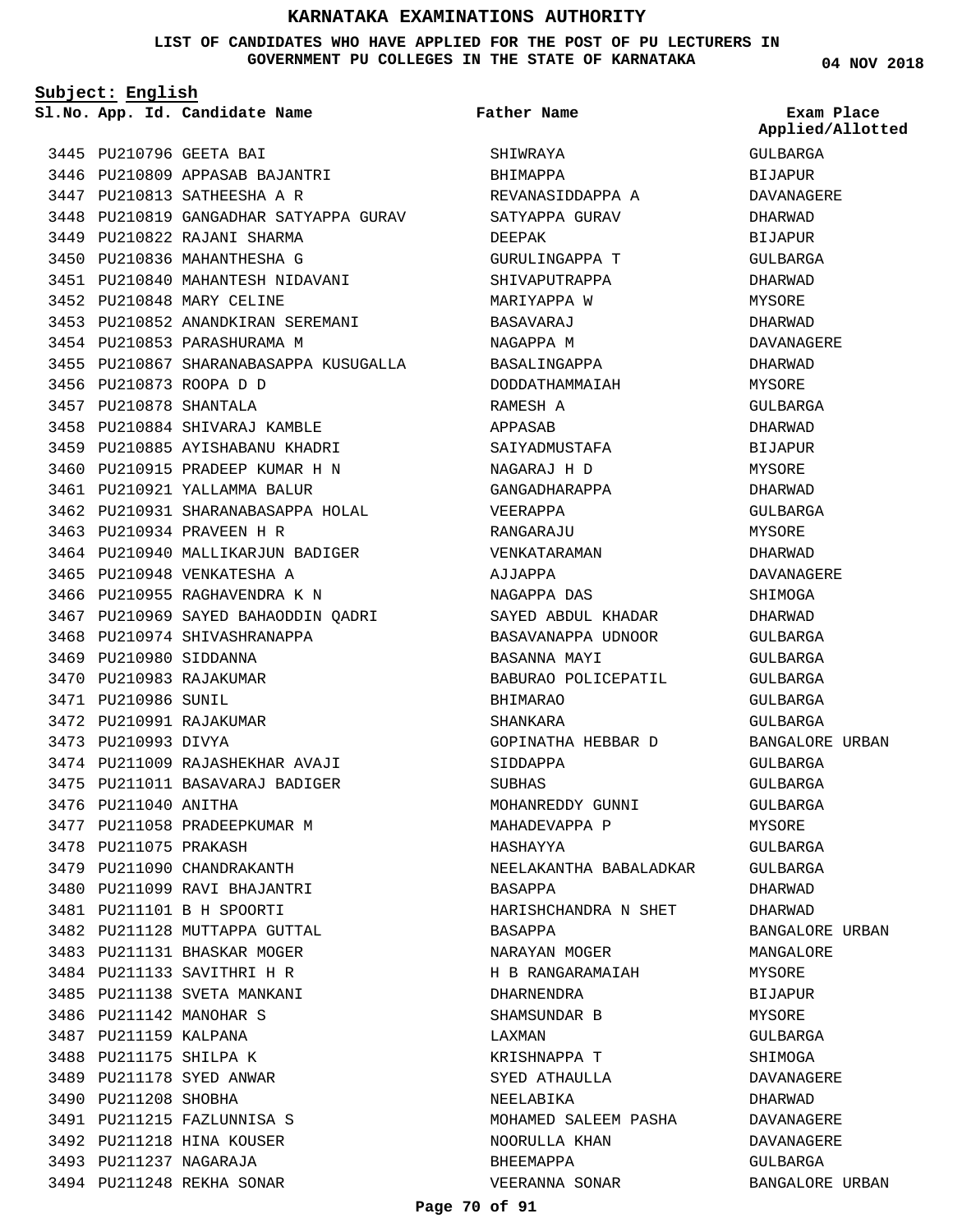**LIST OF CANDIDATES WHO HAVE APPLIED FOR THE POST OF PU LECTURERS IN GOVERNMENT PU COLLEGES IN THE STATE OF KARNATAKA**

**Subject: English**

**App. Id. Candidate Name Sl.No. Exam Place**

PU211252 LATHA A S 3495 3496 PU211257 MAHALINGAPPA KATTI 3497 PU211276 NINGAPPA 3498 PU211280 GUVVA VANI 3499 PU211281 GULAPPA GUDISAGAR 3500 PU211291 GOLASANGI JAYARAJ PU211292 RAMESHA M 3501 3502 PU211296 PRITI MAHESHWARI 3503 PU211316 RUPA P GUNDAGATTI 3504 PU211319 SHIVARAJ 3505 PU211336 TASHEYA AMREEN 3506 PU211342 SHWETHA S 3507 PU211354 MADHUSUDHANA K A 3508 PU211356 BHIMARATHI TEERTH 3509 PU211363 ASHOK KUMAR A 3510 PU211366 LOKAPPA BIDARAGADDI 3511 PU211376 REVATI PATIL PU211381 SRINIVASHOSAMANE M L 3512 3513 PU211400 SHILPA R 3514 PU211401 PAVITHRA S 3515 PU211418 PAVANKUMAR 3516 PU211426 AYESHA SIDDIQUA 3517 PU211428 RADHA M 3518 PU211430 SAMEENA PARVEEN 3519 PU211444 GAYATHRI K 3520 PU211457 RESHMA PU211472 CHANDRAKALA N A 3521 3522 PU211496 ANIL ANANT PATIL 3523 PU211520 KULDEEP V 3524 PU211527 RAMYA R 3525 PU211557 MURALEDHARA H G 3526 PU211558 SURESHBABU G 3527 PU211584 VIDYADHAR BHAVIKATTI 3528 PU211591 RAMAPPA HALLITALAWAR 3529 PU211634 MANJUNATH T 3530 PU211644 MANJUNATHA S PU211651 VIJAYAKUMARA T M 3531 3532 PU211652 NAGINI H 3533 PU211746 LAKSHMI B 3534 PU211754 PAVITHRA M G PU211759 PRAMOD B 3535 3536 PU211766 SHIVANAND 3537 PU211791 AMBIKA ULLIKASHI 3538 PU211795 NAGENDRAPPA 3539 PU211813 RAJENDRA TELLUR 3540 PU211878 DHAREPPA RAGATI PU211888 SATHISHA K N 3541 3542 PU211895 MADHUKUMARA Y N 3543 PU211901 RAVINDRAKUMAR M 3544 PU211914 SHRUTHI Y C

# SOMASHEKHARAIAH A S BASAPPA KATTI PRABHURAYA GUVVA UMESH KUMAR MALLAPPA SHEKHARAPPA MARUTHI P GANESHILAL PARAMESHWARAPPA GUNDAGATTI DAVANAGERE RAMA **Father Name**

Sikander SHRIMANTH TALAKERI ANANTHAPADMANABHA S N SHANKRAPPA HANUMANTHA SHIVAPPA NAGANAGOUDA LINGARAJU RAJANNA P V SHIVA KUMAR NARSAPPA Zamindar Mazher Hussain MALLESHAIAH H S A Hameed KRISHNA SHETTY V M RANOJAPPA ANJINAPPA ANANT VIJAY C RAJANNA L M SEENAPPA H G GOVINDARAJU VAIJANATHA RAO BHAVIKATTI GULBARGA MARUTEPPA HALLITALAWAR THIPPESWAMY R SADASHIVAPPA T MOHAN RAJ HANUMANTHARAYAPPA T BASAPPA C GANGANAIK G BASAVARAJA G CHANNAMALLAPPA GOPAL KASHIRAO TALAWAR YASHAVANT KALLYANEPPA NANJAIAH NAGESHAPPA S BANNAPPA KUMBAR CHANDREGOWDA Y N

**04 NOV 2018**

MYSORE DHARWAD DAVANAGERE GULBARGA DHARWAD DHARWAD DAVANAGERE DHARWAD MANGALORE MYSORE BANGALORE URBAN SHIMOGA DAVANAGERE DHARWAD MANGALORE DHARWAD MYSORE BANGALORE URBAN MYSORE GULBARGA GULBARGA DAVANAGERE BANGALORE URBAN SHIMOGA GULBARGA BANGALORE URBAN DHARWAD MYSORE BANGALORE URBAN DAVANAGERE BANGALORE URBAN DHARWAD BANGALORE URBAN DAVANAGERE BANGALORE URBAN SHIMOGA SHIMOGA SHIMOGA DAVANAGERE GULBARGA DHARWAD GULBARGA GULBARGA **BIJAPUR** BANGALORE URBAN MYSORE BANGALORE URBAN SHIMOGA **Applied/Allotted**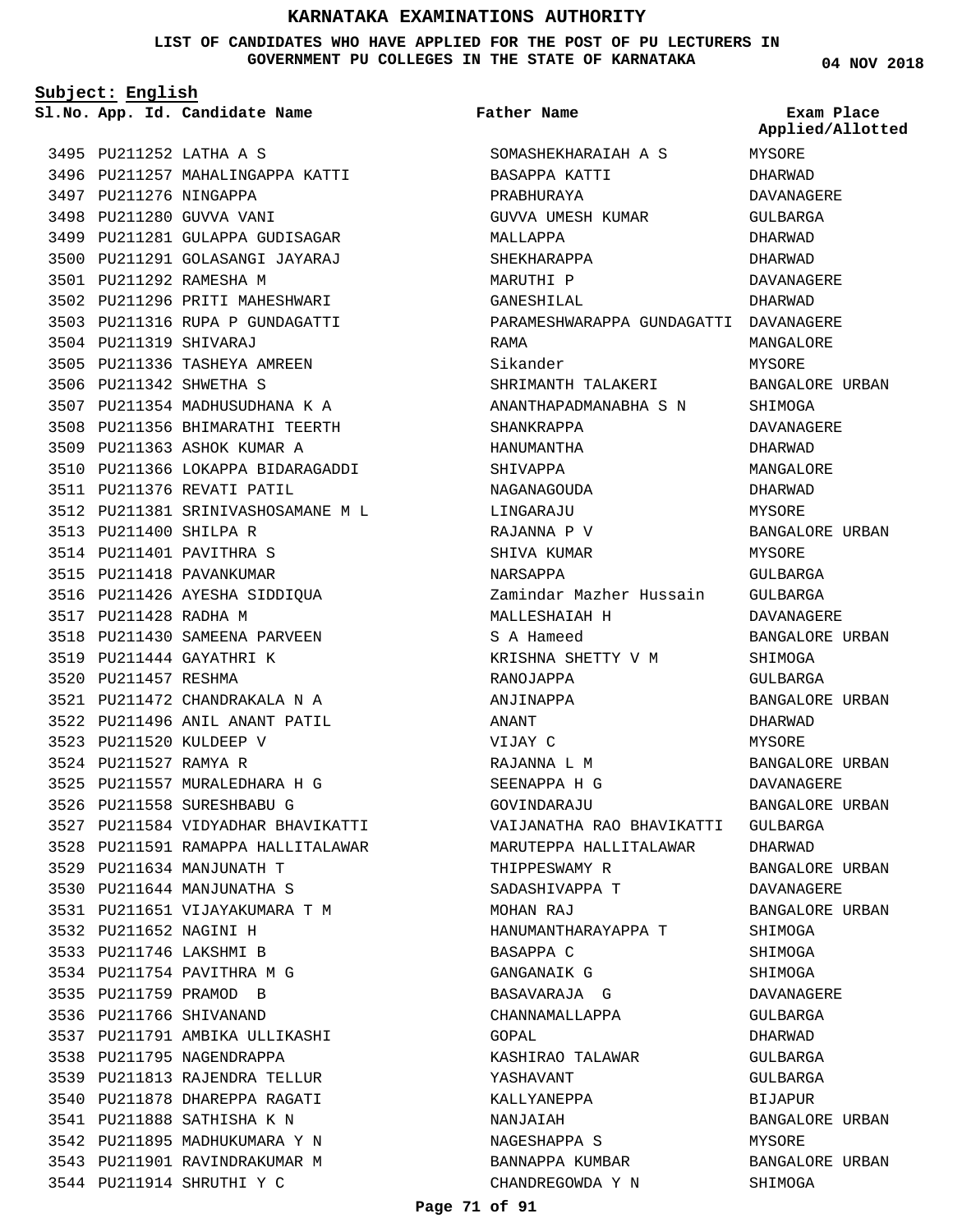### **LIST OF CANDIDATES WHO HAVE APPLIED FOR THE POST OF PU LECTURERS IN GOVERNMENT PU COLLEGES IN THE STATE OF KARNATAKA**

**Subject: English**

3545 PU211921 MARUTI SHIRUNDA PU211923 RAJANAIKA S H 3546 3547 PU211928 KALAVATHI L 3548 PU211944 HANAMANTH GOLASANGI 3549 PU211967 ASHWINI 3550 PU211968 UPENDRA N 3551 PU211998 GOURI 3552 PU212004 MAHANTESHA PATIL PU212011 PAVAN D A 3553 3554 PU212023 BHARATHKUMAR H A 3555 PU212060 TIRUPATI LAMANI 3556 PU212066 KALPANA N R 3557 PU212097 SUMANGALAMMA C 3558 PU212112 SHANKAR RAY 3559 PU212118 DEVARAJ H 3560 PU212121 UDAYA KUMAR 3561 PU212134 KIRAN B 3562 PU212137 SHASHIKUMAR SOMAYYA SUTAGATTI 3563 PU212147 SAMPATHRAJ 3564 PU212157 NAGENDRAPPA B C 3565 PU212172 REKHA S 3566 PU212183 ABHILASH N R 3567 PU212196 CHANDRAPPA B 3568 PU212204 RAGHU R T 3569 PU212207 SANDEEP PATILA C M 3570 PU212226 SRINATH G PU212241 POORNIMA O B 3571 PU212246 ANANDA H S 3572 3573 PU212254 NAGAVENI N 3574 PU212276 SHAHEEN 3575 PU212277 RANGAPPA TALAWAR 3576 PU212281 MOUNESH 3577 PU212287 PRAKASH GOKAK 3578 PU212332 BHEEMANAGOUD GOUDAR 3579 PU212333 SHIVAPPA PU212380 SYED AREEF 3580 PU212398 AJEYA P 3581 3582 PU212401 PAPAIAH P 3583 PU212406 SHIVASHAKTI VISWANATHMATH 3584 PU212415 HIREMATH NANDA 3585 PU212432 IRAYYA VENKATAPURMATH 3586 PU212441 RATNABAI PATIL 3587 PU212465 SUREKHA PATIL 3588 PU212473 SIDDALING PATIL 3589 PU212474 NAFISA 3590 PU212481 SAINATH 3591 PU212485 VINAYAK RANAVAGOL 3592 PU212494 NOORAIN SULTANA 3593 PU212501 PARSHURAM M 3594 PU212510 AARTI

**App. Id. Candidate Name Sl.No. Exam Place** BASAPPA HEMLANAIKA HANUMANTHA NAIK L ARJUN SUBHASH NAGARAJU K ULAVAPPA KAJAGAR BASAVARAJA ANNEGOWDA HUVAJAPPA N J MUKKANNA RAMANNA ANJINEPPA C TIPPANNA HUSSAINAPPA PRABHURAO PUTTAPPA B **SOMAYYA** MARIYAPPA CHIDAMBARAMURTHY K SHANKARAPPA G NARASIMHARAJU K C BEVAJJAPPA THIPPESWAMY S R MAHESWARAPPA GURUMURTHY N BASAVARAJ SHIVAGANGAIAH NARAYANASWAMY D CHANDAHUSSAIN J JUMMAPPA SIRASAPPA ANAND SIDDANAGOUDA MALLAPPA BINGI SYED JEELANI PALAIAH PAPAIAH K BASAWTEERTHAYYA SWAMY NIJAGUNASWAMY GADIGEYYA SHARANABASAPPA SHARANABASAPPA SHARANABASAPPA ABDUL KAREEM SHAIKH DASHRATH NAMDEV SHAIK ISMAIL HULAGAPPA MEDAR SANGAPPA **Father Name**

**04 NOV 2018**

DHARWAD BANGALORE URBAN DHARWAD DHARWAD GULBARGA MYSORE DHARWAD DHARWAD **MYSORE** SHIMOGA GULBARGA BANGALORE URBAN DHARWAD GULBARGA GULBARGA GULBARGA MYSORE DHARWAD BANGALORE URBAN BANGALORE URBAN SHIMOGA MYSORE DAVANAGERE DAVANAGERE MYSORE BANGALORE URBAN DAVANAGERE BANGALORE URBAN BANGALORE URBAN GULBARGA DHARWAD DHARWAD DHARWAD DHARWAD DHARWAD GULBARGA BANGALORE URBAN DAVANAGERE GULBARGA DHARWAD DHARWAD BANGALORE URBAN GULBARGA GULBARGA DHARWAD GULBARGA DHARWAD SHIMOGA GULBARGA GULBARGA **Applied/Allotted**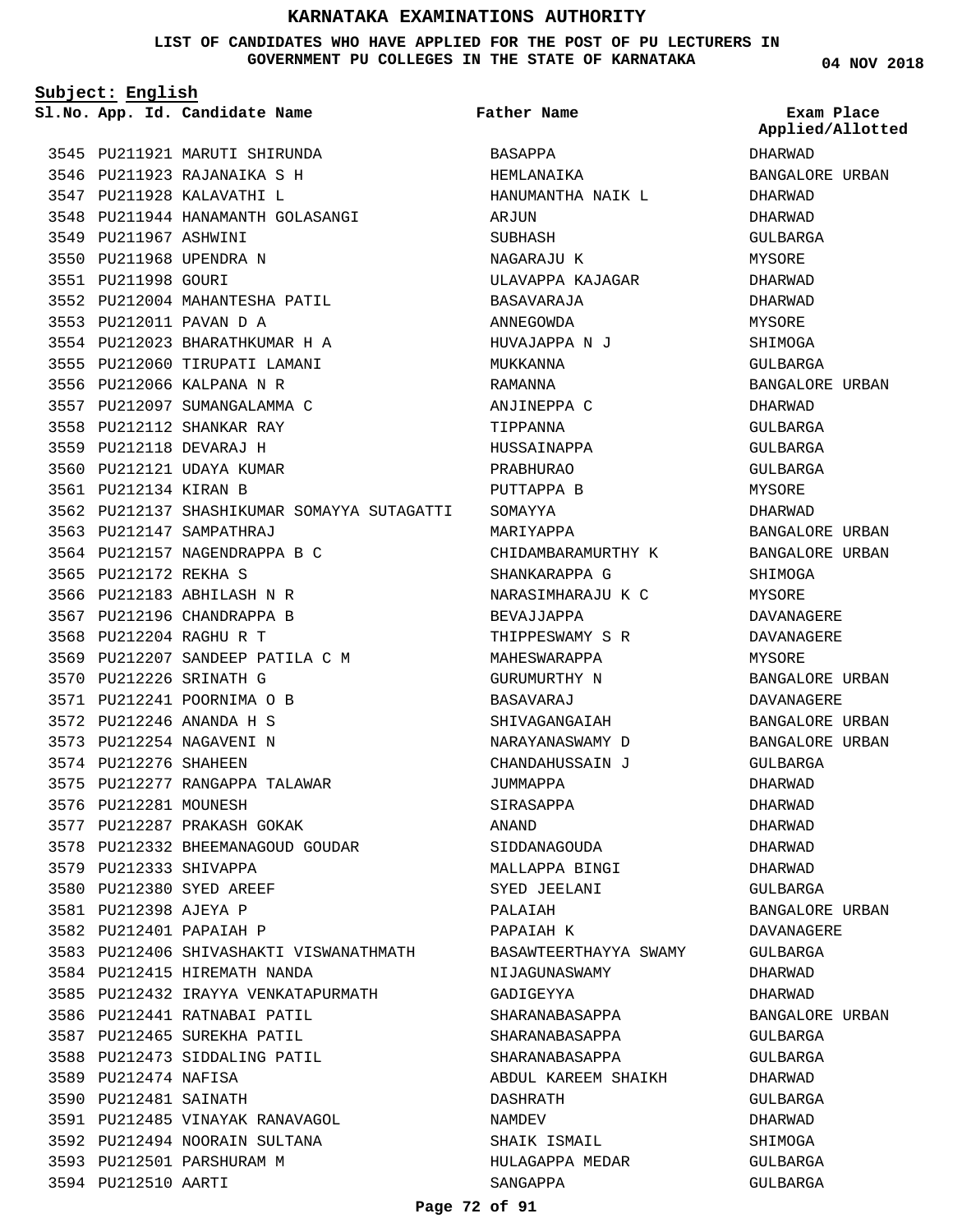**LIST OF CANDIDATES WHO HAVE APPLIED FOR THE POST OF PU LECTURERS IN GOVERNMENT PU COLLEGES IN THE STATE OF KARNATAKA**

**Subject: English**

**App. Id. Candidate Name Sl.No. Exam Place**

PU212532 SABIYA BANU 3595 3596 PU212539 MANJUNATHA M 3597 PU212566 SHRUTHI R PU212572 RADHA B S 3598 3599 PU212573 AMINSAB

3602 PU212604 VINUTHA

3603 PU212606 YASHODHA G B

PU212623 GAJENDRA O L 3605

3608 PU212727 FATIMA YASMEEN

3609 PU212730 MANOHAR M 3610 PU212731 MALLIKARJUN PU212741 BHARATHI M S 3611 3612 PU212745 GANGEGOWDA M N PU212754 RAJAPPA S P 3613 3614 PU212773 RAMESH MADAR PU212790 ARUNA N M 3615 3616 PU212805 RAVICHANDRA 3617 PU212834 MAHADEVAIAH H S 3618 PU212837 DIPIKA SULEBHAVI

3619 PU212850 SWAMIJI V

PU212852 ELISHA 3621

3632 PU212961 RAMESH 3633 PU212971 SUDHARANI 3634 PU212979 SHRIKANTH

3637 PU213023 VANAJA K G

3641 PU213044 ADIVESH

3644 PU213092 VIJAYA M E

3623 PU212879 SOWMYA C 3624 PU212881 MANOHARA

3620 PU212851 JAGADISH HIREMATH

PU212864 BHOJARAJU K T 3622

3625 PU212884 SHIVANAND PATIL 3626 PU212885 SHIVAPPA KANDATI 3627 PU212900 ASHWIN KUMAR PU212908 TEJASWINI H G 3628

3629 PU212927 SHREEDHAR INGALAGERI 3630 PU212929 GUDDAPPA KAJJARI 3631 PU212949 GEETANJALI DODDAMANI

3635 PU213011 VISHWANATH JAMBAGI

3638 PU213032 BALAPPA KARAVINAKOPP

3639 PU213036 PRAKASH GORAVAR

3642 PU213052 BASANAGOUDA PATIL 3643 PU213077 SHRIDHAR GONDAKAR

3636 PU213021 ZEENATHUL KAWAKIB RAHMAN

3640 PU213038 GURURAJ BENACHINAMARADI

3600 PU212590 SHAKIRA BEGUM GOVE 3601 PU212602 PRADEEP S KUMAR

3604 PU212620 HANAMANT BHAJANTRI

3606 PU212653 ROOPASHWETHA SANNAKKI

3607 PU212657 SHEKHAPPA BHEEMAPPA TALAWAR

**Father Name**

SIRAJUDDIN **MUNISWAMY** RAMESH M S SOMASHEKHARAPPA B M HAZIMALANG RAHMANSAHEB GOVE SATHISH V NARASIMHA NAIK BASAVARAJA G N SHIVAPPA LINGAMURTHY SUNDER BHEEMAPPA MOHAMMED MAHIBOOB MANI E SIDRAM SRINIVASAIAH M V NANJAPPA SATHISHAKUMARA P **SIVAPPA** MAHADEVU M RAJENDRAKUMAR SIDDAGANGAPPA VIJAY LATE VEERANNA H PANCHAKSHARAYYA YALLAPPA THIPPURAIAH CHINNASWAMY RAMA BASAPPA REVANEPPA ARVIND KUMAR BORGAONKAR GANGADHARA TAMMANNA CHOUDA PPA GOPANNA DODDAMANI SAIBANNA ISHWAR BASANNA ASHOK RAHMAN SHARIF GANGULAPPA K V KALLAPPA DEVINDRAPPA SIDDAPPA BAGODEPPA SIDDANAGOUDA NARAYAN ESWARAIAH

**04 NOV 2018**

**SHIMOGA** 

MYSORE

BIJAPUR BIJAPUR

**SHIMOGA** DHARWAD

DHARWAD DHARWAD GULBARGA

GULBARGA MYSORE

DHARWAD

MYSORE GULBARGA

MYSORE MANGALORE DHARWAD DAVANAGERE GULBARGA MYSORE DHARWAD DAVANAGERE GULBARGA GULBARGA GULBARGA GULBARGA DAVANAGERE DAVANAGERE BANGALORE URBAN

DHARWAD DHARWAD BIJAPUR DHARWAD DHARWAD BIJAPUR SHIMOGA

BANGALORE URBAN

**Applied/Allotted**

BANGALORE URBAN

BANGALORE URBAN BANGALORE URBAN

BANGALORE URBAN

BANGALORE URBAN

BANGALORE URBAN DAVANAGERE DHARWAD MYSORE GULBARGA

BANGALORE URBAN

BANGALORE URBAN

BANGALORE URBAN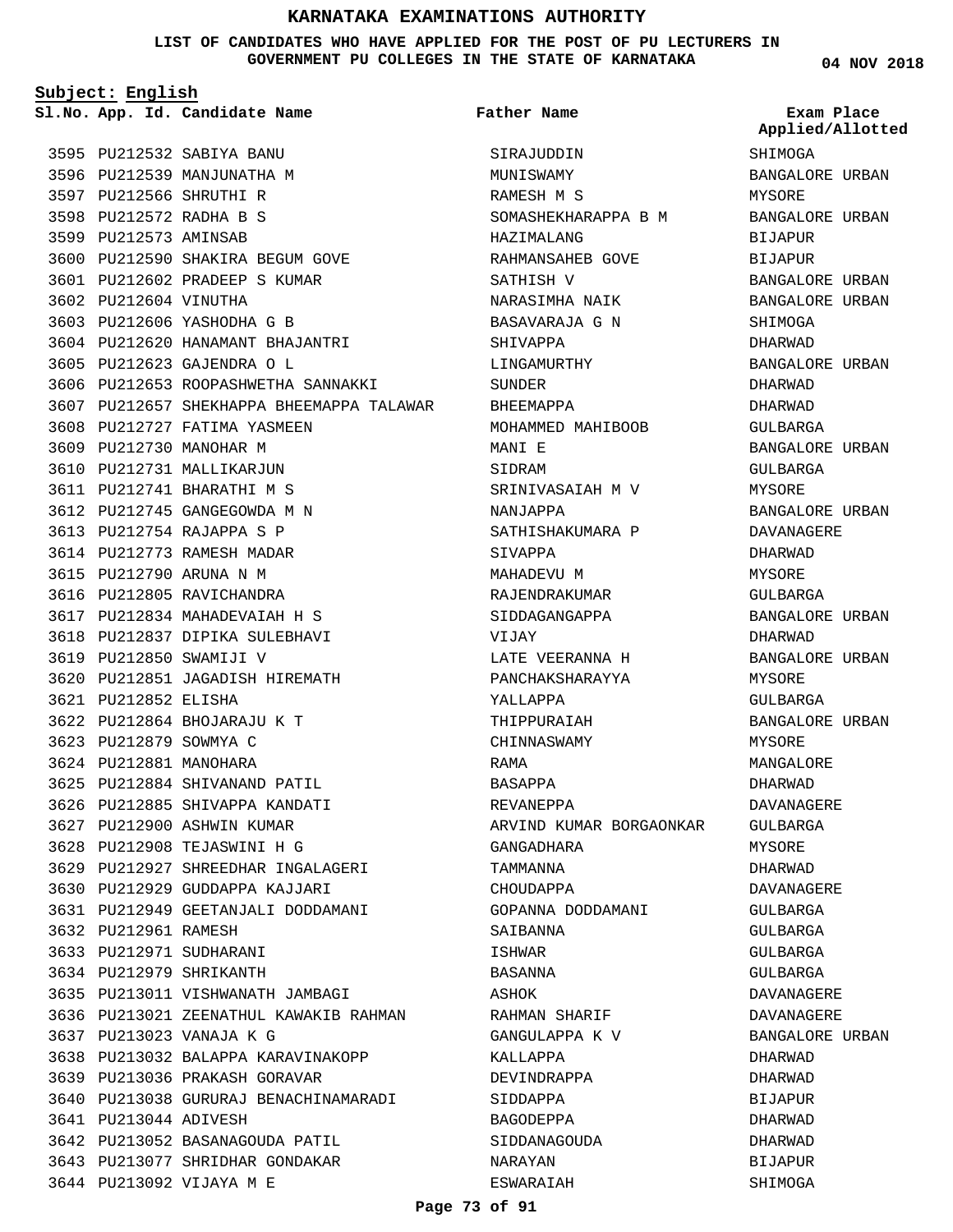#### **LIST OF CANDIDATES WHO HAVE APPLIED FOR THE POST OF PU LECTURERS IN GOVERNMENT PU COLLEGES IN THE STATE OF KARNATAKA**

**Subject: English**

3645 PU213095 SHANKAR DESAI

3646 PU213109 NARASHIMA MURTHY H B 3647 PU213118 ROOPA M VERNEKAR 3648 PU213125 SUSHANT HIREMATH 3649 PU213154 MAHADEVAKKA IRANAGOUDA PATIL 3650 PU213170 MEENAKSHI KHOT 3651 PU213196 MALIYAPPA KENCHANNAVAR 3652 PU213211 NAGARAJA 3653 PU213213 MANJUNATHA DESAI 3654 PU213230 SALEHA BEGUM 3655 PU213237 SMITA INDIKAR 3656 PU213239 NUSARAT GHORI MOHAMMAD 3657 PU213256 SHABANA BIJAPURE 3658 PU213289 SAVITRI POOJARI 3659 PU213290 GURUSANGAPPA KAPANUR 3660 PU213291 KIRAN KUMAR B 3661 PU213300 SANTOSH KUMAR 3662 PU213303 SOUMYA HUKKERI 3663 PU213315 SHAMYA SHETTY 3664 PU213329 PUSHPA SHINDE 3665 PU213331 MAHANTESH B OUDAKKANAVAR 3666 PU213335 SOMANAGOUD CHOUDRI 3667 PU213336 SHIVAKUMAR 3668 PU213341 KARIBASAVESWAR 3669 PU213351 LAXMIKANT AHIRASANG 3670 PU213353 ANEETA 3671 PU213368 SAVITHA K 3672 PU213378 PHILOMINA L 3673 PU213388 SUNITA M GUMASHETTI 3674 PU213422 ESMAILJABIULLA 3675 PU213437 KAKASAHEB SHEDASHALE 3676 PU213440 PAVITRA GOUDAR 3677 PU213459 RAGHAVENDRA MASALJI 3678 PU213460 SHIVARAJA ADAGAL 3679 PU213462 BASAPPA AYATTI 3680 PU213468 SWETHA M T 3681 PU213470 SANGAPPA PATIL 3682 PU213471 ANAND KUNTOJI 3683 PU213476 KEERTI SAWADI 3684 PU213504 ANEES UL HAQ 3685 PU213517 SUMA K N 3686 PU213522 KRISHNA KOUJALAGI 3687 PU213526 SAMEENA ANJUM MULLA 3688 PU213530 FIRDOUS KUDCHI 3689 PU213531 SANDEEP 3690 PU213532 SHRIKANT SHIROL PU213533 SHARMILA SHIRASAGI 3691 3692 PU213539 RAVIKUMAR MULIMANI 3693 PU213551 K R NALINI 3694 PU213557 TIPPARAJ SANAGIN

**App. Id. Candidate Name Sl.No. Exam Place** MAHADEV DESAI BHORANARASAIAH MANJUNATH KALLAYYA IRANAGOUDA MAHADEV BHEEMARAYA HANUMANTHA HANAMANT MD KHASIM ALI ASHOKA MOHAMMAD MOHAMMADSAHEB VITHTHAL RUDRAPPA KAPANUR BASAVARAJU M S CHANDRASHA NAGAPPA BHASKAR SHETTY NAGESH BASAVANTAPPA SIDRAMAPPA BHIMASHA MEGHENDRAYYA SHIVASHARAN SIDRAMAPPA KADARAIAH K N LOUIS P T MADIWALAPPA C GUMASHETTI NABEESAB TANASEN SOMANAGOUDA RAMACHANDRA VEERAPPA ADAGAL CHANNABASAPPA THIPPESWAMY M DEVINDRAPPA PANDIT BASAVARAJ Mahaboob Ali R NAGARAJAIAH K SURESH ABDULRAHIMAN BASHA SAHEB JAGADEVAPPA KARABHARI HANAMANT Shankarappa SANGAPPA K H RAMACHANDRAIAH HUCHHAPPA **Father Name** DHARWAD BANGALORE URBAN MANGALORE DHARWAD DHARWAD DHARWAD BIJAPUR GULBARGA **BIJAPUR** GULBARGA BANGALORE URBAN BIJAPUR BIJAPUR BIJAPUR GULBARGA BANGALORE URBAN GULBARGA BANGALORE URBAN MANGALORE BIJAPUR DHARWAD BIJAPUR GULBARGA GULBARGA BIJAPUR GULBARGA BANGALORE URBAN BANGALORE URBAN BIJAPUR DAVANAGERE DHARWAD BIJAPUR DHARWAD DHARWAD BANGALORE URBAN DAVANAGERE DHARWAD DHARWAD DHARWAD DAVANAGERE BANGALORE URBAN DHARWAD DHARWAD **BIJAPUR** BIJAPUR BIJAPUR DHARWAD DHARWAD BANGALORE URBAN BIJAPUR **Applied/Allotted**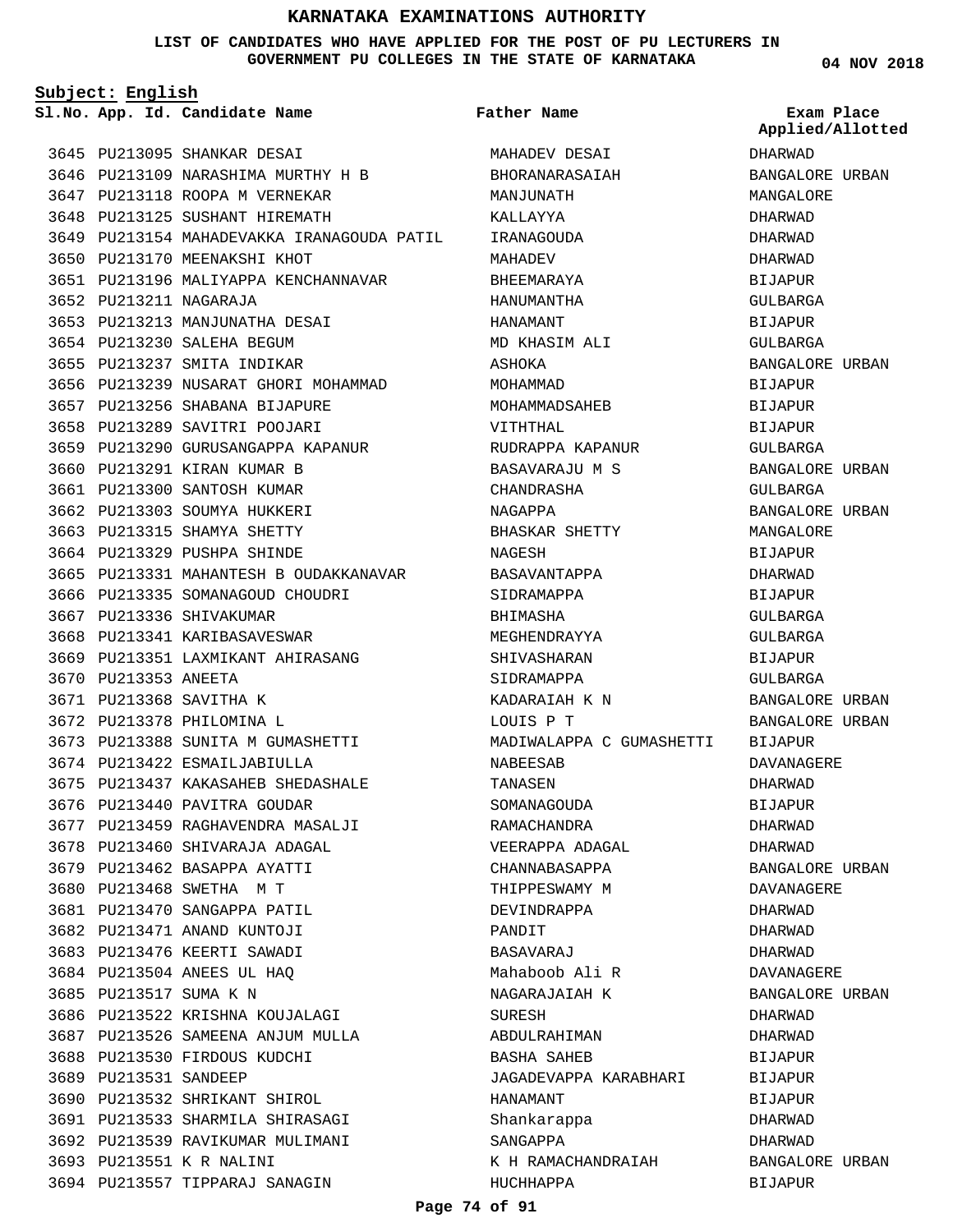#### **LIST OF CANDIDATES WHO HAVE APPLIED FOR THE POST OF PU LECTURERS IN GOVERNMENT PU COLLEGES IN THE STATE OF KARNATAKA**

**Subject: English**

**App. Id. Candidate Name Sl.No. Exam Place**

3695 PU213561 VISHWANATHA 3696 PU213565 JANNATILPIRDOSH PANPAROSH 3697 PU213568 CHANAMALLAPPA KALDE 3698 PU213578 KUMAR P 3699 PU213624 RONI RAVI KUMAR 3700 PU213644 VISHWANATH MALLAPPA AINAPUR 3701 PU213667 SAMEENA 3702 PU213678 PRADEEP KUMAR M 3703 PU213685 RUDRAPPA 3704 PU213699 PREMAKUMARI 3705 PU213746 SHABANA BEGUM H KILLEDAR 3706 PU213784 ASHWINI S M 3707 PU213804 GAYATRI PRALHAD JAMAKHANDI 3708 PU213805 KALASHRI SUBHASH CHANDRACHUD 3709 PU213812 SWETA YECHHI 3710 PU213828 DEEPA P 3711 PU213839 MAHESH HALOLLI PU213853 SHAILAJA S 3712 3713 PU213864 KHAISER JAHAN 3714 PU213872 ASHOK IRAPPA B PATIL 3715 PU213873 NARASIMHAMURTHY G V 3716 PU213912 RAGHAVENDRAIHA 3717 PU213938 VINOD 3718 PU213959 KUMUDHA CHANDAN R 3719 PU213972 SUKHANAND PU213979 SUSHMA B S 3720 3721 PU214003 ASHOK 3722 PU214029 DHANANJAYA T 3723 PU214045 CHANDANA H N 3724 PU214047 SUMMAIYA TAZEEN 3725 PU214075 MEHERUNISA HINA 3726 PU214098 ANAND HUGAR 3727 PU214111 BASAVARAJU T L 3728 PU214148 PARVATI NAIK 3729 PU214168 VEENA P 3730 PU214196 BASAPPA 3731 PU214197 CHANDRASHEKAR C 3732 PU214219 DEVARADDI GULAGANJIKOPPA 3733 PU214222 HALESH D K 3734 PU214225 SUSMA NAIK 3735 PU214232 RUBIYABEGUM TAHASILDAR 3736 PU214234 PARAMESH NAYAK 3737 PU214253 MANJUNATHA 3738 PU214261 POORNIMA D 3739 PU214274 RENUKA GUDASALAMANI 3740 PU214297 SEEMA TARANUM 3741 PU214301 ASHFAQ AHMED K 3742 PU214303 SUPRIYA PATIL 3743 PU214304 SUSHMA HASARANI 3744 PU214308 PRABHANJAN

VENKATESHAIAH SHEKHASAB PEERAPPA KALDE PUTTARANGANAYAKA ANTHONY RAJU MALLAPPA AINAPUR AMIRJAN MAHADEVA **BHEEMAPPA** KASHINATH RAO HAKIM KHAN MRUTHYUNJAYA PRALHAD SUBHASH CHANDRACHUD SHARANAPPA PARASHIVAPPA P PUNDALEEK HALOLLI SHANKAR ATHER NAZEER IRAPPA B PATIL VENKATARAVANAPPA BHADRAIHA BABU RAO Ramakrishnaiah RAMCHANDRA BHARATHI SUTHA M BALAPPA GATTEPPANVAR THIMMAPPA NARAYANAGOWDA H R MOHAMED KALEEM SHAHEEN ABDUL AZEEM ATTAR HANAMANT HUGAR LINGARAJU T N MANJUNATH PUTTASWAMACHARI VIRUPAKSHAPPA ADAPPA C SOMARADDI DANAPPA H K ULHAS DAVALSAB MOTEPPA KRISHNA NAIKA DIVAKAR A R ANDANEPPA MOHAMMED ISAKH MAHABOOB ALI K SHIVAJI RAJIV Ramakrishna **Father Name**

**04 NOV 2018**

**Applied/Allotted**

BANGALORE URBAN

# **BIJAPUR** GULBARGA MYSORE MYSORE DHARWAD SHIMOGA MYSORE DHARWAD GULBARGA DHARWAD BANGALORE URBAN BIJAPUR DHARWAD **BIJAPUR** MYSORE DHARWAD GULBARGA BANGALORE URBAN BIJAPUR BANGALORE URBAN GULBARGA GULBARGA BANGALORE URBAN GULBARGA MYSORE DHARWAD BANGALORE URBAN MYSORE MYSORE GULBARGA DHARWAD BANGALORE URBAN MYSORE MYSORE BANGALORE URBAN GULBARGA DHARWAD DAVANAGERE DHARWAD BIJAPUR DHARWAD MANGALORE DAVANAGERE DHARWAD SHIMOGA SHIMOGA DHARWAD BIJAPUR

GULBARGA

#### **Page 75 of 91**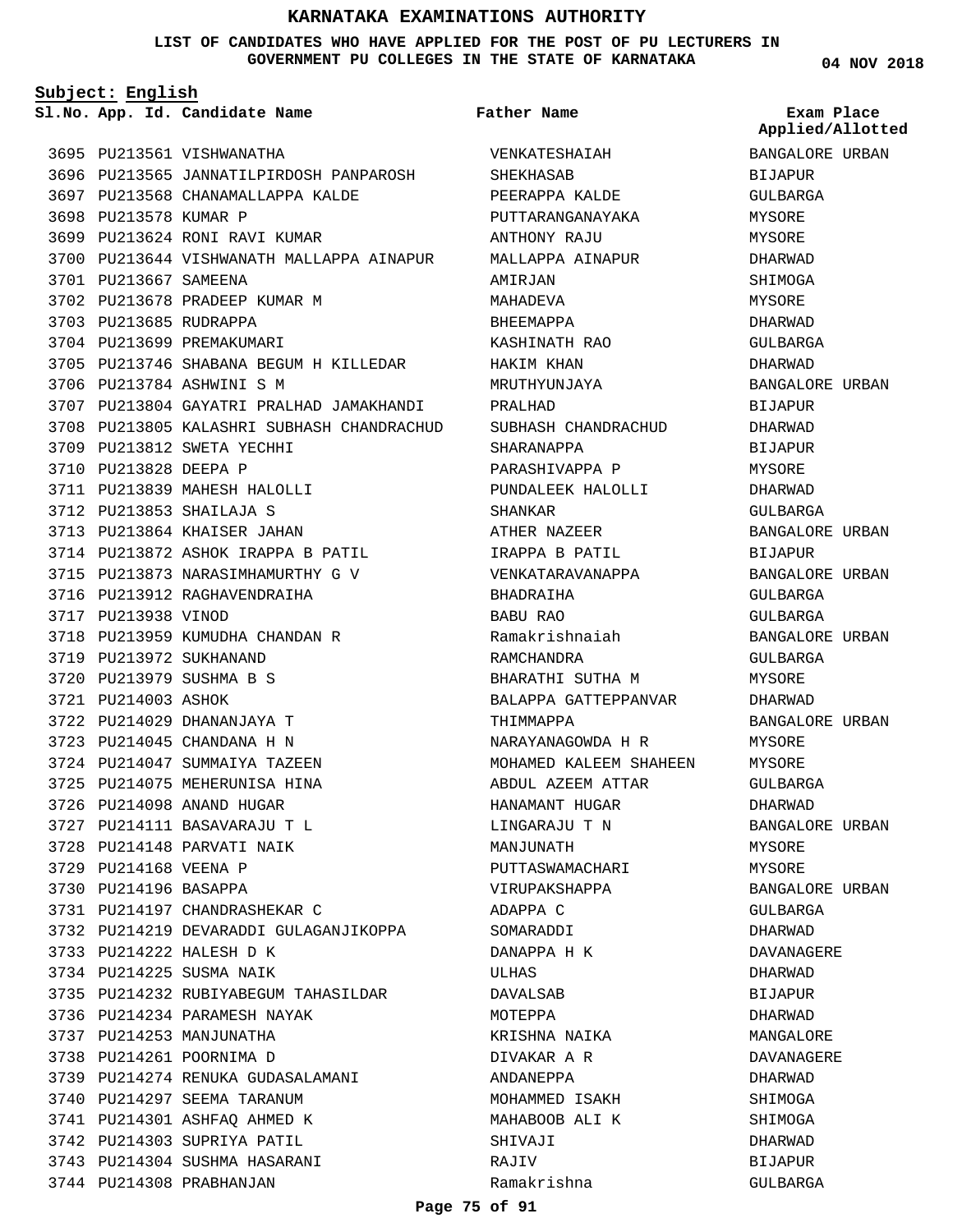#### **LIST OF CANDIDATES WHO HAVE APPLIED FOR THE POST OF PU LECTURERS IN GOVERNMENT PU COLLEGES IN THE STATE OF KARNATAKA**

**Subject: English**

**App. Id. Candidate Name Sl.No. Exam Place**

3745 PU214313 LAKSHMAN CHALAWADI 3746 PU214318 YOGITHA K B 3747 PU214348 VIRUPAKSHI R 3748 PU214355 ARUNAKUMAR M DANDAGI 3749 PU214380 PRIYANKA 3750 PU214395 GUTTESHA BARKI PU214413 SHRUTHI G S 3751 3752 PU214455 MANUKUMAR D 3753 PU214473 SANJAY 3754 PU214494 PRAKASHA KADEMANI 3755 PU214506 AFREENKAUSAR HIPPARGI 3756 PU214526 SANDHYA RANI PU214573 PU214579 3759 PU214603 NAGARAJA A K 3760 PU214620 PRADEEPA K P 3761 PU214636 VISHWANATHA GOUDA 3762 PU214642 ANURADHA GHOOLI 3763 PU214713 SIDDAPPA Y MURAMATTI 3764 PU214715 ANJANA SANNAMANI 3765 PU214799 SUHASHANI 3766 PU214820 BABASAHEB NARAWADE 3767 PU214822 KADAPPA VANDAL 3768 PU214837 RUTHAMMA 3769 PU214841 ASHA A M 3770 PU214868 ASHOK 3771 PU214874 CHAITHANYA R 3772 PU214878 RAMCHANDRA MALIPATIL PU214886 PU214887 3775 PU214906 SHOBHA N 3776 PU214907 SABA NAZNEEN 3777 PU214911 NAVEENARADHYA 3778 PU214917 VANI P M 3779 PU214920 PARASHURAM M MALAKARI 3780 PU214921 RAGHAVENDRA P 3781 PU214927 SUNANDA A N PU214928 PRAJVAL S Y 3782 3783 PU214996 MANJUNATHA MALLESHAPPA JAVAJI MALLESHAPPA 3784 PU215006 RANGAPURA MANJUNATH 3785 PU215007 AJIT DODAMANI 3786 PU215010 YASHODHA P 3787 PU215014 PUJARA NAGARAJ 3788 PU215046 MAHADEVA SWAMY S 3789 PU215048 SANTOSHA M 3790 PU215057 RAMYAKALLUR K V 3791 PU215088 BHASKAR 3792 PU215119 MEENA M 3793 PU215143 UMADEVI S 3794 PU215160 GIRIJA PATIL MAHABALESHWARA SWAMY H M SIDRAMAPPA KAMBAR VISHWANATH PASARE SUMITHRA M 3757 3758 3773 3774

YASHAVANT CHALAWADI BASAPPA K N RANGAPPA MOOKAPPA ARUN RAO FAKKIRAPPA SHIVALINGEGOWDA G M DEVARAJ B S SAINAPPA MARIYAPPA ABDULREHMAN SHIROMANI HEMAPPAIAH H M BHAMARAY DINATI<br>NEELAPPA G<br>TITT PRASHANTHA DATTATREYA GOUDA SADASHIVAPPA YAMANAPPA SHANKAR S Ramanna RAVASAHEB GURUPADAPPA JAYAVANTHA MALLESHAPPA B RAJANNA N RAMEGOWDA GURUSHANTAPPA Mallikarjun MARAIAH H M NINGEGOWDA MOHAMED AHAMED SHARIEF CHENNAVEERANNARADHYA S MAHESHWARAPPA P MALLAPPA PARAMESHWARAPPA ADIVEPPA YASHAVANTHAPPA RANGAPUR SHIVAPPA SADASHIV DODAMANI PUTTAIAH SHIVAPPA SIDDAIAH BELIMALLURA MAHESHWARAPPA DAVANAGERE VENKATA SUBBAN K V SHANKARAPPA SAKRI VITTALA SHIVANNA GOWDA BASAGOUDA **Father Name**

**04 NOV 2018**

**Applied/Allotted**

BIJAPUR

# MYSORE BANGALORE URBAN DHARWAD GULBARGA BANGALORE URBAN MYSORE MYSORE **BIJAPUR** DAVANAGERE **BIJAPUR** GULBARGA DAVANAGERE BIJAPUR SHIMOGA MYSORE DHARWAD GULBARGA DHARWAD GULBARGA GULBARGA BIJAPUR BIJAPUR GULBARGA SHIMOGA BANGALORE URBAN BANGALORE URBAN GULBARGA GULBARGA BANGALORE URBAN MYSORE MYSORE MYSORE SHIMOGA DHARWAD **SHIMOGA** DAVANAGERE SHIMOGA SHIMOGA DHARWAD **BIJAPUR** SHIMOGA DHARWAD **MYSORE** SHIMOGA DHARWAD MANGALORE MYSORE BIJAPUR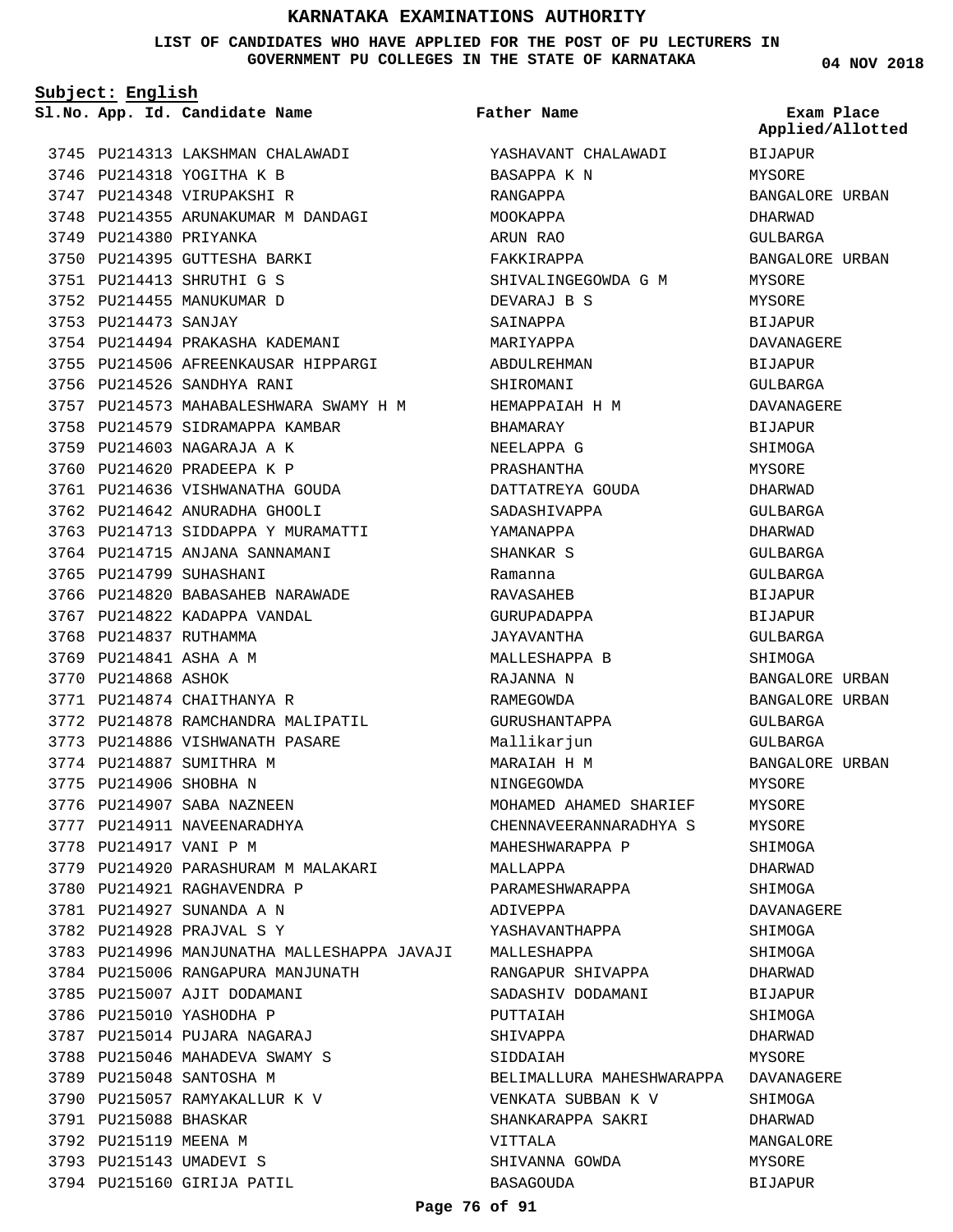**LIST OF CANDIDATES WHO HAVE APPLIED FOR THE POST OF PU LECTURERS IN GOVERNMENT PU COLLEGES IN THE STATE OF KARNATAKA**

**Subject: English**

**Father Name**

3795 PU215179 SUMA REDDY 3796 PU215180 SHASHIDHAR L R 3797 PU215188 LIKHITHA T O 3798 PU215191 GURUSIDDAYYA 3799 PU215216 PREMA S PATIL 3800 PU215217 VINAY APPARAY MADARI PU215219 USHA M E 3801 3802 PU215227 RESHMA FIRDOUS A 3803 PU215228 YOGESH R 3804 PU215244 SHIVALEELA 3805 PU215249 RAJESHWARI S N 3806 PU215251 GEETHA S 3807 PU215254 SANJEEVKUMAR 3808 PU215261 SHILPARANI H R 3809 PU215287 PRATHIBA P 3810 PU215288 VIDYA KAMAT 3811 PU215293 B MAHADEVI 3812 PU215300 RAJESHWARI CHANAL 3813 PU215335 AMJAD KHAN 3814 PU215340 THERESA DEEPA LOBO 3815 PU215353 VEERAPOGU RAVINDRA 3816 PU215355 MAHESH N 3817 PU215380 BHARATH J NAIK 3818 PU215387 KAVITA GAYAKWAD 3819 PU215392 SHYAMALA LALI 3820 PU215420 ANNAPURNA KOOLI PU215428 LAXMIKANT 3821 3822 PU215435 YALLAPPA BANNIMATTI 3823 PU215444 IRAPPA RAKUMPI 3824 PU215484 PRAVEEN PATTAR 3825 PU215502 MAMATA NASHIMATH 3826 PU215522 SHANKARAPPA V 3827 PU215532 SRINATH V 3828 PU215622 MANIYAR NASREEN PU215623 SANTOSHA M N 3829 3830 PU215624 SOWBHAGYA R 3831 PU215627 NAYANA PU215633 PRAKASHA Y 3832 PU215641 MALASHREE N R 3833 3834 PU215652 KARIYAMNARA BHARAMAPPA 3835 PU215679 SUMITRA M 3836 PU215694 VISHALAKSHI TOTAGANTI PU215738 SARITHA P S 3837 3838 PU215749 SHILPA R NAIK 3839 PU215754 PRABHU BHEEMAPPA MALLADAD 3840 PU215768 SANTOSH KUMAR O 3841 PU215778 SUMITHRA R 3842 PU215785 BASAVARAJA 3843 PU215798 VENKATESH T 3844 PU215802 BASAMMA M SAJJAN **App. Id. Candidate Name Sl.No. Exam Place** PRAHLADA RUDRANAIK L R Obaleshappa R NEELAKANTAYYA APPARAY M ANWAR RAJAGOPAL N GURULINGAYYA RUPLA RAVINDRANATH ANNAPPA B N NAGAPPA GURALINGAPPA BASHEER KHAN LIGOURI LOBO GURAIAH Nanjundaswamy BHAGAWANTRAO RAMANNA VIJAYAKUMAR BABU KHATEDAR CHANABASAPPA CHANDRAPPA MANAPPA MALLIKARJUNA Venkatareddy MAHAMADALI NANJASHETTY SUNDARA RAI RUDRAPPA N K BASAMMA MAHADEVAPPA H NARAYAN OMKAR S THORIYAPPA MANJUNATH

SANGANAGOUD PATIL Eshwarappa m r NARASIMHA SETTY SADASHIVAIAH M D S puttalingappa JAYADEVA NAIK N VENKATARAMAPPA RAMAKRISHNAPPA YELLAREDDY HANUMAREDDY SEETHARAMAPPA T A RAMACHANDRAPPA NAIK BHEEMAPPA MALLADAD RAVICHANDRAPPA P S NINGAREDDIYAPPA DAVANAGERE SHIMOGA BANGALORE URBAN DHARWAD BIJAPUR

**04 NOV 2018**

**Applied/Allotted**

DHARWAD BANGALORE URBAN MYSORE BANGALORE URBAN DHARWAD BANGALORE URBAN BANGALORE URBAN GULBARGA DAVANAGERE MYSORE DHARWAD GULBARGA **BIJAPUR** SHIMOGA SHIMOGA BANGALORE URBAN MYSORE DAVANAGERE BIJAPUR DHARWAD DHARWAD BIJAPUR DHARWAD DHARWAD DHARWAD BIJAPUR BANGALORE URBAN BANGALORE URBAN DAVANAGERE MYSORE BANGALORE URBAN MANGALORE DHARWAD DAVANAGERE DAVANAGERE MYSORE GULBARGA BANGALORE URBAN DHARWAD DHARWAD SHIMOGA BANGALORE URBAN DHARWAD DAVANAGERE BIJAPUR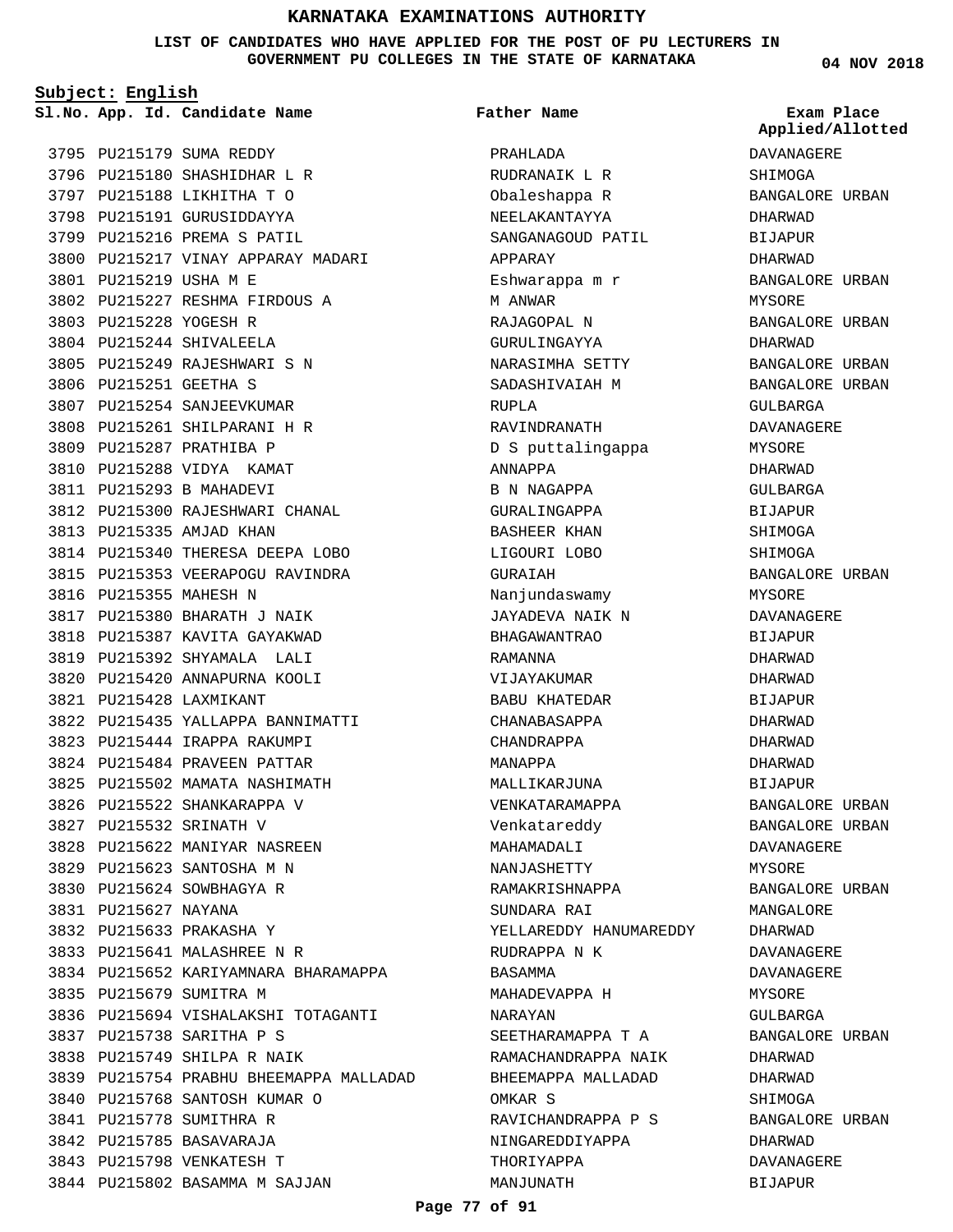#### **LIST OF CANDIDATES WHO HAVE APPLIED FOR THE POST OF PU LECTURERS IN GOVERNMENT PU COLLEGES IN THE STATE OF KARNATAKA**

**Subject: English**

**App. Id. Candidate Name Sl.No. Exam Place**

**Father Name**

3845 PU215804 SHRAVANAKUMAR KALASANNAVAR 3846 PU215818 KANTHARAJU A R 3847 PU215833 NAGAYYA HIREMATH 3848 PU215841 HANUMANTHESHA B M 3849 PU215856 RAJESHWARI VIBHUTI 3850 PU215865 KEERTHANA M M 3851 PU215876 MOHANA M T 3852 PU215911 SHARANAPPA 3853 PU215916 REKHA S 3854 PU215941 SATISH KOLLI 3855 PU215949 UMESHA S G 3856 PU215955 CHETHAN KUMAR G N 3857 PU215982 SHIVAPPA DIBBADAMANI 3858 PU215987 POORNIMA K 3859 PU216020 CHITRA NAIK 3860 PU216021 CHANDRASHEKHAR DEVANGAD 3861 PU216022 VEERANNA SHIVANANNANAVAR 3862 PU216047 SANTOSH B KADARAPPANAVAR 3863 PU216068 VIJAYAKUMAR BILEYALI 3864 PU216082 M DEEPTHI 3865 PU216088 SHARANAGOUDA 3866 PU216091 PRAKASH BEERALADINNI 3867 PU216095 SHIVANNA S 3868 PU216097 RATISH 3869 PU216132 RAGHAVENDRA 3870 PU216161 AMBIKA PU216167 KALASHREE K S 3871 3872 PU216173 POORNIMA K 3873 PU216175 SHIVAKUMARA T S 3874 PU216187 MANJUNATH PATIL 3875 PU216197 SREEDEVI B 3876 PU216199 BHARATHRAJA G M 3877 PU216201 FIRDOSE JAHAN 3878 PU216206 VEERESH 3879 PU216217 SRINIVASA G M 3880 PU216218 SUMA P PU216221 N VEERA BASAVARAJU 3881 3882 PU216246 SHIVAMURTHY P 3883 PU216270 PUSHPALATHA B V 3884 PU216315 MUZEEB S A 3885 PU216333 RAMYA B M 3886 PU216398 RAJASHEKARA P N 3887 PU216404 VARGHESE FRANCIS 3888 PU216424 GLORIA CARINA DSOUZA 3889 PU216431 AMRITA 3890 PU216432 BIRADAR MAHAPRABU BASANNA 3891 PU216457 ANILKUMAR 3892 PU216459 RAJESHWARI B 3893 PU216507 SHIVAKUMAR S P 3894 PU216508 MD ANWAR KHAN

BASAVARAJ RAJASHEKARA K SHANKARAYYA MARAPPA SIDRAMAPPA MANJUNATH M THIMMEGOWDA DURUGAPPA SIDDAIAH J DEVAREDDY KOLLI GANGAIAH NARASIMHAMURTHY SHANKRAPPA shivappa naik k PARAMESHWAR HANUMANTAPPA SHIVANAGAPPA BASAPPA KADARAPPANAVAR Basavanneppa M SATHYANARAYANA RAO BASANAGOUDA MALIPATIL MAHADEVAPPA SIDDEGOWDA MANIKAPPA JAMBHAYYA PRABHAKAR SIDDALINGAIAH RAMAKRISHNA BHAT B SIDDALINGAIAH BHIMAGOUDA BASAVARAJAPPA M K MUNIVENKATAPPA MUHAMMED RIYAZ ISHWARAPPA MANJAPPA H PUTTAMADAIAH M N VEERABHADRAPPA LATE PUTTAIAH VENKAPPA B S ASLAM MANJAPPA B N NARAYANAPPA B FRANCIS D ANTHONY DSOUZA KISHAN AMRUSKAR BASANNA BHIMRAO BASAVALINGAPPA N PURUSHOTHAMA S M MD BISMILLA KHAN

**04 NOV 2018**

DHARWAD MYSORE DHARWAD DAVANAGERE BIJAPUR BANGALORE URBAN MYSORE DHARWAD MYSORE DHARWAD BANGALORE URBAN BANGALORE URBAN DHARWAD MANGALORE DHARWAD DAVANAGERE DHARWAD GULBARGA DHARWAD SHIMOGA DHARWAD BIJAPUR MYSORE GULBARGA GULBARGA GULBARGA BANGALORE URBAN MANGALORE MYSORE DHARWAD MYSORE BANGALORE URBAN MYSORE BIJAPUR SHIMOGA MYSORE DHARWAD MYSORE MYSORE SHIMOGA SHIMOGA BANGALORE URBAN DAVANAGERE GULBARGA DHARWAD GULBARGA DHARWAD SHIMOGA MYSORE GULBARGA **Applied/Allotted**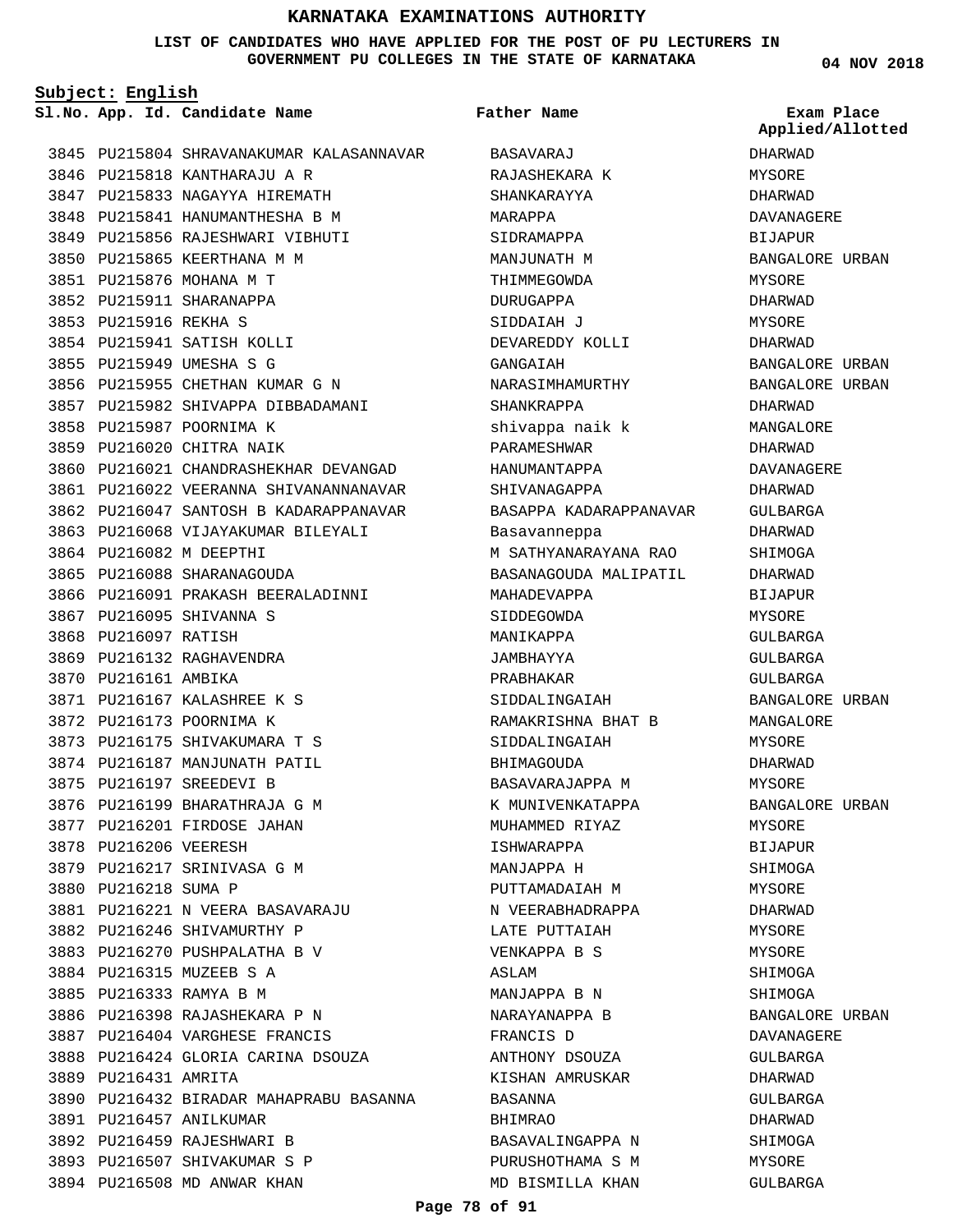**LIST OF CANDIDATES WHO HAVE APPLIED FOR THE POST OF PU LECTURERS IN GOVERNMENT PU COLLEGES IN THE STATE OF KARNATAKA**

**Father Name**

**Subject: English**

3895 PU216515 RANJITHA B M 3896 PU216522 TABASSUM FATHIMA 3897 PU216526 MANJA NAIK 3898 PU216543 VASUDEVA A 3899 PU216545 NINGANNA 3900 PU216552 MURALIDHARA K N 3901 PU216555 JEEVAN R 3902 PU216604 VISHVANATH 3903 PU216609 RAMABAI 3904 PU216619 DIVYA J 3905 PU216623 GNYNESHWAR 3906 PU216654 RASHMI KINAGI 3907 PU216665 SAVITA SANGANGOUDAR 3908 PU216705 NAGALAKSHMI K P 3909 PU216713 MAHANTESH 3910 PU216719 SHIDDAPPA 3911 PU216723 MANJUNATH JAGADEV MAROL 3912 PU216728 MALLIKARJUN 3913 PU216740 SHWETA PUJAR 3914 PU216760 NAGARATHNAMMA CHANDRAPPA MASKI 3915 PU216775 PRAKASH L 3916 PU216790 AAISHA C SHAIKH 3917 PU216803 PAVITHRA H 3918 PU216829 HIRIYAMMA PU216832 RAGHAVENDRA S 3919 3920 PU216863 SWATHI M 3921 PU216876 UDAYKUMAR DONI 3922 PU216881 RAJAPPA N 3923 PU216893 KASHIRAM 3924 PU216901 VISHNU RATHOD 3925 PU216938 POORNIMA S 3926 PU216980 IMRAN KHAN 3927 PU216981 PRAVEEN S 3928 PU216987 SANGEETA KULIGOD 3929 PU217000 BANDENAWAZ MULLA 3930 PU217014 MANJUNATHA H N 3931 PU217043 VENKATAPPA 3932 PU217047 ANAND KUMAR 3933 PU217061 VAJRAPPA TIRAKANNAVAR 3934 PU217076 MURUGHARAJENDRAGOUDA PATIL 3935 PU217099 SHIVAKUMARA K H 3936 PU217101 VIRUPAKSHAPPA SAVANUR 3937 PU217105 SANGAMESH PATTANAD 3938 PU217112 NAGABHUSHANA M 3939 PU217118 SUBHASACHANDRA 3940 PU217133 CAVERAMMA S S 3941 PU217147 CHAITRA C N 3942 PU217155 NARENDRA NAIK 3943 PU217158 SALMABANU INGALAGI **App. Id. Candidate Name Sl.No. Exam Place**

MAHABALA DEVADIGA SYED JAFFER HUSSAIN HATIKATGI RAMA NAIK RAMA TIPPANNA NAGARAJACHARI K C RAYAPPA SHIVASHANKAR TALAWAR MAHADEVAPPA A JOSEPH JANARDHAN RAO CHANABASAPPA CHANNABASAVANAGOUDA Premachandra K C SANGANABASAPPA HAMEENAPPA JAGADEVA SANNAPPA NINGAPPA CHANDRAPPA LAKSHMANAIK CHAND SHAIKH Hanumantharayappa YELLAPPA SAJJAN RAO V RAMACHANDRA M SHANTAPPA NINGAPPA SABANNA HEMALU SHAMBULINGE GOWDA ABDULLA KHAN SOMASHEKARA M PARAPPA KULIGOD BABALAL NARAYANAPPA DANAPPA BHEEMASINGH YELLAPPA KRUSHNAGOUDA HANUMANTHAPPA K SHIVALINGAPPA RAMANINGAPPA PATTANAD NAGARAJA M HANAMANTAPPA SOMAIAH S P NAGARAJA P RAMACHANDRA NAIK HAZARATHALI

**04 NOV 2018**

**Applied/Allotted**

BANGALORE URBAN DHARWAD

SHIMOGA MANGALORE GULBARGA DAVANAGERE MYSORE GULBARGA GULBARGA MYSORE GULBARGA BIJAPUR DHARWAD MYSORE BIJAPUR DAVANAGERE **BIJAPUR** DHARWAD DHARWAD DHARWAD BANGALORE URBAN BIJAPUR BANGALORE URBAN DAVANAGERE SHIMOGA MANGALORE GULBARGA DAVANAGERE GULBARGA BIJAPUR MYSORE SHIMOGA MYSORE MANGALORE BIJAPUR BANGALORE URBAN BANGALORE URBAN GULBARGA DHARWAD DHARWAD DAVANAGERE DHARWAD BIJAPUR DHARWAD GULBARGA MYSORE BANGALORE URBAN MANGALORE DHARWAD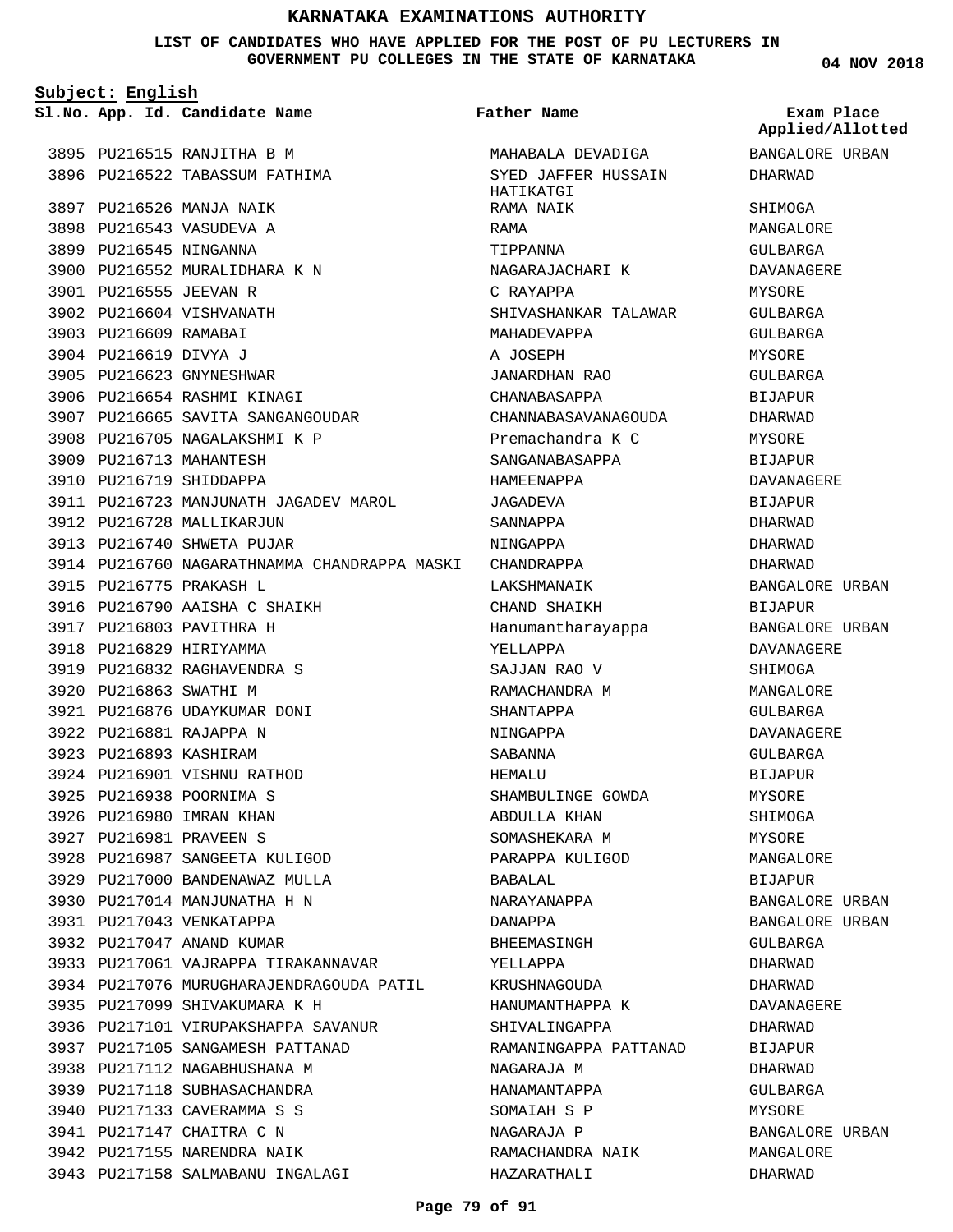#### **LIST OF CANDIDATES WHO HAVE APPLIED FOR THE POST OF PU LECTURERS IN GOVERNMENT PU COLLEGES IN THE STATE OF KARNATAKA**

**Subject: English**

3944 PU217172 LACHAMAPPA HUBBALLI 3945 PU217174 RENUKA MORE 3946 PU217182 RAGHAVENDRA S BASANAIK 3947 PU217195 VACHANARASHMI PARAMASHIVAYYA 3948 PU217196 ETHAVARAGIRI 3949 PU217205 MAHTAB SULTANA 3950 PU217212 SHREEDEVI NAIKAR 3951 PU217226 HARADE SAGAR RUPANA 3952 PU217239 IMRAN MULLA PU217284 NAGARAJ SIDNEKOPPA 3953 3954 PU217285 SAPNA V KOLIWAD 3955 PU217298 JYOTI HUGAR 3956 PU217299 SATEESH H S 3957 PU217300 PRUTHVI K R 3958 PU217301 SRINIVAS 3959 PU217304 PUJAR RAMESH 3960 PU217317 SUDHAMANI R N 3961 PU217333 MANJAPPA HALAPPA DODDAMANI 3962 PU217339 SYED GHOUSE 3963 PU217341 DILAVARSAB HALIMNAVAR 3964 PU217346 PARVATI HORAPETI 3965 PU217353 LATHA G C 3966 PU217357 MALATEESH 3967 PU217358 INAMDAR AZEEM GAUS PEER 3968 PU217368 VANI M 3969 PU217370 ASHWINI ELIGAR 3970 PU217386 THRIVENI HN 3971 PU217399 VENKATESH CHALAGERI 3972 PU217402 SWAPNIL RAJKUMAR SAVADI 3973 PU217483 NAGAPPAGOUDA PATIL 3974 PU217517 VIJAYAKUMARA M 3975 PU217605 NAGAPPA PATIL 3976 PU217636 DEVENDRAPPA 3977 PU217637 SUSHMA V 3978 PU217662 DEVARAJA J 3979 PU217738 AHSOK LAMANI 3980 PU217758 VEENA V 3981 PU217786 SUNITHA H N 3982 PU217833 GUDADAYYA KURABAR 3983 PU217959 SOMANAGOWDA 3984 PU217969 SEEMA SUMEEN 3985 PU217980 CHETHANA M S 3986 PU217994 MARUTHI ANKLI 3987 PU218004 CHAITANNYYA PUNNASHETTY 3988 PU218016 VIJAYALAXMI SUBHAS GOTAGODI 3989 PU218036 KALPANARANI SHANTAPPA 3990 PU218049 PRATHIBHA S 3991 PU218070 RAGHAVENDRA P 3992 PU218072 KUMARA NAIK P 3993 PU218076 NOOR SEEMA

**App. Id. Candidate Name Sl.No. Exam Place** HANAMAPPA CHANDRAKANT SHRIPAL PARAMASHIVAYYA GANAPATHI MOHAMED AMANULLA FAKKIRAPPA RUPANA GULABSAB ASHOK SIDNEKOPPA VAMAN H KOLIWAD ADIVEPPA VEERAYYASWAMI H S RATHNAKAR K V SHAMANNA HANUMANTRAYA NARASIMHAMAPPA HALAPPA SYED TAJPEERAN DIVANSAB HALIMANAVAR MALLESHAPPA DODDA CHANNAPPA GUDADAPPA TOTAPPANAVAR GAUS PEER CHAMRAJ M MALATESHAPPA Ningachar GA PULAKESHAPPA RAJKUMAR BASANAGOUDA MADEGOWDA RATNAVVA NAGALINGAPPA BADIGERA VISWHWANATH P JAGADEESHAPPA HEMAPPA VENKATARAMANA NARAYANA SWAMY ELUKOTEPPA BASANAGOWDA MALI PATIL IBRAHIM KHALEEL SHANKARAPPA M K THIPPANNA ANKLI CHANNAVEERAPPA SUBHAS GOTAGODI SHANTAPPA SHIVANNA B PRABHAKARA PAPANAIK ABDUL BASITH **Father Name** DHARWAD **BIJAPUR** BIJAPUR **Applied/Allotted**

**04 NOV 2018**

# GULBARGA GULBARGA MYSORE DHARWAD DHARWAD DHARWAD DHARWAD SHIMOGA BIJAPUR DHARWAD BANGALORE URBAN DHARWAD BIJAPUR BANGALORE URBAN DHARWAD DAVANAGERE DHARWAD BIJAPUR BANGALORE URBAN DHARWAD BIJAPUR DAVANAGERE DHARWAD BANGALORE URBAN **BIJAPUR** DHARWAD MYSORE MYSORE DHARWAD MYSORE BANGALORE URBAN DAVANAGERE DHARWAD BANGALORE URBAN MYSORE DHARWAD DHARWAD BANGALORE URBAN BANGALORE URBAN DHARWAD BANGALORE URBAN DHARWAD BANGALORE URBAN SHIMOGA MYSORE SHIMOGA MYSORE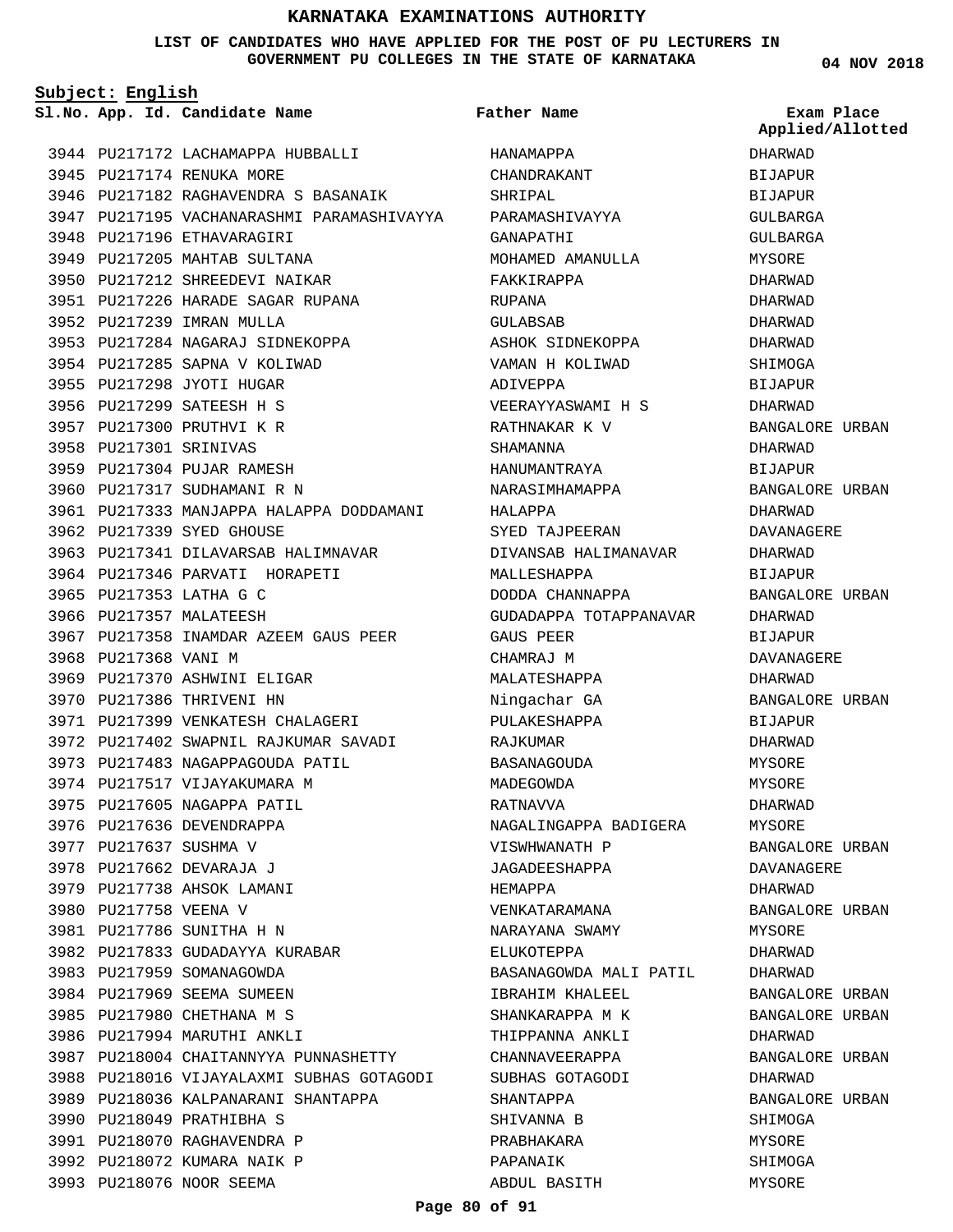**LIST OF CANDIDATES WHO HAVE APPLIED FOR THE POST OF PU LECTURERS IN GOVERNMENT PU COLLEGES IN THE STATE OF KARNATAKA**

**Subject: English**

**App. Id. Candidate Name Sl.No. Exam Place**

**Father Name**

PU218084 LAVANYA S 3994 3995 PU218085 S SUMITA 3996 PU218107 GANESH CHANGOLI 3997 PU218140 HANAMAPPA 3998 PU218149 SHIVAKUMARA S 3999 PU218150 WAHEEDA BANU PU218156 MADHU JAYARAJ K C 4000 PU218185 BHARATHI C V 4001 4002 PU218187 RAMAPPA METRI PU218204 PALLAVI C S 4003 4004 PU218219 ATHER MUBEEN PU218231 CHANDRASHEKARA M 4005 4006 PU218256 LAKKOJI BULLAR PU218275 CHANDRAKALA D R 4007 PU218332 YOGESHKUMAR H 4008 4009 PU218343 NIRMALA SHIRKOL 4010 PU218366 NETRAVATHI C 4011 PU218374 CHAMPAKA M PU218378 GIRISHA D 4012 PU218391 SUDARSHAN H D 4013 4014 PU218430 BINDU R PU218444 KALAVATHI G P 4015 PU218464 SHILPA T P 4016 4017 PU218473 VIJAYAKUMAR POTADAR PU218477 SHEELA S C 4018 PU218504 MALASHRI 4019 PU218530 SUBRAHMANYA HEBBAR K 4020 PU218536 VEERENDRA 4021 PU218568 DIVYA GEORGE 4022 4023 PU218570 SUVARNA HALLI PU218603 PRAKASH CHOUDAKI 4024 4025 PU218621 DEVAPPA GURAV 4026 PU218650 GAYATRI 4027 PU218655 SUJATA SAHADEV HOSUR PU218662 SHOBHA C R 4028 4029 PU218667 SUMITRA HITTALAMANI 4030 PU218669 SHRUNGA PU218690 DEVENDRKUMAR NAYAK 4031 4032 PU218702 SUNIL KUMAR S K PU218740 KAJAVALI 4033 PU218758 RAJU 4034 PU218768 SHILPA B N 4035 4036 PU218795 SANGAMESH PU218800 MANJUNATHA G 4037 PU218809 SHIVAGANGA BALAKUNDIMATH 4038 PU218815 REKHA DEVI 4039 PU218818 ARSHIYA BANU 4040 PU218869 DEEPAK S P 4041 PU218874 BASAVARAJ KULKARNI 4042 PU218893 G R MANASA 4043

SHEENAPPA SHRINIVASAN MALLESHI RAYAPPA METI BASAVARAJA S ABDUL BASITH N CHELUVARAJU VENKATESHAPPA C SHREESHAIL SHANTHAKUMAR C ABDUL SHUKOOR MUTHYALAPPA SIDDAPPA RANGASWAMAIAH AJJEGOWDA BABU CHANDRAPPA MAHESHA DEVARAJA SHETTY DANAPPA RAJU H PRAKASHA PARASHURAMAPPA MALAKAPPA POTADAR CHANDRA MALLIKARJUN NARAYANA HEBBAR AMBARAYA LATE GEORGE T V KENGAPPA HALLI BABU RAMU SHARANAPPA SAHADEV RANGEGOWDA C J SHANKRAPPA HANUMANTHA GOWDA DAMMALLI SHIMOGA MADEVAPPA KRISHNAMURTHY MARDANSAB KUDARIMOTI Ghulayya NAGARAJAPPA B HANAMANTAPPA TERIN KOTRA GOUDA CHANNABASAYYA BALAGOVIND MOHAMMED KHALEEL SHIVAPRAKASH S P SHANKRAPPA B G RAVIKUMAR

**04 NOV 2018**

BANGALORE URBAN MYSORE DHARWAD DHARWAD DHARWAD GULBARGA BANGALORE URBAN BANGALORE URBAN BIJAPUR BANGALORE URBAN DAVANAGERE BANGALORE URBAN DHARWAD BANGALORE URBAN BANGALORE URBAN DHARWAD DAVANAGERE MYSORE MYSORE BANGALORE URBAN MYSORE MYSORE DAVANAGERE GULBARGA MYSORE GULBARGA MANGALORE GULBARGA MYSORE DHARWAD DHARWAD BIJAPUR GULBARGA DHARWAD MYSORE DHARWAD DHARWAD MYSORE. DHARWAD GULBARGA SHIMOGA DHARWAD BANGALORE URBAN DHARWAD BANGALORE URBAN SHIMOGA SHIMOGA DHARWAD DAVANAGERE **Applied/Allotted**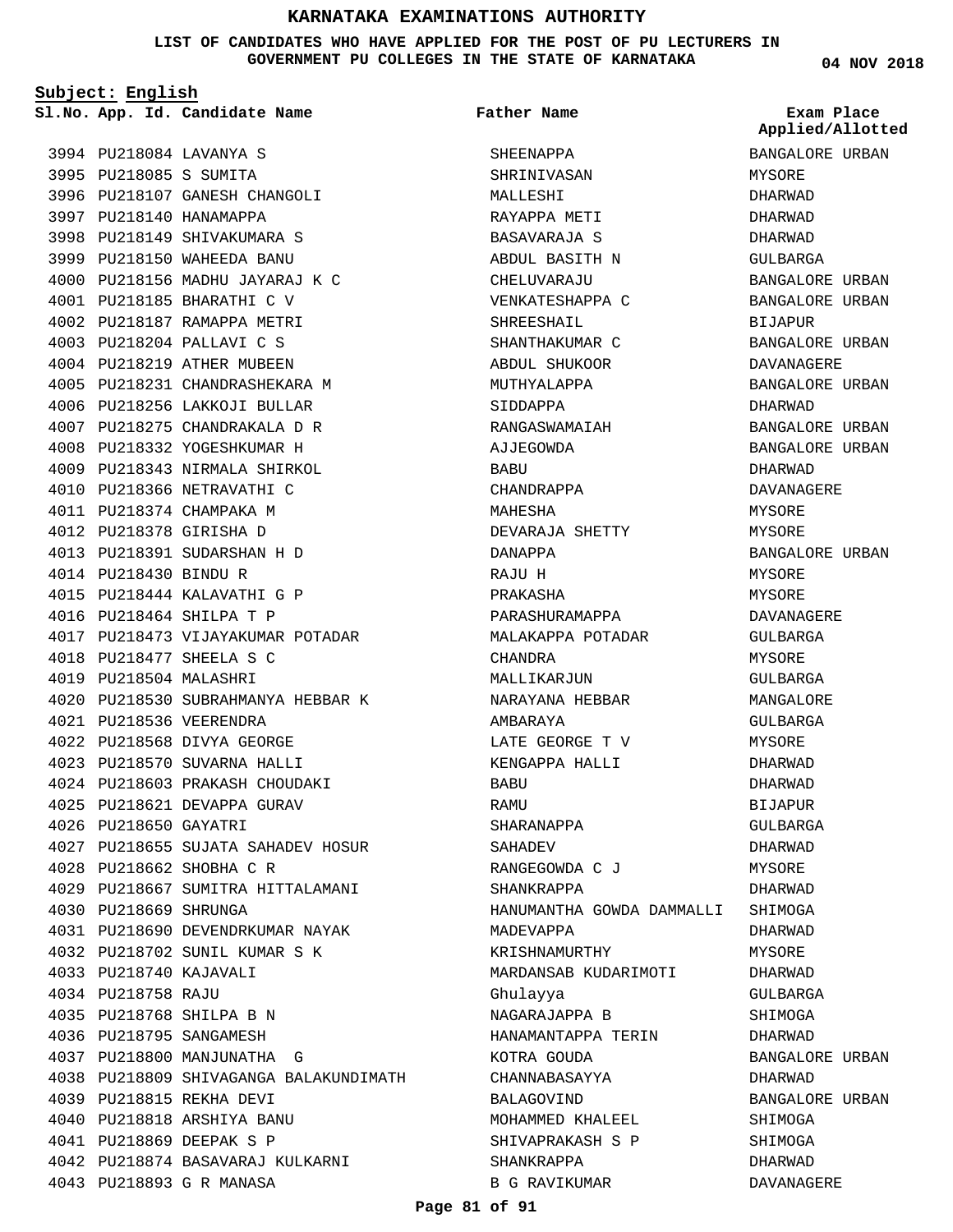#### **LIST OF CANDIDATES WHO HAVE APPLIED FOR THE POST OF PU LECTURERS IN GOVERNMENT PU COLLEGES IN THE STATE OF KARNATAKA**

**Subject: English**

**App. Id. Candidate Name Sl.No. Exam Place**

```
Father Name
```
4044 PU218907 KUMAR MADIWALAR 4045 PU218908 NALINI 4046 PU218919 VIJAYALAKSHMI AR 4047 PU218927 PARVATIDEVI 4048 PU218933 GOUDRAVIRUPAKSHAGOUD PU218943 DEEPA T M 4049 4050 PU218946 JYOTHI CHAVAN PU218952 MURULIDHARA B H 4051 PU218954 SHEELA V S 4052 4053 PU218978 MANASA Y C 4054 PU218981 SIDDARAMAPPA NANDI PU218987 RAJU C K 4055 PU218997 JADHAV DATTATRAY SHAMRAO 4056 4057 PU219015 KRUTHI P 4058 PU219026 BEERAPPA NASALAPURE 4059 PU219052 RAJASHEKHARA N 4060 PU219053 ROOPA T PU219061 JAGADEESH CHALAWADI 4061 4062 PU219062 JEETENDRANATH PU219075 SHILPA V 4063 4064 PU219088 NAGARTNA 4065 PU219091 PAVITHRA H S 4066 PU219110 ASHOK TAMBAKU 4067 PU219137 SHOBHA D M PU219140 SANGAMESH MUTTAGI 4068 4069 PU219141 SHIVAKUMAR R 4070 PU219162 PARVEENBANU BALIKAI 4071 PU219175 SUMA D PU219201 RANJITHA B 4072 4073 PU219214 SUDHA MORABAD 4074 PU219227 RAJEEV KENCHANAGOUDAR 4075 PU219251 YAMANURAPPA ARAMANI 4076 PU219260 MANJULA ASHOK MUNDEWADI 4077 PU219265 MAHANTESH 4078 PU219267 VITTAL METRI 4079 PU219274 DIVYA N 4080 PU219294 ROOPA R PU219301 MALLIKARJUNA SHANTAGERI 4081 PU219323 NISARGA M 4082 4083 PU219325 EUREKHA GEORGE 4084 PU219356 PRATIBHA BASAYYA PURANIKMATH 4085 PU219371 SANDEEP DADASO KHOT 4086 PU219375 VISHAL SUBHAS MASUTI 4087 PU219384 VEENALATHA C K PU219397 LOKESH T V 4088 4089 PU219401 BASAVARAJ KONNUR 4090 PU219414 MALLESHAPPA H M PU219420 RAMAPRABHAVATHI K 4091 4092 PU219427 SHANKAREPPA BANAPPANAVAR 4093 PU219455 MANJUNATHS C

NAGAPPA SHAMA RAO RANGANATH BA GAVISIDDAYYA CHINNANAGOUD G MANJUNATHA T GANGARAM CHAVAN HANUMANTHARAYAPPA VENKATASWAMY N CHANDRU Y K SANGAPPA CHALUVARAJU D SHAMRAO KANTHAREDDY P SHIVAPUTRA NASALAPURE NANJAPPA THIMMAREDDY  $\mathbf{C}$ DHARAMAPPA V RAMESH BABU AYYANNA SHANKARAPPA RAMALINGAPPA MANJUNATHA D SABANNA RAMAPPA A K ABDUL KAREEM DODDANANJAPPA BASAVARAJU T H SHANKRAPPA CHANABASANAGOUDA CHANDRAMAPPA ARAMANI ASHOK MUDIYAPPA BANDI TAI RUKUMAWWA METRI NAGARAJAPPA Ramesh KG BASAPPA MANOHARA K GEORGE EDWARD BASAYYA DADASO PUNDLIK KHOT SUBHAS KORAGAPPA C P K VENKATESH SHIVAPPA DEVARAGUDIMALLAIAH KRISHNAPPA SUBHAS Chikka Muniyappa

**04 NOV 2018**

**SHIMOGA** DHARWAD DAVANAGERE DHARWAD DHARWAD DAVANAGERE GULBARGA BANGALORE URBAN **SHIMOGA** MYSORE DHARWAD BANGALORE URBAN DHARWAD DAVANAGERE DHARWAD BIJAPUR DHARWAD **BIJAPUR** DHARWAD DAVANAGERE GULBARGA MYSORE BIJAPUR SHIMOGA BIJAPUR DHARWAD BIJAPUR BANGALORE URBAN DAVANAGERE DHARWAD DAVANAGERE BIJAPUR BIJAPUR BIJAPUR DHARWAD BANGALORE URBAN BANGALORE URBAN DHARWAD SHIMOGA BANGALORE URBAN DHARWAD DHARWAD BIJAPUR MANGALORE MYSORE **BIJAPUR** DAVANAGERE BANGALORE URBAN BIJAPUR BANGALORE URBAN **Applied/Allotted**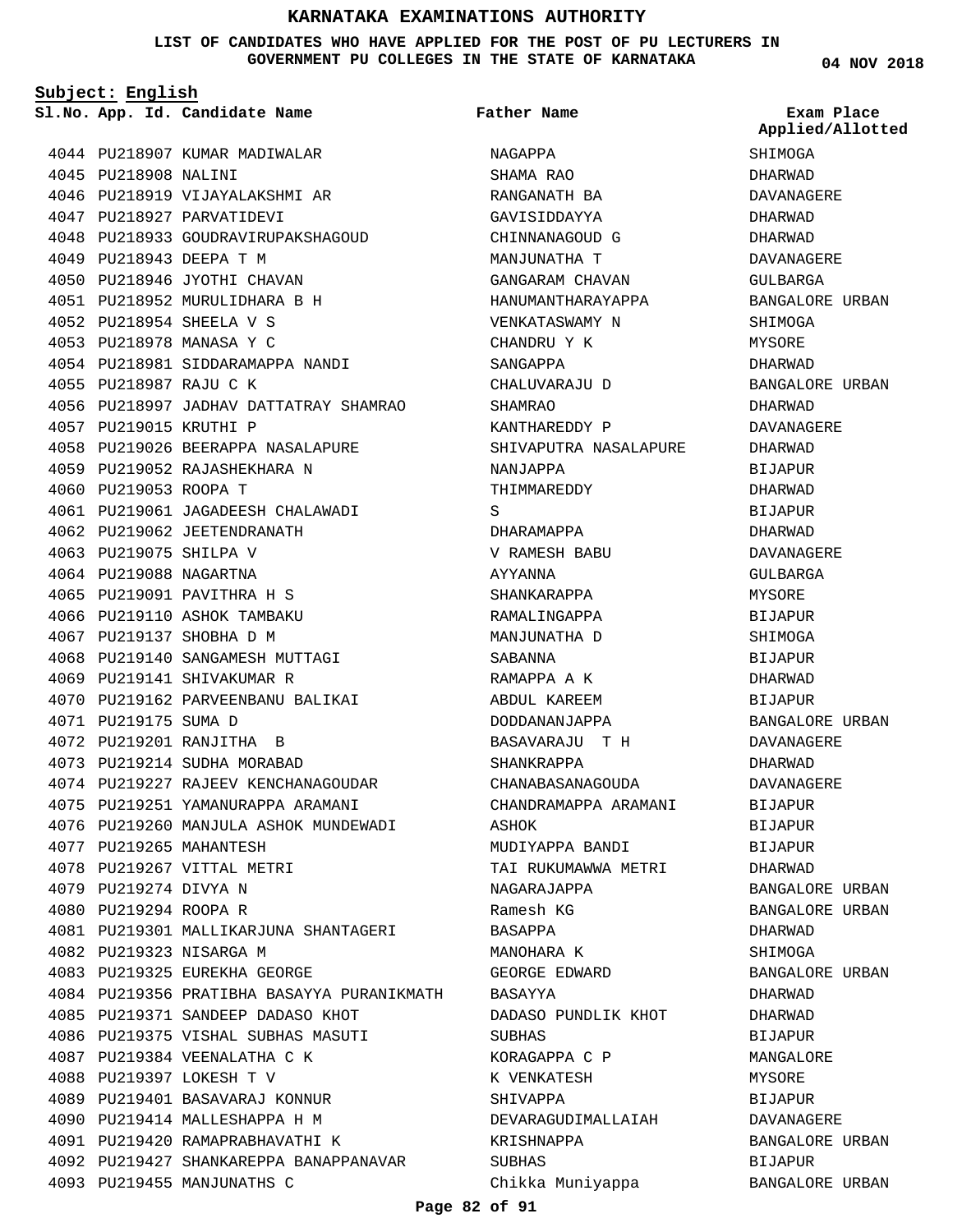**LIST OF CANDIDATES WHO HAVE APPLIED FOR THE POST OF PU LECTURERS IN GOVERNMENT PU COLLEGES IN THE STATE OF KARNATAKA**

**Subject: English**

PU219460 SUJATA ITAGI 4094 4095 PU219489 MANASA C 4096 PU219493 KAVITA BIDARI 4097 PU219509 BHEEMANAYAKA K M 4098 PU219510 VARALAKSHMI G PU219537 G MAYA SANTOSHI 4099 4100 PU219540 MANJUNATH KALAGHATKAR PU219550 MAMATHA N V 4101 4102 PU219562 MAHANTESH KADDIPUJAR PU219567 NAGARAJA 4103 4104 PU219612 SAMINA PADEKNUR 4105 PU219640 SOWMYA M PU219658 KAVYA H S 4106 4107 PU219673 PRIYANKA I N PU219742 ODEYARAJ 4108 4109 PU219763 PRAVEENAKUMARA T 4110 PU219771 DHANUNJAYA B 4111 PU219772 PADMANJALI H C PU219788 DEVARAJ 4112 4113 PU219794 CHETHANA P 4114 PU219828 ZEENATUNNISA KAKAR 4115 PU219847 KAREGOUDA PATIL 4116 PU219850 YANKOBA K 4117 PU219874 SANJIVAKUMAR 4118 PU219923 SHIVA RAMA KARANTHA H P PU219924 BASAVARAJ 4119 PU219954 GANGA BAI 4120 4121 PU219966 PRIYANKA WILSON BANGALORE PU219983 RENUKA AGADI 4122 4123 PU220008 THIPPESWAMY S 4124 PU220021 SURESH NIMANGRI 4125 PU220028 UMESHA U PU220062 SUBHAS HATTI 4126 PU220063 CHANDRAKANT DESHPANDE 4127 PU220122 SHRUTHI B 4128 4129 PU220146 MANJUNATHA K N 4130 PU220160 RAGAVENDRA H RITTIKURUBAR PU220177 DEVARAJU R D 4131 4132 PU220194 RAMESH 4133 PU220201 SEEMA PU220254 RAGHUNATHAGOWDA G M 4134 PU220283 AVINASH B R 4135 4136 PU220299 TIPPESWAMY I PU220302 PAVITHRA T S 4137 4138 PU220321 SHEKHAR RATHOD 4139 PU220331 M SIVABASANA GOWD 4140 PU220354 GEETANJALI PU220362 BHASKARA REDDY R 4141 4142 PU220371 MADIWALAPPA SHIRANNI 4143 PU220417 MAHADEV GUDLI

**App. Id. Candidate Name Sl.No. Exam Place** BASAVARAJ CHOWDAIAH CY BASAVARAJAPPA MANCHANAYAKA K M Govindaraju G VASANTH RAO **ARIN** VEERACHARI N DEVAPPA RANGA HUSAINSAB MUNISWAMAIAH B C Siddalingaradhya H S NAGAPPA CHANDRASHEKHAR THIMMANNA BASAVARAJA K CHANDRASHEKHARAIAH KANTEPPA KUDRIMOTI PUTTARAMABHOVI MOHAMEDHASHAM KAKAR NINGANAGOUDA BHEEMANNA VITHAL PARAMESH GOWDA H P NAGANATH BALAJI RAO N WILSON RAJDEEPAK AGADI SHREESHAILAPPA MAYAPPA UJINAPPA BHIMAPPA VISHNUPANT Basavarajappa M NAGARAJAPPA K N HANUMANTAPPA DODDAIAH R M VITHAL RIYAZ PASHA MANJUNATHA R REVANASIDDAPPA B E NARAYANAPPA I SIDDAPPA T S SHIVAPPA M JAMBULINGANA GOWD TRIPURANTAYYA HIREMATH RAMAKRISHNA REDDY Y SHIVABASAPPA ARJUN **Father Name**

**04 NOV 2018**

DHARWAD BANGALORE URBAN BANGALORE URBAN BANGALORE URBAN BANGALORE URBAN GULBARGA DHARWAD DAVANAGERE BANGALORE URBAN MYSORE BIJAPUR BANGALORE URBAN BANGALORE URBAN SHIMOGA GULBARGA BANGALORE URBAN DAVANAGERE BANGALORE URBAN DHARWAD MYSORE DHARWAD DAVANAGERE DHARWAD GULBARGA SHIMOGA DHARWAD DHARWAD DHARWAD GULBARGA DAVANAGERE BIJAPUR BANGALORE URBAN BIJAPUR GULBARGA BANGALORE URBAN DAVANAGERE DHARWAD BANGALORE URBAN GULBARGA BANGALORE URBAN DAVANAGERE MYSORE DAVANAGERE MYSORE BIJAPUR DHARWAD GULBARGA BANGALORE URBAN DHARWAD BIJAPUR **Applied/Allotted**

#### **Page 83 of 91**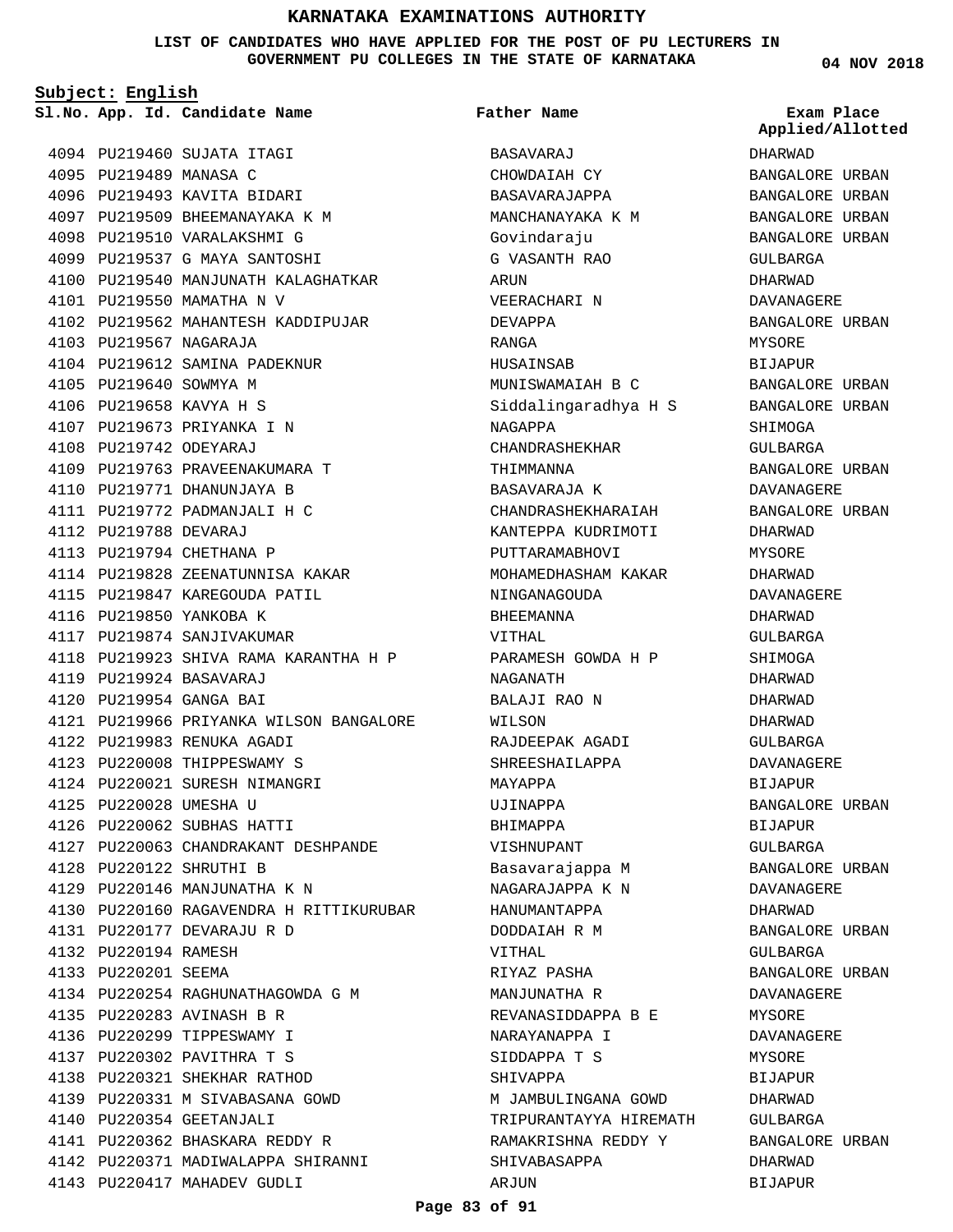#### **LIST OF CANDIDATES WHO HAVE APPLIED FOR THE POST OF PU LECTURERS IN GOVERNMENT PU COLLEGES IN THE STATE OF KARNATAKA**

**Subject: English**

**App. Id. Candidate Name Sl.No. Exam Place**

4144 PU220424 CHANDRIKA RAO PU220428 BASAVARAJ NAYAKAWADI 4145 4146 PU220434 RAVINDRA 4147 PU220451 NAGAYYA SANTAYYA JOTEPPANAVAR 4148 PU220481 ANANDA KUMAR T J 4149 PU220490 PRAMEELA H 4150 PU220513 VIJAYALAXMI 4151 PU220514 SANGAPPA GUTLI 4152 PU220568 MOHAMMAD GOUS ATTAR 4153 PU220571 RAJU SIDDAPPA YETTINAHALLI PU220587 MAHANTESH BIRADAR 4154 4155 PU220631 YALLAPPA AGASAR 4156 PU220646 JOTESHREE ALUR 4157 PU220683 SANGEETHA N PU220684 VEERESH BHORASHETTAR 4158 4159 PU220689 SACHIN GORAKHANATHA KOLEKAR 4160 PU220692 MUTTAPPA PU220724 V R USHA 4161 PU220771 BASAVANNA S J 4162 4163 PU220780 SOWMYA M S 4164 PU220782 GURUSWAMY B M PU220784 ANIL B BABALESHWAR 4165 4166 PU220787 MANGALA ISHWARAPPA DHARANI 4167 PU220788 SHANTAMOORTI 4168 PU220799 VASANTH KUMAR P PU220804 DODDAMMA H S 4169 4170 PU220809 LATHA K K PU220814 DILEEP KUMAR S 4171 4172 PU220832 KIRAN KUMAR PU220834 SHRILAKSHMI H A 4173 PU220886 LAWRENCE ANTHONY RAJ 4174 4175 PU220904 SWAMY M C L 4176 PU220915 SHOBHA B S 4177 PU220925 SANGAPPA SHIVALINGAPPA GORBAL 4178 PU220943 MANJUNATHA H H 4179 PU220948 VARSHA KULKARNI PU220961 RAJASHEKHAR BILAGI 4180 4181 PU220962 KUMAR BANAKAR PU220968 BALABHEEM HAJARE 4182 PU220970 SANTOSHKUMAR JATTI 4183 4184 PU220979 SAVITHA D K PU220984 PADMASHREE K R 4185 4186 PU220992 AZARUDDIN M 4187 PU221017 SUBHASH ARABALLI PU221058 PRIYA BAYI 4188 PU221087 RUDRAMUNI M T 4189 4190 PU221101 RAJESH M P 4191 PU221102 IMAM KASHEEM PU221113 NEELAMMA 4192 4193 PU221141 VISHWANATH SRINIVAS ACHARYA SRINIVAS ACHARYA

A RAGHAVENDRA RAO SAYBANNA RAMASWAMI SANTAYYA JAYAPPA T HOMBEGOWDA C RAJENDRA ARJUN MAHABOOB SAHEB SIDDAPPA CHANDRASHEKHAR BASAPPA RAMACHANDRA NINGEGOWDA FAKEERESH GORAKHANATHA TIPPANNA SUNKAD RAJASHEKHAR REDDY JAYASHANKARA S M shivanna p MALLAPPA BASAVARAJ ISHWARAPPA DHARANI CHANDRASHEKRAYYA PUTTASWAMY GOWDA H K SIDDA R KRISHNOJIRAO K T GOPALAKRISHNA SHETTY P LAXMAN ASHWATHNARAYAN Chinnappa P CHANDRASHEKHARAPPA M Siddalingappa SHIVALINGAPPA HOLEBASAPPA H K VIJAY KUMAR KULKARNI DEVENDRAPPA BILAGI SHIVAPPA AMBADAS HAJARE KOTRESHAPPA JATTI KENDAGANNAIAH D M RANGAPPA K ISMAIL M GEERIYAPPA SRINIVASA RAO THIPPESWAMY PRAKASH M S JALEEL SAB VENKAREDDY **Father Name**

**04 NOV 2018**

**Applied/Allotted**

MANGALORE GIILBARGA GULBARGA DHARWAD DHARWAD BANGALORE URBAN GULBARGA BIJAPUR DHARWAD DAVANAGERE MANGALORE DHARWAD BIJAPUR SHIMOGA DHARWAD BIJAPUR BIJAPUR BIJAPUR MYSORE BANGALORE URBAN MYSORE BIJAPUR DHARWAD GULBARGA BANGALORE URBAN MYSORE **MYSORE** MANGALORE GULBARGA BANGALORE URBAN BANGALORE URBAN DAVANAGERE MYSORE BIJAPUR DAVANAGERE GULBARGA BIJAPUR DHARWAD GULBARGA DAVANAGERE MYSORE SHIMOGA DHARWAD DHARWAD **MYSORE** BANGALORE URBAN MYSORE BIJAPUR BIJAPUR

MANGALORE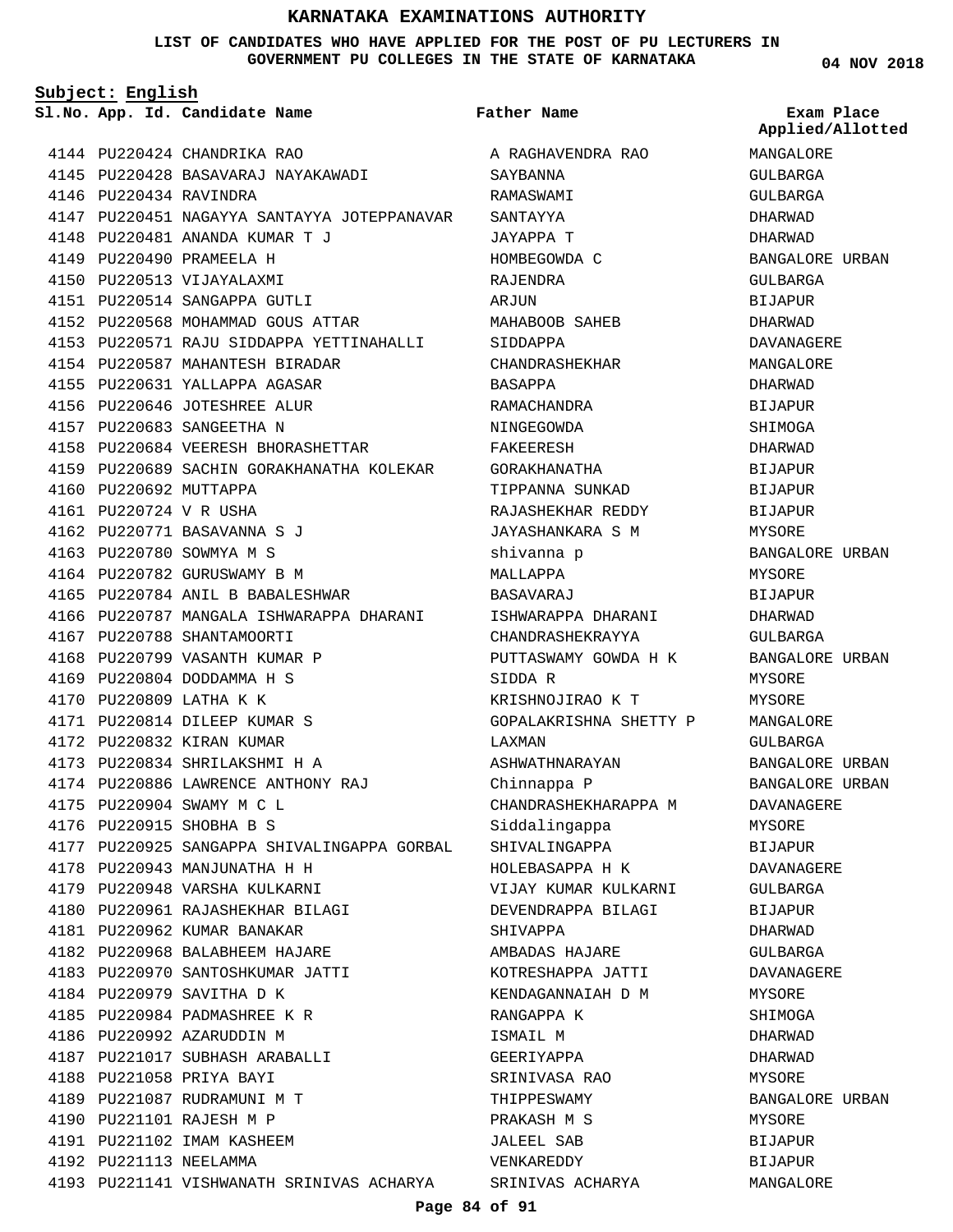#### **LIST OF CANDIDATES WHO HAVE APPLIED FOR THE POST OF PU LECTURERS IN GOVERNMENT PU COLLEGES IN THE STATE OF KARNATAKA**

**Father Name**

**Subject: English**

**App. Id. Candidate Name Sl.No. Exam Place**

4194 PU221172 JAISY JOSEPH PU221211 SHANKARAPPA SOMARADDI 4195 4196 PU221231 NANDINI A 4197 PU221248 VIJAYALAKSHMI TOTAGANTI PU221250 KANTHARAJ H M 4198 4199 PU221260 SUMANGALA SANKANNAVAR PU221299 TRIVENI T 4200 4201 PU221326 ABRAHAM CHETHAN PU221330 SHIVAGOUDA BIRADAR 4202 PU221348 POORNIMA 4203 PU221370 RAIBA RANI 4204 PU221374 BASAVARAJ ASUNDI 4205 PU221400 SHAHANAVAJ KALMANI 4206 4207 PU221406 PRIYADASHINI N R 4208 PU221415 AMBIKA 4209 PU221420 LEEMA N 4210 PU221458 CHETAN POTADAR 4211 PU221465 NAGAPPA DUDDAGI PU221503 CHANDRASHEKHAR P N 4212 PU221516 ARUN KUMAR S 4213 4214 PU221540 DEVARAJAREDDY R 4215 PU221546 PRABHULING 4216 PU221556 VEERABHADRAPPA 4217 PU221557 SABJALISABA PU221576 BHAKTARAJ 4218 PU221578 KRISHNA B R 4219 PU221583 SUJATHA B 4220 PU221587 KALEEMULLA J 4221 PU221624 SUNITA 4222 PU221638 PURINTI NAGARATHNA 4223 PU221650 PANCHAKSHARI M V 4224 4225 PU221667 SHOBHA SALUNKE 4226 PU221687 KUMARA H C 4227 PU221704 NETRAVATHI 4228 PU221735 MAHMAD AZIM MOMIN PU221762 SHOUKAT ALI 4229 PU221777 RAVI BANAKAR 4230 PU221797 SHEEBA AMRIN 4231 PU221836 DIVYA B R 4232 4233 PU221837 GURULINGANAGOUDA PATIL PU221841 GANGAPPA 4234 PU221881 ARUNA CHANDRAKANTH 4235 4236 PU221890 ARCHANA KUNDARAGIMATH PU221892 DHANANJAY KULKARNI 4237 4238 PU221935 SOUMYA K M 4239 PU221945 SHARAVATHI D N 4240 PU222003 SAVITHRAMMA PU222011 JYOTHI V 4241 PU222043 SHANKRAPPA 4242 4243 PU222060 NINGAPPA HYRADA

JOSEPH P V BASAVARADDAPPA ASHWATHACHAR SHREEDHAR MARULASIDDAPPA M GADIGEPPA TARASINGH Late yesu rathnappa RAVASAB CHANDRASHEKARA GT PRASANNA KUMAR SHIVAPUTRA HUSENASAB NAGARAJ V KALLAPPA NEELISIDDA NARENDRANATH SHREEMANTA NARAYANARAO SHIVASHANKARA M RAMAREDDY DILEEPKUMAR SHARANAPPA KAMMAR HUSHENA SAB GHALEPPA RAMU BALAIAH M JABEEULLA BASAPPA VARAKANALLI GANGADHARAPPA Venkateshkumar M ARJUN CHIKKAMARIGOWDA ANANTHABHAT PUROHIT MAHABOOB SUBANI LADLE PATEL HANUMANTHAPPA ZAHEER K M RANGASWAMY B C GADIGEPPAGOUDA HULIGAPPA CHANDRAKANTH Andanayya MOHAN RAO VEERUPAKSHAPPA K M NIRANJANADAS MARULUSIDDAPPA VITTALAPPA HANUMANTAPPA HIREMANI DEVEDRAPPA

**04 NOV 2018**

MYSORE DHARWAD BANGALORE URBAN DHARWAD DAVANAGERE DHARWAD BANGALORE URBAN MYSORE **BIJAPUR** GULBARGA GULBARGA DHARWAD DHARWAD DAVANAGERE GULBARGA MYSORE DHARWAD **BIJAPUR** BANGALORE URBAN BANGALORE URBAN MYSORE GULBARGA GULBARGA DHARWAD GULBARGA MYSORE BANGALORE URBAN BANGALORE URBAN DHARWAD BANGALORE URBAN DHARWAD BIJAPUR MYSORE. GULBARGA DHARWAD GULBARGA SHIMOGA MYSORE BANGALORE URBAN DHARWAD GULBARGA GULBARGA BIJAPUR GULBARGA BANGALORE URBAN MYSORE SHIMOGA BANGALORE URBAN DHARWAD DAVANAGERE **Applied/Allotted**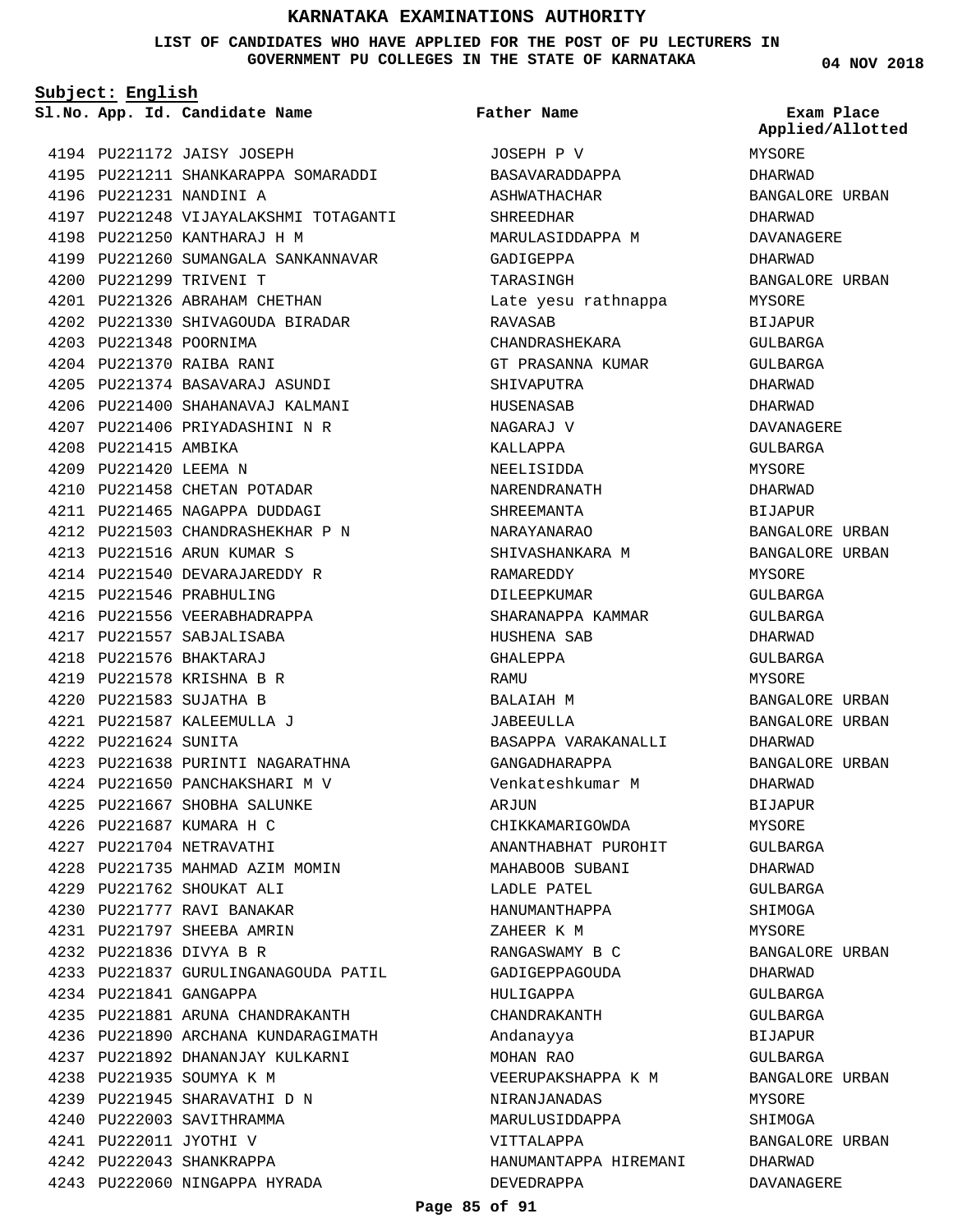#### **LIST OF CANDIDATES WHO HAVE APPLIED FOR THE POST OF PU LECTURERS IN GOVERNMENT PU COLLEGES IN THE STATE OF KARNATAKA**

**Subject: English**

**04 NOV 2018**

|                        | Sl.No. App. Id. Candidate Name            | Father Name                              | Exam Place<br>Applied/Allotted |
|------------------------|-------------------------------------------|------------------------------------------|--------------------------------|
|                        | 4244 PU222065 JAYAPRAKASH K               | KAMPALAPPA                               | DAVANAGERE                     |
|                        | 4245 PU222069 SALMA BANU                  | SHOWKATH ALI                             | DAVANAGERE                     |
|                        | 4246 PU222070 PUSHPALATHA                 | MANAPPA PATTAR                           | BIJAPUR                        |
| 4247 PU222101 SHWETA   |                                           | SUGAYYA                                  | BIJAPUR                        |
|                        | 4248 PU222118 GANGADHAR                   | MANAPPA PATTAR                           | BIJAPUR                        |
|                        | 4249 PU222129 MALLIKARJUN BIRADAR         | CHANDRASHEKHAR                           | DHARWAD                        |
|                        | 4250 PU222157 MOHANKUMARI S               | SIDDAPPA                                 | BANGALORE URBAN                |
|                        | 4251 PU222166 SHRADHA JOSHI               | Shirish Joshi                            | DHARWAD                        |
|                        | 4252 PU222176 BHAGYAMMA K                 | KADURAPPA                                | DAVANAGERE                     |
|                        | 4253 PU222180 MAHANTESH                   | HANUMAPPA                                | DHARWAD                        |
| 4254 PU222221 AFIFA TH |                                           | HUSAIN TK                                | MYSORE                         |
|                        | 4255 PU222239 GOWDA N T                   | NAGARAJAPPA T S                          | BANGALORE URBAN                |
|                        | 4256 PU222245 ANASUYA JOSHI               | GANAPATI                                 | BANGALORE URBAN                |
|                        | 4257 PU222276 RAJESH H N                  | NAGAPPA M                                | MYSORE                         |
|                        | 4258 PU222296 MAHANTHESHAPPA S            | SHEKARAPPA S                             | SHIMOGA                        |
|                        | 4259 PU222300 MAHAMMADRAFIQ JOOLIKATTI    | HUSENASAB                                | DHARWAD                        |
|                        | 4260 PU222304 SHAIKSHAVALI P              |                                          |                                |
|                        |                                           | HONNUR SAB P                             | DHARWAD                        |
|                        | 4261 PU222309 ISHRATH JABEEN B            | BASHA SAB                                | DAVANAGERE                     |
|                        | 4262 PU222315 VIDYASHREE                  | BASAVARAJAPPAGOUDA GOUDAR                | DHARWAD                        |
|                        | 4263 PU222325 SANTOSH BAGALI              | GURUNATH                                 | <b>BIJAPUR</b>                 |
|                        | 4264 PU222339 PREETHI B M                 | MOGAPPA GOWDA A E                        | BANGALORE URBAN                |
|                        | 4265 PU222356 ABHINANDINI BOGAR           | BHIMASHANKAR                             | BIJAPUR                        |
| 4266 PU222389 GEETHA   |                                           | BHIMANNA                                 | BANGALORE URBAN                |
|                        | 4267 PU222420 T BASAVANYAPPA              | T THIMMAPPA                              | SHIMOGA                        |
|                        | 4268 PU222428 PRADEEPA B                  | BASAVARAJU B M                           | MYSORE                         |
| 4269 PU222462 S RENUKA |                                           | S VISHWAVANATH                           | GULBARGA                       |
|                        | 4270 PU222466 XAVIER SELVA KUMAR P        | PUSHPA RAJ                               | MYSORE                         |
|                        | 4271 PU222482 SMITA PATIL                 | SIDDANAGOUDA                             | BIJAPUR                        |
|                        | 4272 PU222497 ZAHARA SAMREEN              | saleem pasha                             | BANGALORE URBAN                |
|                        | 4273 PU222514 VIJAYALAXMI                 | SHARANAYYA                               | MYSORE                         |
|                        | 4274 PU222543 ANITHA M C                  | CHANNAIAH D                              | MYSORE                         |
|                        | 4275 PU222551 RAGHAVENDRA K               | KARIYAPPA G K                            | DAVANAGERE                     |
|                        | 4276 PU222567 PADMAJA J P                 | PALAIAH J                                | DAVANAGERE                     |
|                        | 4277 PU222570 RAMYA V G                   | GANESH V H                               | MYSORE                         |
| 4278 PU222580 SARIKA   |                                           | HANMANT RAO                              | GULBARGA                       |
|                        | 4279 PU222585 BASAVARAJ                   | RAMANNA CHITTAPUR                        | DHARWAD                        |
| 4280 PU222616 TANUJA   |                                           | TAMMANNARAO                              | GULBARGA                       |
| 4281 PU222647 LAXMAN   |                                           | MAHADAPPA                                | GULBARGA                       |
| 4282 PU222658 JYOTI    |                                           | N CHANNABASAPPA KARIBASAPPA DHARWAD<br>N |                                |
|                        | 4283 PU222685 RAVICHANDRA H D             | DHARMAPALAIAH                            | BANGALORE URBAN                |
|                        | 4284 PU222686 PRAVEEN KUMAR R             | RANGASWAMY B                             | DAVANAGERE                     |
|                        | 4285 PU222701 ABHISHEK M                  | MAHADEVA K                               | MYSORE                         |
|                        | 4286 PU222722 MADHUSHRI KORI K            | KADAPPA KORI Y                           | DHARWAD                        |
|                        | 4287 PU222738 MANJUNATH SANADI            | SUKUMAR                                  | DHARWAD                        |
|                        | 4288 PU222753 BHUVANESHWARI               | SHIVASHANKRAPPA M                        | GULBARGA                       |
|                        | 4289 PU222762 ANURADHA                    | BASAVANNAPPA TAMMAN                      | GULBARGA                       |
|                        | 4290 PU222775 PREM KUMAR G                | GOPALA                                   | MYSORE                         |
|                        | 4291 PU222809 SABA BIJAPURE MOHAMMADSAHEB | MOHAMMADSAHEB                            | BIJAPUR                        |
|                        | 4292 PU222828 GIRISHA M N                 | NINGAIAH                                 | MYSORE                         |

#### **Page 86 of 91**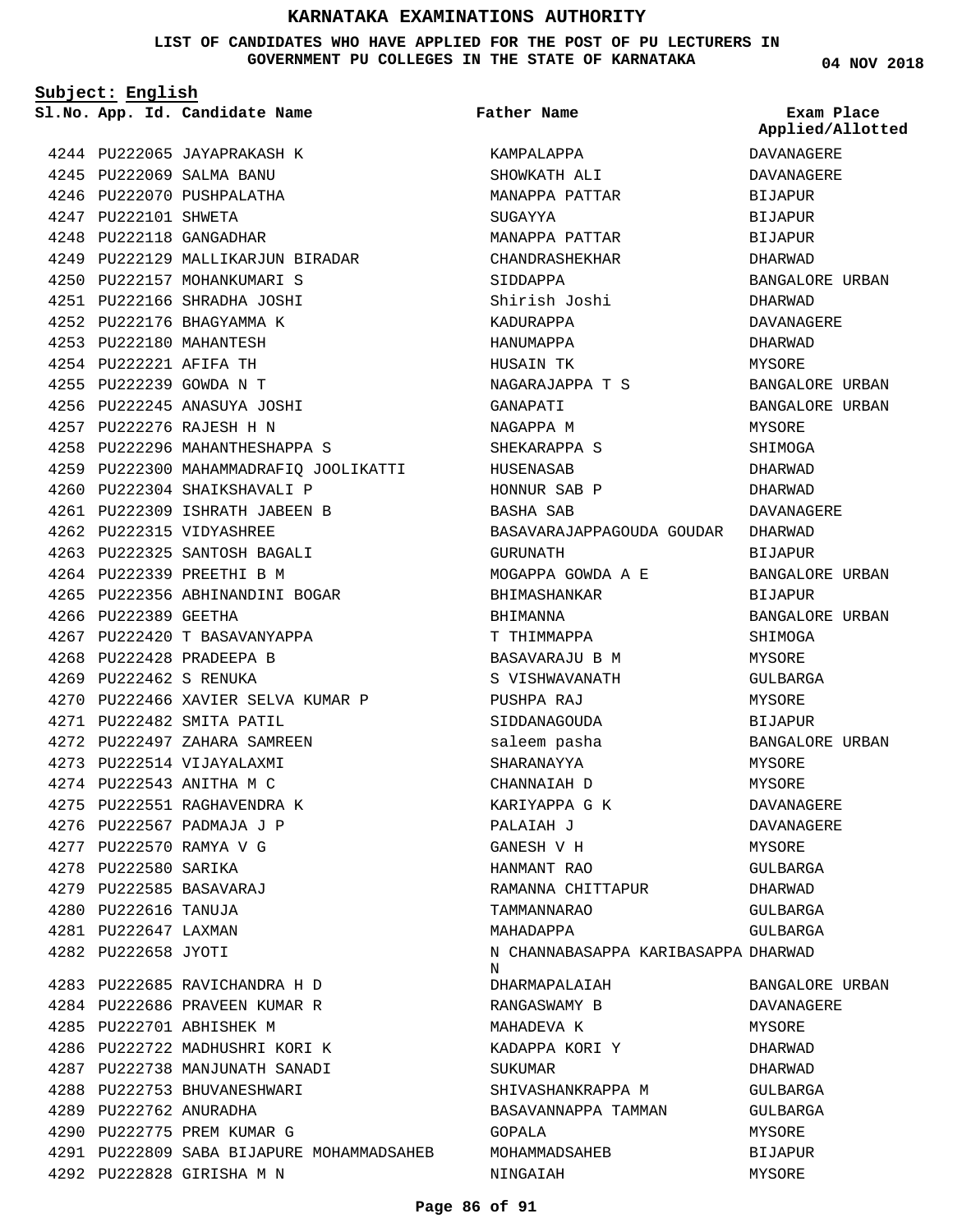**LIST OF CANDIDATES WHO HAVE APPLIED FOR THE POST OF PU LECTURERS IN GOVERNMENT PU COLLEGES IN THE STATE OF KARNATAKA**

**Subject: English**

**App. Id. Candidate Name Sl.No. Exam Place**

PU222862 LAKSHMI R 4293 4294 PU222870 SHIVANANDA SWAMY GB 4295 PU222882 MOHAMMED IMRAN M 4296 PU222914 ANILKUMAR KESHWATKAR PU222915 KAMALA J 4297 4298 PU222916 SHIVAPUTRAPPA PU222934 SHILPA R 4299 PU222953 Y RAJASHEKHAR 4300 PU222988 RAVI BHIMANAGOUDA PATIL 4301 PU222990 CLAMENT RAJ I 4302 4303 PU223024 SUMA PU223027 SANDEEPA A N 4304 4305 PU223040 DODDACHANDRAPPA M PU223073 CHAMARAJ 4306 4307 PU223077 MAHESH BANKAPUR PU223110 GURURAJ 4308 4309 PU223113 VASUDEVA M R 4310 PU223137 KAVYA D PU223139 KRITHIKA V T 4311 PU223163 SANTHOSHA R 4312 4313 PU223165 CHETANNAIK C 4314 PU223181 MOULANA PU223182 MADHUKARA SOODA 4315 4316 PU223193 RAVINDRA KUMARA EDARUMANI 4317 PU223204 KAVITHA V DODDALINGAPPA PU223211 NAGARAJA M 4318 PU223243 VAISHALI B S 4319 PU223263 PRASANNA MURTHY B S 4320 PU223265 CHOLARAJA 4321 4322 PU223273 MANU KUMAR H M PU223304 VARSHARANI HIREMATH 4323 PU223312 KALLAPPA GUNDU KHEMALAPURE 4324 PU223328 PRASHANTKUMAR BAPURI 4325 PU223331 KHAIRUNNISA MANNASAHEB 4326 PU223333 ANAND DESAI 4327 PU223349 GOURAMMA HIPPARAGI 4328 PU223364 SHIVALEELA 4329 PU223366 GOKHALE SWATI VISHWANATH 4330 PU223381 DODDANAGOUDA PATIL 4331 4332 PU223395 MURALI K PU223463 SHARANABASAPPA KILARAHATTI 4333 PU223477 PRAKASHA H G 4334 4335 PU223497 VIJAY DESHPANDE PU223499 PAVANA T S 4336 PU223507 RATHOD PRAKASH TIPPANNA 4337 4338 PU223517 MOHAMMED GOUSE MOMIN PU223548 JAYAPPA B M 4339 PU223562 SHYAMSUNDAR KULAKARNI B E 4340 PU223602 SADHANA CHAKRASALI 4341 PU223603 SANDESH H NAIK 4342

**Father Name**

RENUGOPAL A BASAVEGOWDA GL MOHAMMED ANWAR VASANT KESHWATKAR JAGADEESH TAYAPPA KOMALAPUR RAMAPPA VISHWANATH Y BHIMANAGOUDA PATIL ISAC VAIJINATH NARAYANA GOWDA BELEMALLURU MAHESHWARAPPA BANGALORE URBAN HANUMANTHAPPA HULI GURUSHIDDAPPA GHULAPPA RANGASHAMAIAH M S DEVI RAJANNA THIMMAIAH V S RANGASWAMY D CHIDANANDANAIK MUNNEER AHMED k vivekananda sooda VEERABASAPPA EDARUMANI DODDALINGAPPA MUNIVENKATAPPA SHIVAKUMAR B T SANNAPPA SHETTY BHEEMANAYAK LATE MARIAPPA H C MALLIKARJUN HIREMATH GUNDU DURVASAPPA ABDUL AZEEM MAHADEV ISHWARAPPA NINGANNA VISHWANATH SHANMUKHAGOUDA PATIL KRISHNA MURTHY A R BASAPPA GURUSIDDAPPA SHRINIVAS SHIVALINGAIAH T R TIPPANNA GULAMDASTGIR MURIGENDRAPPA B ESHWARAPPA B N LINGAPPA Heriya Naik

**04 NOV 2018**

GULBARGA BANGALORE URBAN SHIMOGA BANGALORE URBAN MYSORE DHARWAD BANGALORE URBAN DAVANAGERE BIJAPUR MYSORE GULBARGA MYSORE GULBARGA DHARWAD GULBARGA GULBARGA DAVANAGERE MYSORE SHIMOGA DAVANAGERE BANGALORE URBAN BANGALORE URBAN DAVANAGERE BANGALORE URBAN MYSORE DAVANAGERE MYSORE BANGALORE URBAN BANGALORE URBAN BIJAPUR DHARWAD DHARWAD DHARWAD DHARWAD DHARWAD GULBARGA GULBARGA DHARWAD SHIMOGA GULBARGA BANGALORE URBAN DHARWAD MANGALORE DHARWAD DHARWAD DAVANAGERE DAVANAGERE MYSORE MANGALORE **Applied/Allotted**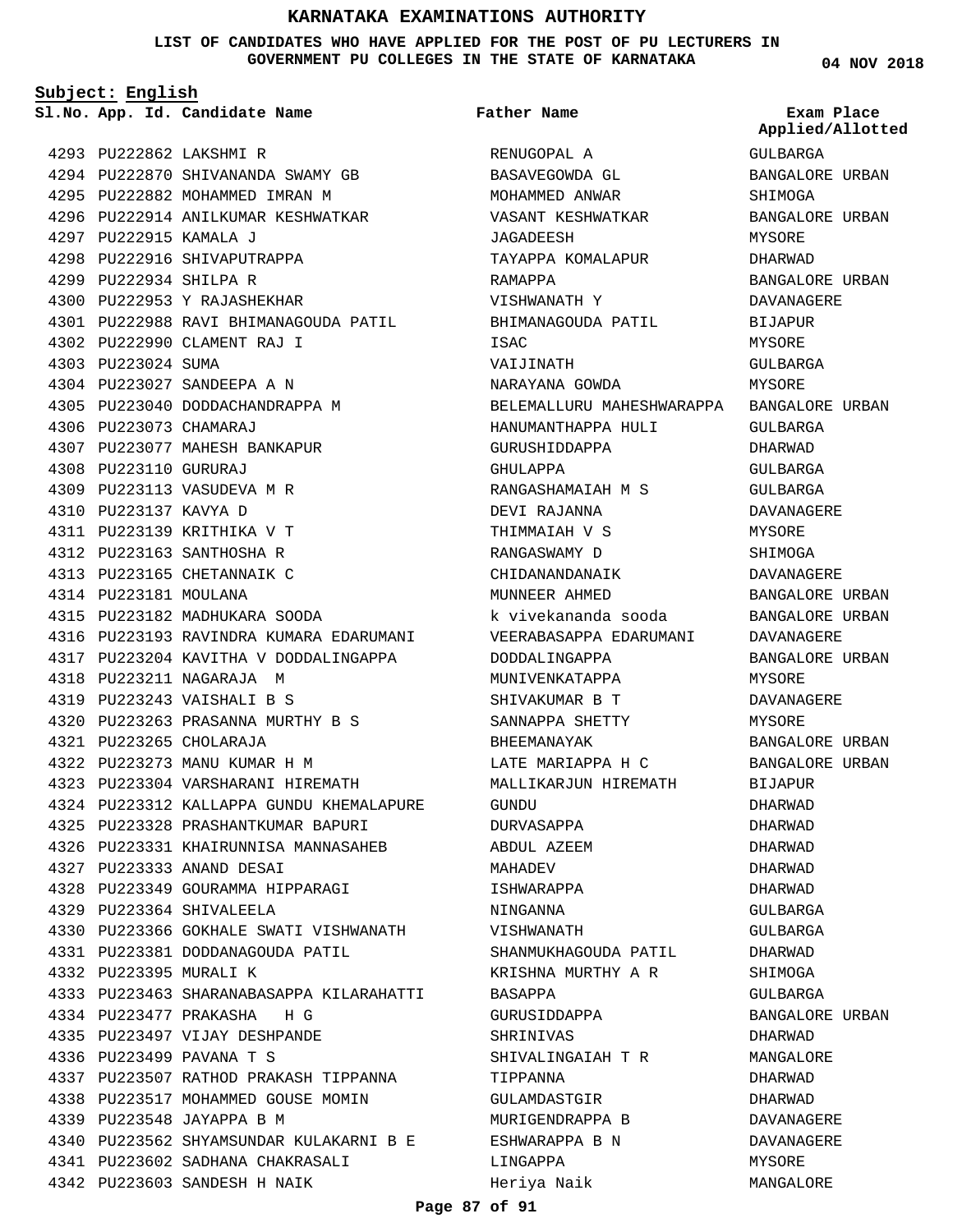**LIST OF CANDIDATES WHO HAVE APPLIED FOR THE POST OF PU LECTURERS IN GOVERNMENT PU COLLEGES IN THE STATE OF KARNATAKA**

**Subject: English**

**App. Id. Candidate Name Sl.No. Exam Place**

PU223619 BASAVARAJAGOUDA SHIDRALLI 4343 4344 PU223624 SAVITHA SADASHIVA DODDAMANI PU223625 CLAMENSA CLARA NAGAMANI 4345 PU223682 BASAVARAJ 4346 PU223684 SUDHAKARA 4347 PU223726 SATEESHA B G 4348 4349 PU223730 NAGARAJ KADAPPANAVAR 4350 PU223749 DHONDIBA PU223752 YOGESHA H 4351 PU223754 PRASHANT RELEKAR 4352 PU223755 MANJULA S 4353 PU223769 MUJAHID ULLA 4354 4355 PU223778 CHENNABASAMMA 4356 PU223794 BASAVARAJ PARARI PU223819 MANI B E 4357 4358 PU223820 AROKIA MARY PREMA PU223822 LAKSHMANA G 4359 4360 PU223870 GURUDEV HUGAR PU223874 DEVINDRA 4361 PU223880 ABHISHEK HANDIGE 4362 4363 PU223895 P NAGAMANI PU223919 RAMAKRISHNA NAIDU E 4364 4365 PU223921 MAHANTESH MAMADAPUR 4366 PU223946 BHARAT G NAYAK 4367 PU223948 SOMASHEKAR A K 4368 PU223989 NANDAN K 4369 PU224005 SHIVASHANKARAPPA A 4370 PU224011 RAVI K 4371 PU224020 MANJUNATH 4372 PU224040 UMME ASMA M PU224073 JAGADEV 4373 4374 PU224101 KALAVATHI C 4375 PU224107 GURUNATH MAHADEVA MALLIGAWAD 4376 PU224135 THIPPARAJA K M 4377 PU224162 LAKSHMI 4378 PU224165 NAVEENKUMAR BOGAR 4379 PU224173 PREMA YARANDOLE 4380 PU224216 VIJAYALAKSHMI B PU224230 UMESH ACHARI 4381 PU224258 UMESH VIRUPAXAPPA NEELAPPANAVAR VIRUPAXAPPA 4382 4383 PU224276 PUSHPALATA PU224286 SUNIL MOHAN BENDRE 4384 PU224302 SAFOORA A NADAF 4385 4386 PU224307 GODAVARI K M 4387 PU224326 GOPINATHA B NAIK 4388 PU224332 SAGAR SAPTASAGAR PU224341 BHAVYA N 4389 4390 PU224349 AMBAVVA PU224358 BASAVARAJ WALIKAR 4391 PU224359 AMBIKABAI 4392

### **Father Name**

PARAMESHAGOUDA SADASHIVA DODDAMANI CHARLES A MAHADEVAPPA GOVANKOPP Puttaraju GURUMURTHY B J BASAVARAJAPPA KHANDU HONNAPPA N ARVIND siddalingeshwaraiah ABDUL BASHEER SHIVANAGOUDA MALLAPUR BHIMAPPA ESHWARAPPA B R AROKIA SWAMY DIVYANANDAN SHIMOGA GULLAPPA NINGAPPA HUGAR VEERSHETTY ANNASAB PEERU NAYAK CHENGAMA NAIDU E ASHOK GANAPATI NAYAK KRISHNA A C KRISHNEGOWDA K M HONNURAPPA A KAPPANNA VISHVANATH ABDUL JALEEL M V BHEEMARAYA CHIKKANNA MAHADEVA MALLIGAWAD MUNIVENKATAPPA PRABHU BHIMASHANKAR APPASAB MASTHANAIAH B MANJUNATH VISHWANATHAYYA MOHAN BENDRE APPALAL NADAF MADEGOWDA BALACHANDRA L JINNAPPA NAGANAYAKA C K AMREGOUDA BIJJAL GURAPPA WALIKAR BASAVARAJ HULSOORKAR

#### **04 NOV 2018**

**Applied/Allotted**

DHARWAD GULBARGA GULBARGA DHARWAD MANGALORE DAVANAGERE DHARWAD GULBARGA MYSORE DHARWAD BANGALORE URBAN SHIMOGA GULBARGA DHARWAD SHIMOGA BANGALORE URBAN **BIJAPUR** GULBARGA DHARWAD BANGALORE URBAN BANGALORE URBAN BIJAPUR DHARWAD MYSORE MYSORE DHARWAD MYSORE GULBARGA DAVANAGERE GULBARGA MYSORE DHARWAD BANGALORE URBAN GULBARGA **MYSORE** BIJAPUR BANGALORE URBAN DHARWAD DHARWAD DHARWAD DAVANAGERE BANGALORE URBAN **MYSORE** DAVANAGERE DHARWAD MYSORE BIJAPUR BIJAPUR

GULBARGA

#### **Page 88 of 91**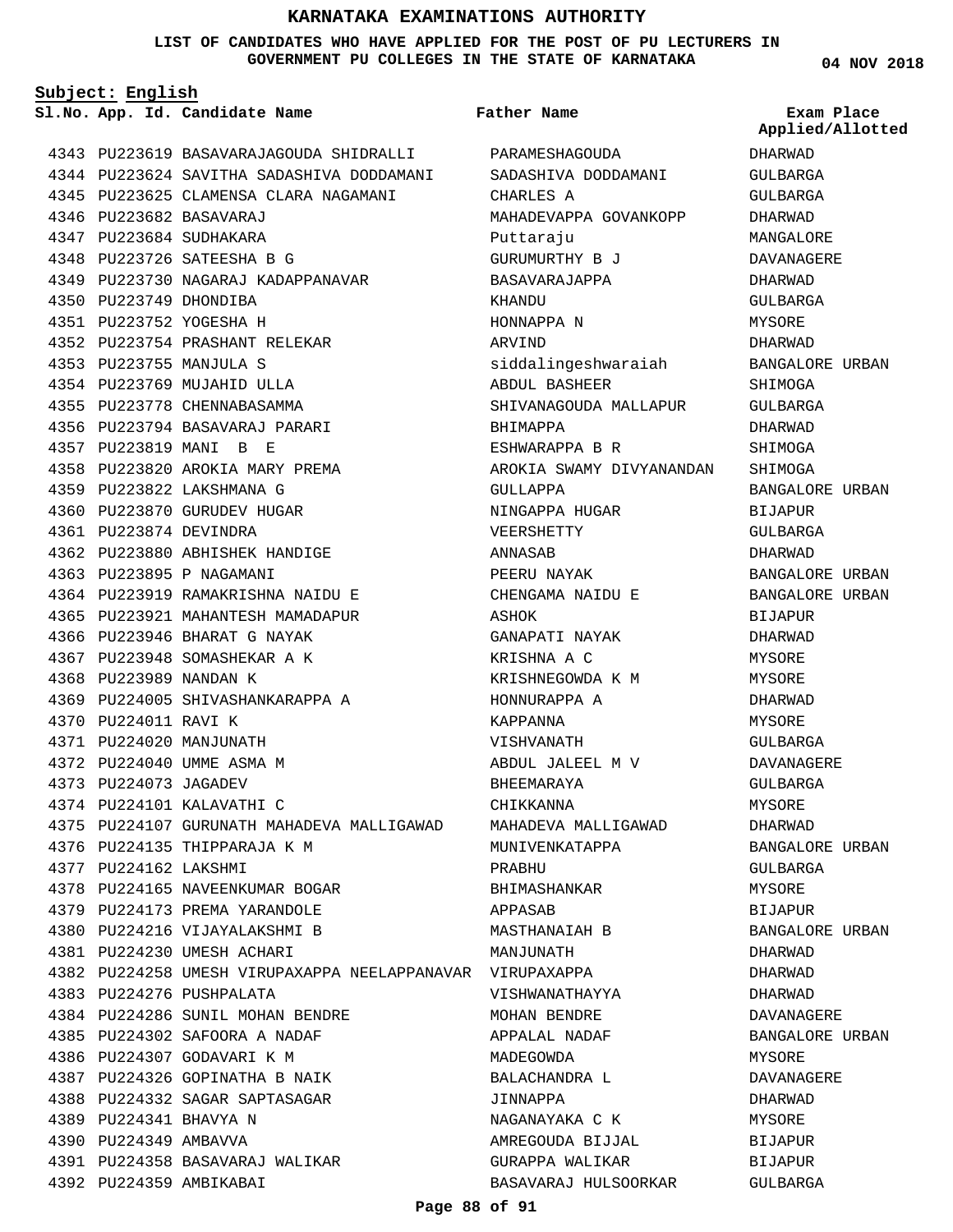#### **LIST OF CANDIDATES WHO HAVE APPLIED FOR THE POST OF PU LECTURERS IN GOVERNMENT PU COLLEGES IN THE STATE OF KARNATAKA**

**Subject: English**

**App. Id. Candidate Name Sl.No. Exam Place**

**Father Name**

4393 PU224369 JAGADISH AWATE 4394 PU224384 ANVAR DEVARADAVAR PU224386 PRABHU WALI 4395 4396 PU224400 KAMBLE VAISHALI KRISHNAHARI PU224402 RUDRESH H 4397 PU224404 GAYATRI ADAVI 4398 4399 PU224407 RENUKADEVI J 4400 PU224415 SHREEDEVI L PU224428 NAGARAJ 4401 PU224429 PARAMANAND JAMADAR 4402 4403 PU224430 CHANDRAKANT PU224502 NAGARAJ 4404 4405 PU224508 PRIYADHARSHINI L 4406 PU224530 TAMEEM NAIKNAVAR 4407 PU224548 LAKSHMI M PU224558 ANANDAMMA S 4408 PU224566 CHANDRASHEKHARA A 4409 4410 PU224568 LAXMAN 4411 PU224600 SHANTHABAI K 4412 PU224611 SAVITRI KULKARNI PU224616 B R KUMARASWAMY 4413 4414 PU224673 PAVITHRA R 4415 PU224676 SAFOORUNNISA M 4416 PU224681 ANILKUMAR TONTAPUR PU224698 RAMANATH S R 4417 4418 PU224719 SANNASOMANAGOWDA YALLANAGOWDA 4419 PU224773 SANTHOSHA P K PU224778 ASIFULLA 4420 PU224809 SHIVAKUMARA B 4421 PU224810 SAYEEDA QIZRA HABEEB 4422 PU224812 MANJUNATHA M 4423 4424 PU224821 MANJUNATHA Y N PU224825 LALITHA A S 4425 4426 PU224936 CELINA NAZARETH PAUL 4427 PU224950 RAJU NIDAGUNDI PU224964 BASAVARAJ 4428 PU224978 SINDHU M 4429 PU224986 RAMYA T N 4430 PU225003 MEERASAB NADAF 4431 4432 PU225012 RESHMA KUMARI 4433 PU225014 PADMA N 4434 PU225043 RANGANATHA B S 4435 PU225051 VIJAYALAKSHMI MOTEBENNUR 4436 PU225093 VENKATESHA M N 4437 PU225113 GOWDA ANITA GOVIND 4438 PU225141 ABDUL JALEEL K PU225222 SIDDARAJU M 4439 4440 PU225240 ANNAPURNA YADAVANNAVAR 4441 PU225241 PUSHPALATHA H R BHAGAVANTAGOWDRA

BASAVARAJ RAZAKASAB SHARANAPPA krishnahari DHYAVANNA SHRIPADRAO JAGANATH K S LINGARAJU K S IRANNA SHRIMANT JAMADAR SIDRAM YAMANAPPA LAVAKUMAR D MAQBOOL SAHEB YERRANNA M SRIRAMAPPA PAMPANNA AKKASALI SHAKUNTALA KRISHNAMURTHY Bheemarao Kulkarni S RATNAKARA RAMEGOWDA C MOHAMMED MUZAMMIL DHARAMANNA RAMACHANDRA R YALLANAGOWDA KARIYAPPA FAZLUDDIN HALAPPA B MD LATEEFUL HASAN MUNIKADIRAPPA NAGABHUSHANA Y H SRINIVASAIAH V NAZARETH J PAUL RAMAPPA NIDAGUNDI DODDANAGOUDA MALIPATIL MURTHY M T NIRANJAN MAIBUSAB PADMANABHA H NANJAIAH SHIVAPPA B R SHIVAPPA NARAYANASWAMY M R GOVIND GOWDA G S ABDUL BARI K MAHADEVASHETTY SHIVAPPA RANGASWAMY H R

**04 NOV 2018**

GULBARGA DHARWAD GULBARGA GULBARGA DAVANAGERE DHARWAD BANGALORE URBAN MYSORE GULBARGA **BIJAPUR** GULBARGA DHARWAD MYSORE DHARWAD DAVANAGERE BANGALORE URBAN DAVANAGERE BIJAPUR SHIMOGA BANGALORE URBAN DAVANAGERE MYSORE SHIMOGA BIJAPUR BANGALORE URBAN DHARWAD DAVANAGERE SHIMOGA DAVANAGERE GULBARGA BANGALORE URBAN SHIMOGA BANGALORE URBAN DHARWAD DHARWAD DHARWAD SHIMOGA BANGALORE URBAN DHARWAD MANGALORE MYSORE MYSORE DHARWAD BANGALORE URBAN MYSORE BANGALORE URBAN MYSORE DHARWAD MYSORE **Applied/Allotted**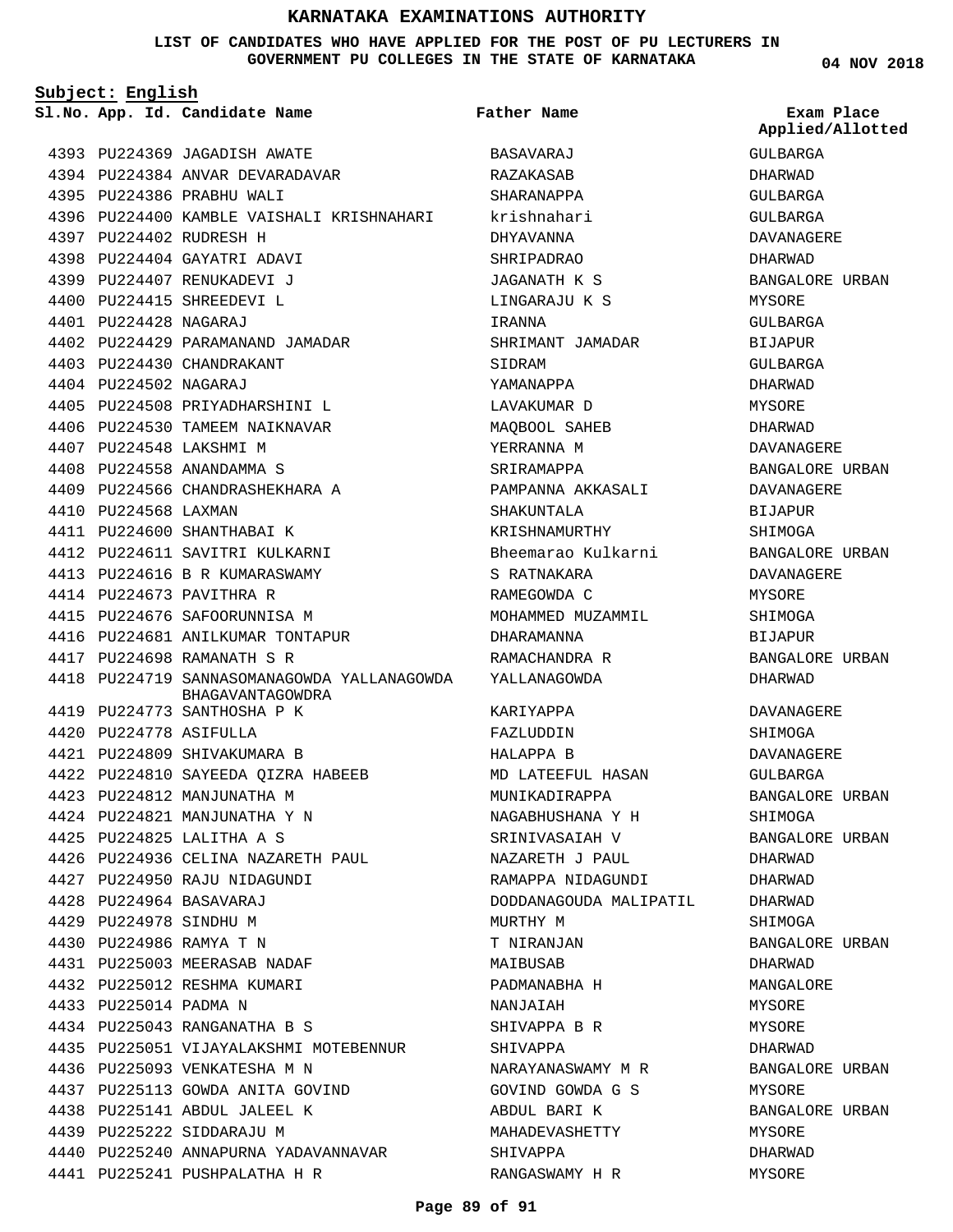#### **LIST OF CANDIDATES WHO HAVE APPLIED FOR THE POST OF PU LECTURERS IN GOVERNMENT PU COLLEGES IN THE STATE OF KARNATAKA**

**Subject: English**

**04 NOV 2018**

|                       | Sl.No. App. Id. Candidate Name          | Father Name           | Exam Place       |
|-----------------------|-----------------------------------------|-----------------------|------------------|
|                       |                                         |                       | Applied/Allotted |
|                       | 4442 PU225259 DUNDAPPA MADAR            | LAXMAPPA              | <b>BIJAPUR</b>   |
|                       | 4443 PU225264 SATISH M S                | SHIVANNA C            | MYSORE           |
|                       | 4444 PU225265 MADHU RS                  | shivanna P            | BANGALORE URBAN  |
|                       | 4445 PU225286 CHANDRASHEKAR G K         | KEMPAIAH              | BANGALORE URBAN  |
|                       | 4446 PU225303 JESSY P V                 | VARGHESE P C          | MANGALORE        |
|                       | 4447 PU225326 CHAITHRAPRABHA SHREESHAM  | SHRIDHARA GOWDA B     | MANGALORE        |
|                       | 4448 PU225341 ADISHAKTI                 | BASAVATEERTHAYYA      | GULBARGA         |
|                       | 4449 PU225358 SHILPASHREE               | BALAKRISHNA BHAT      | MANGALORE        |
|                       | 4450 PU225364 NOORUNNISA                | ABDUL AZIZ            | GULBARGA         |
|                       | 4451 PU225368 ILIYAS CHOUDHARI          | LADJISAB              | BIJAPUR          |
|                       | 4452 PU225373 GYANAPPA                  | KURUDAPPA             | DHARWAD          |
|                       | 4453 PU225375 KRISHNA N                 | NINGAPPA              | DHARWAD          |
|                       | 4454 PU225386 ANITHA N                  | NARAYANA              | MYSORE           |
|                       | 4455 PU225390 AEJAZ BIJALI              | ABDUL JABBAR M        | BANGALORE URBAN  |
|                       | 4456 PU225413 GOWTHAMAN P               | PANCHAMANI P          | BANGALORE URBAN  |
|                       | 4457 PU225421 RAVIKUMARA N              | NINGAPPA J            | BANGALORE URBAN  |
|                       | 4458 PU225457 BINDU PURNIMA             | SHIVARAM PRASAD       | GULBARGA         |
|                       | 4459 PU225462 DODANAGOUDA               | AMAREGOUDA PATIL      | BANGALORE URBAN  |
|                       | 4460 PU225466 SARITHA N CHANDAN         | N K CHANDAN           | MANGALORE        |
|                       | 4461 PU225472 ROOPESHA C                | CHANNIGARAYAPPA       | BANGALORE URBAN  |
|                       | 4462 PU225514 NAGARAJA B R              | RANGASETTY B R        | SHIMOGA          |
| 4463 PU225560 SHUBHA  |                                         | LAKSHMAN              | MANGALORE        |
|                       | 4464 PU225587 SHIVAYOGI KUMBAR          | FHAKEERAPPA           | DHARWAD          |
|                       | 4465 PU225611 RUTUJA MASHAL             | VIRUPAXAPPA           | BIJAPUR          |
|                       | 4466 PU225636 PRABHUSHANKAR Y C         | CHANDRASHEKAR Y N     | MYSORE           |
|                       | 4467 PU225651 RAKESH IRAPPA MAGAI       | IRAPPA                | BIJAPUR          |
| 4468 PU225665 RAVIRAJ |                                         | SURENDRASA PAWAR      | DHARWAD          |
|                       | 4469 PU225680 JAGAPUR SHIVAPRASAD       | BASAVARAJ             | DHARWAD          |
|                       | 4470 PU225720 ANIL JAMAKHANDI           | SHIVAPPA              | DHARWAD          |
|                       | 4471 PU225726 VARUN KUMAR R             | RAMAKRISHNA H         | SHIMOGA          |
|                       | 4472 PU225729 BASAVARAJ MATTUR          | CHENNAVEERAPPA        | DHARWAD          |
|                       | 4473 PU225737 SHARANAPPA                | <b>RUDRAPPA</b>       | DHARWAD          |
|                       | 4474 PU225759 RENUKA HALLUR             | BASAVANTAPPA          | BIJAPUR          |
|                       | 4475 PU225767 KEERTHISHREE N            | NAGARAJA C            | SHIMOGA          |
|                       | 4476 PU225778 ANITHALAKSHMI K L         | LAKKAPPA A            | BANGALORE URBAN  |
|                       | 4477 PU225780 CHANNAVEERASWAMI KULKARNI | VEERAYYA              | DAVANAGERE       |
|                       | 4478 PU225839 DIVYA DARSHINI            | DEVADHAN              | GULBARGA         |
|                       | 4479 PU225889 MALIYAPPA ANTARGOND       | UMMANNA               | BIJAPUR          |
|                       | 4480 PU225913 GEETA B K                 | KALAPPACHAR B P       | DAVANAGERE       |
|                       | 4481 PU225939 MOULASAB NAGANR           | NABISAB               | BIJAPUR          |
|                       | 4482 PU225941 SUDHA RANI N              | NARAYANASWAMY         | BANGALORE URBAN  |
|                       | 4483 PU225952 CHANDRAKANT HALLI         | GOOLAPPA              | GULBARGA         |
|                       | 4484 PU225969 DEVENNDRA NAIK S          | SHEKAR NAIK           | BANGALORE URBAN  |
|                       | 4485 PU225971 FAKKIRAPPA MUDIYANNAVAR   | NEELAVVA MUDIYANNAVAR | BIJAPUR          |
|                       | 4486 PU225972 BIBI AYESHA               | ABUZAR SAB            | DAVANAGERE       |
|                       | 4487 PU225980 RANGARAJU B R             | RANGASHAMAIAH         | BANGALORE URBAN  |
|                       | 4488 PU225986 SHANTKUMAR                | MADAPPA               | GULBARGA         |
|                       | 4489 PU226005 VEERESH HALAGERI          | SHARANABASAPPA        | BIJAPUR          |
|                       | 4490 PU226018 RAVINDRA                  | KASHILING             | GULBARGA         |
|                       | 4491 PU226030 SWETHA V                  | VENKATAMUNI           | BANGALORE URBAN  |